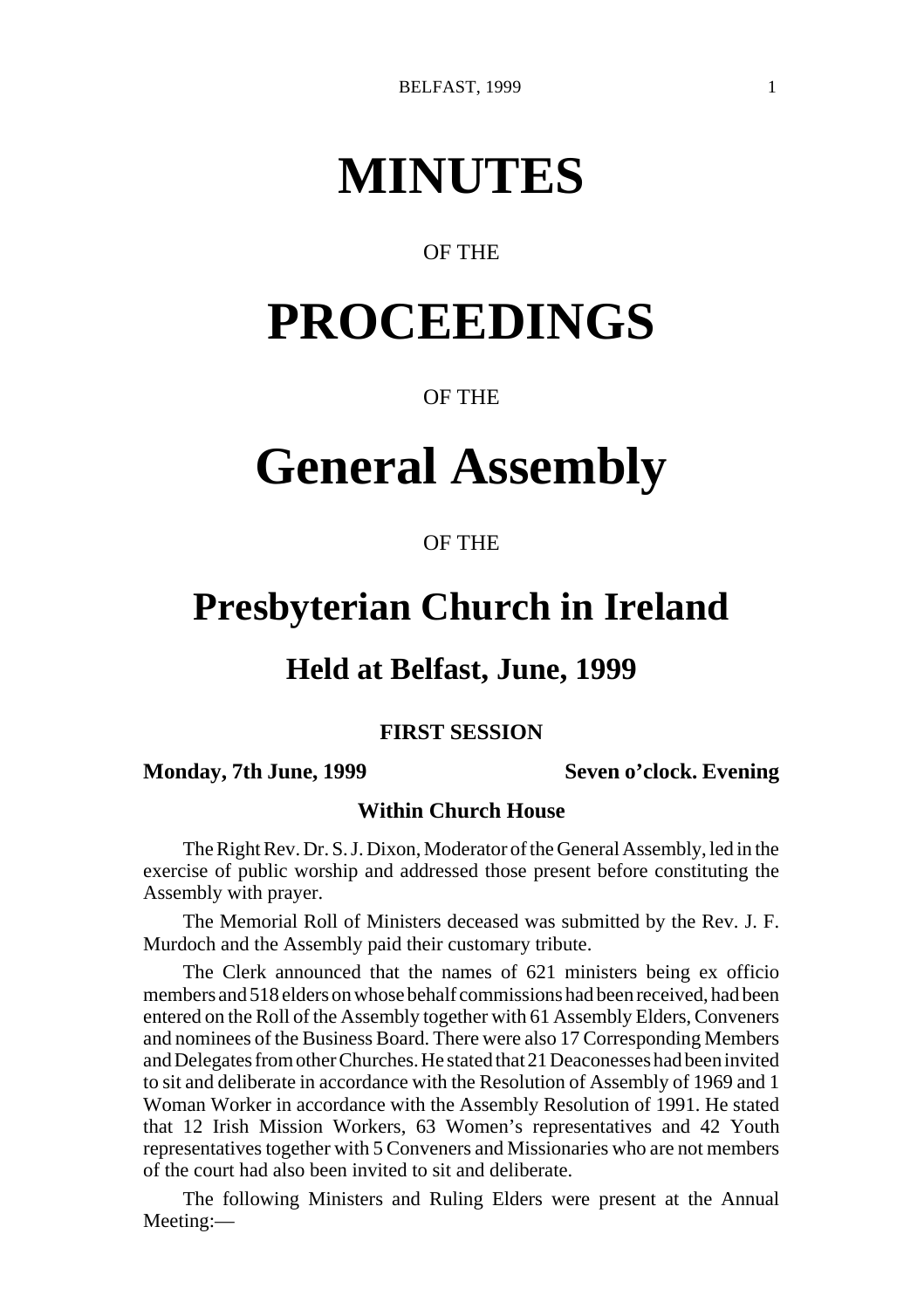# **BELFAST ASSEMBLY**

### 1. ARDS PRESBYTERY

| <b>MINISTERS</b>    | <b>RULING ELDERS</b> | CONGREGATIONS                |
|---------------------|----------------------|------------------------------|
|                     |                      | Lisnabreen, Bangor           |
| Dr. C. Presho       |                      | Bible Society, Director      |
|                     |                      | Helen's Bay                  |
|                     |                      | Hamilton Road, Bangor        |
|                     |                      | Clerk of Assembly Emer.      |
| H.D. McMorran       |                      | Trinity, Bangor              |
|                     |                      | West Church, Bangor          |
|                     |                      | Theol. Professor Emeritus    |
|                     | Franklin Adair       | High Street, Holywood        |
| Dr. Rodney Sterritt | Mervyn Spence        | Greenwell St., N'ards        |
|                     | Robert Woods         | Lisnabreen                   |
| N.J. Linkens        |                      | Retired                      |
|                     |                      | <b>First Newtownards</b>     |
| David Johnston      |                      |                              |
| W.L. Haslett        | Mrs. A. Rankin       | Ballyblack                   |
|                     |                      | Conlig                       |
|                     | Miss H. Moreland     | Trinity, Bangor              |
| W.T. Cordner        |                      | <b>First Bangor</b>          |
|                     |                      | Regent St., Newtownards      |
| J. Gordon           |                      | <b>First Donaghadee</b>      |
| J.T. Williamson     |                      | Glastry                      |
|                     | Mrs. M. Smyth        | Ballyholme                   |
| J.H. Robinson       |                      | Dir. of Ministerial Students |
| W.J. Parkes         |                      | St. Andrew's, Bangor         |
|                     |                      | Groomsport                   |
|                     |                      | Movilla (Ch. Ext.)           |
| Dr. R.A. Russell    |                      | Ballywalter                  |
| Dr. S.N. Williams   |                      | <b>Theological Professor</b> |
| G.F. McKeown        |                      | Second Newtownards           |
| A. Gibson           |                      | Lect. Belfast Bible College  |
|                     | J. McCullough        | Ballygilbert                 |
| T.W.D. Johnston     |                      | Hamilton Rd., Bangor         |
|                     |                      | The Bible Society in N.I.    |
| J.N.I. McNeely      | Dawson Clarke        | <b>First Holywood</b>        |
|                     | Mrs. K. Hinds        | Kilcooley                    |
|                     |                      | Shore Street, Donaghadee     |
|                     | Roy McKinty          | Helen's Bay                  |
|                     |                      | Millisle & Ballycopeland     |
|                     |                      | Ballycrochan                 |
| S. Eliz. Hughes     | + J. McComiskey      | First Bangor Assoc.          |
| C.J.C. McMullen     | David Baillie        | West Church, Bangor          |
| Averil Stevenson    | Dr. W.M.C. Stevenson | Kirkcubbin                   |
|                     |                      | Portaferry                   |
|                     | John McKnight        | Strean, Newtownards          |
| W.J. Murdock        | Leonard Brown        | Greyabbey                    |
|                     |                      | West Church, Bangor Asst.    |
| R.A. Liddle         |                      | West Church, Bangor Assoc.   |
| Dr. J.G. Millar     |                      | Hamilton Road, Bangor Assoc. |
| N.J. McCullough     |                      | Ballygrainey                 |
|                     | William McDowell     | Cloughey                     |
|                     | John Thompson        | Portavogie                   |
|                     | Agnes McCullough     | Scrabo                       |
|                     | R.J. Davidson        | <b>First Newtownards</b>     |
|                     |                      |                              |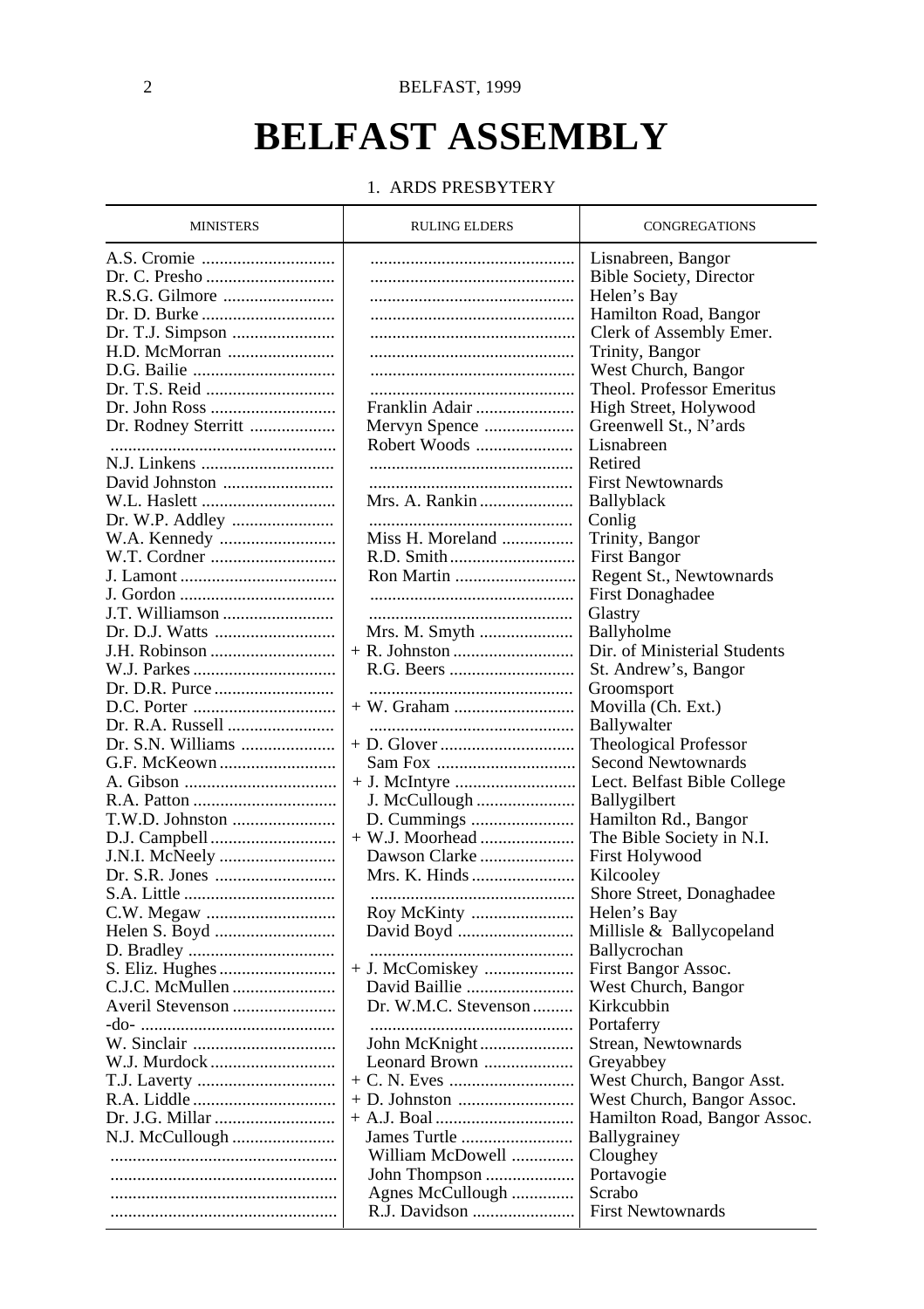### BELFAST, 1999 3

### 2. ARMAGH PRESBYTERY

| <b>MINISTERS</b> | <b>RULING ELDERS</b> | <b>CONGREGATIONS</b>  |
|------------------|----------------------|-----------------------|
|                  |                      | First Portadown       |
|                  |                      | Hill Street, Lurgan   |
|                  |                      | The Mall, Armagh      |
| Samuel McMillan  |                      | Caledon & Minterburn  |
|                  |                      | Armagh Rd., Portadown |
|                  |                      | Hill Street, Lurgan   |
| Desmond Knowles  | John Crozier         | First Portadown       |
|                  | J.J. Hamilton        | First Lurgan          |
|                  |                      | First Armagh          |
|                  |                      | Ahorey                |
|                  |                      | Clare                 |
|                  |                      | Cladymore             |
|                  | J.G. MacQueen        | Loughgall             |
|                  | Norman Cornet        | Tartaraghan           |
|                  |                      | Druminnis             |
|                  |                      | Redrock               |
|                  |                      | First Keady           |
|                  | Thomas Shilliday     | Armaghbrague          |
| T.A. McNeely     |                      | Richhill              |
|                  | W.R. Hadden          | Caledon               |
|                  |                      | Minterburn            |
| L.W.H. Hilditch  |                      | Moy                   |
|                  |                      | Benburb               |
|                  |                      | Waringstown           |
|                  |                      | Craigavon             |
|                  | James Whittle        | Vinecash              |
|                  | Dr. J. Morrow        | Second Keady          |
|                  | Mrs. G. Hopps        | Drumhillery           |
|                  |                      | Middletown            |
|                  |                      | Tassagh               |

### 3. BALLYMENA PRESBYTERY

| <b>MINISTERS</b>     | <b>RULING ELDERS</b> | CONGREGATIONS             |
|----------------------|----------------------|---------------------------|
| David Alderdice      |                      | Wellington St., B'mena    |
|                      |                      | First Ballymena           |
|                      |                      | Carnlough & Cushendall    |
|                      |                      | Killymurris               |
| W.J.A. Armstrong     |                      | Second Broughshane        |
|                      |                      | Cuningham Mem, C'backey   |
|                      |                      | Grange                    |
|                      | David McCord         | Connor                    |
| Dr. R.E.H. Uprichard |                      | Trinity, Ahoghill         |
|                      | George Gregg         | Clough                    |
|                      | Robert Gibson        | Ballykeel                 |
|                      | Stewart Davison      | Harryville, Ballymena     |
|                      | William Henry        | High Kirk, Ballymena      |
| Dr. D.G. McMeekin    |                      | <b>First Ahoghill</b>     |
|                      |                      | Wellington St., Ballymena |
| R.S. Hetherington    | Tom McNeill          | First Ballymena           |
|                      | W.G. McDowell        | Ballee                    |
|                      |                      | Ballyloughan              |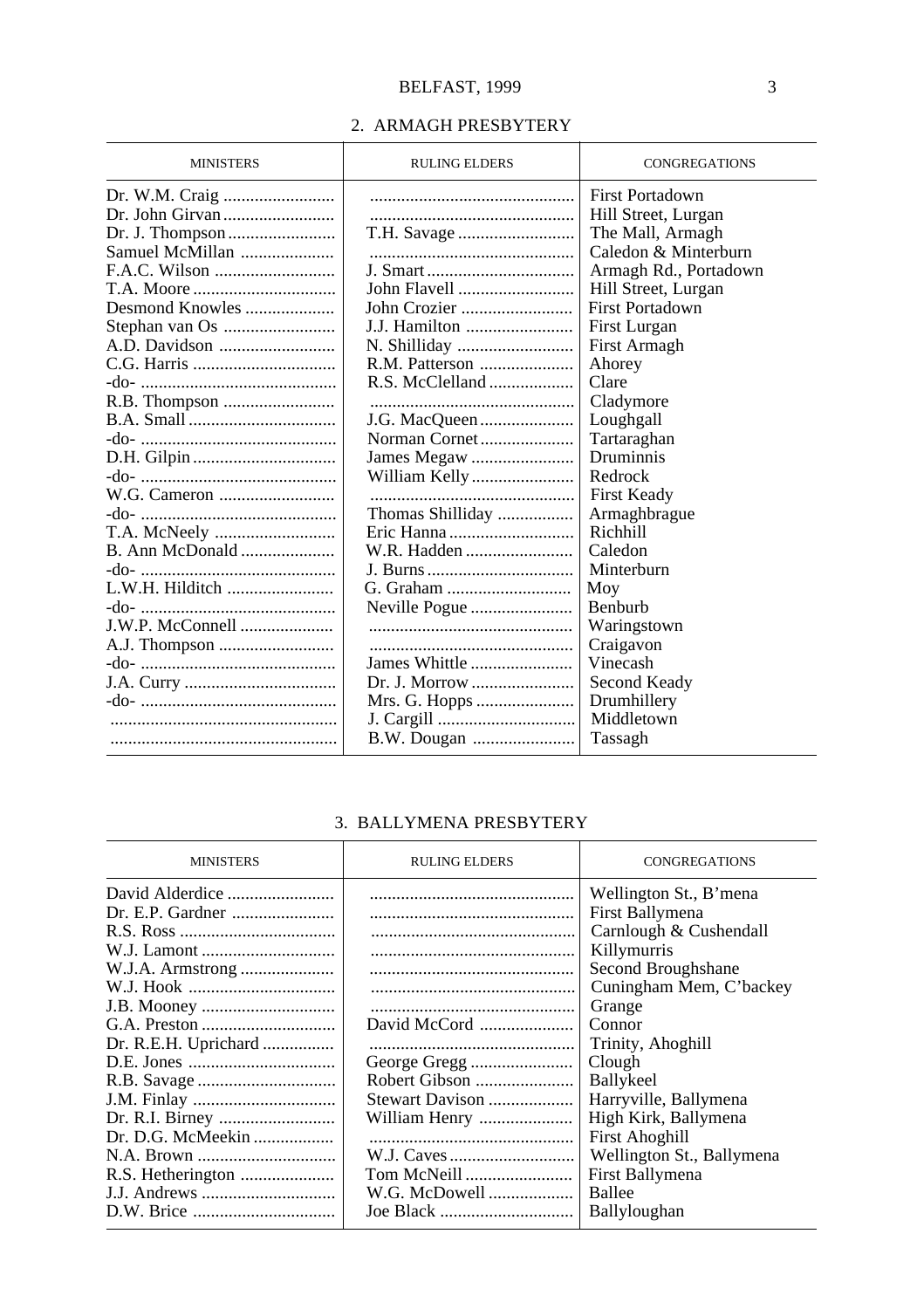| <b>MINISTERS</b> | <b>RULING ELDERS</b> | <b>CONGREGATIONS</b>       |
|------------------|----------------------|----------------------------|
| W.F. Dickey      |                      | <b>First Broughshane</b>   |
|                  |                      | <b>First Portglenone</b>   |
| Brian McManus    | Robert Simpson       | Cloughwater                |
|                  |                      | Second Broughshane         |
|                  | Jonathan Reid        | Kells                      |
|                  |                      | Eskylane                   |
|                  | Samuel Wallace       | <b>Buckna</b>              |
|                  |                      | Missionary                 |
|                  | Robin Gordon         | Cuningham Mem. Cullybackey |
|                  | Robert Galloway      | Rasharkin                  |
|                  |                      | Third Portglenone          |
|                  |                      | Churchtown                 |
|                  | Francis McNeill      | Glenwherry                 |
|                  | Tommy Gaston         | Killymurris                |
| J.D. McGaughey   |                      | Brookside, Ahoghill        |
|                  |                      | Glenarm                    |
|                  |                      | Cairnalbana                |
|                  |                      | 1st Ballymena Assoc.       |
| J.A. Gordon      |                      | Kells; Eskylane Asst.      |
|                  |                      | Carnlough/Cushendall       |
|                  | Roger Crawford       | Newtowncrommelin           |

### 4. NORTH BELFAST PRESBYTERY

| <b>MINISTERS</b> | <b>RULING ELDERS</b>  | <b>CONGREGATIONS</b>  |
|------------------|-----------------------|-----------------------|
|                  |                       | Abbey Monkstown       |
|                  |                       | Prison Chaplain       |
|                  |                       | R.E. Adviser          |
| James McAllister |                       | Fortwilliam Park      |
|                  |                       | Abbot's Cross         |
|                  |                       | Eglinton              |
|                  |                       | Immanuel              |
|                  |                       | Whiteabbey            |
|                  |                       | Scripture Union       |
|                  |                       | Rathcoole             |
|                  |                       | Rosemary              |
| R.J.T. McMullan  |                       | Overseas Board Sec.   |
|                  |                       | Macrory Memorial      |
|                  | M. Dunbar             | Crumlin Road          |
|                  |                       | Theological Professor |
|                  |                       | Carnmoney Assoc.      |
| Robert Harkness  |                       | Sinclair Seamen's     |
| Kenneth Simpson  | $+$ Miss G. Henderson | Prison Chaplain       |
|                  |                       | Abbey, Monkstown      |
|                  | Wesley W. Lewis       | Alexandra             |
|                  |                       | Immanuel              |
|                  | Raymond McKeown       | Woodvale              |
|                  | Samuel Brown          | Seaview               |
|                  |                       | Eglinton              |
|                  |                       | <b>Ballysillan</b>    |
|                  | Robert H. Jamison     | Carnmoney             |
| A.W. Boyd        |                       | Ballyhenry            |
|                  | William McKnight      | Abbot's Cross         |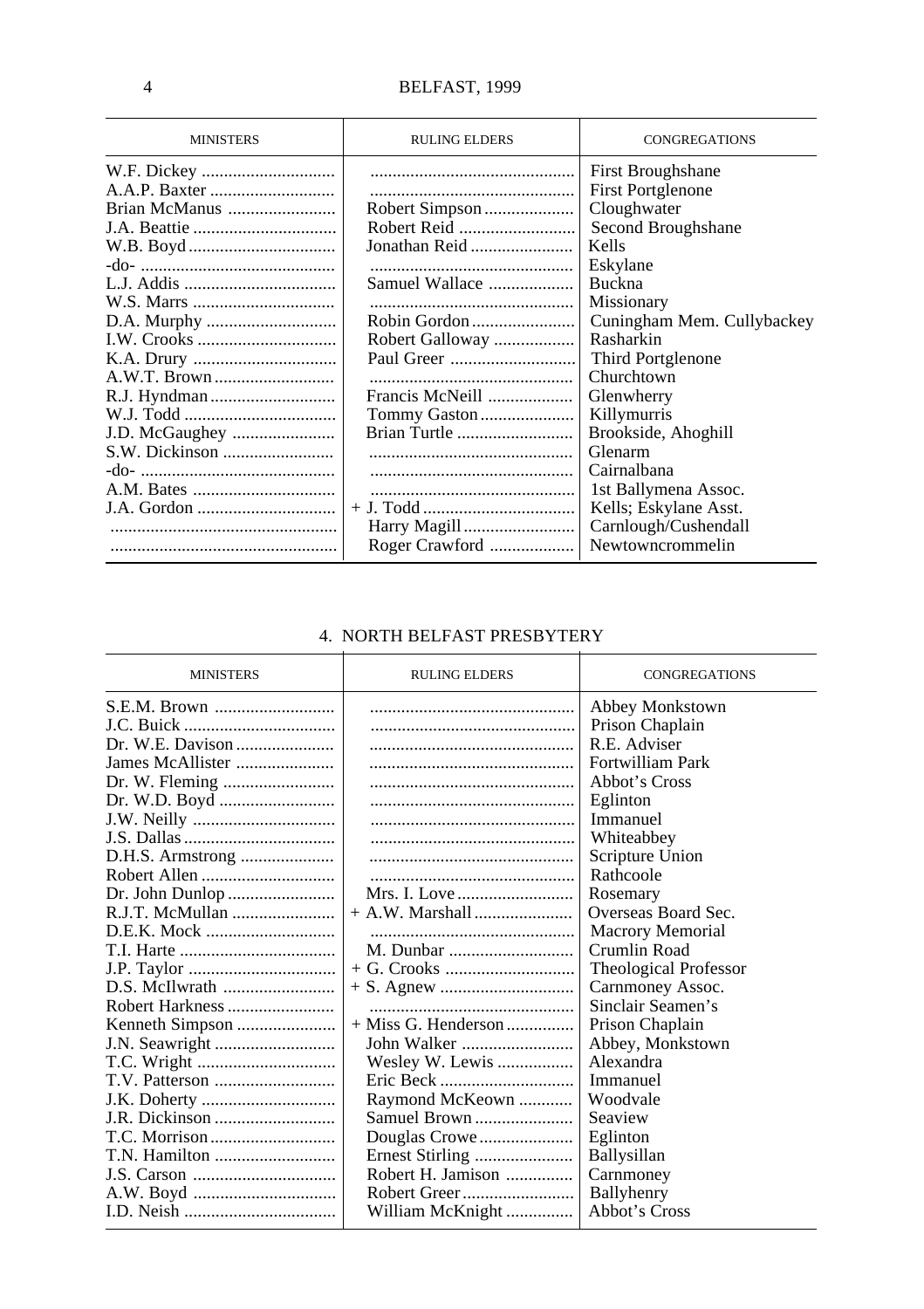| <b>MINISTERS</b> | <b>RULING ELDERS</b>                                              | <b>CONGREGATIONS</b>                                                                                                                                                                                                                           |
|------------------|-------------------------------------------------------------------|------------------------------------------------------------------------------------------------------------------------------------------------------------------------------------------------------------------------------------------------|
|                  | Arnold McAlpin<br>Hugh McAvoy<br>Mrs. A. Heaney<br>Mervyn Whittle | New Mossley (Ch.Ext.)<br>Whiteabbey<br>University Chaplain<br>Oldpark<br>Whitehouse<br><b>Macrory Memorial</b><br>Sinclair Seamen's<br>Newington<br>Duncairn/St. Enoch's<br>Ballygomartin<br>Rosemary Assoc.<br>Glengormley<br>Dunlop Memorial |

### 5. SOUTH BELFAST PRESBYTERY

| <b>MINISTERS</b>    | <b>RULING ELDERS</b> | <b>CONGREGATIONS</b>           |
|---------------------|----------------------|--------------------------------|
|                     |                      | Clerk of Assem. Emer.          |
| W.D.F. Marshall     |                      | Windsor                        |
|                     |                      | May Street                     |
|                     |                      | Fisherwick                     |
|                     |                      | Dunmurry                       |
|                     |                      | <b>Townsend Street</b>         |
| Dr. A.H. Graham     | + Sir Eric McDowell  | Magee Dir. Christian Tr.       |
|                     | Victor Elliott       | West Kirk                      |
|                     |                      | Christian Aid Secretary        |
|                     |                      | Lect. Irish School Ecum. Emer. |
|                     |                      | Stranmillis Lecturer           |
|                     | Mrs. R. Simpson      | McCracken Memorial             |
| Dr. J.C. McCullough |                      | <b>Theological Professor</b>   |
|                     |                      | <b>Fitzroy Avenue</b>          |
|                     |                      | Dean of Res. Q.U.B.            |
| D.J. McKelvey       |                      | Fisherwick                     |
|                     |                      | Taughmonagh (Ch.Ext.)          |
| Dr. G.A. Grindle    |                      | Kinghan Church                 |
| J.A. Braithwaite    | Mrs. D. McMullen     | Dunmurry                       |
|                     | Ivor Ferguson        | Malone                         |
| W.McB. Campbell     | Miss D. Pinkerton    | <b>Shankill Road Mission</b>   |
|                     |                      | Richview                       |
| W.P.H. Erskine      |                      | Windsor                        |
|                     | William Clarke       | Ballycairn                     |
|                     | John Johnston        | Lowe Memorial (Finaghy)        |
|                     |                      | Ulsterville                    |
|                     | Fred Madill          | Gt. Victoria Street            |
| M. Ruth Patterson   |                      | <b>Restoration Ministries</b>  |
|                     | Mrs. H. Kennedy      | Kilmakee                       |
|                     | Mrs. E. Murray       | <b>Townsend Street</b>         |
| J.D. Maxwell        |                      | Belfast Bible Col. Lec.        |
|                     |                      | Dean of Resid. Derryvolgie     |
|                     |                      | May Street                     |
|                     |                      | West Kirk Asst.                |
|                     |                      | Nelson Memorial                |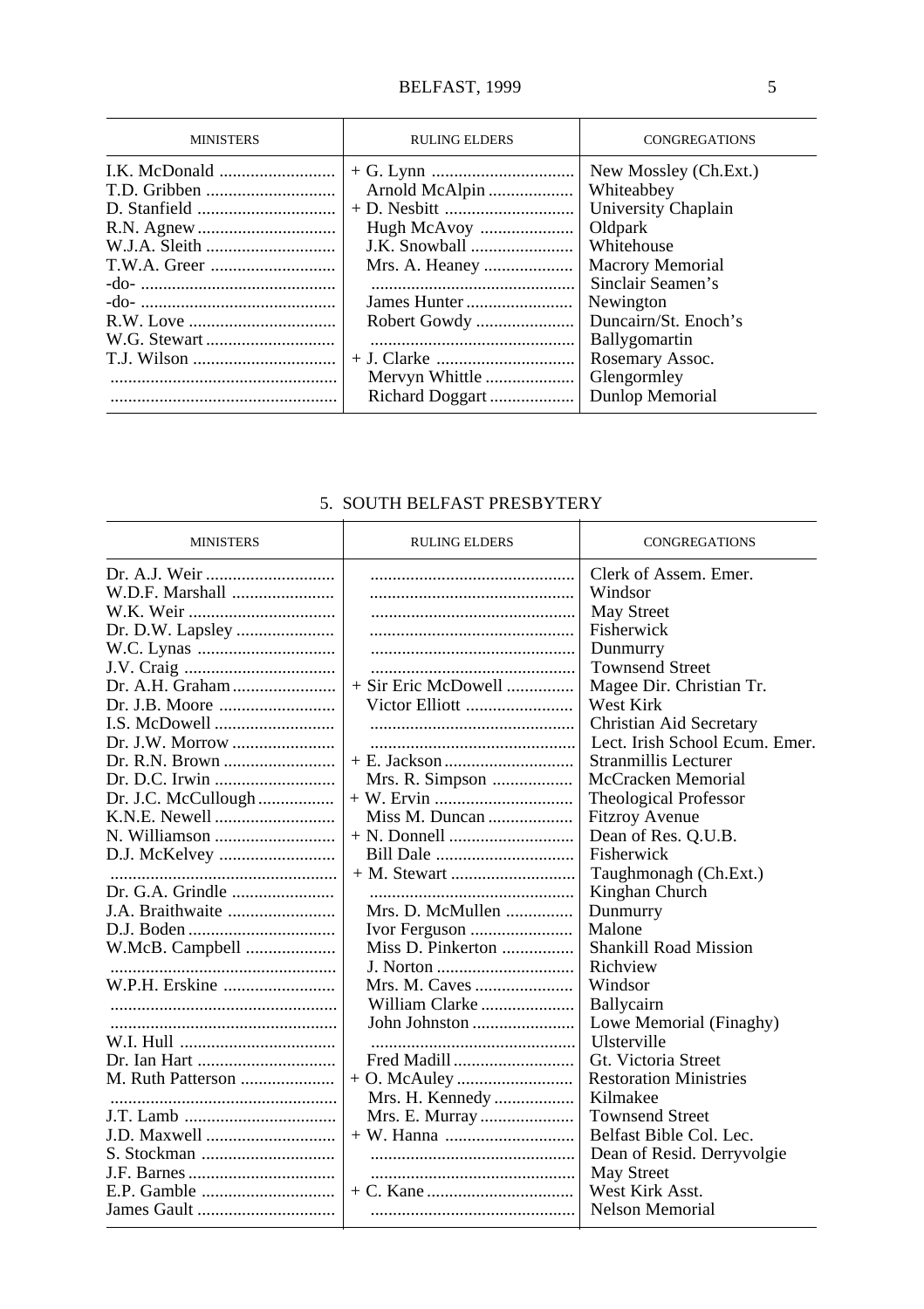### 6. EAST BELFAST PRESBYTERY

| <b>MINISTERS</b> | <b>RULING ELDERS</b>  | <b>CONGREGATIONS</b>        |
|------------------|-----------------------|-----------------------------|
|                  |                       | W.J. McQuiston Memorial     |
|                  |                       | Granshaw                    |
|                  |                       | 1st Ballymacarrett          |
| J.M. Maddock     |                       | Carryduff                   |
|                  | W.F. McConnell        | Cregagh                     |
|                  | Maurice W. Mills      | Kirkpatrick Memorial        |
|                  | Mrs. H. Lyons         | <b>Belmont</b>              |
|                  |                       | Granshaw                    |
|                  |                       | Cooke Centenary             |
|                  |                       | Stormont                    |
| Harold Boyce     | J.H. Black            | Strand                      |
|                  | W.T.E. Cousins        | Dundonald                   |
|                  | Brian S. Morrow       | Knock                       |
|                  | Robin Morrow          | Gilnahirk                   |
|                  | Dr. Jean Shannon      | Newtownbreda                |
|                  | Miss E. Fisher        | First Ballymacarrett        |
| W. McKeown       |                       | Ravenhill                   |
| W.J.R. Robinson  |                       | <b>McQuiston Memorial</b>   |
|                  |                       | Bloomfield                  |
| Dr. W.J.H. McKee |                       | Westbourne                  |
|                  | Miss V.J. Wilson      | Garnerville                 |
|                  |                       | Orangefield                 |
|                  | W.F.A. Charlton       | Tullycarnet                 |
|                  |                       | <b>Mediation Network</b>    |
|                  | Mrs. E. Scott         | Saintfield Road             |
| Dr. R.M. Crooks  | Brian Dunwoody        | <b>Belvoir</b>              |
|                  | Dr. Raymond Cooper    | Christ Church, D'donald     |
|                  |                       | Sec. for Ed. & S.S. Org.    |
| R.D. Maxwell     | J. McCallum           | St. Andrew's                |
|                  | + Mrs. Hilary Simpson | Cooke Cent. Asst.           |
|                  |                       | Gen. Sec. Evangel. All.     |
|                  | Morrell Murphy        | Carryduff                   |
|                  | Jack Anderson         | Castlereagh                 |
|                  | Norman McKenna        | <b>Mersey Street</b>        |
|                  |                       | Knock Associate             |
|                  | David F. Kennedy      | Mountpottinger              |
|                  |                       | <b>Bloomfield Associate</b> |

### 7. CARRICKFERGUS PRESBYTERY

| <b>MINISTERS</b>    | <b>RULING ELDERS</b> | <b>CONGREGATIONS</b>                                                                                                                                                       |
|---------------------|----------------------|----------------------------------------------------------------------------------------------------------------------------------------------------------------------------|
| Dr. J.W. Lockington | Robin Beedham        | Gardenmore<br><b>First Carrickfergus</b><br>Woodburn; Loughmorne<br>Whitehead<br>Greenisland<br>Joymount<br><b>First Larne</b><br><b>First Carrickfergus</b><br>Gardenmore |
|                     |                      | Ballylinney                                                                                                                                                                |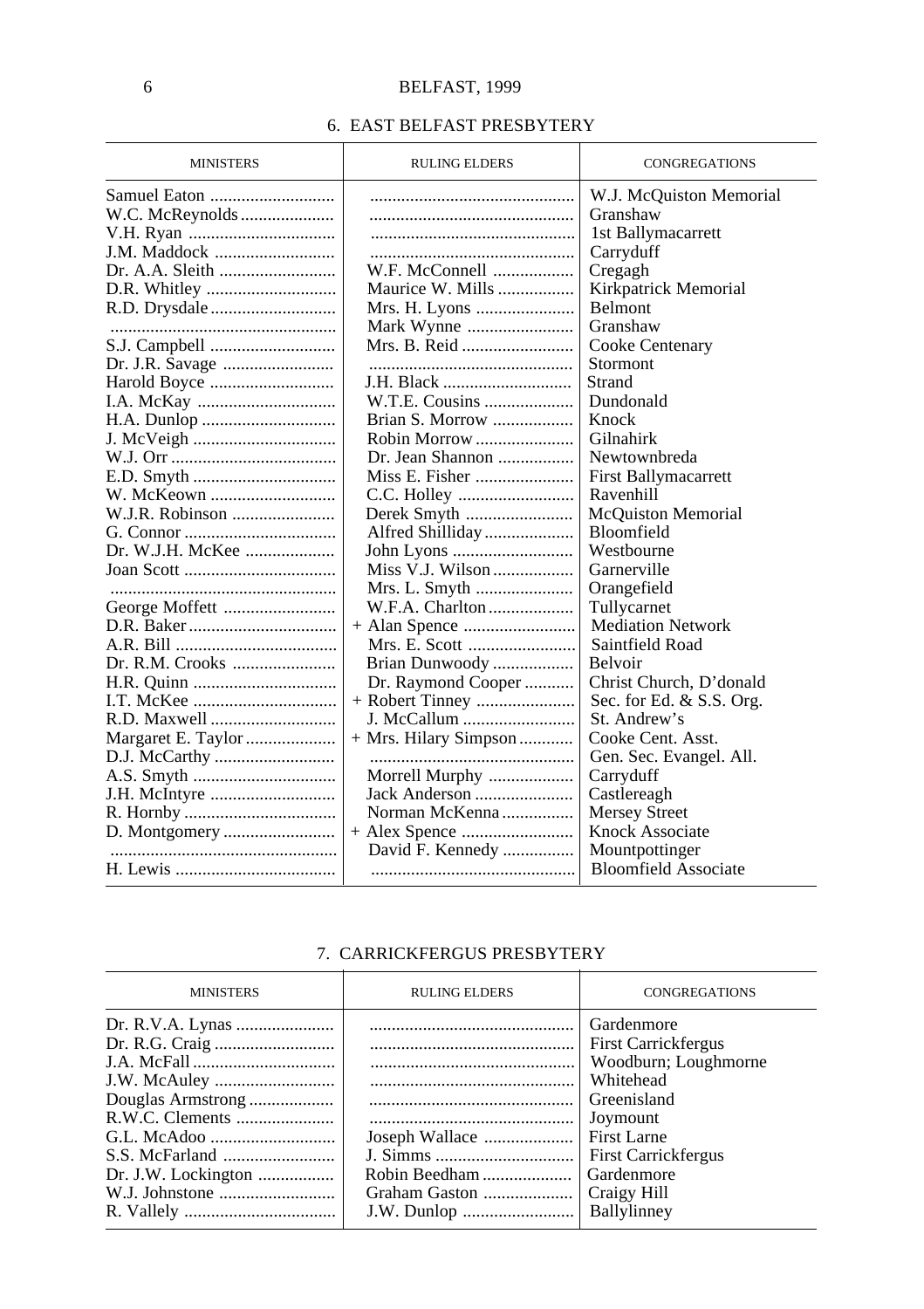### BELFAST, 1999 7

| Ms. M. McIlhatton<br>Downshire, Carrickfergus<br>Norman Millar<br><b>Ballyclare</b><br>Second Islandmagee<br>Whitehead<br>Greenisland<br>First Carrickfergus Assoc.<br>Magheramorne<br>Robert McCreary<br><b>Ballynure</b><br>R.J. McCullough<br>Loughmorne<br>W.J. Magee<br>Woodburn<br>Jim Adamson<br>Joymount<br>Cairncastle | <b>MINISTERS</b> | <b>RULING ELDERS</b> | <b>CONGREGATIONS</b> |
|---------------------------------------------------------------------------------------------------------------------------------------------------------------------------------------------------------------------------------------------------------------------------------------------------------------------------------|------------------|----------------------|----------------------|
| G.A.J. Ellis-Farquhar<br><b>Ballycarry</b><br>Raloo<br>$+$ Maurice Fisher<br>Ballyclare Assoc.<br>Gardenmore Assistant                                                                                                                                                                                                          |                  | Eric Dunwoody        | First Islandmagee    |

### 8. COLERAINE PRESBYTERY

| <b>MINISTERS</b> | <b>RULING ELDERS</b> | <b>CONGREGATIONS</b>   |
|------------------|----------------------|------------------------|
|                  |                      | New Row, Coleraine     |
|                  |                      | Terrace Row, Coleraine |
|                  |                      | Evangelism Promotor    |
|                  |                      | Portstewart            |
|                  |                      | Moneydig               |
|                  |                      | New Row, Coleraine     |
|                  | Howard D. McIlroy    | Castlerock             |
|                  |                      | Ballywillan            |
|                  |                      | Macosquin              |
|                  |                      | Ringsend               |
|                  | W.L. Anderson        | Aghadowey              |
|                  |                      | Crossgar               |
|                  | Robin Workman        | Hazelbank              |
|                  | John Calvin          | Ballyrashane           |
|                  | Robert Campbell      | Terrace Row, Coleraine |
|                  |                      | Ballywatt              |
|                  | George McIlroy       | First Garvagh          |
|                  | Ken Moles            | <b>First Dunboe</b>    |
| T.J. McCormick   |                      | First Kilrea           |
|                  | James Topping        | Moneydig               |
|                  | Philip McGonigle     | Portrush               |
|                  |                      | <b>First Coleraine</b> |
| Raymond Kelly    |                      | Main St., Garvagh      |
|                  |                      | Killaig                |
|                  |                      | New Row, Coleraine     |
|                  |                      | Second Dunboe          |
|                  |                      | Ringsend & UU Chaplain |
|                  |                      | Macosquin              |
|                  |                      | Boveedy                |
|                  |                      | Second Kilrea          |
|                  | $+$ Mrs. B. De Zeeuw | Ballywillan Assoc.     |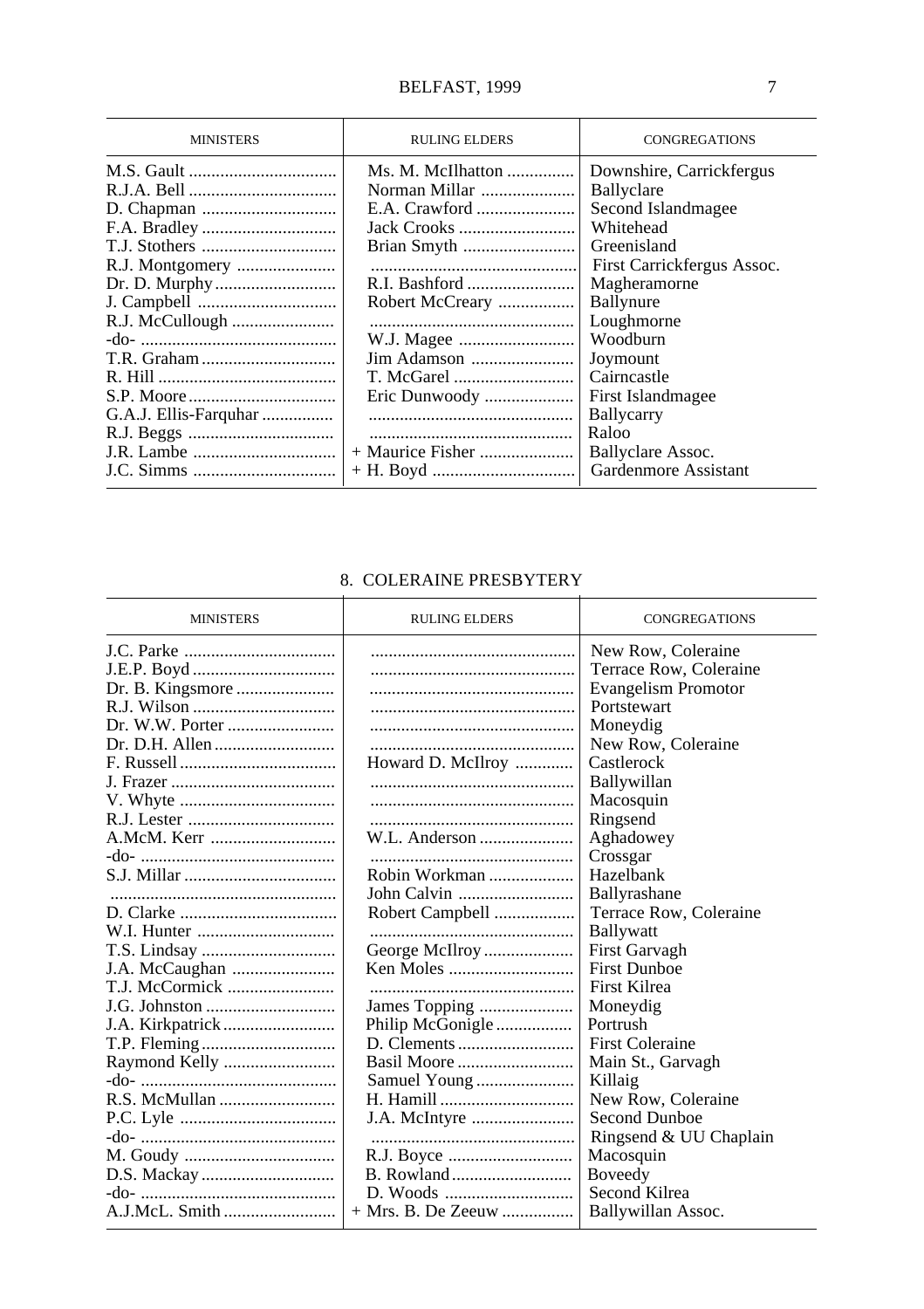| <b>MINISTERS</b> | <b>RULING ELDERS</b> | <b>CONGREGATIONS</b> |
|------------------|----------------------|----------------------|
|                  |                      |                      |

### 9. DERRY & STRABANE PRESBYTERY

| <b>MINISTERS</b>      | <b>RULING ELDERS</b> | <b>CONGREGATIONS</b>            |
|-----------------------|----------------------|---------------------------------|
|                       |                      | Ardstraw; Douglas               |
|                       |                      | Carlisle Road & Crossroads      |
|                       | Tom Campbell         | Carndonagh                      |
|                       |                      | Malin                           |
|                       | Walter Duddy         | Waterside                       |
|                       | Murray Ferguson      | Fahan                           |
| Dr. Joseph Fell       |                      | Ebrington                       |
|                       |                      | Inch                            |
|                       | James Robb           | Magheramason                    |
|                       |                      | Moville                         |
|                       |                      | Greenbank                       |
| J.K. McCormick        | Ann Pinkerton        | Second Derry (Strand & B'crana) |
|                       | James Buchanan       | <b>Burt</b>                     |
|                       |                      | First Londonderry & C'mont      |
|                       |                      | Monreagh                        |
|                       | Mrs. May McCloskey   | Kilfennan                       |
|                       |                      | Chaplain R.A.F.                 |
|                       | Edward Stevenson     | Ardstraw                        |
|                       |                      | Douglas                         |
|                       | Norman McMullan      | Urney                           |
|                       |                      | Sion                            |
|                       | Jack McLaughlin      | Badoney; Corrick                |
|                       |                      | Glenelly                        |
| Dr. S.D.H. Williamson | W.J. Watson          | Strabane                        |
|                       | Francis Hood         | Newtownstewart                  |
|                       | Andrew Cooke         | Gortin                          |
|                       |                      | Leckpatrick                     |
|                       | George Thompson      | Carlisle Road                   |
|                       |                      | Crossroads                      |
| R.K. Graham           | Milton Porter        | <b>First Castlederg</b>         |
|                       |                      | Killeter                        |
|                       | J. Mitchell          | Second Castlederg               |
|                       | Oliver Campbell      | Alt                             |
|                       | William Lyttle       | Ballyarnett                     |
|                       | Robert Mackey        | Knowhead                        |

### 10. DONEGAL PRESBYTERY

| <b>MINISTERS</b> | <b>RULING ELDERS</b> | CONGREGATIONS                                |
|------------------|----------------------|----------------------------------------------|
| -do-             |                      | <sup>1</sup> Carrigart; Dunfanaghy<br>Raphoe |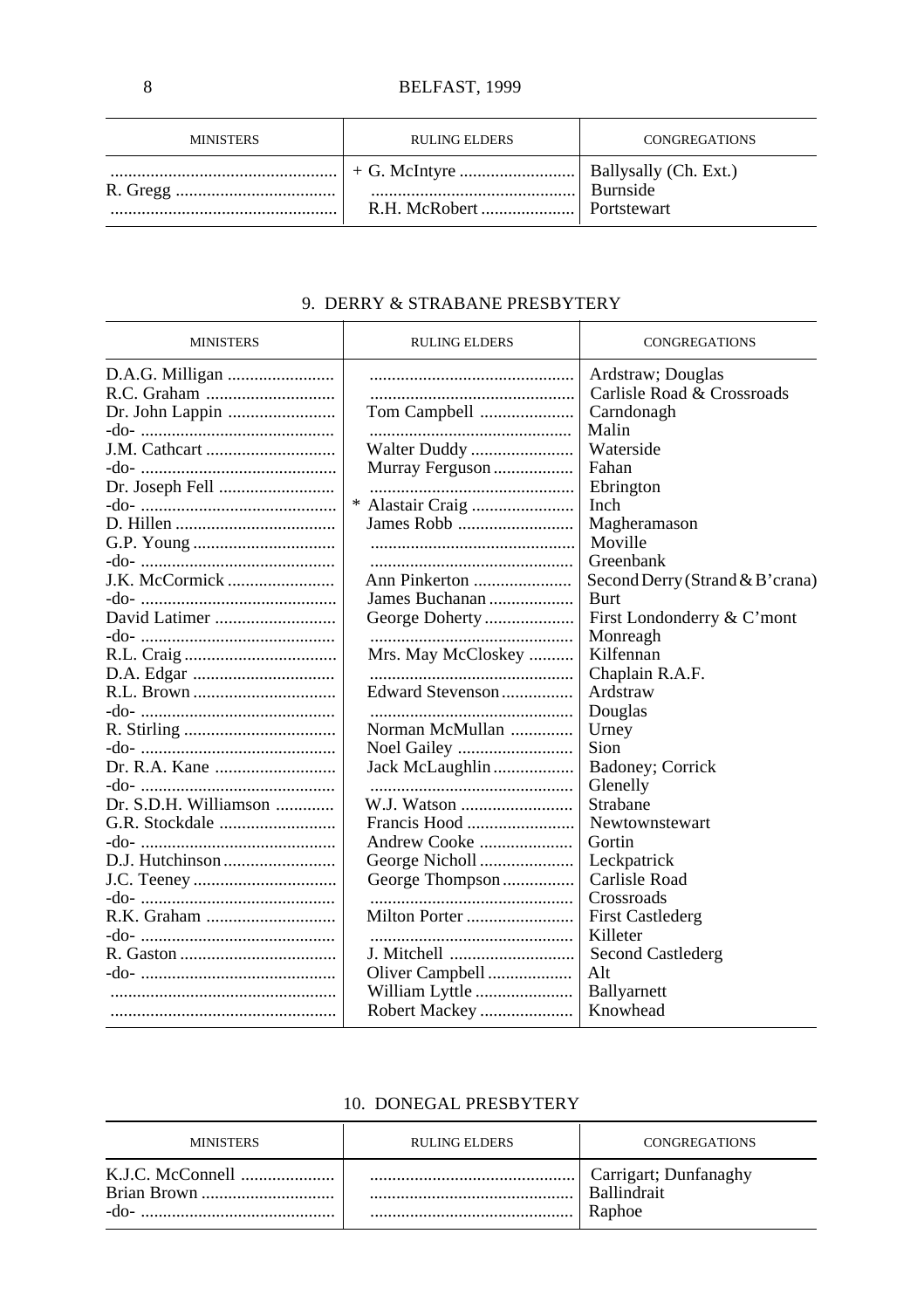| <b>MINISTERS</b>    | <b>RULING ELDERS</b> | <b>CONGREGATIONS</b> |
|---------------------|----------------------|----------------------|
|                     |                      | Ramelton             |
|                     | Samuel Wilson        | Kilmacrennan         |
|                     |                      | Fannet               |
|                     |                      | Milford              |
|                     | Harry Borland        | Rathmullan           |
|                     | * William Caswell    | Ballyshannon         |
|                     |                      | Donegal              |
|                     |                      | <b>First Ray</b>     |
|                     | Mervyn Lecky         | Second Ray           |
|                     |                      | Newtowncunningham    |
| Patricia A. McBride |                      | School Chaplain      |
|                     |                      | Donoughmore          |
|                     |                      | Stranorlar           |
|                     | William McKeeman     | Letterkenny          |
|                     | George Cheatley      | Trenta               |
|                     |                      | Carnone              |
|                     |                      | Convoy               |
|                     |                      | Ballylennon          |
|                     |                      | St. Johnston         |

### 11. DOWN PRESBYTERY

| <b>MINISTERS</b>    | <b>RULING ELDERS</b> | <b>CONGREGATIONS</b>      |
|---------------------|----------------------|---------------------------|
|                     |                      | Spa; Magherahamlet        |
|                     |                      | <b>First Comber</b>       |
|                     |                      | Kilmore                   |
| Desmond McBride     |                      | Second Saintfield         |
|                     |                      | Ballygowan                |
|                     | David McComb         | Downpatrick               |
|                     | Norman McMordie      | Ardglass                  |
|                     | M. Lowe              | Strangford                |
|                     |                      | <b>First Saintfield</b>   |
|                     |                      | Killinchy                 |
|                     | W.C.D. Morrow        | Raffrey                   |
| Samuel Armstrong    | Miss T. Kennedy      | Lissara                   |
| R.McM. Mackay       |                      | Second Comber             |
|                     |                      | Kilmore                   |
|                     |                      | Spa                       |
|                     |                      | Magherahamlet             |
|                     |                      | First Killyleagh          |
|                     |                      | <b>First Boardmills</b>   |
|                     |                      | Second Boardmills         |
|                     |                      | Killaney                  |
| Mairisine Stanfield |                      | <b>First Ballynahinch</b> |
|                     | T.J. Martin          | Second Killyleagh         |
|                     | F.S. Johnston        | Clough                    |
|                     |                      | Seaforde                  |
| Trevor Steele       |                      | Edengrove                 |
|                     |                      | Second Comber Assoc.      |
|                     |                      | <b>First Comber</b>       |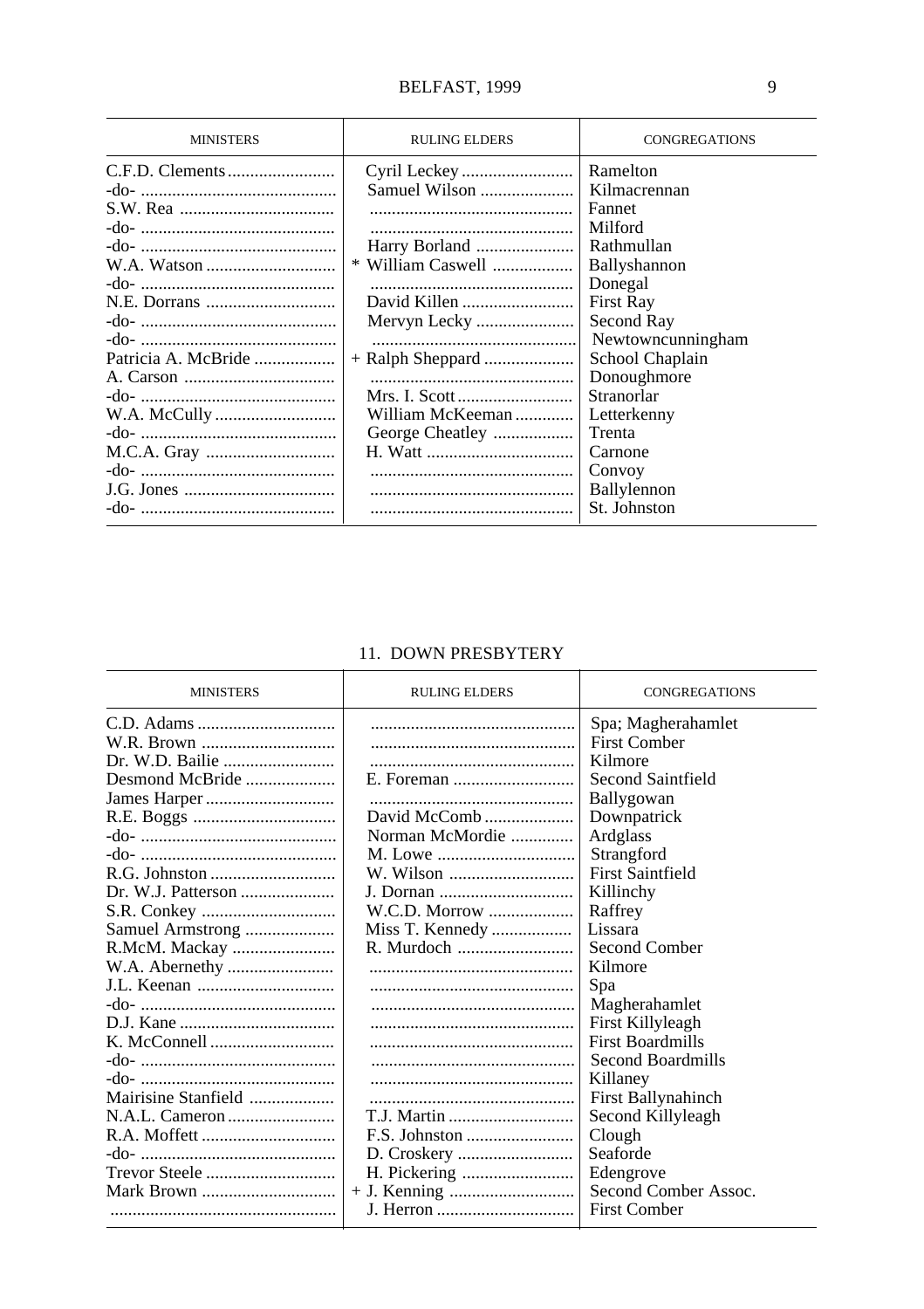### 12. DROMORE PRESBYTERY

| <b>First Lisburn</b><br>Maze<br>First Dromara<br>John McCaughan<br>Legacurry<br>Dr. J.B. Irvine<br>Hillsborough<br>Drumbo<br>Magheragall<br>Railway Street, Lisburn<br>Harmony Hill, Lambeg<br>St. Columba's, Lisburn<br><b>First Lisburn</b><br>David McConaghy<br>Cargycreevy<br>Loughaghery | <b>MINISTERS</b> | <b>RULING ELDERS</b> | <b>CONGREGATIONS</b> |
|------------------------------------------------------------------------------------------------------------------------------------------------------------------------------------------------------------------------------------------------------------------------------------------------|------------------|----------------------|----------------------|
|                                                                                                                                                                                                                                                                                                |                  |                      |                      |
|                                                                                                                                                                                                                                                                                                |                  |                      |                      |
|                                                                                                                                                                                                                                                                                                |                  |                      |                      |
|                                                                                                                                                                                                                                                                                                |                  |                      |                      |
|                                                                                                                                                                                                                                                                                                |                  |                      |                      |
|                                                                                                                                                                                                                                                                                                |                  |                      |                      |
|                                                                                                                                                                                                                                                                                                |                  |                      |                      |
|                                                                                                                                                                                                                                                                                                |                  |                      |                      |
|                                                                                                                                                                                                                                                                                                |                  |                      |                      |
|                                                                                                                                                                                                                                                                                                |                  |                      |                      |
|                                                                                                                                                                                                                                                                                                |                  |                      |                      |
|                                                                                                                                                                                                                                                                                                |                  |                      |                      |
|                                                                                                                                                                                                                                                                                                |                  |                      |                      |
|                                                                                                                                                                                                                                                                                                |                  |                      | Clerk of Assembly    |
| Moira<br>A. Gamble                                                                                                                                                                                                                                                                             |                  |                      |                      |
| Ballinderry                                                                                                                                                                                                                                                                                    |                  |                      |                      |
| Sloan Street, Lisburn<br>J. Watson                                                                                                                                                                                                                                                             |                  |                      |                      |
| B.B.C.                                                                                                                                                                                                                                                                                         |                  |                      |                      |
| Robert Lockhart<br>Elmwood                                                                                                                                                                                                                                                                     |                  |                      |                      |
| W.T.J. Richardson<br>J.H. Lockhart<br>Hillhall                                                                                                                                                                                                                                                 |                  |                      |                      |
| Irish Mission Supt.                                                                                                                                                                                                                                                                            |                  |                      |                      |
| Mrs. R. Cochrane<br>Hillsborough                                                                                                                                                                                                                                                               |                  |                      |                      |
| Harmony Hill, Lambeg<br>Ms. E. Agnew                                                                                                                                                                                                                                                           |                  |                      |                      |
| Railway St. Lisburn                                                                                                                                                                                                                                                                            |                  |                      |                      |
| $+$ Miss E. McConnell<br>Gen. Dir. Scrip. Union, N.I.                                                                                                                                                                                                                                          |                  |                      |                      |
| Drumbo                                                                                                                                                                                                                                                                                         |                  |                      |                      |
| First Dromara                                                                                                                                                                                                                                                                                  |                  |                      |                      |
| Maghaberry/Maze Prison                                                                                                                                                                                                                                                                         |                  |                      |                      |
| J.G. Trueman<br>Banbridge Road, Dromore                                                                                                                                                                                                                                                        |                  |                      |                      |
| M.G. McClelland<br>Magheragall                                                                                                                                                                                                                                                                 |                  |                      |                      |
| Maze                                                                                                                                                                                                                                                                                           |                  |                      |                      |
| G.W.M. Glasgow<br>Drumlough                                                                                                                                                                                                                                                                    |                  |                      |                      |
| Anahilt                                                                                                                                                                                                                                                                                        |                  |                      |                      |
| <b>First Dromore</b>                                                                                                                                                                                                                                                                           |                  |                      |                      |
| Second Dromara                                                                                                                                                                                                                                                                                 |                  |                      |                      |

### 13. DUBLIN & MUNSTER PRESBYTERY

| <b>MINISTERS</b>                          | <b>RULING ELDERS</b>                                 | <b>CONGREGATIONS</b>                                                                                                                                                                |
|-------------------------------------------|------------------------------------------------------|-------------------------------------------------------------------------------------------------------------------------------------------------------------------------------------|
| Dr. D.M. Kennedy<br>Dr. R.W.J. MacDermott | W. McIlreavy<br>Mrs. H. Sparksman<br>Neville Whisker | <b>Missionary Emeritus</b><br>Abbey<br>Greystones<br>Arklow<br>Drogheda<br>Ervey<br>Christ Church, Sandymount<br>Galway<br><b>Ballinasloe</b><br>Clontarf<br>Dun Laoghaire<br>Gorey |
| -do-                                      |                                                      | Enniscorthy                                                                                                                                                                         |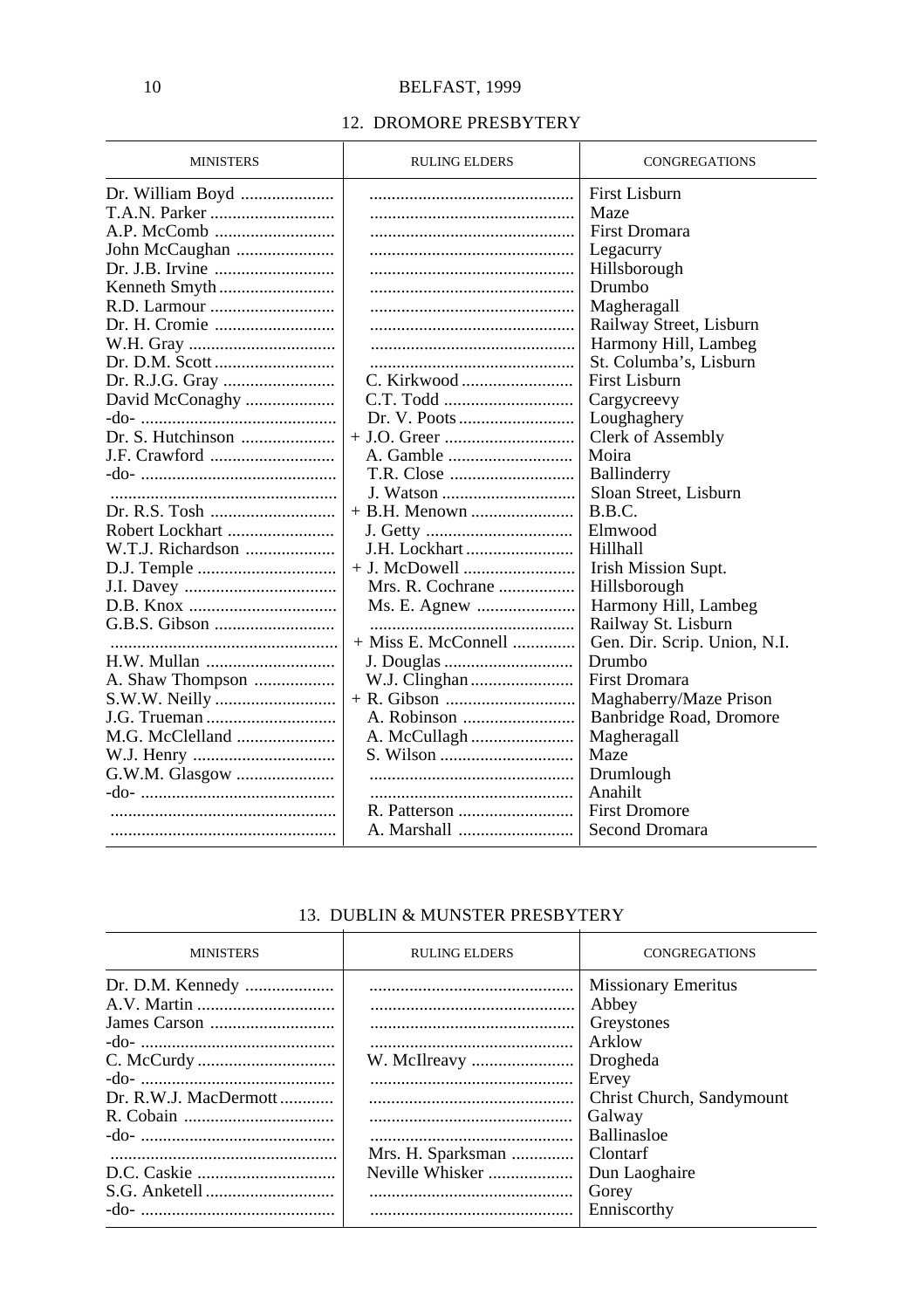| <b>MINISTERS</b>   | <b>RULING ELDERS</b> | <b>CONGREGATIONS</b>     |
|--------------------|----------------------|--------------------------|
|                    |                      | Wexford                  |
|                    |                      | St. Andrew's, Blackrock  |
|                    |                      | <b>Bray</b>              |
|                    |                      | Lucan                    |
|                    |                      | Trinity, Cork            |
|                    |                      | Aghada                   |
| J.D. Woodside      |                      | Kilkenny                 |
|                    | Ms. Joan Cowle       | Christ Church, Rathgar   |
| Katherine P. Meyer |                      | Dublin Chaplaincy        |
|                    |                      | H.M. Development; Carlow |
|                    |                      | Athy                     |
|                    |                      | <b>Naas</b>              |
|                    |                      | Youth Development        |
|                    |                      | University Chaplain      |
| Dr. S. Mawhinney   |                      | Fermoy                   |
|                    |                      | Cahir                    |
|                    |                      | Mountmellick             |
|                    |                      | Tullamore                |
|                    | Mrs. M.E. White      | Kells                    |
|                    | * Ms. Jean Binnie    | Corboy                   |
|                    |                      | Mullingar                |
|                    |                      | Abbey Church             |
|                    |                      | Ballina                  |
|                    |                      | Killala                  |
|                    |                      | Ballymote                |
|                    | Ms. J. Webster       | Christ Church, Limerick  |

### 14. FOYLE PRESBYTERY

| <b>MINISTERS</b> | <b>RULING ELDERS</b>   | <b>CONGREGATIONS</b>   |
|------------------|------------------------|------------------------|
|                  |                        | <b>Ballykelly</b>      |
|                  | R.J.T. Graham          | Faughanvale            |
|                  |                        | Gortnessy              |
| John McWhirter   |                        | Glendermott            |
| Norman Hunter    |                        | Banagher               |
|                  |                        | Balteagh               |
|                  |                        | Bovevagh               |
|                  |                        | Second Limavady        |
|                  |                        | Myroe                  |
|                  |                        | First Limavady         |
|                  |                        | Magilligan             |
|                  |                        | Drumachose             |
|                  |                        | Derramore              |
|                  | J. Rankin              | Donemana               |
|                  |                        | Glendermott            |
|                  |                        | Largy                  |
|                  |                        | Dungiven               |
|                  |                        | Ballykelly             |
|                  |                        | Donagheady             |
|                  |                        | Strathfoyle (Ch. Ext.) |
|                  |                        | Cumber                 |
|                  | <b>I.J. Montgomery</b> | Banagher               |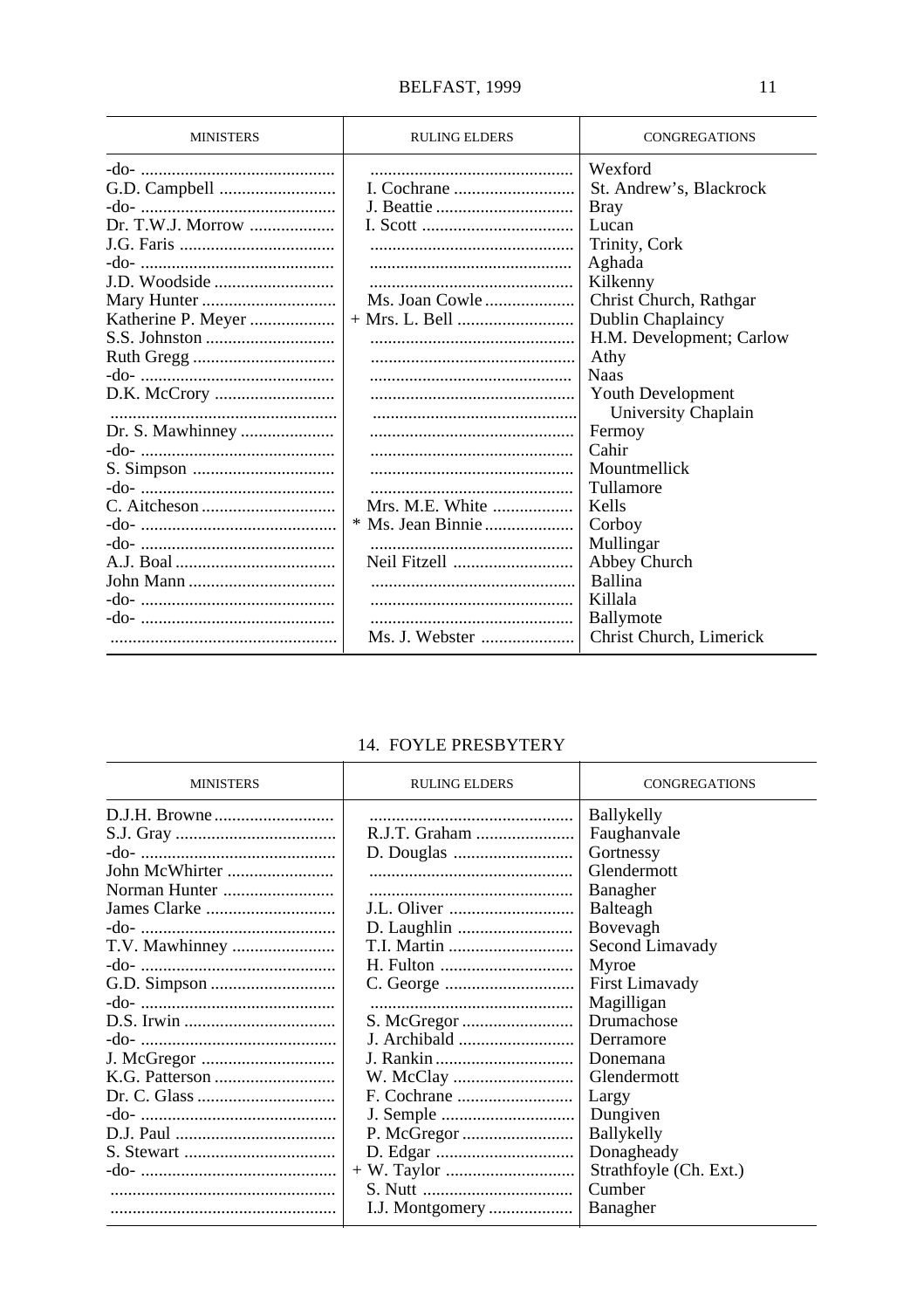### 15. IVEAGH PRESBYTERY

| <b>MINISTERS</b> | <b>RULING ELDERS</b> | <b>CONGREGATIONS</b>     |
|------------------|----------------------|--------------------------|
| W.C. Lockhart    |                      | Magherally               |
|                  |                      | Glascar                  |
|                  |                      | Donaghmore               |
|                  |                      | Donacloney               |
|                  |                      | Bannside                 |
|                  |                      | Ballydown                |
|                  |                      | Katesbridge              |
|                  | I. Groves            | Ballyroney               |
|                  |                      | Drumlee                  |
|                  |                      | Scarva Street, Banbridge |
|                  |                      | Newcastle                |
|                  |                      | Magherally               |
| A.S. Thompson    | T. Wright            | Castlewellan             |
|                  |                      | Leitrim                  |
|                  |                      | Loughbrickland           |
|                  |                      | Scarva                   |
|                  | W. Johnston          | Tandragee                |
| John Holmes      |                      | Drumgooland              |
|                  |                      | Kilkinamurry             |
|                  |                      | Newmills                 |
|                  |                      | Tullylish                |
|                  |                      | Gilford                  |
|                  |                      | <b>First Rathfriland</b> |
| R.M. Murray      |                      | Clonduff                 |
|                  |                      | Hilltown                 |
|                  |                      | Garvaghy                 |
|                  |                      | Anaghlone                |

### 16. MONAGHAN PRESBYTERY

| <b>MINISTERS</b> | <b>RULING ELDERS</b> | <b>CONGREGATIONS</b>   |
|------------------|----------------------|------------------------|
| Walter Herron    |                      | First Monaghan         |
| David Nesbitt    |                      | First Ballybay         |
|                  |                      | Drumkeen               |
|                  | Kenneth Fleming      | Drumkeeran             |
|                  |                      | Cavan                  |
|                  |                      | <b>Bellasis</b>        |
|                  |                      | Rockcorry              |
|                  |                      | Clones                 |
|                  |                      | Stonebridge            |
|                  |                      | <b>Ballyhobridge</b>   |
|                  |                      | <b>Newbliss</b>        |
|                  |                      | First Monaghan         |
|                  | Mrs. B. Lundie       | First Bailieborough    |
|                  |                      | Corraneary             |
|                  |                      | Trinity, Bailieborough |
|                  | J. Jenkins           | Ballyalbany            |
|                  |                      | Glennan                |
|                  | Mrs. D. Holmes-Greer | First Castleblayney    |
|                  |                      | Frankford              |
|                  |                      | Drum                   |
|                  |                      | Cootehill              |
|                  |                      | Kilmount               |
|                  | $*$ Mrs. I. Davidson | Corvalley              |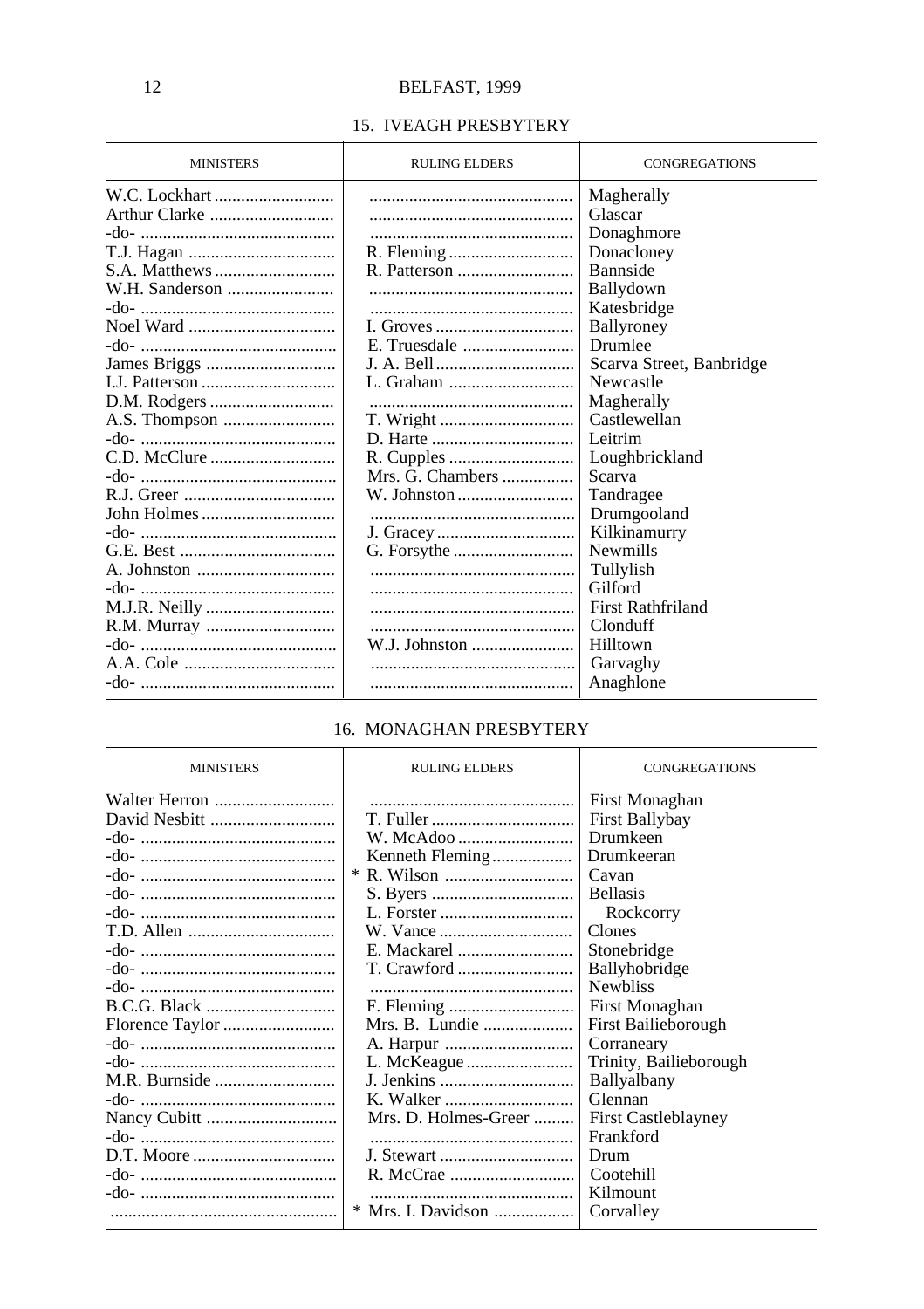### 17. NEWRY PRESBYTERY

| <b>MINISTERS</b>   | <b>RULING ELDERS</b> | <b>CONGREGATIONS</b>            |
|--------------------|----------------------|---------------------------------|
|                    |                      | Warrenpoint                     |
| M.C. McCullough    |                      | Brookvale; Ryans                |
|                    |                      | Cremore                         |
|                    |                      | Tyrone's Ditches                |
| Dr. D.J. McGaughey | W. Grills            | Mourne                          |
|                    |                      | Tullyallen                      |
|                    |                      | <b>Mountnorris</b>              |
|                    |                      | Annalong                        |
|                    |                      | Dundalk & Castlebellingham      |
|                    |                      | Carlingford                     |
|                    |                      | Fourtowns; Poyntzpass           |
|                    |                      | <b>First Newry</b>              |
|                    |                      | Kilkeel                         |
|                    |                      | First Drumbanagher; J'pass      |
|                    |                      | Kingsmills                      |
|                    |                      | Downshire Rd., Newry            |
|                    |                      | Second N'hamilton               |
|                    |                      | Creggan                         |
|                    |                      | Warrenpoint                     |
|                    |                      | Rostrevor                       |
|                    |                      | <b>Brookvale</b>                |
|                    | Miss N. Hamilton     | Ryans                           |
|                    |                      | First, Second Markethill        |
|                    |                      | <b>Fourtowns</b>                |
|                    |                      | Clarksbridge & First N'hamilton |
|                    |                      | Garmany's Grove                 |
|                    |                      | McKelvey's Grove                |

### 18. OMAGH PRESBYTERY

| <b>MINISTERS</b>           | <b>RULING ELDERS</b> | <b>CONGREGATIONS</b>        |
|----------------------------|----------------------|-----------------------------|
| Dr. J.A. <i>Matthews</i> … |                      | <b>Sixmilecross</b>         |
|                            |                      | Fintona                     |
|                            |                      | B'nahatty & Creevan         |
| <b>J.L.</b> Casement       |                      | <b>Sixmilecross</b>         |
|                            |                      | First Omagh                 |
|                            |                      | Ballygawley                 |
|                            | C.G. Somerville      | Ballyreagh                  |
|                            |                      | Irvinestown                 |
|                            |                      | Pettigo                     |
|                            |                      | Tempo                       |
|                            |                      | Clogher; Glenhoy            |
|                            |                      | Trinity, Omagh              |
|                            |                      | Gillygooley                 |
|                            |                      | Enniskillen                 |
|                            |                      | Mountjoy                    |
|                            |                      | Drumlegagh                  |
| D.P. Kirkwood              |                      | Lisbellaw; Lisnaskea;       |
|                            |                      | Maguiresbridge; N't'nbutler |
|                            | I. McDowell          | Clogherney                  |
|                            |                      | Aughnacloy                  |
|                            |                      | Ballymagrane                |
|                            |                      | Clogher                     |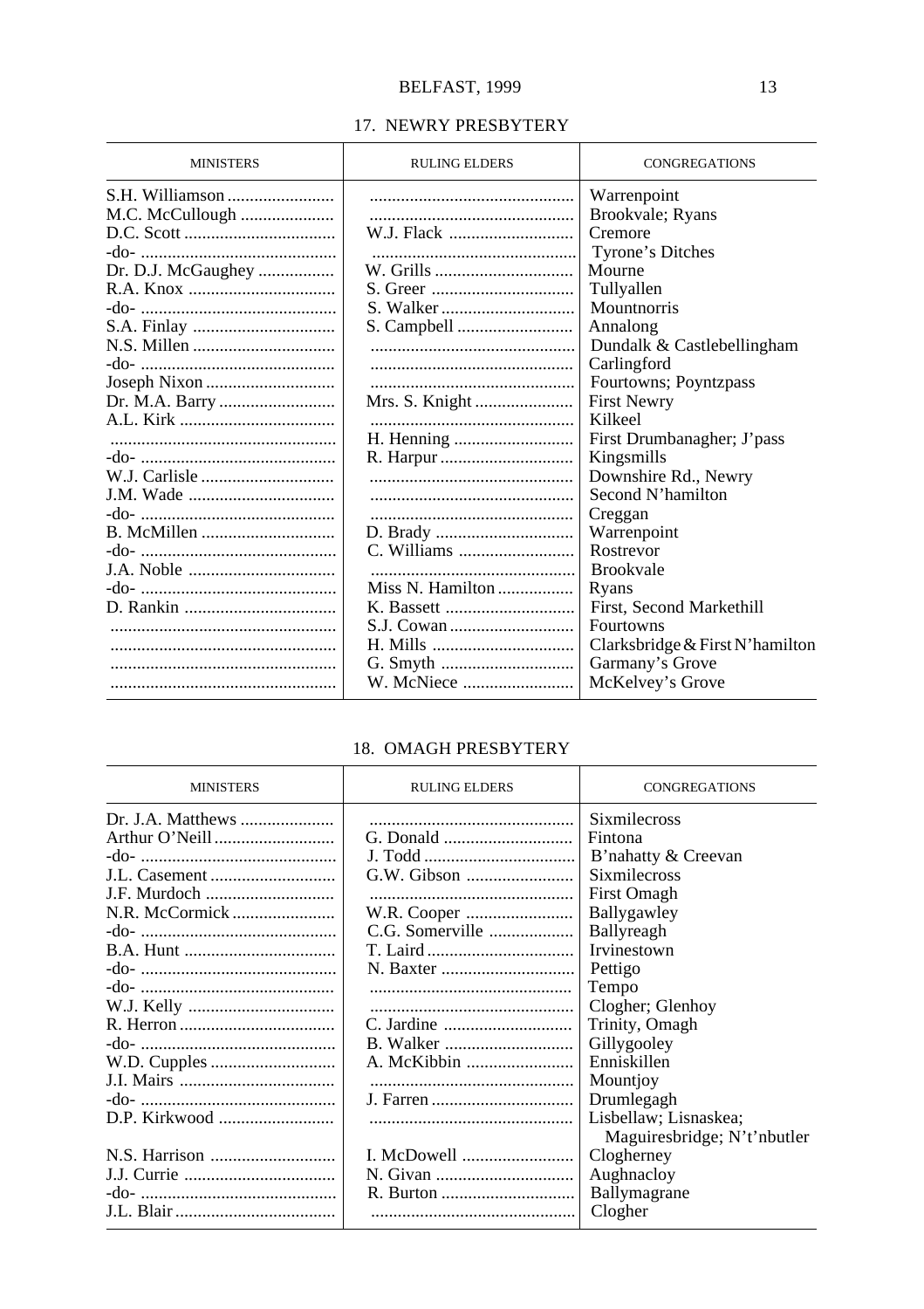| <b>MINISTERS</b> | <b>RULING ELDERS</b>                                                        | <b>CONGREGATIONS</b> |
|------------------|-----------------------------------------------------------------------------|----------------------|
|                  | R. Mulligan   Glenhoy<br>Mrs. L. Dean  Seskinore<br>H. Gilmour    Edenderry | Aughentaine          |

### 19. ROUTE PRESBYTERY

| <b>MINISTERS</b> | <b>RULING ELDERS</b> | CONGREGATIONS            |
|------------------|----------------------|--------------------------|
|                  |                      | Dunloy                   |
|                  |                      | Ramoan                   |
|                  |                      | <b>Bushmills</b>         |
|                  |                      | <b>First Kilraughts</b>  |
| Dr. A.W.G. Brown | D.H. McConaghie      | Ballycastle              |
|                  |                      | Deputy Clerk of Assembly |
| J.T. McCullough  |                      | Toberdoney               |
|                  |                      | Croaghmore               |
|                  |                      | St. James's, Ballymoney  |
|                  | J. Cusick            | Armoy                    |
|                  | S. McCormick         | Ramoan                   |
|                  | J. McKeown           | Drumreagh                |
|                  | Miss J. Downs        | Dromore                  |
| Sidney McCartney |                      | Finvoy                   |
|                  |                      | Dervock                  |
|                  |                      | Ballyweaney              |
|                  |                      | Trinity, Ballymoney      |
|                  |                      | Toberkeigh               |
|                  |                      | <b>First Ballymoney</b>  |
|                  |                      | Dunluce                  |
|                  |                      | <b>Bushvale</b>          |
|                  |                      | Garryduff                |
|                  |                      | Dunloy                   |
|                  |                      | <b>First Kilraughts</b>  |
|                  |                      | Roseyards                |
|                  |                      | Finvoy                   |

### 20. TEMPLEPATRICK PRESBYTERY

| <b>MINISTERS</b> | <b>RULING ELDERS</b> | <b>CONGREGATIONS</b>                                                                                                                                                                               |
|------------------|----------------------|----------------------------------------------------------------------------------------------------------------------------------------------------------------------------------------------------|
|                  | Mrs. M.E. Thompson   | Randalstown O.C.<br>High Street, Antrim<br>Killead<br>Loanends<br><b>First Donegore</b><br>First Ballyeaston<br>Kilbride<br><b>First Antrim</b><br>High Street, Antrim<br><b>First Randalstown</b> |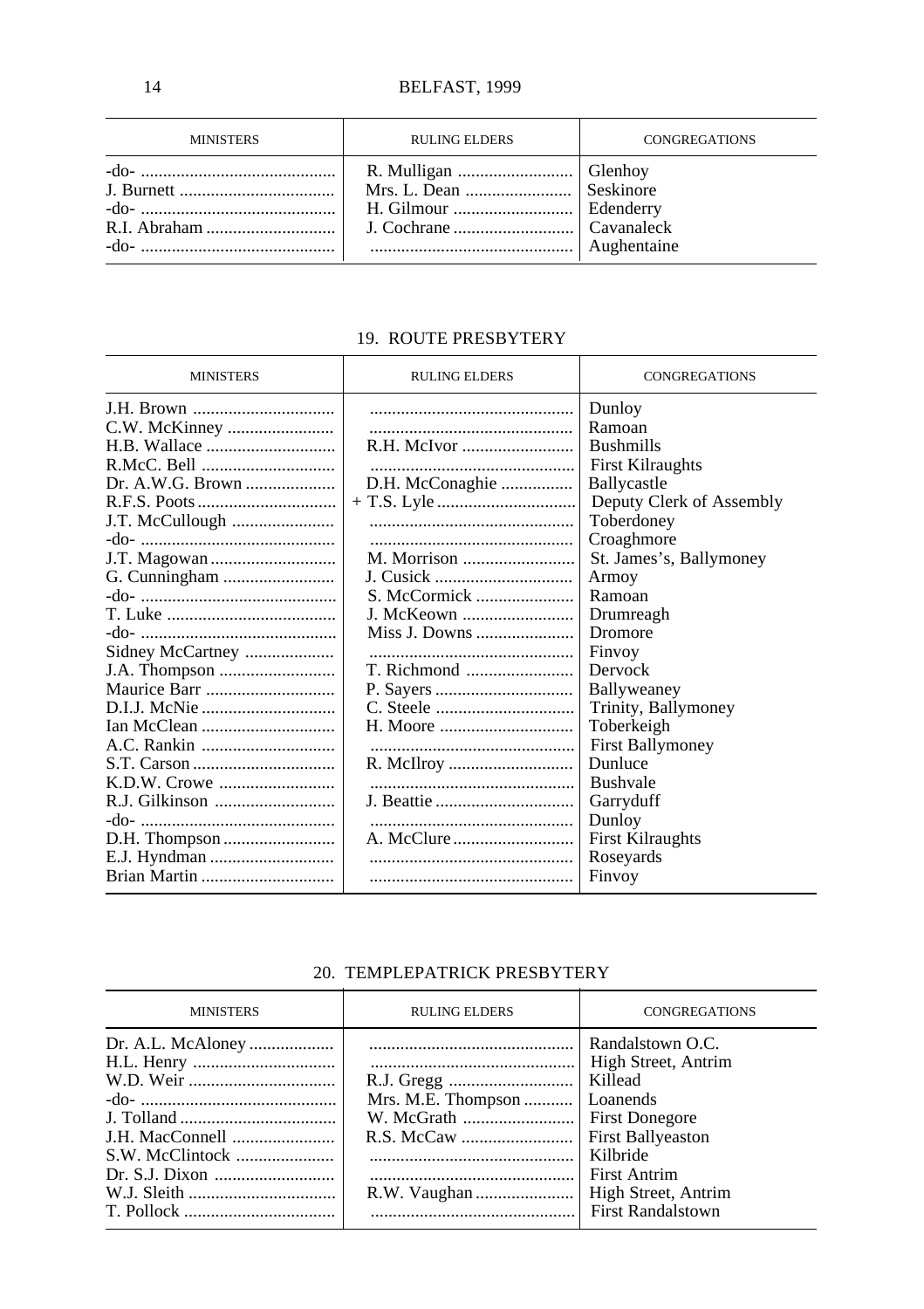| <b>MINISTERS</b>                        | <b>RULING ELDERS</b> | <b>CONGREGATIONS</b>                                                                                                                                                                                                      |
|-----------------------------------------|----------------------|---------------------------------------------------------------------------------------------------------------------------------------------------------------------------------------------------------------------------|
| Dr. L.S. Kirkpatrick<br>J. Brackenridge | Mrs. J. Robinson     | Duneane<br>Crumlin<br>Templepatrick<br>Kilbride<br>Theological Professor<br>Second Ballyeaston<br>Randalstown O.C.<br>Greystone Road, Antrim<br>Dundrod<br>Second Donegore<br>Hydepark<br>Muckamore<br>Second Randalstown |

### 21. TYRONE PRESBYTERY

| <b>MINISTERS</b>   | <b>RULING ELDERS</b> | <b>CONGREGATIONS</b>         |
|--------------------|----------------------|------------------------------|
|                    |                      | Union Rd., M'felt; Lecumpher |
|                    |                      | Sandholes                    |
|                    |                      | Culnady; Swatragh            |
|                    |                      | Dungannon                    |
|                    |                      | Molesworth, Cookstown        |
|                    |                      | First Magherafelt            |
|                    |                      | <b>First Moneymore</b>       |
|                    |                      | Second Moneymore             |
|                    |                      | Orritor                      |
|                    |                      | Claggan                      |
|                    | R.J.E. Hamilton      | <b>First Cookstown</b>       |
|                    |                      | <b>Newmills</b>              |
|                    |                      | Carland                      |
|                    |                      | Union Road, M'felt           |
|                    |                      | Lecumpher                    |
|                    | Mrs. A. Allingham    | Coagh                        |
|                    |                      | Ballygoney                   |
|                    |                      | Saltersland                  |
|                    |                      | <b>Upper Clonaneese</b>      |
|                    |                      | <b>Lower Clonaneese</b>      |
|                    |                      | Maghera                      |
|                    |                      | Dungannon                    |
| Dr. T.R. Buick     |                      | <b>First Stewartstown</b>    |
|                    |                      | <b>Brigh</b>                 |
|                    |                      | Albany                       |
|                    |                      | Sandholes                    |
|                    |                      | Pomeroy                      |
|                    |                      | Culnady                      |
|                    | J. Williamson        | Swatragh                     |
| Dr. K.O. Patterson | J. Ewart             | Castledawson                 |
|                    |                      | Curran                       |
|                    |                      | Tobermore                    |
|                    |                      | Draperstown                  |
|                    |                      | Castlecaulfield              |
|                    |                      | Eglish                       |
|                    |                      | Bellaghy                     |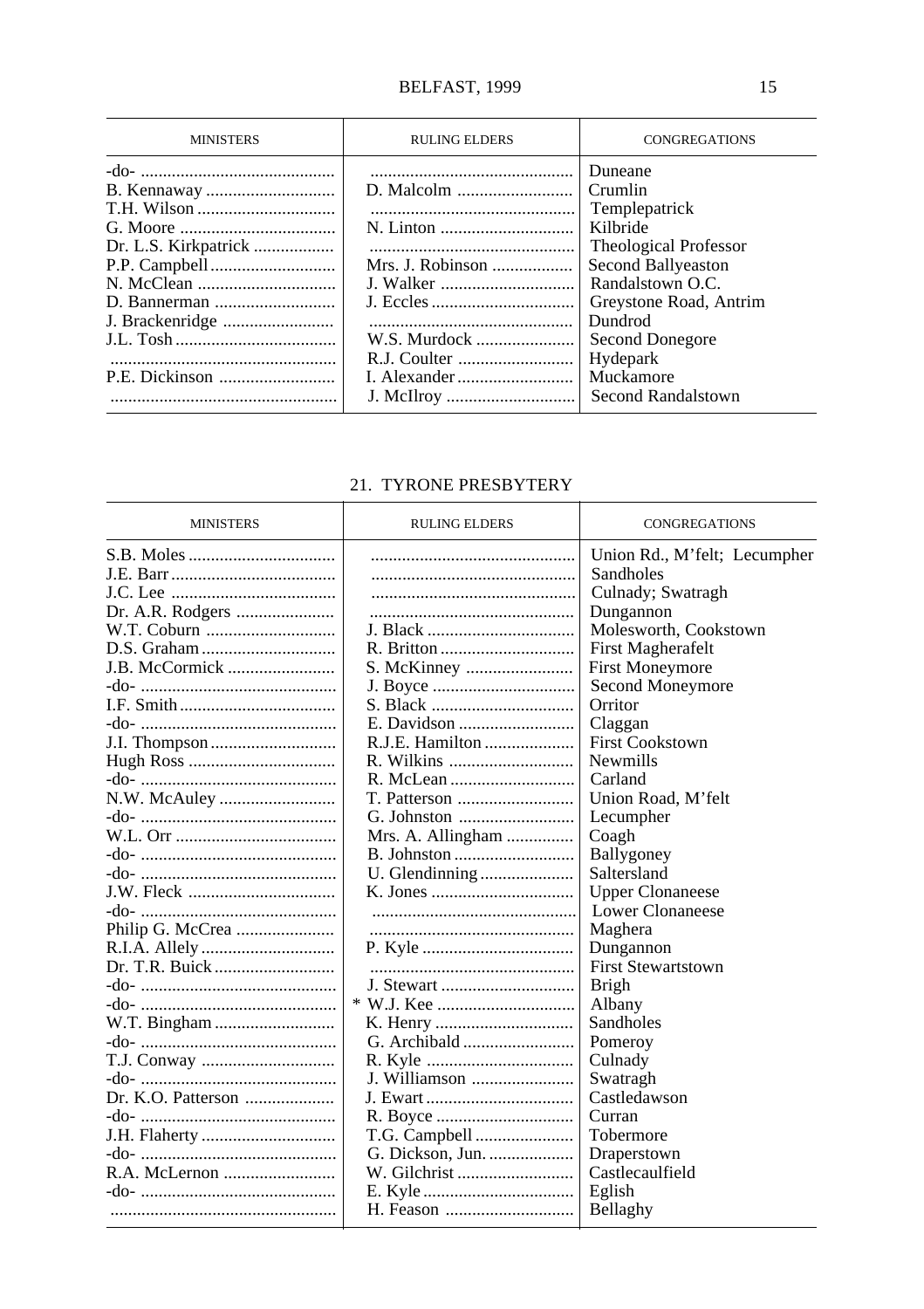### **ELDERS IN SPECIAL WORK — CODE PARAGRAPH 97 (g)** J.R.W. Luke

**TRUSTEES NOMINATIONS — CODE PARAGRAPH 97 (h) (iii)** J. Millar

**ELDERS OF ASSEMBLY — CODE PARAGRAPH 97 (i) 107(a)** Mrs. C. Barkley Prof. H.F. Nicholl

**EX-OFFICIO MEMBERS OF ASSEMBLY — CODE PARAGRAPH: 127 2(a)**<br>
IS Tweed MA Morrow OC VR Arnold

J.W. Russell

M.A. Morrow, O.C. **V.R. Arnold** 

## **ASSEMBLY ELDERS AND CONVENERS**<br>S. Lynas Miss E. Brian

G. McCullagh S. Lynas<br>
J.H. Martin D.C. Cowan R. Kerr W.H. Henry

M.H. Stewart

J.H. Martin **D.C.** Cowan **A.J. Rankin**<br>C. Robinson **A.J. Rankin C. Robinson J.D. McCleerv T.H. Cochrane** C. Robinson J.D. McCleery T.H. Cochrane

### **BUSINESS BOARD NOMINATIONS — CODE PARAGRAPH 97 (j)**<br>A Maxwell R McClung R Eorbes

A. Maxwell R. McClung<br>
T.R. Reid H. Smyth

T.R. Reid H. Smyth H. Smyth J. Hutcheson<br>
J. O'Neill M. M. McQuillan W.H. Scott<br>
H.W. Templeton Miss M. Angus Miss J. Gwyn M. McQuillan<br>Miss M. Angus H.W. Templeton Miss M. Angus Miss J. G. (Niss M. Lester Miss J. Gubitt Miss J. Gubitt Miss M. Lester Miss J. G Miss E. Whyte Miss M. Lester<br>
J.E. Kennedy Mrs. W.D.F. Ma Mrs. W.D.F. Marshall

### **RETIRED MISSIONARIES WHO ARE ELDERS**

Miss D. Shannon

**MISSIONARIES AT HOME WHO ARE ELDERS** M. McNicholl

### **CONVENERS WHO ARE NOT ELDERS**

Miss R. Stirling N. Chambers

## **DEACONESSES WHO ARE NOT ELDERS AND WOMAN WORKERS**<br>egg, Ballycrochan, Bangor Mrs. G. Martin, Woodvale, Belfast

Miss J. Clegg, Ballycrochan, Bangor<br>Miss D. Draffin, Rathcoole Miss E. Drysdale, First Holywood Miss P. Shirley, Greystone Road, Antrim Mrs. F. Martin, Dublin Hospitals

Miss D. Draffin, Rathcoole Miss R. Richmond, Wellington St., Ballymena<br>Miss E. Drysdale, First Holywood Miss P. Shirley, Greystone Road, Antrim Mrs. R. Henry, South Belfast Friendship House Miss S. Swindle, Musgrave Park and Forster Green Hosp

#### **RETIRED DEACONESSES WHO ARE NOT ELDERS** Miss J. Orr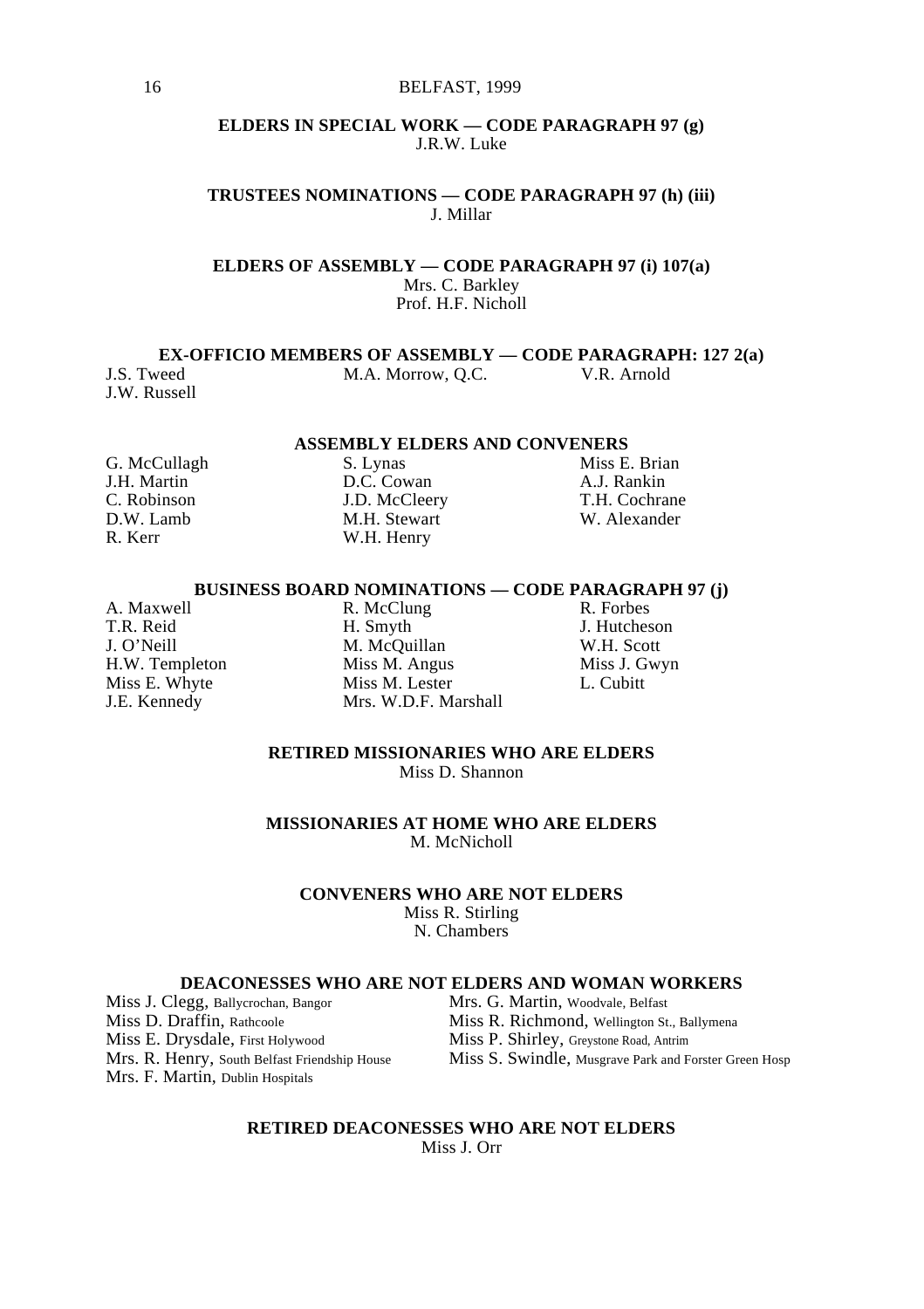### **PRESBYTERIAN WOMEN'S ASSOCIATION**

| Mrs. M. Lygo      | ARDS PRESBYTERY                                          |                   |
|-------------------|----------------------------------------------------------|-------------------|
|                   | <b>ARMAGH PRESBYTERY</b><br>Miss A. Scott                | Mrs. S. van Os    |
| Mrs. S. Dickinson | <b>BALLYMENA PRESBYTERY</b><br>Mrs. A. Erwin             | $-$               |
|                   | NORTH BELFAST PRESBYTERY                                 |                   |
| Mrs. J. Clarke    | SOUTH BELFAST PRESBYTERY<br>Mrs. M. Jackson              | Mrs. M. Dennison  |
|                   | EAST BELFAST PRESBYTERY<br>Mrs. M. Bingham               | ____              |
|                   | CARRICKFERGUS PRESBYTERY<br>Miss B. Hamill               |                   |
|                   | <b>COLERAINE PRESBYTERY</b>                              | Mrs. K. Stewart   |
| Mrs. S. Fell      | DERRY AND STRABANE PRESBYTERY                            | Mrs. A. Hillen    |
| Mrs. P. Johnston  | DONEGAL PRESBYTERY                                       | ———               |
|                   | <b>DOWN PRESBYTERY</b><br>Mrs. I. Keenan                 | ____              |
| ____              | DROMORE PRESBYTERY                                       |                   |
|                   | <b>DUBLIN &amp; MUNSTER PRESBYTERY</b><br>Ms. D. Beattie | Ms. P. Colvin     |
| Mrs. M. Docherty  | <b>FOYLE PRESBYTERY</b><br>Mrs. V. Miller                | Miss D. Thorpe    |
|                   | <b>IVEAGH PRESBYTERY</b>                                 | Mrs. J. McClure   |
| Mrs. A. Elliott   | MONAGHAN PRESBYTERY                                      | Mrs. A. Burnside  |
| Mrs. H. Henning   | NEWRY PRESBYTERY                                         |                   |
| Miss M. Guy       | <b>OMAGH PRESBYTERY</b><br>Miss J. Patterson             |                   |
|                   | ROUTE PRESBYTERY                                         | Mrs. C. McCormick |
| Mrs. M. McCloy    | TEMPLEPATRICK PRESBYTERY<br>Mrs. B. Williams             | Mrs. D. Smyth     |
| Mrs. I. Reid      | <b>TYRONE PRESBYTERY</b>                                 |                   |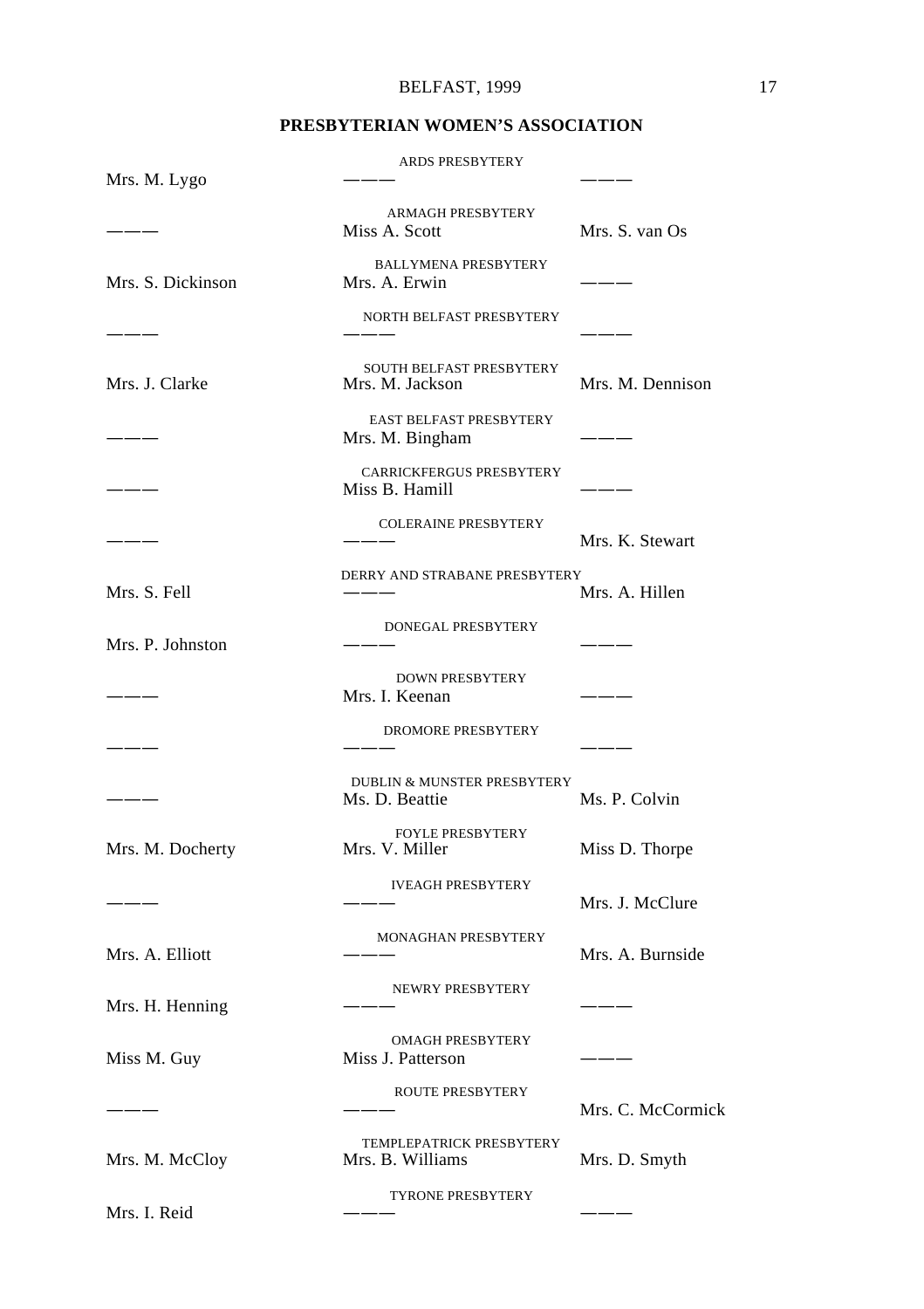| 18                  | BELFAST, 1999                                         |
|---------------------|-------------------------------------------------------|
|                     | PRESBYTERIAN YOUTH MOVEMENT                           |
|                     | <b>ARDS PRESBYTERY</b>                                |
|                     | <b>ARMAGH PRESBYTERY</b>                              |
|                     | <b>BALLYMENA PRESBYTERY</b>                           |
| Miss Lois McIlrath  | <b>NORTH BELFAST PRESBYTERY</b>                       |
| Miss Heather Murray | SOUTH BELFAST PRESBYTERY                              |
| Miss Lynda Gould    | <b>EAST BELFAST PRESBYTERY</b>                        |
| Miss A. McGhee      | <b>CARRICKFERGUS PRESBYTERY</b><br>Miss Julie Dalzell |
|                     | <b>COLERAINE PRESBYTERY</b>                           |
|                     | <b>DERRY &amp; STRABANE PRESBYTERY</b>                |
|                     | <b>DONEGAL PRESBYTERY</b>                             |
| Mervyn Gibson       | <b>DOWN PRESBYTERY</b>                                |
| Miss H. McConaghy   | <b>DROMORE PRESBYTERY</b><br>E. Poots                 |
|                     | <b>DUBLIN &amp; MUNSTER PRESBYTERY</b>                |
|                     | <b>FOYLE PRESBYTERY</b>                               |
|                     | <b>IVEAGH PRESBYTERY</b>                              |
| S. Lancashire       | <b>MONAGHAN PRESBYTERY</b>                            |
|                     | <b>NEWRY PRESBYTERY</b><br>A. Chestnutt               |
|                     | <b>OMAGH PRESBYTERY</b>                               |
| Miss D. Colvin      | <b>ROUTE PRESBYTERY</b>                               |
| P. Lynas            | TEMPLEPATRICK PRESBYTERY                              |
|                     | <b>TYRONE PRESBYTERY</b><br>K. Jones                  |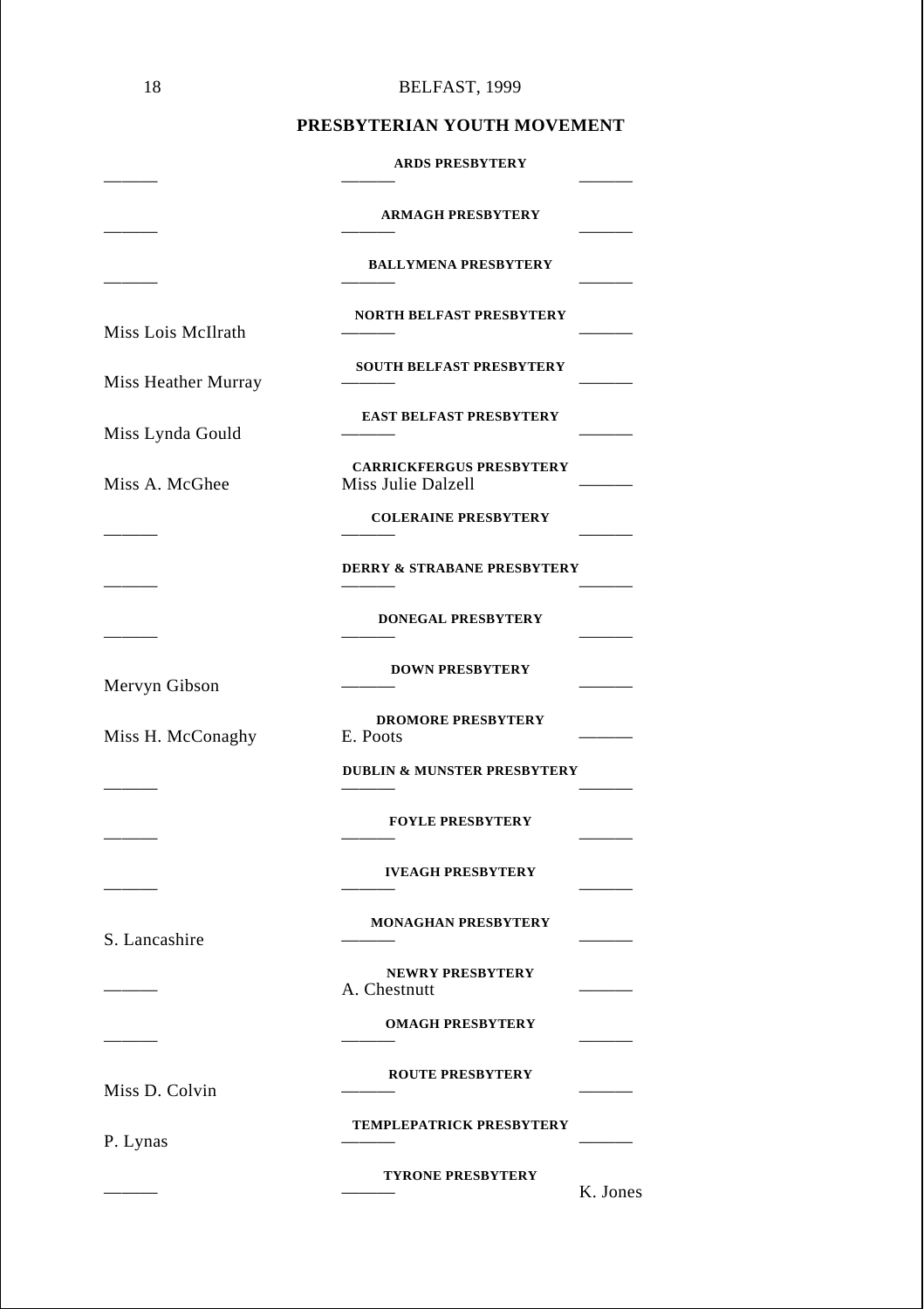### BELFAST, 1999 19

### **CORRESPONDING MEMBERS AND DELEGATES**

| The Right Rev. John B. Cairns<br>Prof. Herbert A. Kerrigan, Q.C.<br>Rev. Scott J. Brown<br>Mrs. Ann McCarter | THE CHURCH OF SCOTLAND             |
|--------------------------------------------------------------------------------------------------------------|------------------------------------|
| Mrs. Wilma Frew<br>Rev. Peter Brain                                                                          | <b>UNITED REFORMED CHURCH</b>      |
| Rev. W. I. Cynwil Williams                                                                                   | PRESBYTERIAN CHURCH OF WALES       |
| Rev. Patrick Rukenya                                                                                         | PRESBYTERIAN CHURCH OF EAST AFRICA |
| Pastor Jean-Pierre Monsarrat                                                                                 | ÉGLISE RÉFORMÉE DE FRANCE          |
| Rev. John Mayor                                                                                              | UNITING CHURCH IN AUSTRALIA        |
| Rev. Dr. Norman W. Taggart<br>Rev. Roy Cooper<br>Miss Jill McVitty<br>Mrs. Mollie Neshitt                    | THE METHODIST CHURCH IN IRELAND    |
| Ven. G.A. McCamley<br>Mr. W.J. Frizell                                                                       | <b>CHURCH OF IRELAND</b>           |
| Dr. David Stevens                                                                                            | <b>IRISH COUNCIL OF CHURCHES</b>   |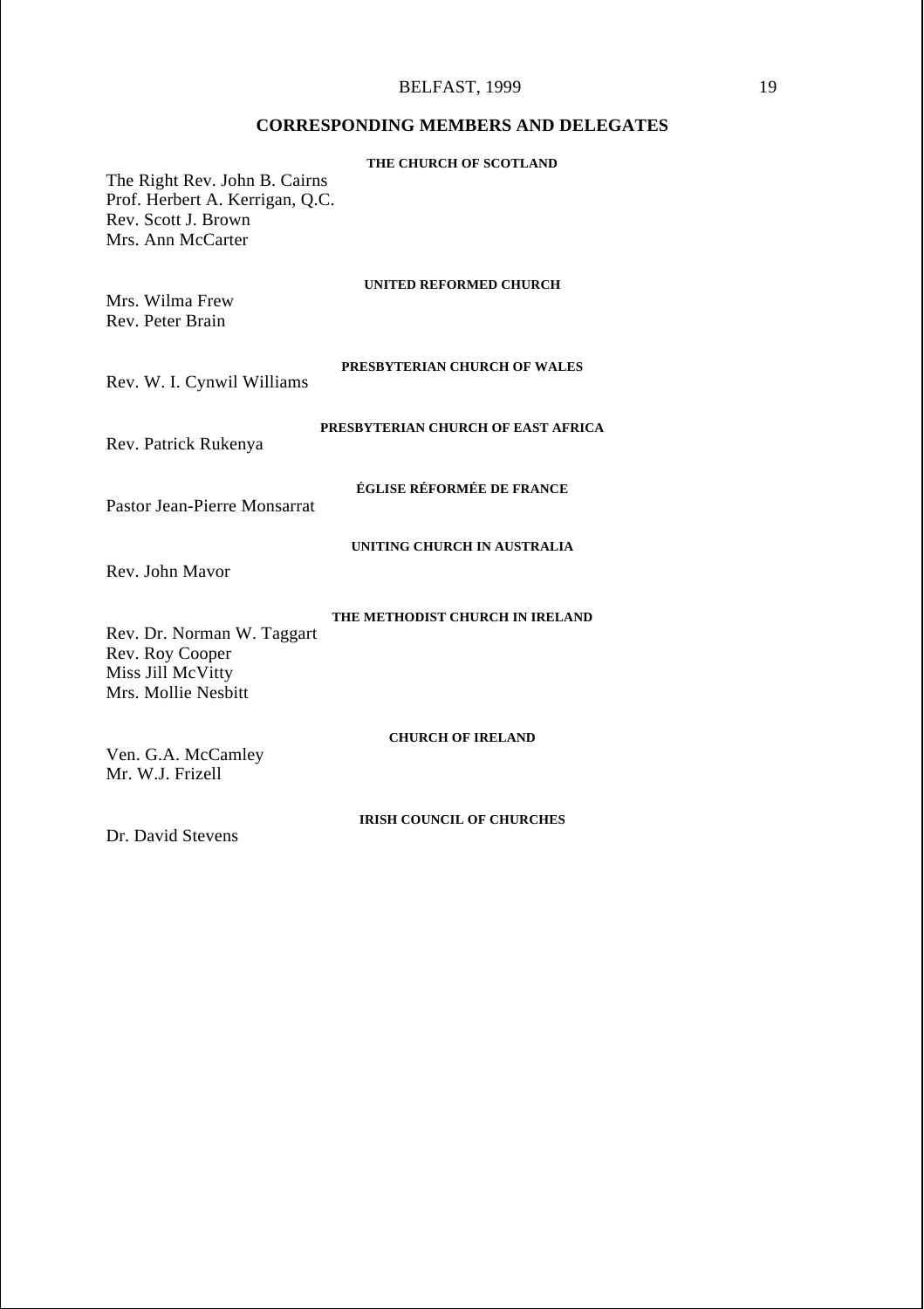The Moderator welcomed, on behalf of the Assembly, representatives of sister Churches, of Universities and Community Organisations, and other special guests present.

The Moderator, having expressed thanks for the help he had received during the past year of office, asked the Assembly to proceed to the election and appointment of a successor to him in office for the ensuing year.

The Clerk submitted the nominations of Presbyteries for the Moderatorship as follows:—

| The Rev. John William Lockington, B.A., B.D., M.Th., Ph.D.  10 votes |         |
|----------------------------------------------------------------------|---------|
| The Rev. T. W. J. Morrow, M.A., B.D., M.Th., Ph.D.                   | 6 votes |
|                                                                      | 2 votes |
|                                                                      | 2 votes |
|                                                                      | 1 vote  |

On the motion of the Rev. Dr. T. W. J. Morrow, seconded by the Rev. S. J. Campbell, the Rev. Dr. J. W. Lockington was unanimously called to the Chair, welcomed by the retiring Moderator and commended to God in prayer.

The Right Rev. Dr. J. W. Lockington then addressed the House.

The sederunt came to a close at 8.40p.m., the Moderator pronouncing the Benediction.

### **SECOND SESSION**

**Tuesday, 8th June, 1999. Half past nine o'clock. Forenoon**

### **Within May Street Church**

The members of Assembly, and other members of the Church, met and participated in the Sacrament of the Lord's Supper, the Moderator conducting the Service, assisted by the Very Rev. Dr. S.J. Dixon and the Clerk.

### **Intermission**

### **Within Church House**

The Assembly afterwards convened, the Moderator leading in prayer.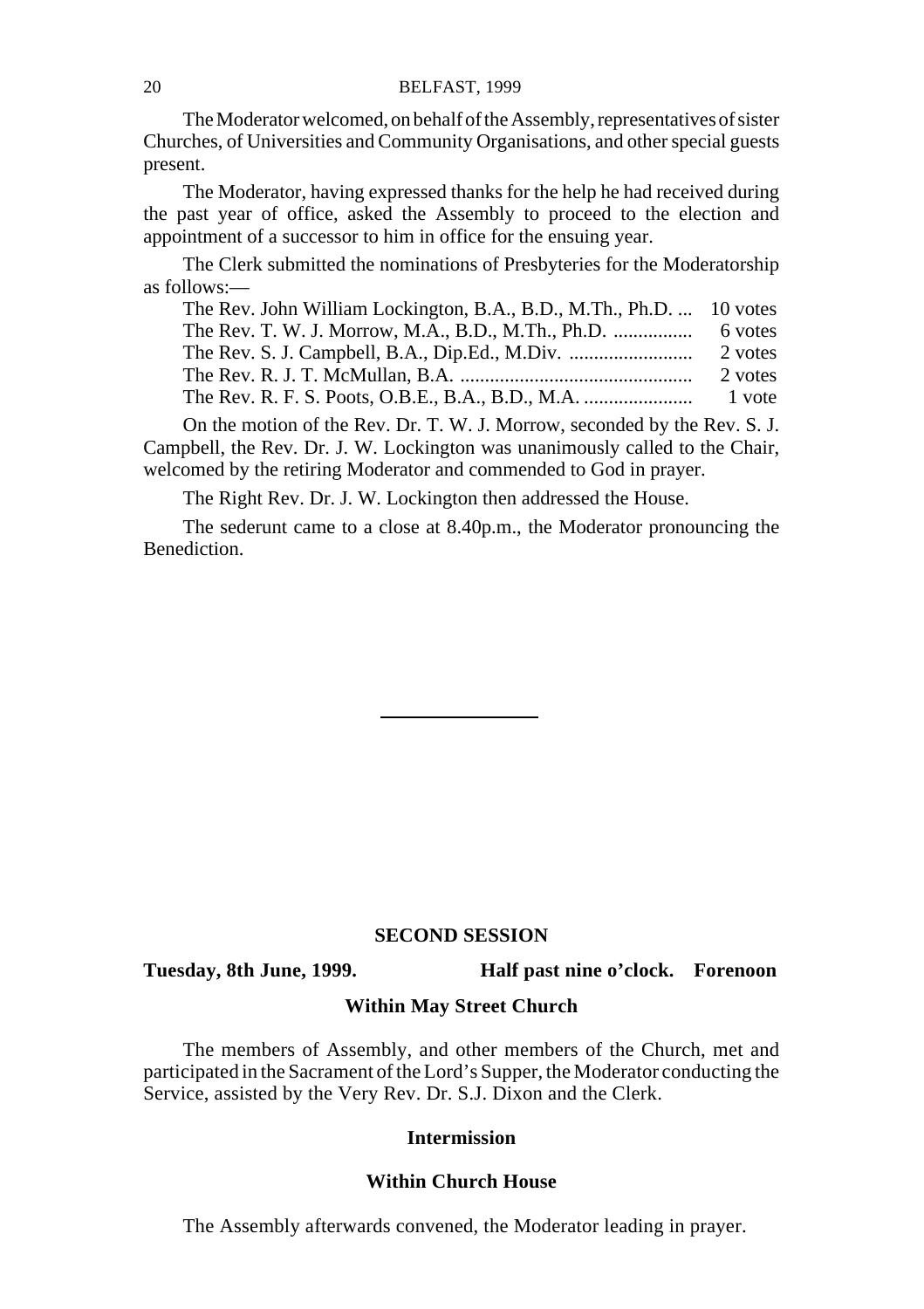The Report of the **BUSINESS BOARD** (Reports pp.85-94) was submitted **BUSINESS** by the Very Rev. Dr. S. Hutchinson, together with the following Supplementary **BOARD** Report.

### **Supplementary Report DELEGATES TO OTHER CHURCHES The Church of Scotland General Assembly (1999)**

### *The Very Rev. Dr. John Dixon reports:*

The General Assembly of the Church of Scotland met in Edinburgh from Saturday 8th - Friday 14th May 1999. Corresponding Members from our Church were Rt. Rev. Dr. S. John Dixon, Rev. R.J.T. McMullan and Mr. Hugh Meekin.

From the outset we were accorded an honoured place in the proceedings and given a marvellous welcome from the Moderator, his Chaplains and the Commissioners as a whole.

The Assembly began with the election of the Rev. John Cairns, Minister of the Riverside Church in Dunbarton. As a younger Moderator, he introduced several innovations into the proceedings.

One 'innovation' was required by the Assembly being held in Edinburgh International Conference Centre, as opposed to the Assembly Hall which was being used by the newly elected MSPs for the first sittings of the Scottish Assembly.

I had the opportunity to read the New Testament Lesson in St. Giles Cathedral at the General Assembly service, while Mr. Hugh Meekin was invited to serve at the service of Communion on Monday morning. The Rev. Terry McMullan met and shared personally with overseas delegates from many of our partner churches and in the debate on the deliverances of the Board of World Mission Report.

On the day that the Scottish Assembly commenced and elected its First Minister, I addressed the General Assembly on the Irish situation, reporting on the work and witness of our Church and the challenging days in Northern Ireland and the Republic. This was during the debate on the Church and Nation Committee Report, which also dealt compassionately with the plight of refugees from Kosovo. The Assembly gave permission to the Moderator to leave the Assembly and go to Glasgow to welcome those who had arrived there during the week.

The challenge of change re-echoed through the Assembly. As congregations struggle to be relevant within a fast changing society, Boards and Committees showed evidence of wrestling with the hard choices to be made.

Another recurring theme was concern for the poor and the marginalised in Scotland and the poor nations world-wide. Mr. Gordon Brown, the Chancellor of the Exchequer, made a significant speech addressing the issue of unpayable debt. The Jubilee 2000 Campaign was close to the hearts of the Commissioners and Mr. Brown's speech was warmly received.

I wish to put on record my deep appreciation of the generous hospitality extended to our delegation and the painstaking care lavished upon us at all times.

### **The General Synod of the Church of Ireland (1999)**

*Very Rev Dr. Samuel Hutchinson reports:*

The 1999 General Synod of the Church of Ireland was held in Dublin from 18th to 20th May.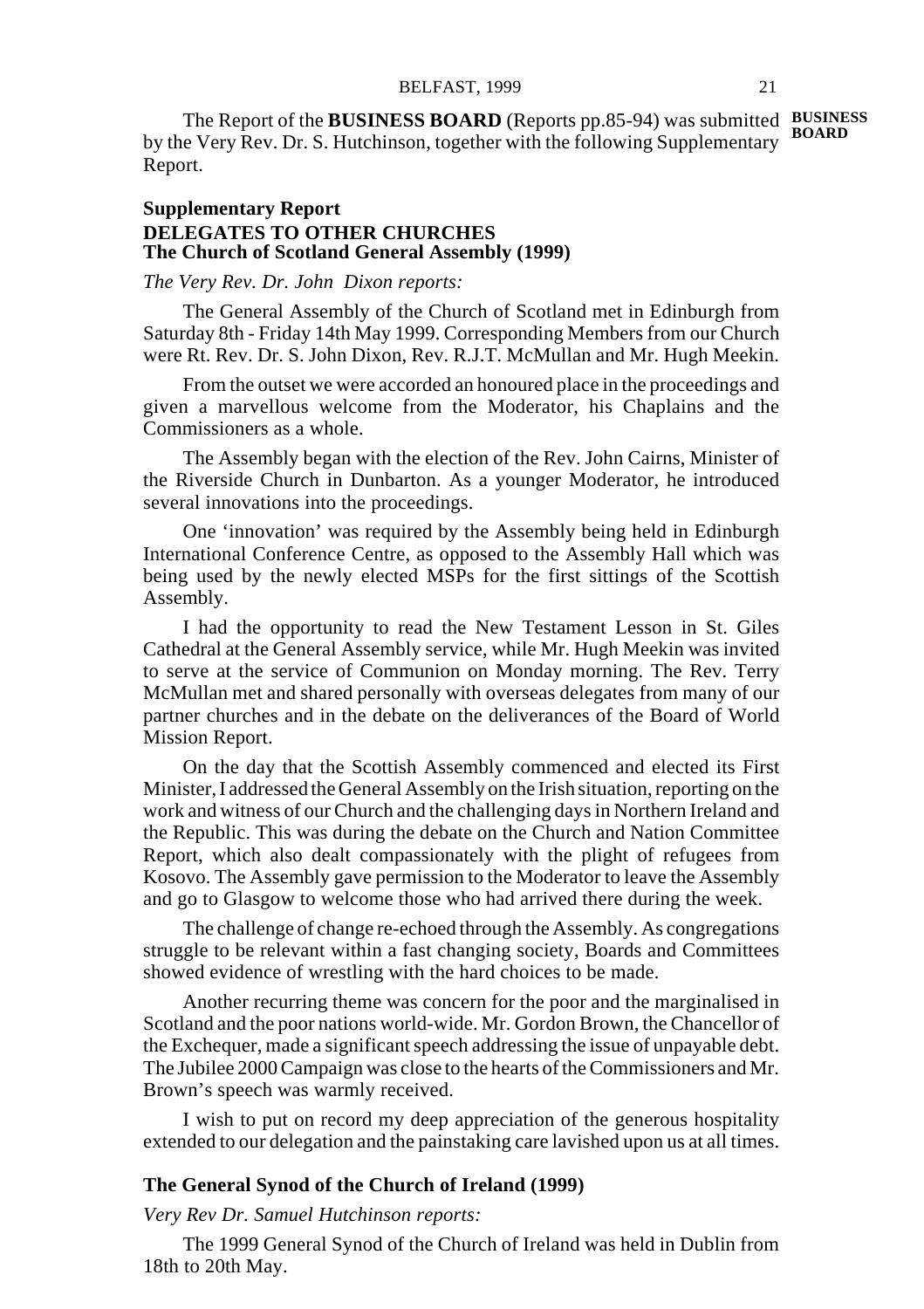The Presbyterian observers were Very Rev. Dr. Samuel Hutchinson and Mr. George McCullagh.

The opening service was held on the Monday evening in St. Patrick's Cathedral, while the main meetings took place in the Royal Hospital, Kilmainham, a beautifully restored building with an impressive chapel, where the Communion Service was conducted on the Tuesday morning.

The business session opened with a major address by the President of the Synod, Archbishop Eames, who dealt with issues of public concern and then called the Church to love, truth and holiness.

The agenda of the General Synod was not unlike that of the General Assembly. It included such issues as Education and Youth, Social Responsibility, Ethical Investment and the Millennium, as well as routine administrative matters and changes in legislation. One major topic was the report of a working party on Sectarianism, which dealt, among other matters, with the question of contentious parades, including that at Drumcree. There had originally been suggestions that bishops should be given power to cancel services in certain circumstances, but it was felt that it would be more in keeping with the ethos of the Church to rely on persuasion rather than coercion.

The Commission on Ministry presented an interesting three-part Green Paper on Pastoral Breakdown. Part I aimed at prevention through careful selection, practical training under suitably gifted and experienced rectors and ongoing help and support after appointment to a first charge. Part II listed various procedures for the resolution of conflict between pastor and people, and part III with the provision of a severance package for situations where all other procedures have failed.

Like the General Assembly the General Synod welcomes the representatives of other Churches, but the speeches of greeting are fewer in number. One person speaks for all the member bodies of the Irish Council of Churches and this year it happened to be the turn of the Presbyterian Church in Ireland to undertake that responsibility, so I had the privilege of conveying good wishes.

As might be expected, the General Synod differs from our Assembly in certain ways. The Synod is a much smaller body, though there are two lay representatives for every minister and members serve for a three year term to provide continuity. There were fewer formal resolutions. Attendance was fairly consistent at the various sessions.

It was a privilege to share in the proceedings of the General Synod and we thank the Business Board for appointing us to attend.

### **Église Réformée de France: National Synod (1999)**

### *The Rev. J. N. Seawright reports:*

The National Synod met at Saint Raphaël from 13-16 May, 1999. Sessions began daily at 8.30 am and finished at 10.00 pm. Rev. Gordon Campbell was the official translator. He and the Rev. John Seawright represented our Church.

The opening address by National Synod President. M. Michel Bertrand, considered the implications of incarnation for spirituality, worship, church life and witness. He stressed the reality of debate in the believer's life as convictions of faith collide with suffering or the contradictions of history, saying that difficulties are also caused when comparisons are drawn with an imagined, idealised church of the past. It was for the Church to take every opportunity to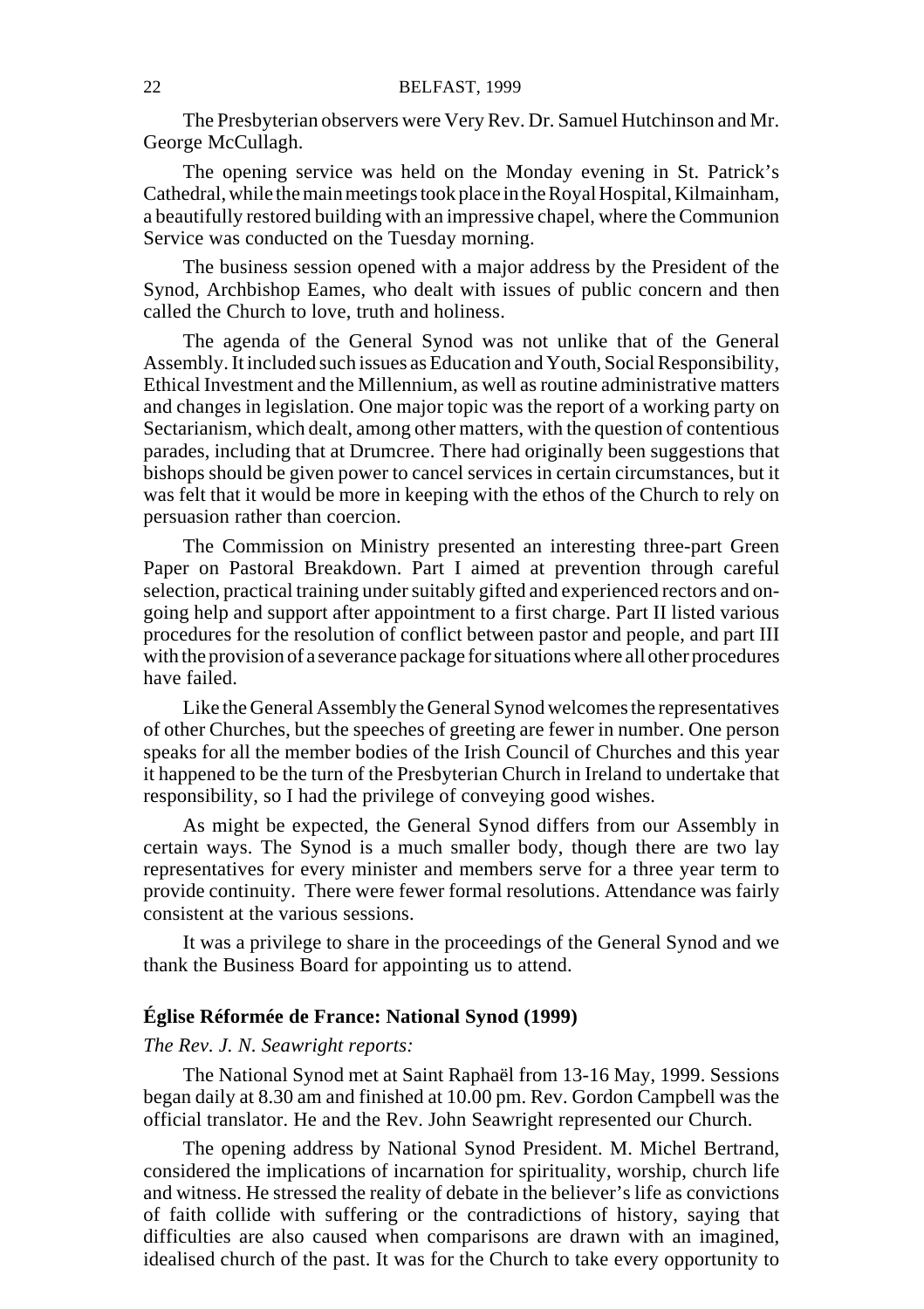### BELFAST, 1999 23

witness to her Lord, not least by being what she is in the world and by bringing her perspective of faith to public debate. The Synod theme was "Gestures which speak, Lord's Supper, Baptism, signs." Discussion centred on liturgy and witness in a world which has moved from a word culture to a visual culture. Much concerned practices with regard to the reception of children, and there is a diversity of opinion about infant baptism. The issue of the admission of children to the Lord's Supper was also raised. It was noted that the debate highlighted the diversity of understanding of sacraments in the ERF, and the need for further reflection and study about their place in the life of faith.

Various topical issues were discussed. The ERF affirmed its solidarity with many in France who have applied for residence permits and have been refused. It affirmed that the foreign nationality of someone who has always lived in France should not warrant their deportation from the country. It also urged the churches to be involved in the ongoing care of the many refugees from Kosovo who have been received in France.

Moved by the Very Rev. Dr. S. Hutchinson, seconded by the Rev. R. Vallely, and agreed:

1. That the Report be received.

2. That the recommended Order of Business be adopted.

3. That the professional amplification controller and the visual display operator be admitted to the private session.

4. That a grant of £9,500 be made from the Incidental Fund to the Arrangements Committee.

5. That Presbyteries give prior notice to their members of the names and spheres of service of persons being proposed for the Moderatorship of the General Assembly.

6. That Licentiates serving assistantships and Stated Supplies be invited to sit and deliberate with the General Assembly in future years.

7. That the Business Board, with its associated working committee, for the ensuing year beginning 15 March, 2000 be appointed in accordance with Par 275 of the Code.

The **Memorial of the Railway Street Kirk Session** (Reports p.94) was **Railway Street Memorial** submitted by Mr. J.E. Kennedy.

Moved by Mr. J.E. Kennedy, seconded by the Rev. G.B.S. Gibson, and agreed:

That the Memorial be received, its prayer granted and that it be referred to the General Board.

The Report of the **Synods and Presbyteries** (Reports pp.76-84) was **Synods &** submitted by the Very Rev. Dr. S. Hutchinson. **Presbyteries**

Moved by the Very Rev. Dr. S. Hutchinson, seconded by the Rev. R.F.S. Poots, and agreed:

1. That the Report be received.

The **Corresponding Members** were received from the Church of Scotland. **Corresponding** These were Right Rev. Dr. John B. Cairns, Prof. Herbert A. Kerrigan, Q.C., Rev. Scott J. Brown, R.N., Mrs. Ann McCarter. **Members**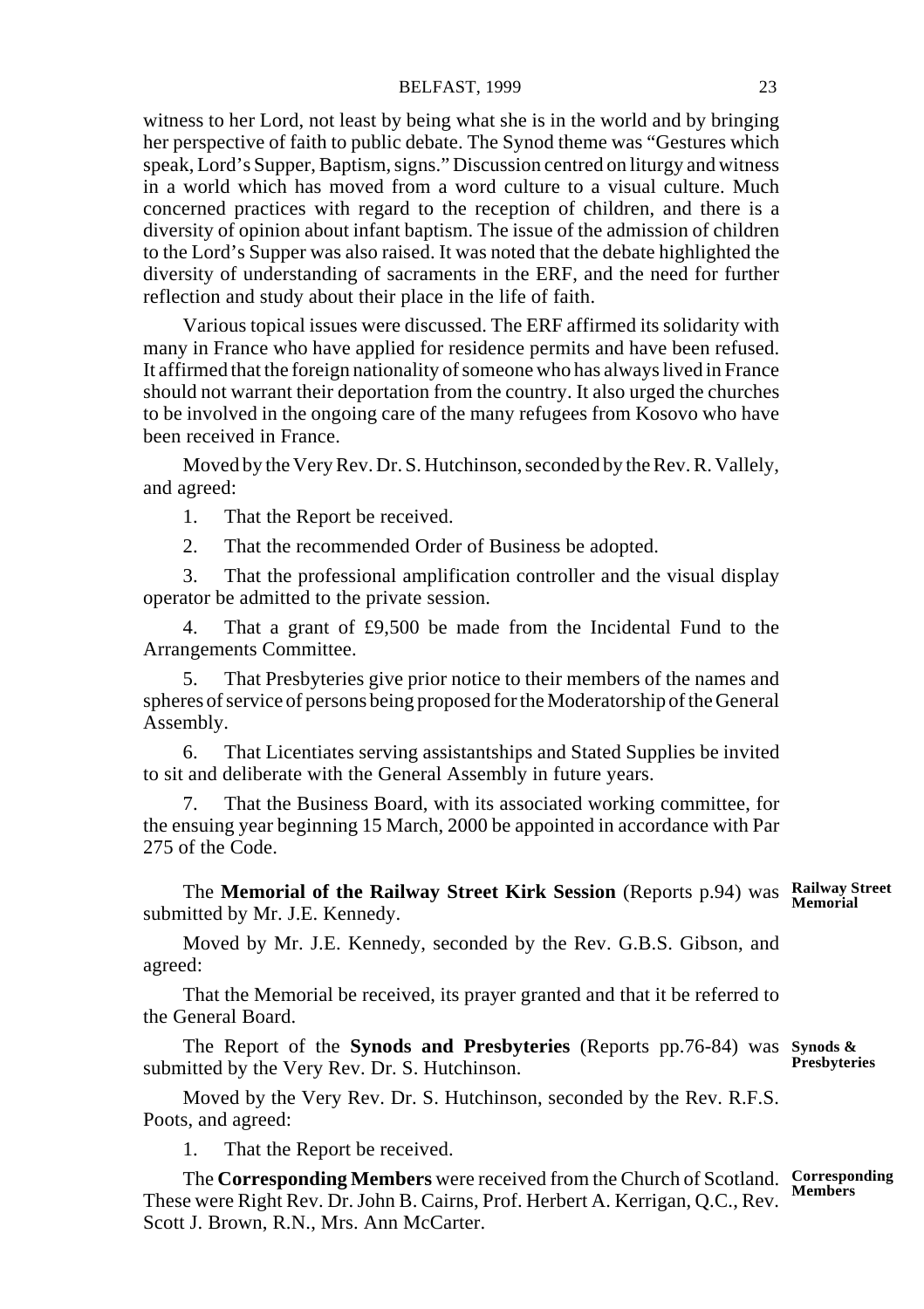The Moderator welcomed the Corresponding Members. The Right Rev. J.B. Cairns replied and conveyed greetings.

The Moderator welcomed Mrs. Wilma Frew and Rev. Peter Brain, Corresponding Members of the United Reformed Church of the United Kingdom and Rev. W.I. Cynwil Williams, a delegate from the Presbyterian Church of Wales. The Rev. W.I. Cynwil Williams replied and conveyed greetings.

The Moderator welcomed other delegates. These were: Presbyterian Church of East Africa: Rev. Patrick Rukenya. Eglise Réformée de France: Pastor J.P. Monsarrat. Uniting Church in Australia: Rev. J.E. Mavor. Rev. Patrick Rukenya, Pastor J.P. Monsarrat and Rev. J.E. Mavor replied and conveyed greetings.

The Moderator welcomed the Ven. G.A. McCamley, Mr. W.J. Frizell, delegates from the Church of Ireland and Rev. Dr. Norman W. Taggart, Rev. Roy Cooper, Miss Jill McVitty, Mrs. Mollie Nesbitt, delegates from the Methodist Church in Ireland and Dr. David Stevens from the Irish Council of Churches. The Rev. Dr. N.W. Taggart replied and conveyed greetings.

The Report of the **UNION COMMISSION** (Reports pp.57-74) was submitted by the Rev. W.J. Orr. **UNION COMMISSION**

Moved by the Rev. W.J. Orr, seconded by the Rev. T.J. Stothers, and agreed:

1. That the Report be received.

2. That the congregation of Dunlop Memorial be amalgamated with the congregation of Glengormley from 1st July, 1999 or other suitable date under the name of Glengormley on terms to be agreed with the Union Commission.

That the Central Ministry Fund be authorised to pay grants towards expenses incurred by ministers in congregations, up to a limit of £4,800 in N. Ireland , and IR£5,400 for ministers residing in the Republic of Ireland, within the terms of Resolution 3, page 70, General Assembly Minutes 1988, as reviewed in the 1995 Report, pages 58f.

4. That when, under the Associate Ministry Scheme, a congregation pays a salary to an Associate Minister which is above the appropriate ministerial minimum, the congregation shall pay the full amount of the difference between the appropriate minimum and the salary paid, in addition to the current assessments.

5. That, upon Licensing, Licentiates should be supplied with credentials and transferred to the care of the Presbytery in which they are serving.

6. That Presbyteries should formally invite Licentiates to 'sit and deliberate', and should involve them as much as possible in the work of the Presbytery.

7. That, in light of the report re Supply Fees, the General Assembly encourage the Personnel and Planning Committee to bring detailed proposals and relevant amending legislation to the 2000 General Assembly.

That the Union Commission with its associated working committee, be appointed for the ensuing year in accordance with Par 128 of the Code as follows:

> **Rev. W.J. Orr, Convener Rev. S.A. Matthews, Secretary**

**(a) The Moderator and Clerk of Assembly, Convener and Secretary of H.M. Committee, Superintendent of the Irish Mission, Conveners of Church Extension,**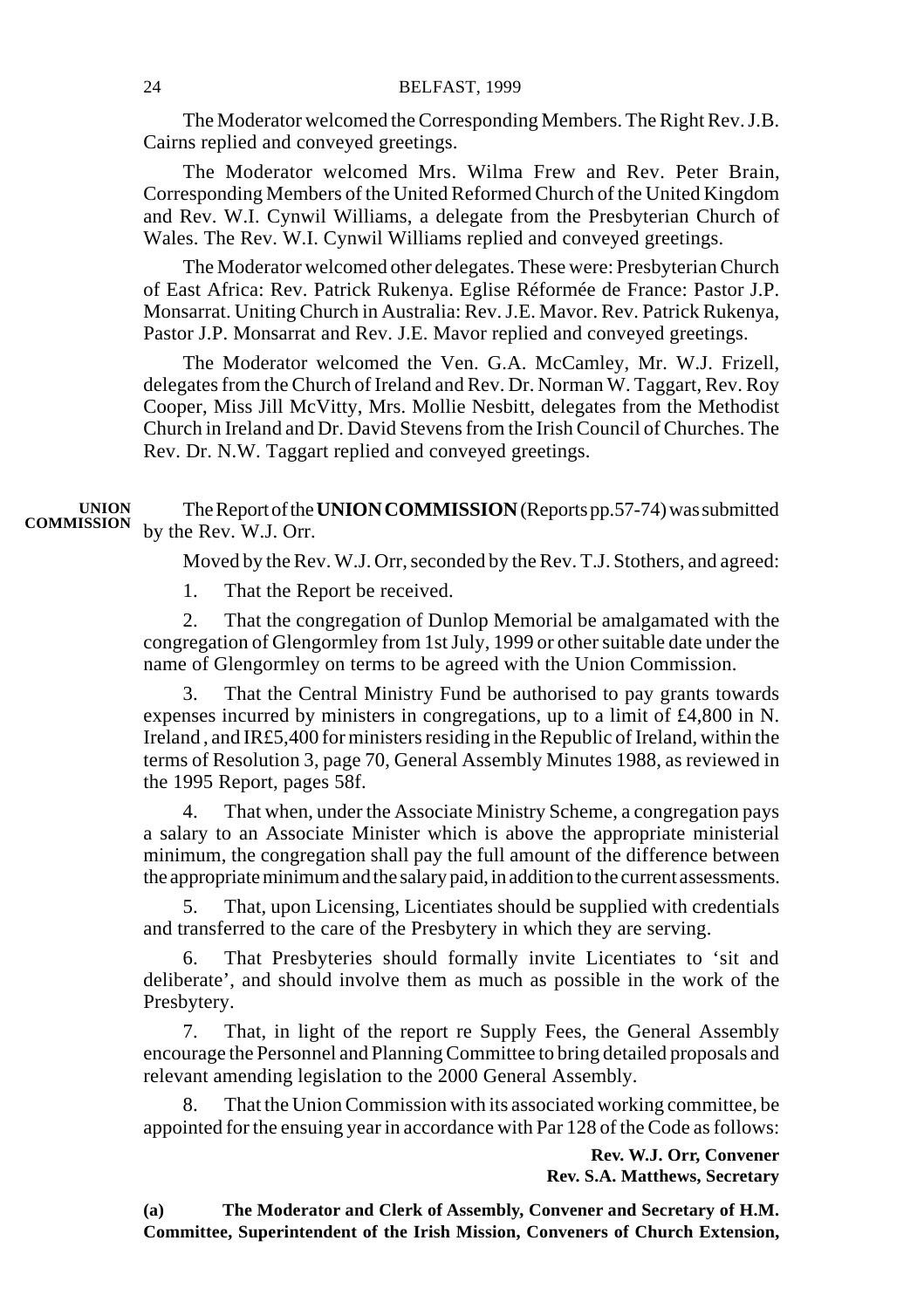**and C.M.F. Committees, Convener of Ministry and Pensions Board, Revs. S.A. Matthews, W.J. Orr.**

**(b\*) Revs. R.E. Boggs, T.J. Stothers, S.A. Matthews; A.G. Sleator, Albert Maxwell, Wm. Grills.**

**(c\*) Revs. Dr. R.I. Birney, I. McClean, R.J.A. Bell; H.L. Todd, Eric Crozier, J.A. Scott.**

**(d\*) Revs. T.V. Patterson, Dr. I. Hart, W.J.R. Robinson; J. Wilson, R. McClung, J.F. McMahon.**

**(e\*) Revs. T.J. Conway, G.D. Simpson, Dr. J. Fell; Mrs. L. Thompson, R. Forbes, T.R. Reid.**

**(f\*) Revs. G.J. Mackarel, K.J.C. McConnell, Charles McCurdy; Eric Latimer, Miss J. Binnie, John Eaton.**

**(g) Revs. C.D. McClure, James Gordon, J.I. Mairs, J.N.I. McNeely, P. Dalzell, Dr. D.R. Purce, D.C. Porter; Lyle Cubitt, Robert Davidson.**

**A. PERSONNEL AND PLANNING COMMITTEE (5) Rev. R.J.A. Bell, Convener**

- **(a) The Moderator and Clerk of Assembly, Revs. W.J. Orr, Professor of Practical Theology, H.M. representatives, P.W.A. representatives, Church Extension representatives, Rev. J. McVeigh; W. Alexander; Rev. R.J.A. Bell; Chairman of Union Commission.**
- **(x) Rev. T.J. McCormick; H. Smyth, Miss D. Shannon, Jack Hutcheson.**
- **(y) Revs. T.V. Patterson, T.J. Stothers, G.J. Mackarel, Dr. J. Fell, T.J. Conway, S.A. Matthews; R. McClung, John Eaton.**

The **Overture anent Par. 128 (1)** of the Code (Reports p.74) was submitted Overture anent by the Rev. W.J. Orr. **Par.128(1)**

Moved by the Rev. W.J. Orr, seconded by the Rev. T.J. Stothers, and agreed: That the Overture be received and placed on the books.

Moved by the Rev. W.J. Orr, seconded by the Rev. T.J. Stothers, and agreed: That the Overture be made an Interim Act.

The **Overture anent Par. 193** of the Code (Reports p.74) was submitted by **Overture anent** the Rev. W.J. Orr.

Moved by the Rev. W.J. Orr, seconded by the Rev. T.J. Stothers and agreed:

That the Overture be received and that, under Par. 111 of the Code, it be made the rule of the Church.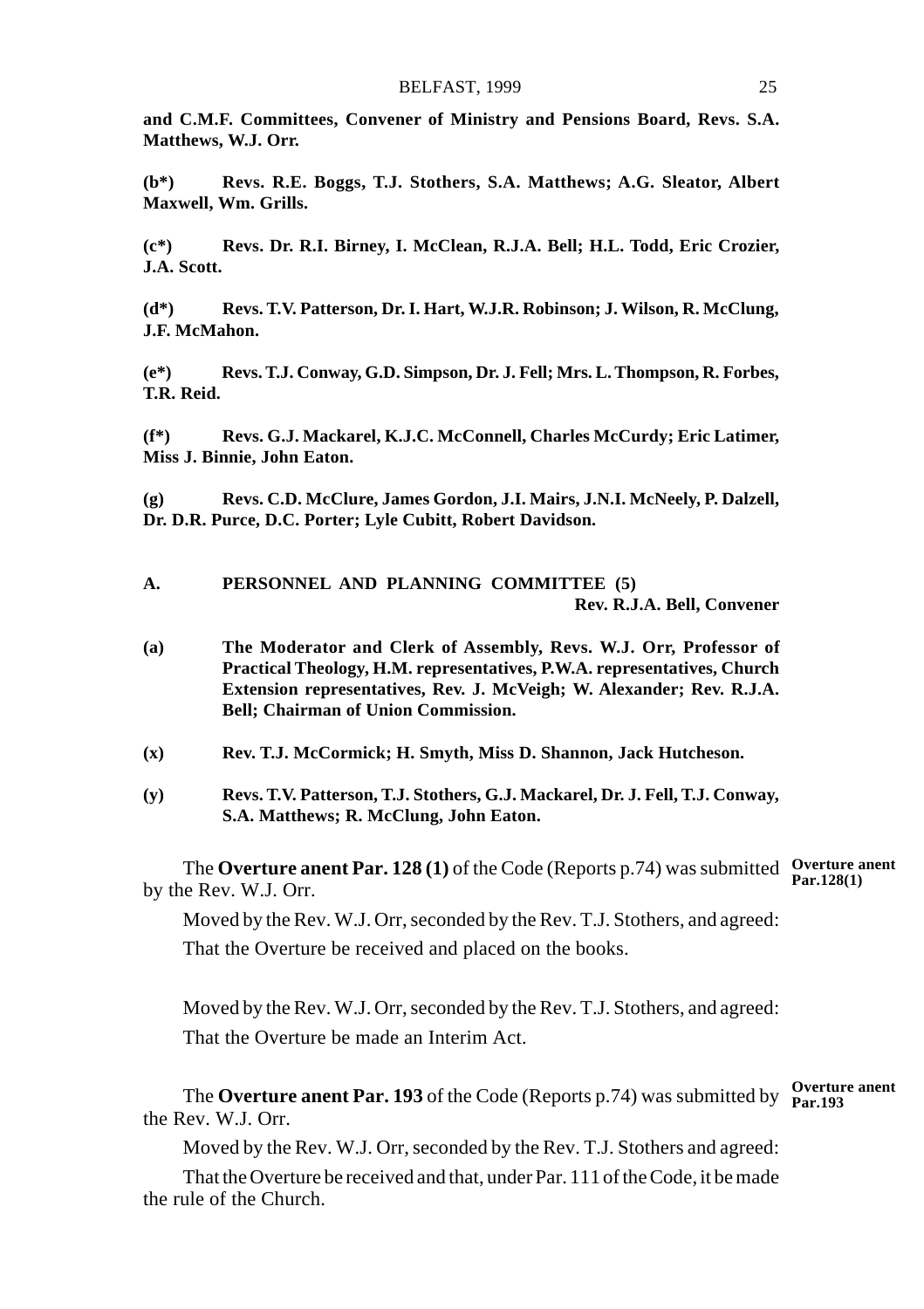**Overture anent Par.274(5)**

The **Overture anent Par. 274(5)** of the Code (Reports p.75) was submitted by the Rev. W.J. Orr.

Moved by the Rev. W.J. Orr, seconded by the Rev. T.J. Stothers.

That the Overture be received and that, under Par. 111 of the Code, it be made the rule of the Church.

Moved as an amendment by the Rev. R.J.A. Bell, seconded by the Rev. R.F.S. Poots:

It is hereby overtured to the General Assembly to enact that a new subsection (c) be added to Par 274(5) of the Code as follows:

(c) Arrange for a Reviewable Tenure appointment upon the following terms:

(i) the Form of Leave to Call shall provide for the appointment to be reviewed and/or terminated after a specified time or in specified circumstances:

(ii) if the congregation concerned is subsequently united with another congregation, and the minister is accepted by that congregation also as its settled minister, the Reviewable Tenure provisions shall be deemed to have lapsed;

(iii) except as provided for in sub-paragraph  $(5)(c)(ii)$  above, the outgoing minister shall not be eligible to apply for the united charge;

(iv) the appointment shall not be terminated without six months notice in writing given by the Union Commission to the minister, the congregation and the Presbytery;

(v) after termination of the appointment the minister shall be eligible for salary and pension contributions at the rate of the appropriate ministerial minimum as a charge upon CMF until the minister receives another Call, or for a period not exceeding twelve months, whichever is the sooner. During such period suitable work may be offered to the minister by the Union Commission. Should such minister at any time refuse to perform the duties thus assigned, without giving reasons deemed satisfactory by the Commission, this financial arrangement shall cease.

(vi) the provisions of Code Par  $274(8)(b)(ii)$  shall not apply.

(vii) where a congregation granted a Reviewable Tenure appointment receives no application within twelve months the whole arrangement shall be reconsidered by the Union Commission.

On being put, the amendment was declared passed.

On being put as substantive motion, was passed.

**Overture anent App. 5A**

The **Overture anent Appendix 5A** of the Code (Reports p.75) was submitted by the Rev. W.J. Orr.

Moved by the Rev. W.J. Orr, seconded by the Rev. T. J. Stothers, and agreed.

That the Overture be received and that under Par.111 of the Code it be made the rule of the Church.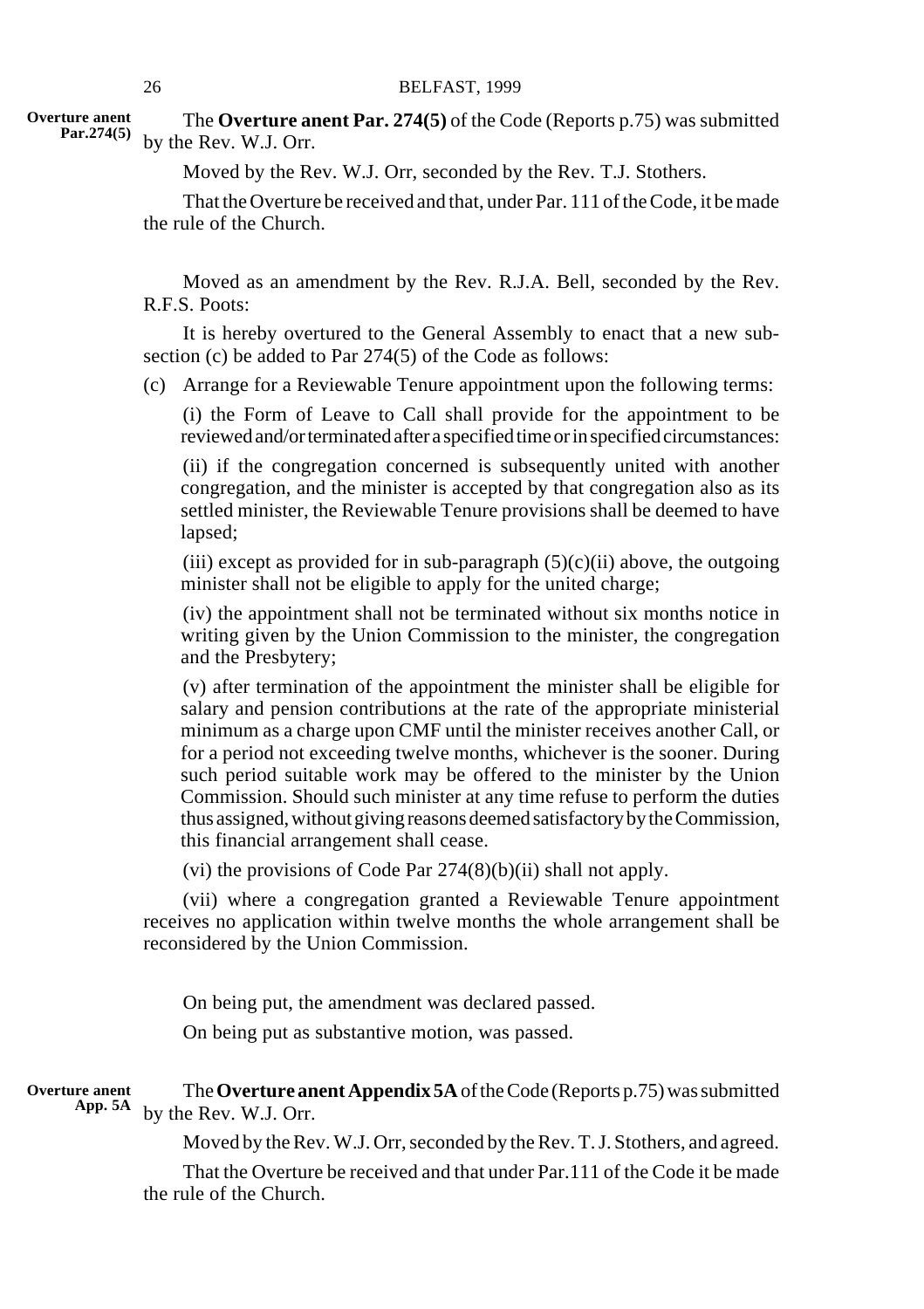The Report of the **Ad hoc Committee on the Tyrone Memorial** (Reports **Tyrone** pp. 278-285) was submitted by the Rev. R. Kelly together with the following Committee Supplementary Report.

### **Supplementary Report**

### **Addendum to Appendix III**

1. In the illustration of the implementation of Scheme 1 the recommended increase in Stipend is 4% applicable to Stipends of £16,000 and below.

Stipend increases above this figure are calculated according to the sliding scale given in Appendix 1 (p.280).

2. In the illustration of the implementation of Scheme 2 the base figure £15,210 is increased by 4%, resulting in a new base figure of £15,818.

Moved by the Rev. R. Kelly, seconded by the Rev. J.B. McCormick, and agreed:

1. That the Report be received.

2. That the Report of the ad hoc Committee on the Tyrone Memorial be sent down to Presbyteries for comment and report to the Convener, the Rev. R. Kelly, by 31st December, 1999.

3. That the ad hoc Committee on the Tyrone Memorial be reappointed for a further year as follows:

### **Rev. R. Kelly, Convener**

**The Moderator and Clerk of Assembly, Convener of Union Commission, Convener of the Board of Ministry and Pensions, Clerk of the Synod of Derry and Omagh; Revs. James Lamont, M.G. McClelland, Dr. Ian Hart, Raymond Kelly, Dr. S. Williamson, T.P. Fleming, Dr. W.J. Patterson, J.I. Davey, Dr. I.J. Wilson, I.J. Patterson, M.R. Burnside, J.A. Noble, T.W.A. Greer, K.D.W. Crowe, R.I.A. Allely; J.A. Scott, J. Clarke, H. McRoberts, N.C. Patterson, Ian Kelly, R.W. Vaughan.**

The sederunt came to a close at 12.55 p.m. the Moderator pronouncing the Bendiction.

### **THIRD SESSION**

### **Tuesday, 8th June, 1999. Two o'clock. Afternoon**

The Assembly again convened, the Moderator leading in prayer.

The Report of the **NOMINATION BOARD** (Reports pp.95-105) was **NOMINATION** submitted by the Very Rev. Dr. S. Hutchinson, together with the following **BOARD** Supplementary Report.

### **NOMINATION BOARD - Supplementary Report**

At the meeting of the Nomination Board on 1 April three members were appointed to confer with a candidate for office on his views on infant baptism.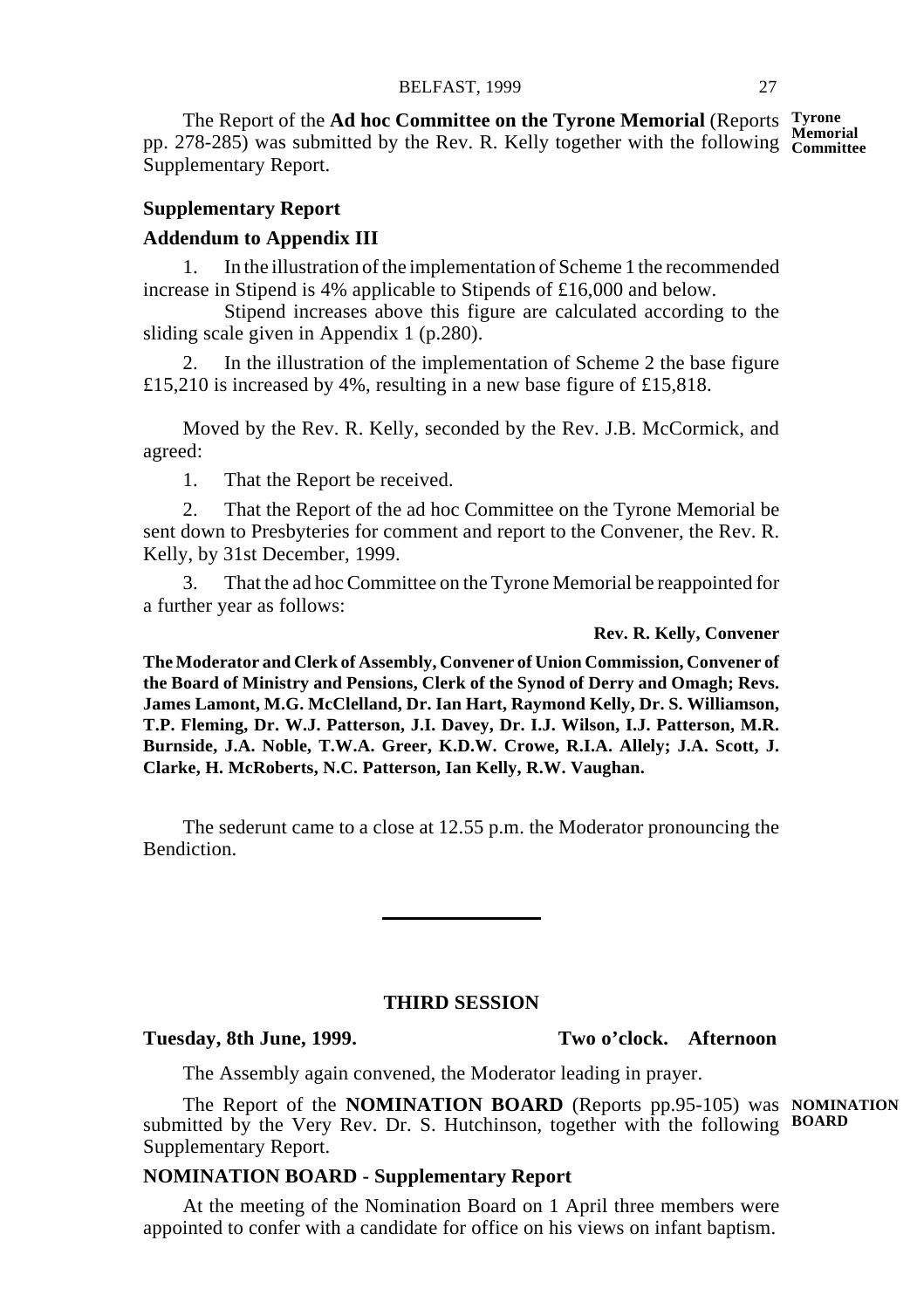At a further meeting on 4 May a statement signed by the candidate in question was submitted and considered.

The Board decided to adhere to its nomination, that the candidate's signed statement be included, with his approval, in Daily Minutes and held *in retentis* but that the Assembly be recommended not to print it in its official Minutes.

Moved by the Very Rev. Dr. S. Hutchinson, seconded by the Rev. R. F. S. Poots, and agreed:

1. That the Report be received.

2. That the General Assembly accept the above-mentioned Statement on Infant Baptism; that the Statement be held *in retentis* but not printed in the **Minutes** 

3. That the Rev. W.P. Addley, B.A., B.D., M.Th., D.Min., Ph.D. be appointed Professor of Practical Theology.

The Rev. Dr. W. P. Addley was duly informed by the Moderator of his election and, having subscribed the Westminster Confession of Faith, he was declared appointed after which he thanked the Moderator and members of the Assembly.

SUBSCRIPTION to the Westminster Confession of Faith in terms of the General Assembly's formula.

I believe the Westminster Confession of Faith as described in the Code, Chapter 1, paragraphs 12-14, to be founded on and agreeable to the Word of God and as such I subscribe it as the confession of my faith.

> WILLIAM P. ADDLEY Certified by SAMUEL HUTCHINSON Clerk of Assembly 8 June, 1999

The Moderator, leading in prayer, commended the Rev. Dr. W.P. Addley to the care and guidance of God.

The Assembly proceeded to the appointment of the Director of Christian Training.

In accordance with the Rules of the Nomination Board the names of Dr. T.D. Alexander as nominee and the Rev. G.S. Finch as second were submitted.

The Assembly considered the voting procedure to be adopted in this case.

Moved by the Rev. S.W. McClintock, seconded by the Rev. N.A.L. Cameron:

That the General Assembly proceed to vote on the name of Dr. T.D. Alexander, as nominee, for and against.

On being put, the motion was declared lost.

Voting: For ................................. 214 votes Against .......................... 237 votes

A ballot was then taken on the names of Dr. T.D. Alexander and the Rev. G.S. Finch.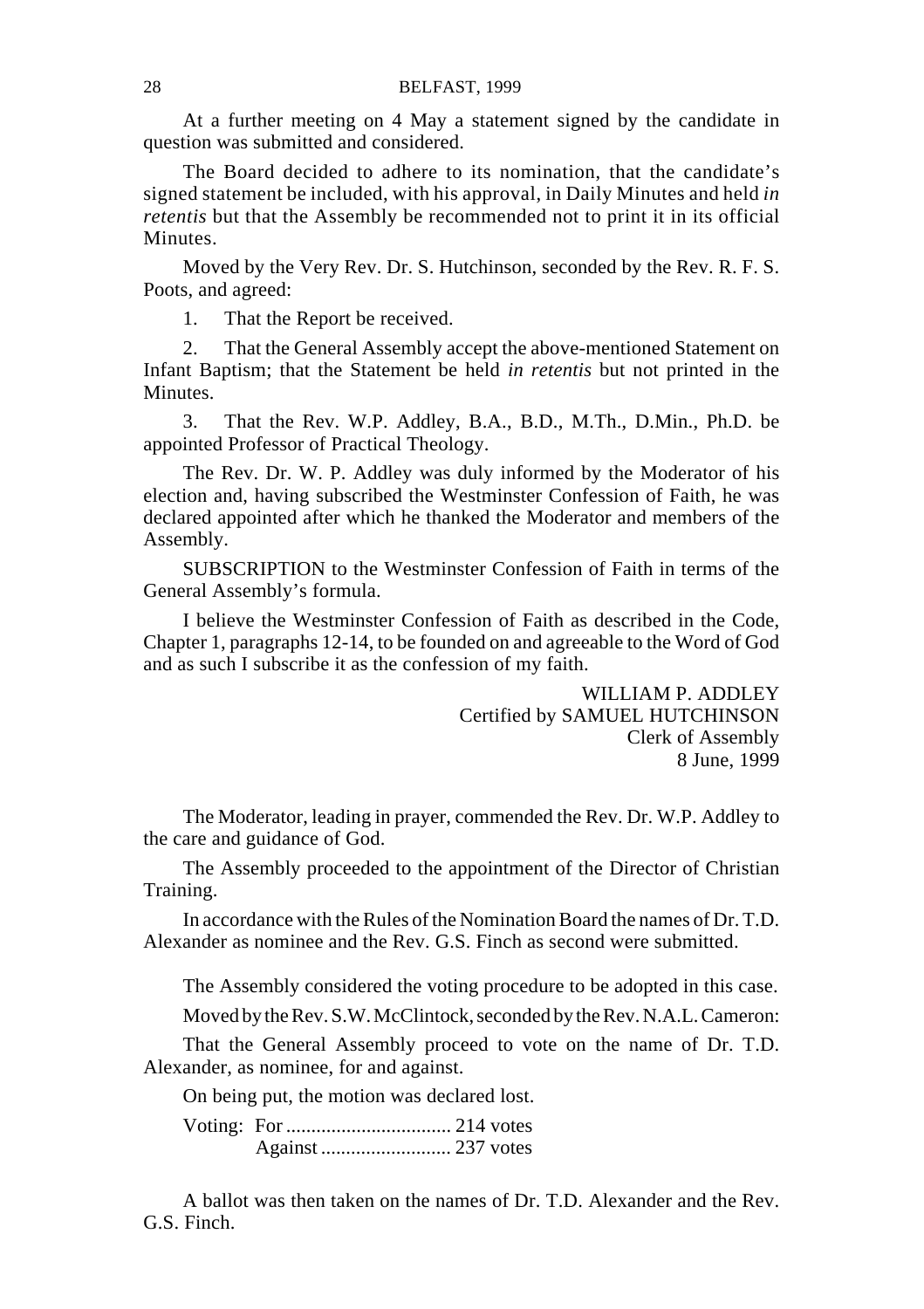The Moderator declared the result as follows:

Dr. T.D. Alexander ..................... 291 votes Rev. G.S. Finch ........................... 141 votes

Moved by the Very Rev. Dr. S. Hutchinson, seconded by the Rev. R.F.S. Poots and agreed:

4. That Dr. T.D. Alexander be appointed as the Director of Christian Training.

Dr. T.D. Alexander was duly informed by the Moderator of his election and, having subscribed the Westminster Confession of Faith, he was declared appointed after which he thanked the Moderator and members of the Assembly.

SUBSCRIPTION to the Westminster Confession of Faith in terms of the General Assembly's formula.

I believe the Westminster Confession of Faith as described in the Code, Chapter 1, paragraphs 12-14, to be founded on and agreeable to the Word of God and as such I subscribe it as the confession of my faith.

> DESMOND ALEXANDER Certified by SAMUEL HUTCHINSON Clerk of Assembly 8 June, 1999

The Moderator, leading in prayer, commended Dr. T.D. Alexander to the care and guidance of God.

Moved by the Very Rev. Dr. S. Hutchinson, seconded by the Rev. R.F.S. Poots, and agreed:

4. That the Nomination Board be appointed for the ensuing year in accordance with Par. 276 of the Code as follows:

**The Clerk, Convener**

**(a) The Moderator and Clerk of Assembly.**

**(b\*) Revs. A.S. Thompson, D.J. Temple, H.S. Boyd; William Turner, Maitland Eves, H. Morrow.**

**(c\*) Revs. P.P. Campbell, D.E. Jones, S.S. McFarland; Dr. R.McC. McMillan, Leslie Morrell, R.I. Bashford.**

**(d\*) Revs. A. Boyd, D.R. Whitley, T.W. Gordon; W.J. Allen, Mrs Edna Murray, D.G. Lynn.**

**(e\*) Revs. James Clarke, J.B. McCormick, John F. Murdoch; Mrs. Rhona Ferguson, A.D. McClay, D.M. McCurry.**

**(f\*) Revs. S.W. Rea, D. Nesbitt, G.A. Mitchell; John Rowlands, John Fisher, R.A. McAdoo.**

**(g) Rev. J.A. Fullerton; Mrs. Kathleen Mawhinney — Rev. Dr. D.H. Allen; Prof. H.F. Nicholl — Rev. R.F.S. Poots; O.J.G. White.**

**Together with four "specialists" variously nominated for particular appointments.**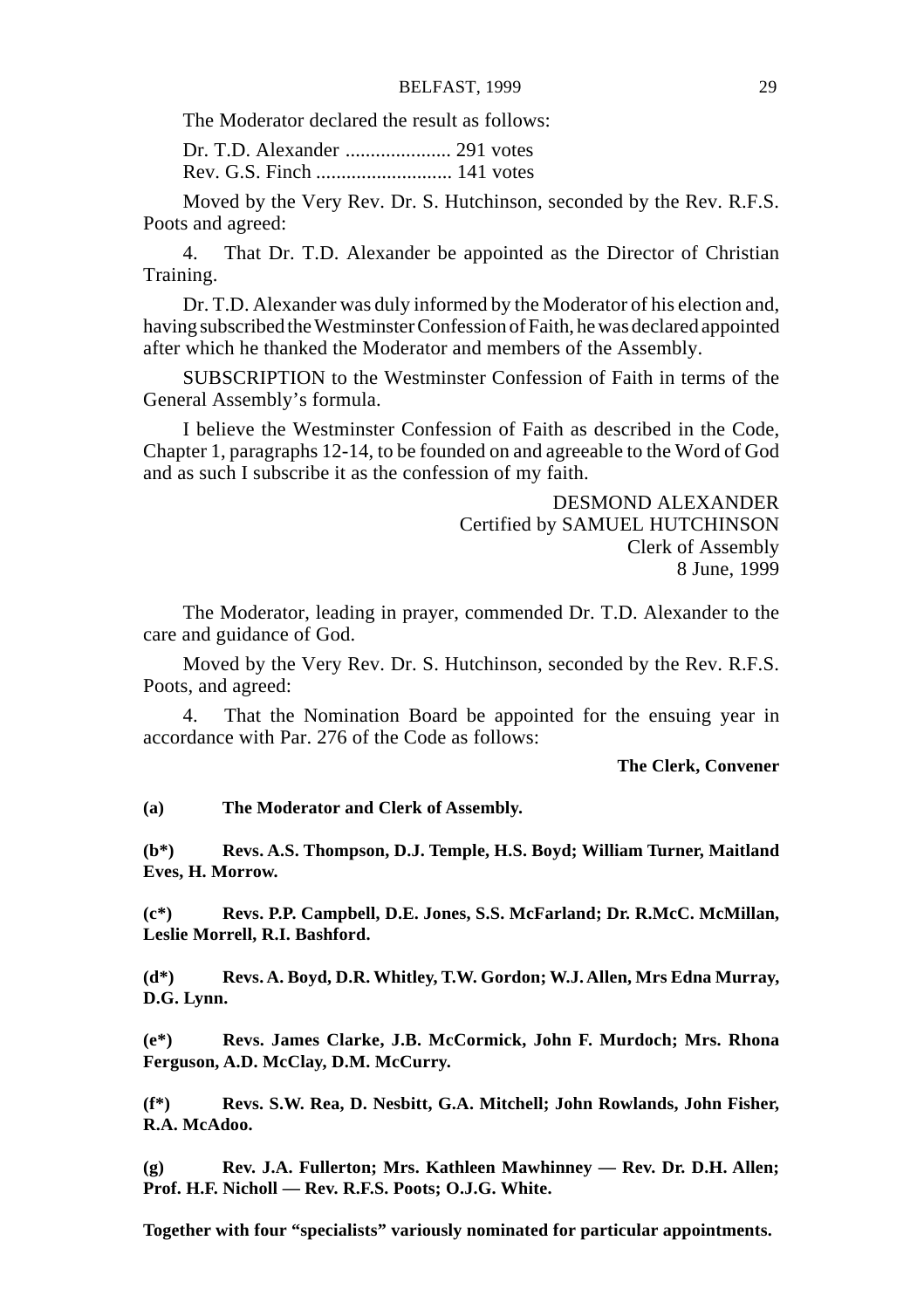**BOARD OF**

The Report of the **BOARD OF COMMUNICATIONS** (Reports pp. 95- **COMMUNICA-**<br>**TIONS** 105) was submitted by the Rev. W.T.J. Richardson, together with the following Supplementary Report.

### **MEMORIAL RECORD - Supplementary Report**

**Rev. Henry Gray, M.A.**, minister of Granshaw, died on 22nd May, 1999, in the 63rd year of his age and the 34th of his ministry.

A Belfast man born on 30th March 1937 and brought up in the congregation of Mountpottinger, he was educated at Campbell College. After four years experience in the world of business he entered Magee College and continued his education at Trinity College, Dublin and Assembly's College, Belfast.

Licensed by the Presbytery of East Belfast on 3rd June, 1965, he was ordained as assistant in Ulsterville congregation on 5th December in the same year. His first congregation was Clogherney, in the Presbytery of Omagh, where he was installed on 10th April, 1968. In the years of his ministry there he gave expression to what was an abiding interest in young people, founding a company of the Boys' Brigade and acting as Youth Agent in the Presbytery. On 6th January, 1973 he was installed in St. Enoch's, Belfast, moving some four years later to Canada, having accepted the call of a congregation in Hamilton, Ontario. In 1980 he returned to Belfast, to the congregation of McQuiston Memorial, where he was installed on 18th September. The onset of ill-health was an influential factor in a further move to Granshaw, where he ministered from 27th March, 1986 until his death.

One who saw it as part of his own ministry to encourage members of his congregations in the development of theirs, both in worship and in the service of church and community, he identified himself with the work of the Christian Training Centre. His keen interest in aspects of Social Witness found outlet in his association with the Kinghan Mission Committee and with Carlisle House. As a pastor he exercised particular gifts in the visitation of the sick.

He is survived by his widow, Mary, and by a family of seven.

**Rev. Robert Hugh Morrison, B.A.**, senior minister of First Rathfriland, died on 24th May, 1999, in the 96th year of his age and the 69th of his ministry.

A Co. Antrim man, born on 7th August 1903, he had early associations with the congregations of Toberkeigh and Dervock. Upon leaving Ballycastle High School his further education took him to Magee University College, Londonderry; Trinity College, Dublin; St. Mary's College, St. Andrew's and Assembly's College, Belfast.

On 1st May 1928 he was licensed by the Presbytery of Route, and on 26th February, 1931, he was ordained in First Rathfriland, in which congregation he spent his entire ministry, with responsibility also for Brookvale from 1933.

He retired on 23rd September, 1969 and went to reside in Canada, the native country of his wife, Jean.

Quiet by nature, compassionate and caring, he was an assiduous visitor among his people. True to his own upbringing upon a farm, it was not unusual for him to lend a helping hand to those of his congregation who were ploughing or harvesting in the countryside of his adoption. His leisure interests included gardening, woodwork and bowls.

He is survived by one son, George, who followed his father into the Christian ministry, to serve the Church in Canada.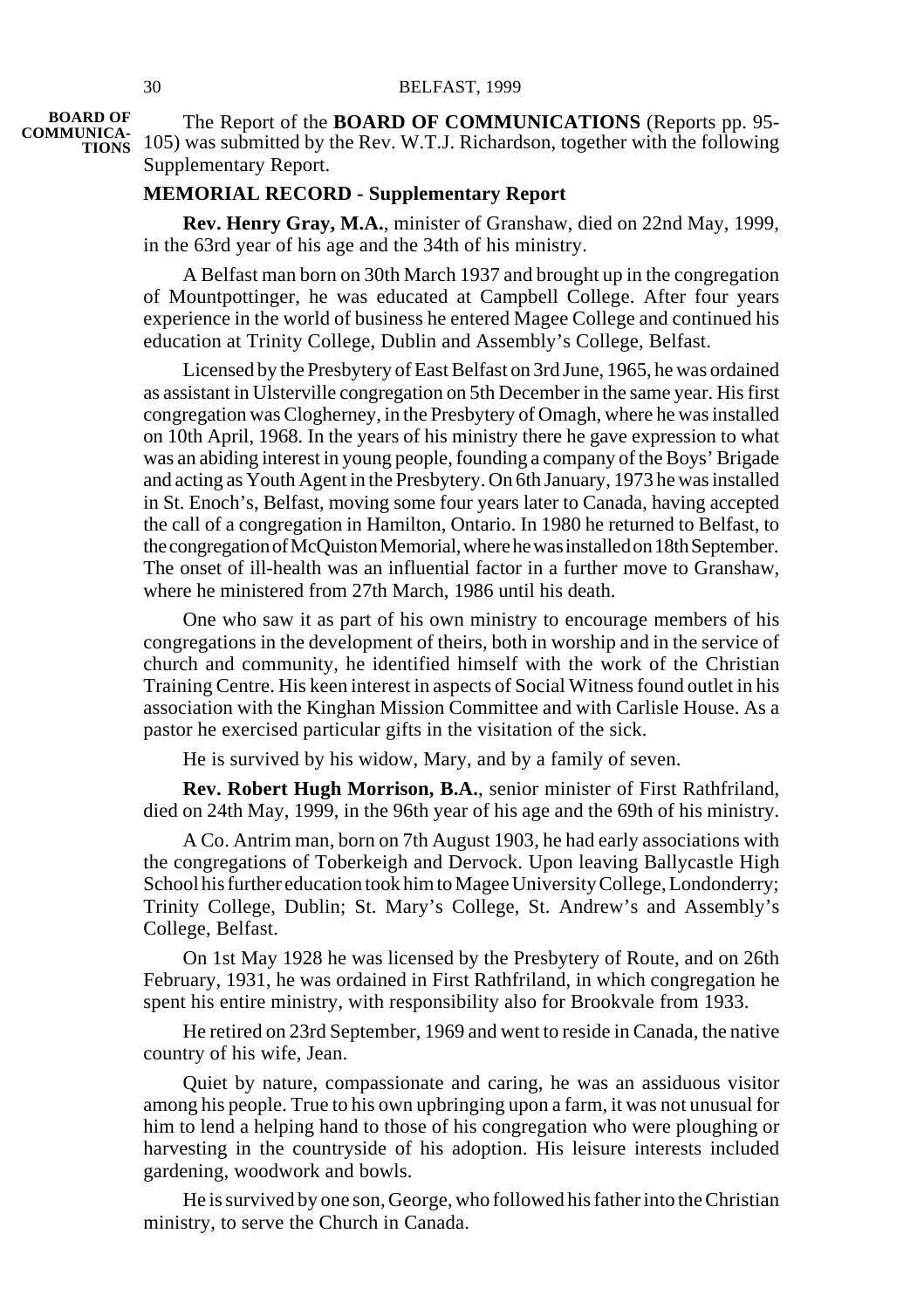### **Intermission**

Moved by the Rev. W.T.J. Richardson, seconded by Rev. I.F. Smith, and agreed:

1. That the Report be received.

2. That the General Assembly note with appreciation the work of all the staff in the Communications Department and commend to the Church's prayers and support the work of the Information Officer and the editor of the Presbyterian Herald.

3. That the resignation of the Rev. J.T. Williamson as Convener of the Church Architecture Committee be accepted, that he be thanked for his contribution to the work of the Committee, and that the Rev. Laurence Hilditch be appointed in his place.

4. That the General Assembly note with satisfaction the start made in **Communications** implementing the corporate communication strategy presented at last Assembly and urge all boards and agencies to be supportive of this strategy. **Administration**

5. That the General Assembly thank Familybooks for the ongoing excellent service they provide to ministers and members of the Presbyterian Church in Ireland and in an increasingly competitive commercial climate ask for continued support for the shop and the Mobile Book Service so that this valuable ministry can be maintained.

6. That a copy of the book of Public Worship and Experimental Revision **Public Worship**be presented to First Year Students at Union College.

7. That a praise grant of £50 be made to every congregation of not more than 10 families.

8. That a grant of £800 be paid from the Incidental Fund to the Public Worship Committee.

9. That the Public Worship Committee proceed towards the production of a new Irish Presbyterian book of praise, including Psalms, Paraphrases, Hymns and Children's material, all of which would reflect traditional and contemporary styles, but, also explore the suitability of the Praise Hymnal as a core hymn book for our Church, together with a supplement containing Children's material and other relevant denominational material and report to the next Assembly.

10. That the words of the new book of praise be made available in electronic format.

Moved by the Rev. W.T.J. Richardson, seconded by the Rev. I.F. Smith:

11. That the Public Worship Committee produce a supplement of contemporary and other material to be sold together with the new book of praise as one item.

By permission of the House, Resolution 11 was withdrawn.

Moved by the Rev. W.T.J. Richardson, seconded by the Rev. I.F. Smith, and agreed:

12. That the Public Worship Committee, in consultation with the Panel on the Overview of Funding and the Board of Studies, investigate further the possible provision of a resource centre for worship materials and report to the next Assembly.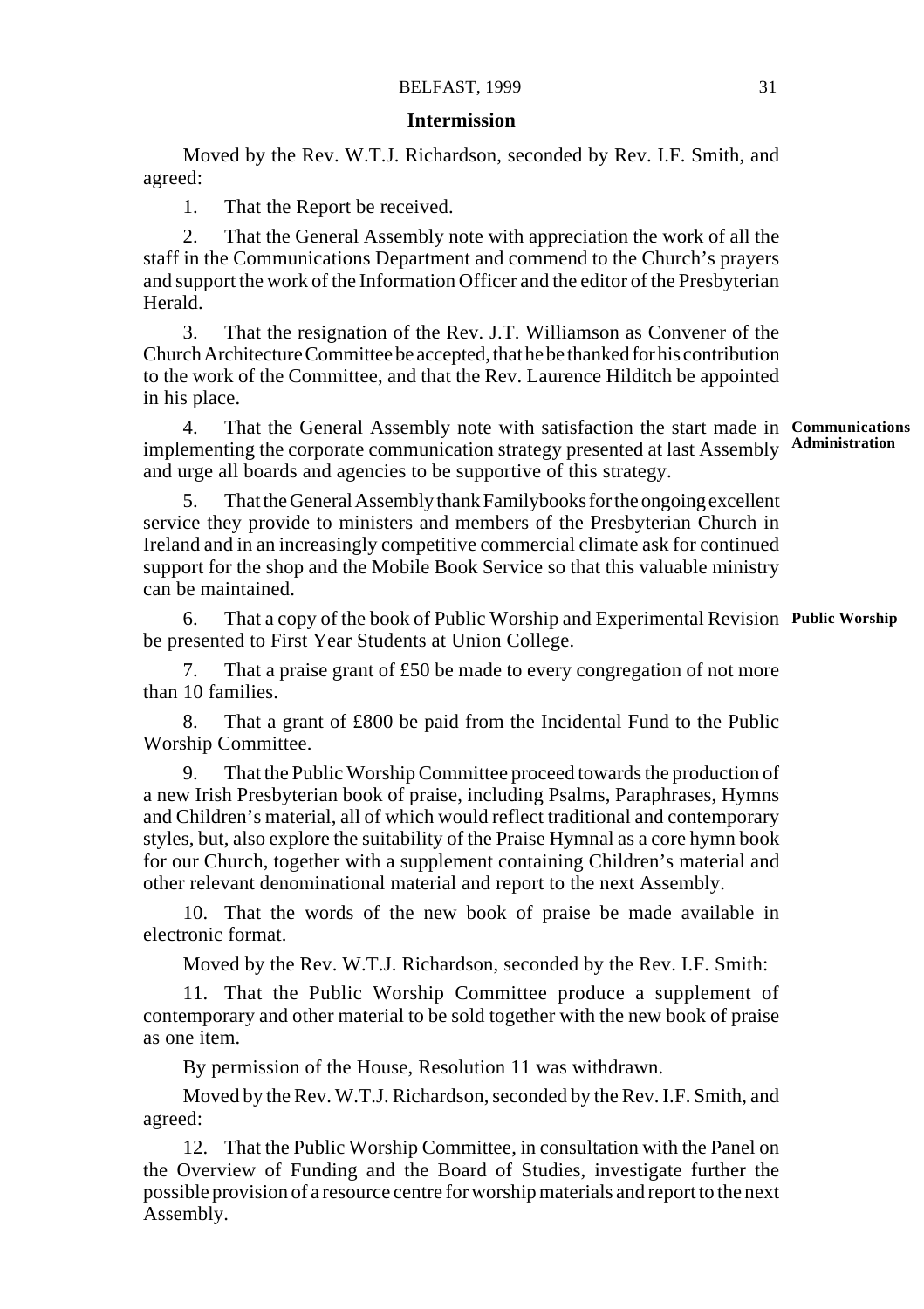15. That a grant of  $£1,750$  be paid from the Incidental Fund to the Church Architecture Committee. **Church Architecture**

16. That the Board of Communications, together with its associated working committees, be appointed for the ensuing year in accordance with Par.277 of the Code as follows: **General**

> **Rev. I.F. Smith, Convener Stephen Lynas, Secretary**

**(a) The Moderator and Clerk of Assembly, Rev. I.F. Smith; Editors of the Church Magazines, S. Lynas.**

**(b) Rev. W.A. Kennedy; D. Lusk — Rev. L.W.H. Hilditch; V. Riddell — Revs. M. Brown, T. Steele — Rev. D.J. Bruce; A. Robinson — Revs. W.H. Sanderson; H. Morrow — Rev. D. Rankin; Mrs. P. Qua.**

**(c) Rev. S.W. Dickinson; T. Montgomery — Rev. J.H. Wilson; Miss B. Mitchell — Rev. J.A. McCaughan; Ian Smyth — Rev. R.McC. Bell; J. Pollock — Rev. B. Kennaway; S.J. Waugh.**

**(d) Rev. J.K. Doherty; R. Doggart — Rev. Dr. G. Grindle; J. Gault — Rev. A.S. Smyth; T. Busby.**

**(e) Rev. R. Stirling; F.L. Hood — Rev. S.J. Gray; Mrs. J. Norris — Rev. A. O'Neill; J.A. Patterson — Rev. I.W. Fleck; Mrs. M. Crooks.**

**(f) Rev. W.A. Watson; N. Watt — Rev. Robert Cobain; Val Fitzgerald — Rev. G.J. Mackarel; J. Jenkins.**

### **A. COMMUNICATIONS ADMINISTRATION COMMITTEE (5) Rev. W.J. Carlisle, Convener**

- **(a) The Moderator and Clerk of Assembly, Information Officer, Editors of "Herald", "Christian Irishman", "Wider World", Representative of Familybooks, F.M. and P.W.A. Representatives — Revs. I.F. Smith, W.J. Carlisle; S. Lynas.**
- **(x) Revs. Dr. Joseph Thompson, Dr. W.E. Davison; Maurice O'Neill, Mrs. G. Morrow**
- **(y) Revs. A. O'Neill, R.McC. Bell, J.A. McCaughan, D. Rankin, S.J. Gray; Mrs. P. Qua, Mrs. M. Crooks, Ian Smyth.**
- **B. MEDIA COMMITTEE** (5) **Rev. R. Hill, Convener**

**(a) The Moderator and Clerk of Assembly, Information Officer, Magee Director, Revs. R. Hill, I.F. Smith, Dr. R.S. Tosh, Professor of Practical Theology, Rel. Advisers Downtown Radio, R.T.E., U.T.V, S. Lynas.**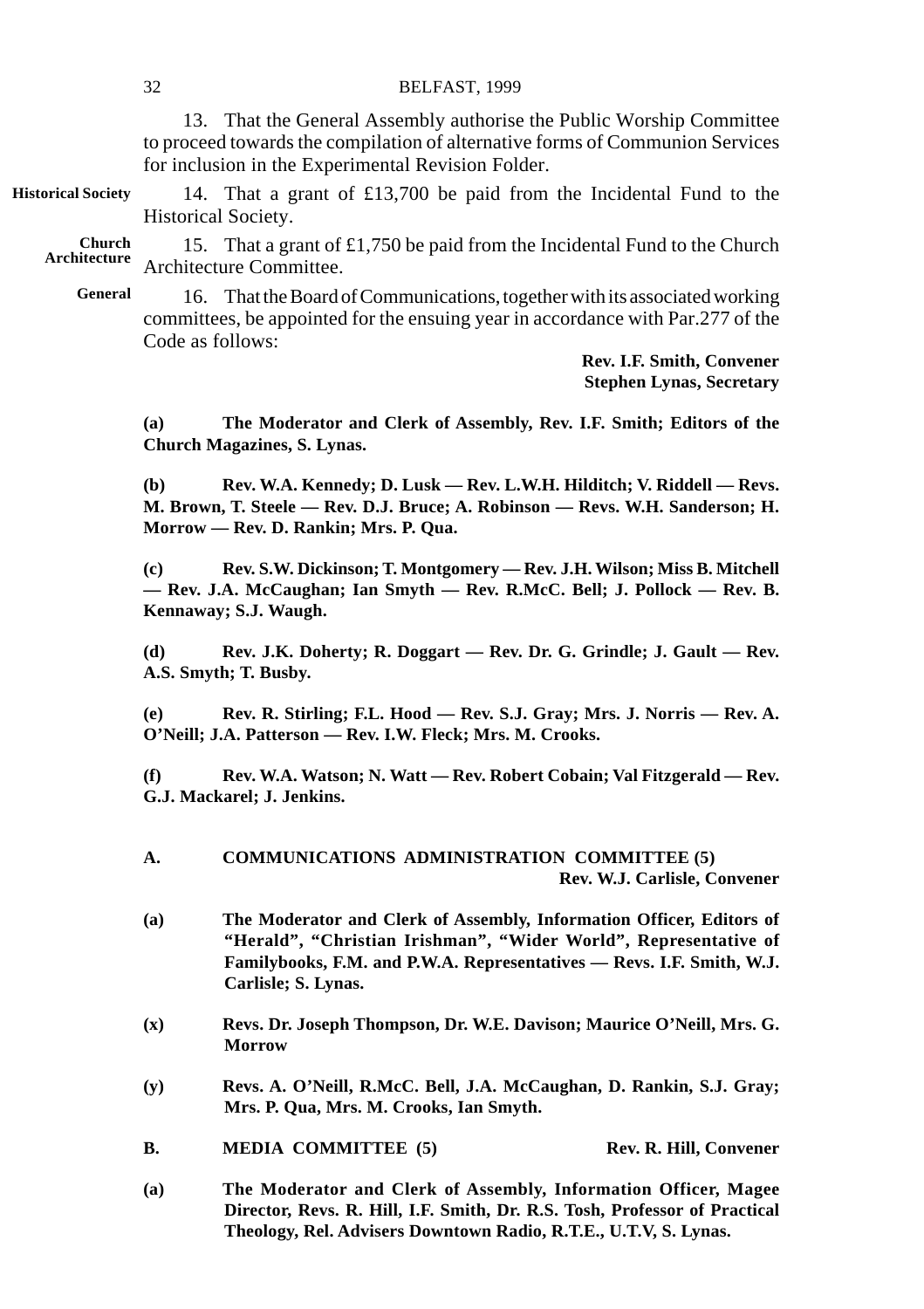|                | BELFAST, 1999<br>33                                                                                                                                 |
|----------------|-----------------------------------------------------------------------------------------------------------------------------------------------------|
| $(\mathbf{x})$ | Maurice O'Neill, Jonathan Wylie, C. Glover, Mrs. W.D.F. Marshall.                                                                                   |
| (y)            | Revs. R.McC. Bell, Dr. G. Grindle, L.W.H. Hilditch, W.A. Kennedy, G.J.<br>Mackarel, J.A. McCaughan; D. Lusk, M. Reid.                               |
| C.             | PUBLIC WORSHIP COMMITTEE (5)<br>Rev. W.T.J. Richardson, Convener                                                                                    |
| (a)            | The Moderator and Clerk of Assembly, Revs. I.F. Smith, J.F. Murdoch,<br>H.B. Wallace, W.T.J. Richardson; Professor of Practical Theology, S. Lynas. |
| $(\mathbf{x})$ | Revs. J.H. McIntyre, W.J. Murdock, D. Stanfield; Mrs. M. Boden.                                                                                     |
| (y)            | Revs. B. Kennaway, S.J. Gray, W.H. Sanderson, W.A. Kennedy, S.W.<br>Dickinson, Dr. G. Grindle, J.A. McCaughan; H. Morrow.                           |
| D.             | <b>CHURCH ARCHITECTURE COMMITTEE (5)</b><br>Rev. L.W.H. Hilditch, Convener                                                                          |
| (a)            | The Moderator and Clerk of Assembly, Revs. I.F. Smith, J.T. Williamson,<br>L.W.H. Hilditch; S. Lynas.                                               |
| $(\mathbf{x})$ | B. McClean, W. Boyce, Mrs. J. Hamilton.                                                                                                             |
| (y)            | Revs. R.McC. Bell, S.J. Gray, R. Cobain, J.K. Doherty; J. Gault, T.<br>Montgomery.                                                                  |
| E.             | <b>HISTORICAL SOCIETY COMMITTEE (5)</b><br>Rev. Dr. W.J.H. McKee, Convener                                                                          |
| (a)            | The Moderator and Clerk of Assembly, Revs. Prof. L.S. Kirkpatrick, Dr.<br>H. Cromie, I.F. Smith, J.F. Murdoch, Dr. W.J.H. McKee; S. Lynas.          |
| $(\mathbf{x})$ | Revs. Dr. W.D. Bailie, K. Smyth; George Gillespie, R. Lyons.                                                                                        |
| (y)            | Revs. R.McC. Bell, S.J. Gray, B. Kennaway, R. Stirling, A. O'Neill, J.K.<br>Doherty; Mrs. M. Crooks, T. Busby.                                      |
|                | The Report of the <b>BOARD OF EDUCATION</b> (Reports pp. 216-229) was                                                                               |

submitted by the Rev. J. McAllister, O.B.E.

Moved by the Rev. J. McAllister, O.B.E., seconded by the Rev. Dr. T.R. Buick, and agreed:

1. That the Report be received.

2. That the General Assembly thank Sunday Schools and Youth Groups **BOARD OF** for their generous support for the current MAD Project and commend the new MAD Project 2000. **EDUCATION**

3. That the General Assembly encourage all Sunday Schools and Bible Classes to use the four Guides and Worksheets published by the Committee.

4. That the General Assembly encourage all ministers to use the Training **Church** Manual for Sunday School Teachers.

**Education Committee**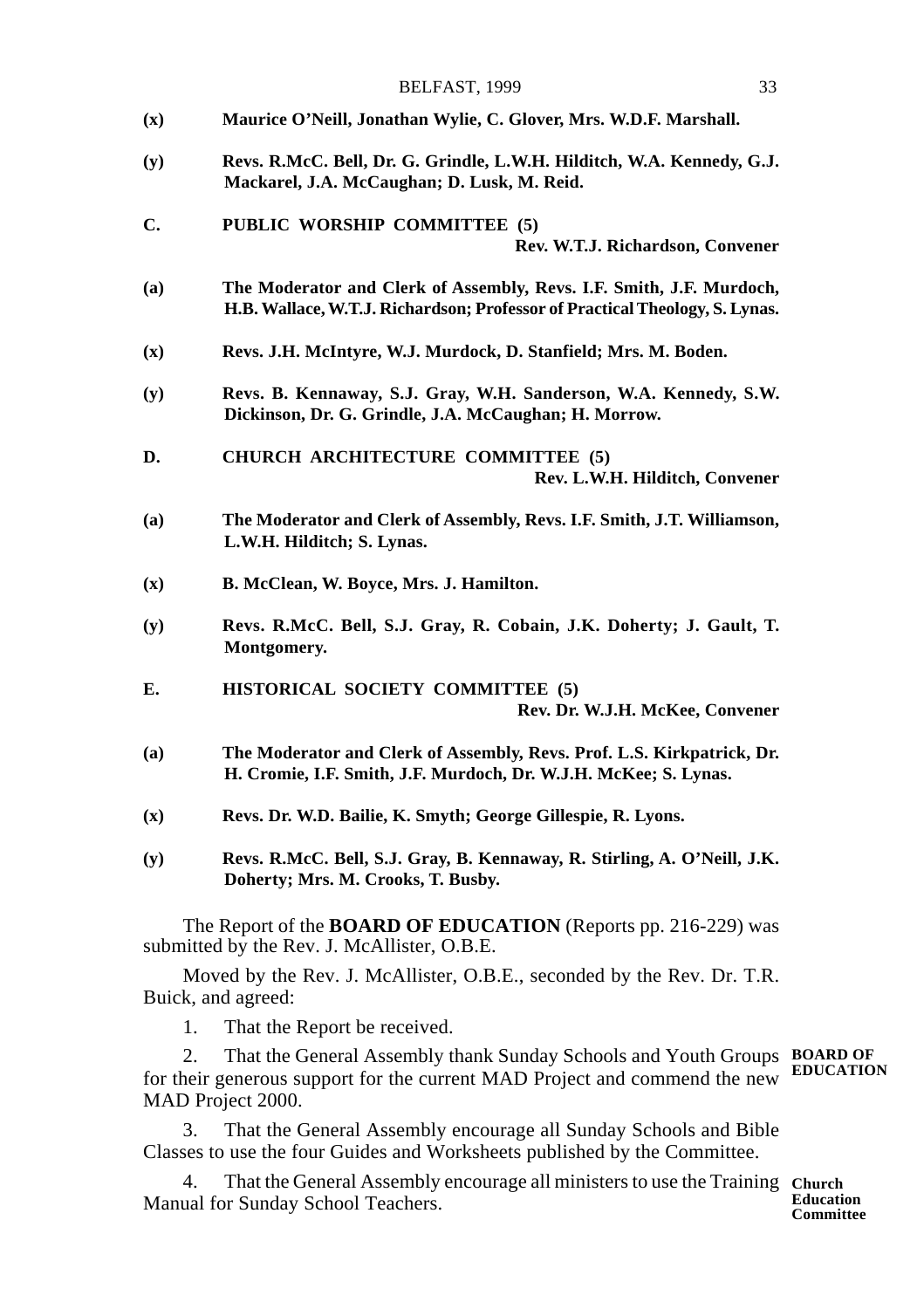5. That the General Assembly encourage Sunday School Teachers to consider making application to attend the new Certificate Course for Sunday School Teachers at UTC.

6. That the General Assembly commend the work of all those involved in chaplaincy activity and in pastoral care of students to the prayers of the Church, and urge all of our young people attending Universities and Colleges in Ireland to actively participate in the opportunities provided within the chaplaincies. **University Education Committee**

> 7. That the General Assembly welcome the planned provision of more Higher and Further Education places in Northern Ireland, and urge the Government to ensure that the necessary resources are provided to support the increase.

8. That the Board of Education, with its associated working committees, for the ensuing year be appointed in accordance with Par. 284 of the Code as follows: **General**

> **Rev. J. McAllister, Convener Deputy Clerk, Secretary**

**(a) The Moderator and Clerk of Assembly, the Principal U.T.C., University Chaplains, Sunday School Organiser, Conveners of R.E. in Day Schools, representative on Stranmillis Management, Transferors' Representatives on the N.I. Area Boards, Deputy Clerk, Rev. J. McAllister.**

**(b) Rev. R.A. Patton; R. Davidson — Revs. W.G. Cameron, J. Curry — Rev. J.L. Keenan; J. McIlhinney — Dr. J. Davis; J. Wilkinson — Rev. S.A. Matthews; George Beattie — Revs. W.J. Carlisle, J.M. Wade.**

**(c) Rev. A.W.T. Brown; W. Cairns — Rev. Dr. J.W. Lockington; G.L. Gillespie — Rev. M. Goudy; Mrs. S. Blair — Rev. G. Cunningham; J.L. Snodgrass — Rev. J. Tolland; S.A. McCrea.**

**(d) Rev. W.G. Stewart; Miss J. Gwyn — Rev. Prof. J.C. McCullough; D. Todd — Rev. Dr. W.J.H. McKee; W.H. Hawe.**

**(e) Revs. R.L. Brown, J. McCormick — Rev. T.V. Mawhinney; R.E. Wright — James Cochrane, Mrs. M. Patterson — Rev. Dr. T.R. Buick; Mrs. E. Farr.**

**(f) Rev. N.E. Dorrans; E.J. Wallace — Revs. Mary Hunter, Robert McMullan — Rev. Nancy Cubitt; Mrs. D. Holmes-Greer.**

**(g) Miss E.L.G. Semple, Mrs. E. Rodgers, Miss S.E. Magowan; Revs. D.J. McKelvey, Dr. John Thompson; N. Morrison, Mrs. S. Ross, Mrs. R. Clements, Mrs. L. Gibson, Mrs. D. McKee, Alan S. Kennedy, T.G.J. Moag, Mrs. J.A. Campbell.**

**A. CHURCH EDUCATION COMMITTEE (5)**

**Rev. I.T. McKee, Convener**

- **(a) Moderator and Clerk of Assembly; Deputy Clerk, Revs. I.T. McKee, J. McAllister.**
- **(x) Revs. D.H.S. Armstrong, Dr. S.R. Jones; Miss R. Stirling, Mrs. E. Pollock.**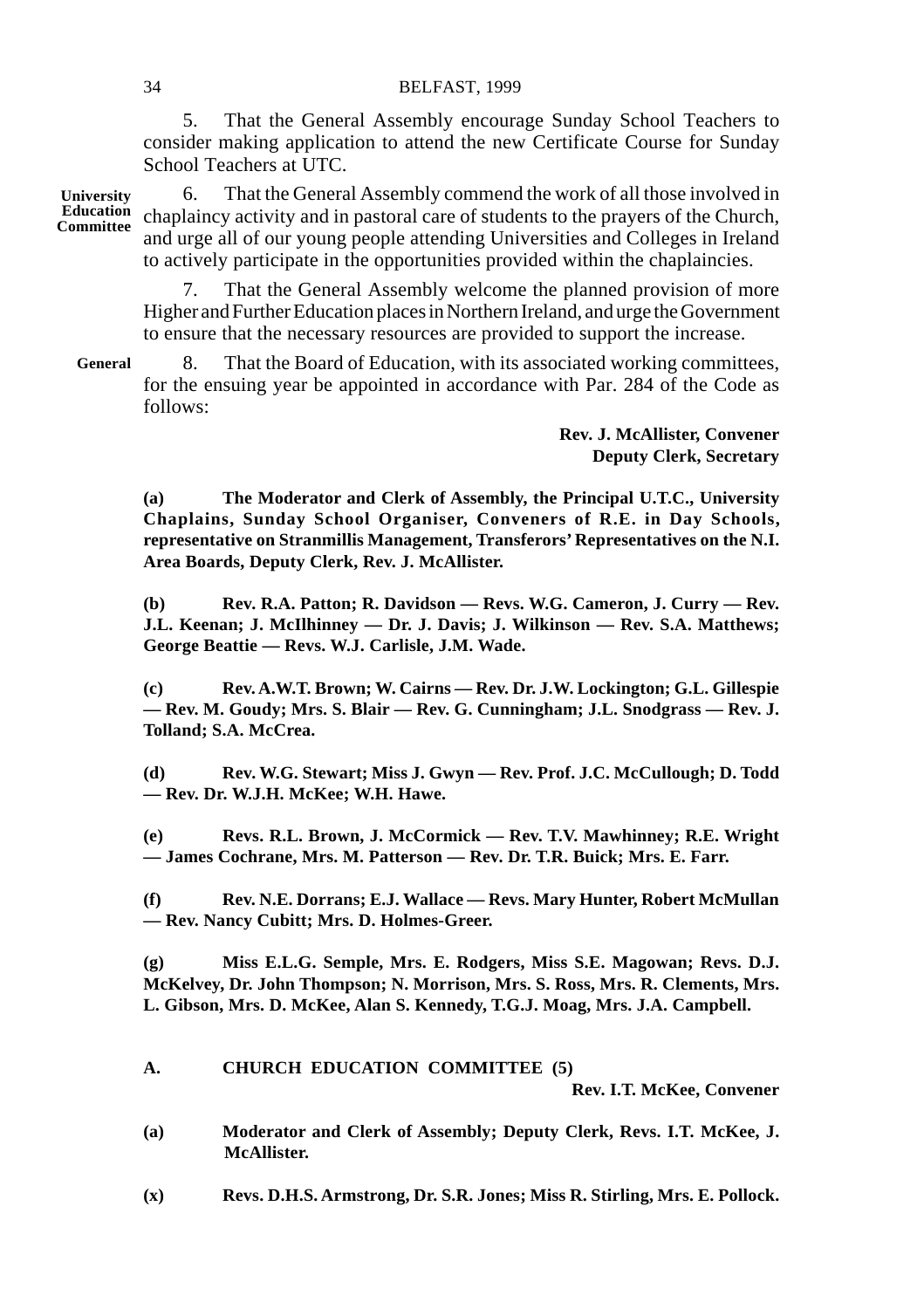- **(y) Revs. R.L. Brown, T.V. Mawhinney, R.A. Patton, W.J. Carlisle, W.G. Stewart, M. Goudy; Mrs. S. Blair, Miss J. Gwyn.**
- **B. STATE EDUCATION COMMITTEE (5) Deputy Clerk, Convener**
- **(a) The Moderator and Clerk of Assembly, Revs. J.S.B. Drennan, W.T.J. Richardson, I.T. McKee, J. McAllister, Deputy Clerk; J. McBride, B.T. Duffy, Prof. R.H. Mitchell.**
- **(x) John Magowan, W.J. Caves, D.G. Andrews; Rev. J.H. McIntyre.**
- **(y) Revs. Dr. J.W. Lockington, Dr. T.R. Buick, R. L. Brown, S.A. Matthews, Nancy Cubitt; R.E. Wright, J.L. Snodgrass J. Wilkinson.**
- **C. UNIVERSITY EDUCATION COMMITTEE (5) Prof. R.H. Mitchell, Convener**
- **(a) The Moderator and Clerk of Assembly, Revs. I.T. McKee, J. McAllister; Youth Officer; Deputy Clerk; Prof. R.H. Mitchell, Convener of War Memorial Hostel Committee, Secretary Board of Social Witness.**
- **(x) Austin Hewitt, Dr. R. Millar, T.G.J. Moag, N. Todd.**
- **(y) Revs. R.A. Patton, W.J. Carlisle, R.S. McMullan, A.W.T. Brown, Nancy Cubitt, Dr. T.R. Buick, Mary Hunter; Mrs. M. Patterson.**

The Report of the **Ad hoc Committee on the Memorial of the Dublin and Dublin & Munster Munster Presbytery** (Reports pp. 286-287) was submitted by the Very Rev. Dr. **Memorial Committee**S. Hutchinson.

Moved by the Very Rev. Dr. S. Hutchinson, seconded by the Rev. J. McVeigh, and agreed:

1. That the Report be received.

2. That Boards which currently have ministers serving in non-parochial posts in Ireland outside Church House and Union Theological College review their terms and conditions of service to ensure that such ministers are not worse off financially than parish ministers on the Minimum, and report to the ad hoc Committee by 31 December, 1999.

3. That the ad hoc Committee on the Memorial of the Dublin and Munster Presbytery be re-appointed for one further year as follows:-

**The Clerk, Convener**

### **The Moderator, and Clerk of Assembly, Revs. D.T. Allen, R.F.S. Poots, W.J. Orr, T.J. Stothers, R.J.A. Bell, D.S. Graham, J. McVeigh; Mrs. R. Thompson, W. Alexander.**

The sederunt came to a close at 4.40 p.m., the Moderator pronouncing the Benediction.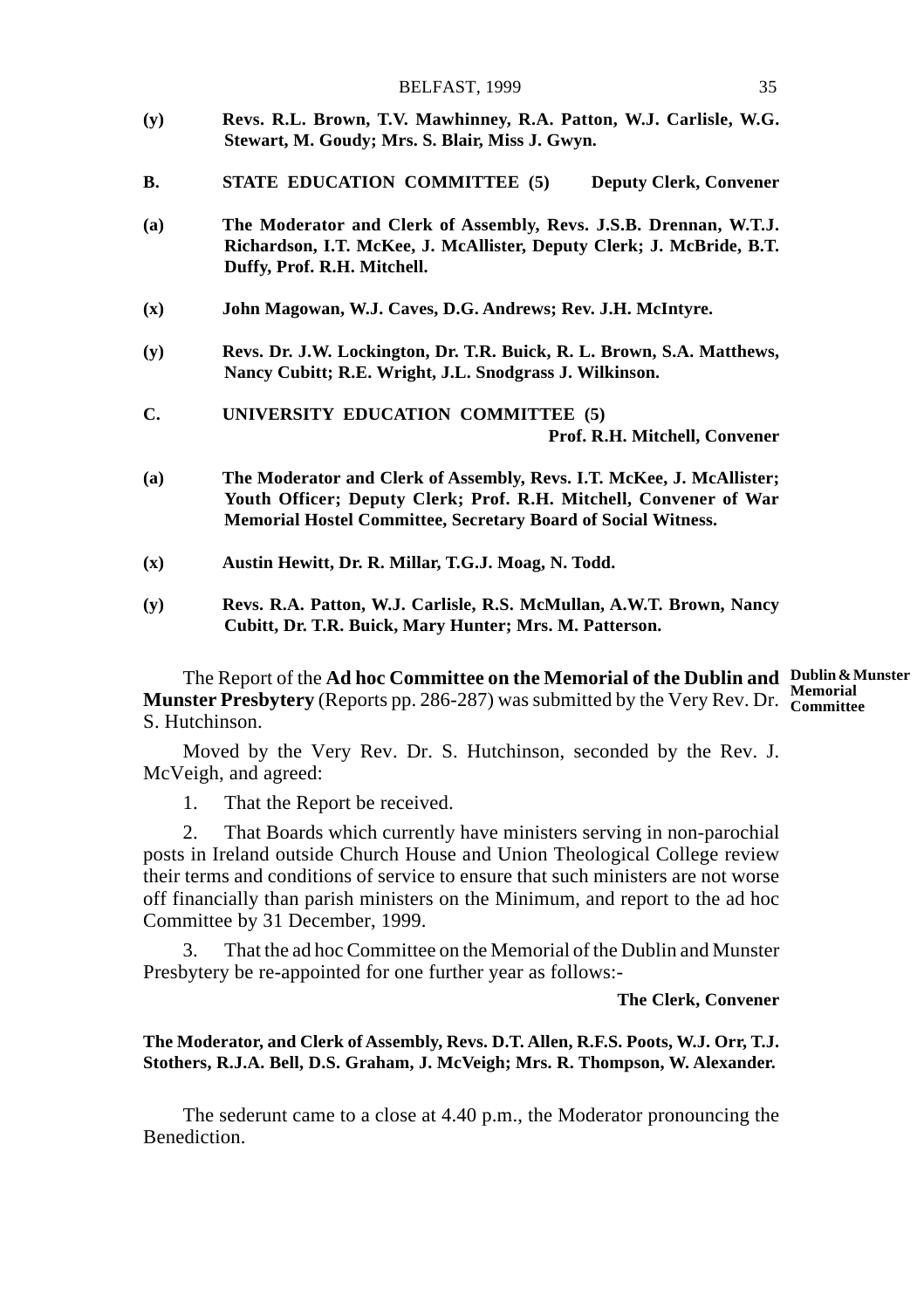### **FOURTH SESSION**

### Wednesday, 9th June, 1999. **Half past nine o'clock.** Forenoon

The Assembly again convened, the Moderator leading in prayer.

The **Memorial of the Foyle Presbytery** (Reports p.55) was submitted by the Rev. G.D. Simpson **Foyle Presbytery Memorial**

> Moved by the Rev. G.D. Simpson, seconded by the Rev. S. Stewart, and agreed:

That the Memorial be received and its prayer granted.

The Report of the **GENERAL BOARD** (Reports pp. 5-42) was submitted by the Very Rev. Dr. J. Dunlop, together with the following Supplementary Reports. **General Board**

### **GENERAL BOARD - Supplementary Report**

### **Church and Government Committee**

1. Since the Report was prepared the Committee has met with representatives of the Portadown District of the Orange Order and, for a second time, with representatives of the Grand Orange Lodge of Ireland and, at their welcome invitation, with leaders of the Royal Black Institution. The serious concerns of the Committee, of the General Board and of the General Assembly, as expressed in reports and numerous resolutions, were conveyed to all three bodies. We consider that the Grand Orange Lodge of Ireland's official policy of non-cooperation with the Parades Commission and their officers is unhelpful to the whole situation, as well as to themselves.

2. The Committee welcomes the Government's intention to reform the House of Lords. The Committee has received the consultation paper and is preparing a response.

3. The "Good Friday Agreement" is unclear with regard to the consequences of the decommissioning or otherwise of paramilitary weapons which enables both Unionists and Republicans to steadfastly adhere to conflicting interpretations of its provisions. On the one hand, the paragraph on decommissioning does not explicitly say that decommissioning by bodies associated with political parties is a precondition to such parties holding executive office while, on the other hand, the clear expectation of the Agreement is that actual decommissioning would take place by May 2000 and the reasonable expectation is that it ought to have started by now.

4. It would be helpful if each side would acknowledge that the other has a case and try to meet the concerns of the other. The General Board resolved at its meeting on 29 October 1998 "The Board believes that the potential for a peaceful and co-operative future should not be collapsed either over the decommissioning impasse or over any unwillingness to implement the Agreement. The Board calls upon elected politicians to work together in implementing the Agreement and further calls upon paramilitary groups to fulfil their moral obligations in decommissioning their weapons."

5. We believe that this is a time for faith, courage, imagination and leadership and that the opportunities to operate a workable political accommodation endorsed by majorities in referenda in both jurisdictions must not be missed. The present political vacuum is very dangerous. The Committee would like to see the Northern Ireland Executive operating along with the Scottish Parliament and the Welsh Assembly.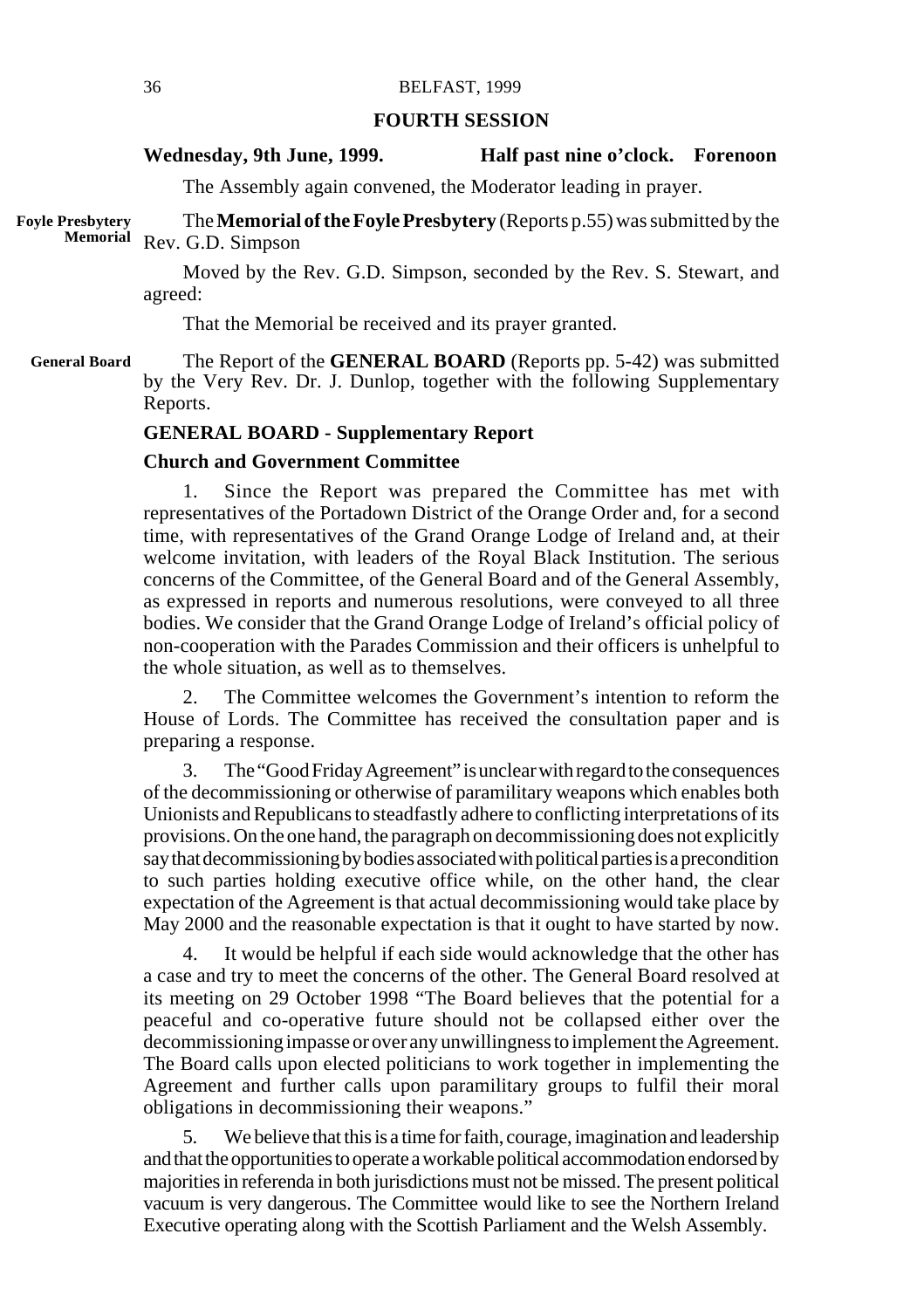# **Millennium Working Group - Supplementary Report**

1. Millennium celebrations will be based around the Moderator's theme - Going on with God - with the additional strap line of - For Him, through Him and to Him are all things.

2. The focus of these celebrations will be during Advent and on the first Sunday of 2000. The Public Worship Committee is preparing worship suggestions for use at this time. These will be available in October.

3. The Millennium will be a time for rededication and recommitment. It is suggested that on Sunday, 2 January, all Presbyterian congregations repeat the mission statement of the Presbyterian Church in Ireland. This will be available in bookmark form as a memento of the Millennium.

4. Rededication and recommitment should also mark how the General Assembly commemorates the Millennium. The Business Board has been asked to set aside some time, perhaps two hours on Wednesday afternoon, during the agenda of the 2000 General Assembly to mark the Millennium. The time would be used for a period of worship involving thanksgiving for the past, seeking God's guidance for the future, petitioning Him for our future through praise, prayer and reading. Assembly members would also be asked to reaffirm the Mission statement. In addition Boards would be invited to make brief visionary statements of where their ministry might be in 20, 50, 100, 500 years. This theme would be carried through to the Wednesday evening rally.

5. The book 'About Being a Presbyterian' will be redesigned as a millennium memento available for children and young people.

6. Individual congregations will be asked to write about 500-1000 words on the state of their witness in the community at the time of the Millennium. These will be retained as a valuable historical resource.

7. These plans provide a framework for congregations who are encouraged to reflect the true significance of the millennium to their communities in a manner appropriate to their situation.

8. The Assembly's attention is drawn to plans being developed by other Boards and Agencies.

# **Panel on the Overview of Funding**

1. The Panel on the Overview of Funding held a meeting on 24 May to consider matters coming before this Assembly and, as empowered by the General Board, reports directly to the Assembly as follows.

2. The Panel noted the resolution (Reports p.256 res.13) about the continuing decline in families and persons in membership, especially among younger people, and the call to Boards and Presbyteries to forward comments and suggestions to the Clerk of Assembly by 30 November.

3. It also noted the resolution (Reports p.206 res.8) asking the Assembly to approve the continuation and development of the post of Evangelism Promoter for a further period of five years and to agree that a new appointment be made.

4. The Panel is not solely concerned with finance (especially as it is now undertaking the duties of the former Panel on Priorities), and therefore recommends that the proposal for the appointment of another Evangelism Promoter be also sent down to Presbyteries and Boards for their comments and suggestions.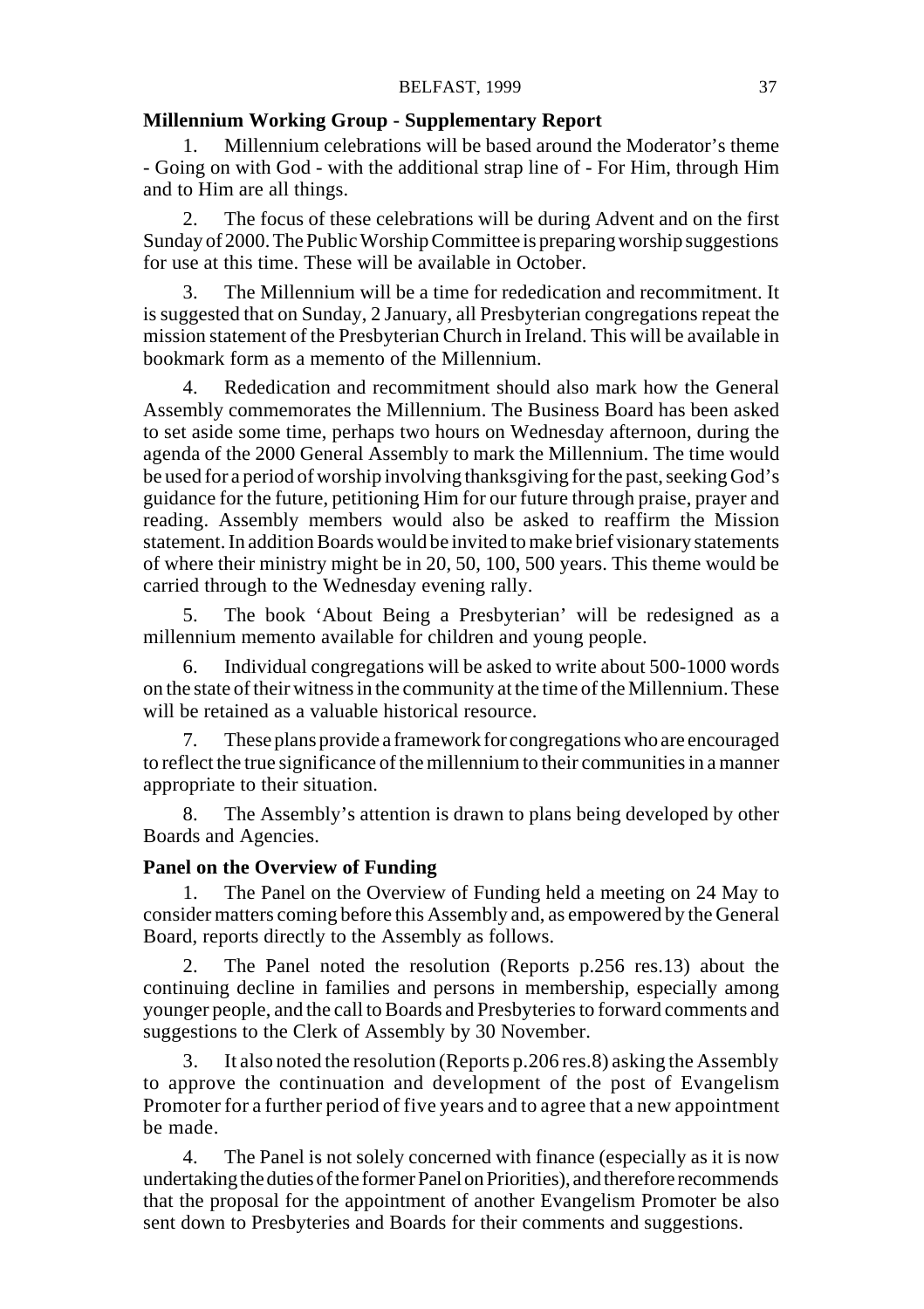## 38 BELFAST, 1999

5. Such comments and suggestions might highlight particular qualities desirable in a new appointee (e.g. expertise in reaching young married couples) or a better method of using available finance and personnel (e.g resourcing work at Presbytery level).

6. The Panel decided not to table a formal amendment to the resolution about the Evangelism Promoter but suggests that those presenting the Report of the Board of Evangelism and Christian Training might voluntarily submit a suitably modified resolution to replace the original one. To avoid delay the General Board might be authorised to act for the Assembly during the next twelve months.

7. As indicated in the main Report (Reports p.7 par.5) information was obtained on the costs and achievements of the Video Unit. Finance for next year has already been agreed with the United Appeal, but the Panel is considering what should happen thereafter. It recognises the importance of videos in what is a visual age, but is reflecting on the possibility of a different procedure whereby the Video Unit would no longer be directly funded from central sources, but missions and agencies which require a video to be made could include the full costs in their submission to the United Appeal. A further report will be submitted next year.

The Panel also considered the proposals of the College Training and Review Committee (See Reports pp. 8-11 and Daily Minutes). The Panel appreciated the opportunity to preview the figures, and noted that it is likely that the college will be able to fund this venture from its own resources, though some financial provision may be needed to bridge the gap between the sale of investments and the receipt of increased income. The Panel viewed the proposals sympathetically.

# **College and Training Review Committee**

1. This report should be studied in conjunction with the initial report of the Committee (Reports pp 8 - 11).

2. The Committee has studied a further report from the professional advisers (Reports p 10, par 15) and decided to focus attention on option 3 (Reports p 10, pars 9 and 10) and option 7 (Reports p 10, par 14) as the wisest and most financially viable options.

# **Refurbishment Option**

3. Option 3 is for a full refurbishment of the Union College buildings with 38 beds each having en suite facilities. Lecture rooms would also be refurbished to a high standard and provision made for modern 'hi-tec' and internet teaching facilities. The requirements of Magee House, of number 26 (studies for professional and other staff), as well as the needs of Union would be met within the College building. Car parking spaces for rental would also be included in the refurbishment scheme.

4. There are good reasons for adopting this option including the proximity of the College to Queen's, the ability to estimate the cost of the refurbishment with reasonable accuracy, the immense difficulties of procuring a suitable alternative site, the complex problems of selling the College without having an alternative building ready, and, not least, the retention of a building described as "an outstanding example of first class high Victorian architecture built in the classical style".

5. The estimated cost of this option at present day values is £1,900,000. This includes Professional Fees, estimated VAT where appropriate and estimated grants. However this cost would be reduced by the sale of assets outlined in the preliminary report and now estimated at £610,000 giving a figure for refurbishment of  $£1,290,000$ .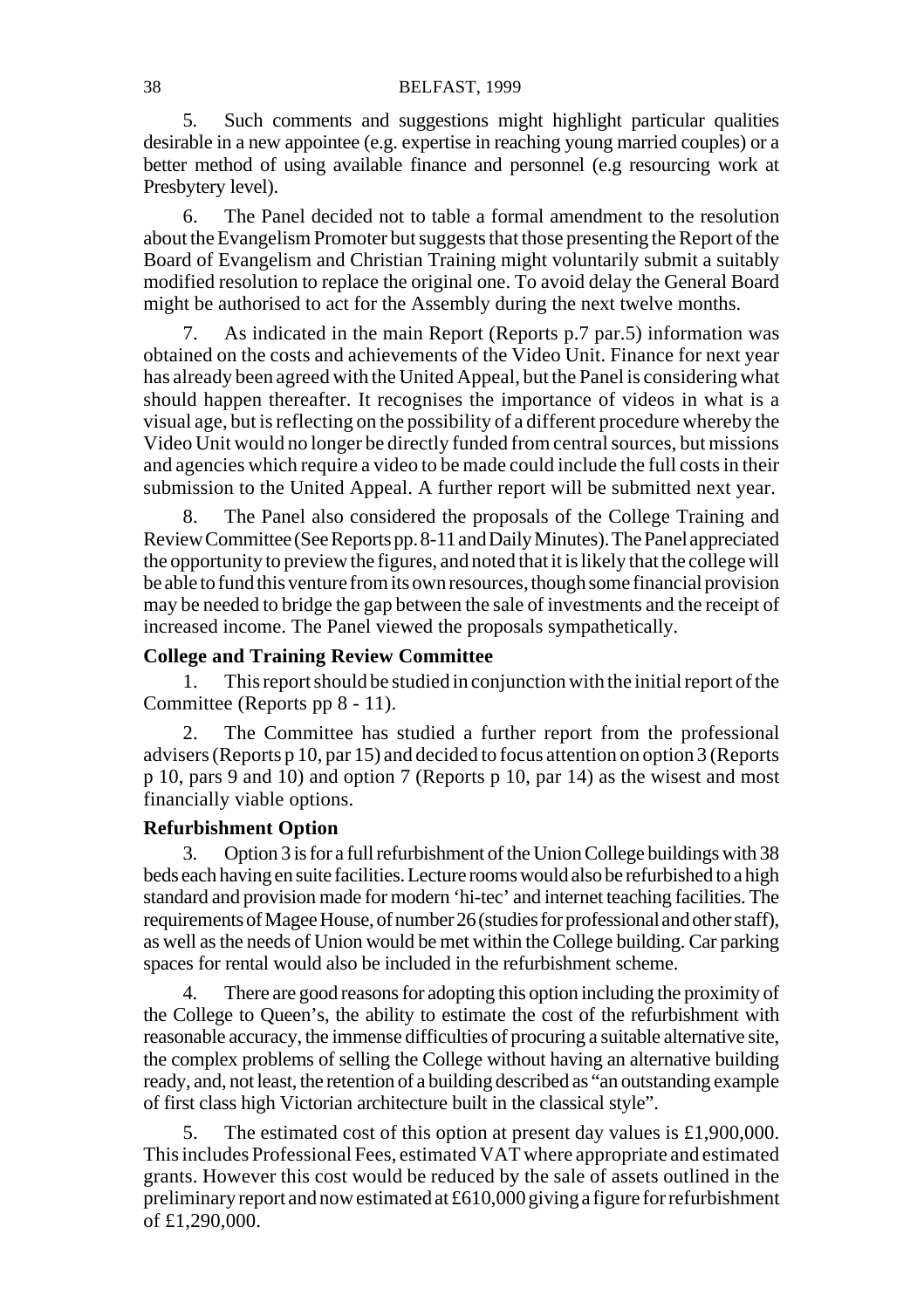6. An inspection has shown that remedial work to the stone, estimated at £500,000, will be needed over the next 5 years. Union College Management Committee already has £233,000 set aside towards this expenditure.

7. Questions have been asked about the wisdom of refurbishing a building such as Union in terms of the long-term maintenance costs. Expert opinion suggests that there is little financial difference in the long-term cost of maintaining a well refurbished solid building compared to the maintenance of a new building.

## **New Build Option**

8. The Committee has, and wishes to continue, to consider seriously the provision of a new building on a 'greenfield' site in the vicinity of Queen's which would offer similar facilities to the refurbishment option but would not attract historic buildings grants.

9. The estimated total cost is £3,795,000 plus 10% professional costs giving a figure of £4,174,500. When potential sale proceeds are taken into account, including Union College at an estimated  $£2,500,000$ , the true cost of this option is £1,064,500.

10. However attractive a new build may appear to be there is the serious, and possibly insoluble, problem of finding the 'right' site at an economically viable cost within reasonable proximity to the University area. Again, the sale value of Union College could only be discovered by 'floating' the property on the market. The Church also finds itself in a difficult position due to its, proper, committee style decision making procedures in a competitive market which moves with remarkable speed.

11. All things considered and, after careful consideration, the Committee is of the opinion that refurbishment of the College is the preferred option. It does not, however, wish to seek permission of the Assembly to proceed in this direction until it has taken a further period to explore the availability of an appropriate site for a new build.

## **Meeting the Cost**

12. Either option represents considerable financial outlay even after the sale proceeds have been applied to reduce the total cost.

13. The Committee is confident that either shortfall can be met out of realisable College assets which amount to between £1.5m and £2m.

14. If assets of £1.5m are disposed of then investment income of approximately £54,000 p.a., on which the College has depended, would be lost. However, the 'new' College would be less costly in terms of running costs and the income from lettings etc., as reflected in the Reports (Reports p.9 'Return p.a.') should more than cover the loss of income. Financial provision may be needed to bridge the period of reduced income to the College.

### **Conclusion**

15. Resolutions are appended which seek Assembly authorisation to move forward, under the supervision of the General Board, and with financial safeguards built in.

# **Peace and Peacemaking Committee**

While the situation is constantly changing, the peace and peacemaking committee is naturally concerned at the continuing conflict in Kosovo and Yugoslavia, with its potential to spread throughout the Balkans. Questions must be raised as to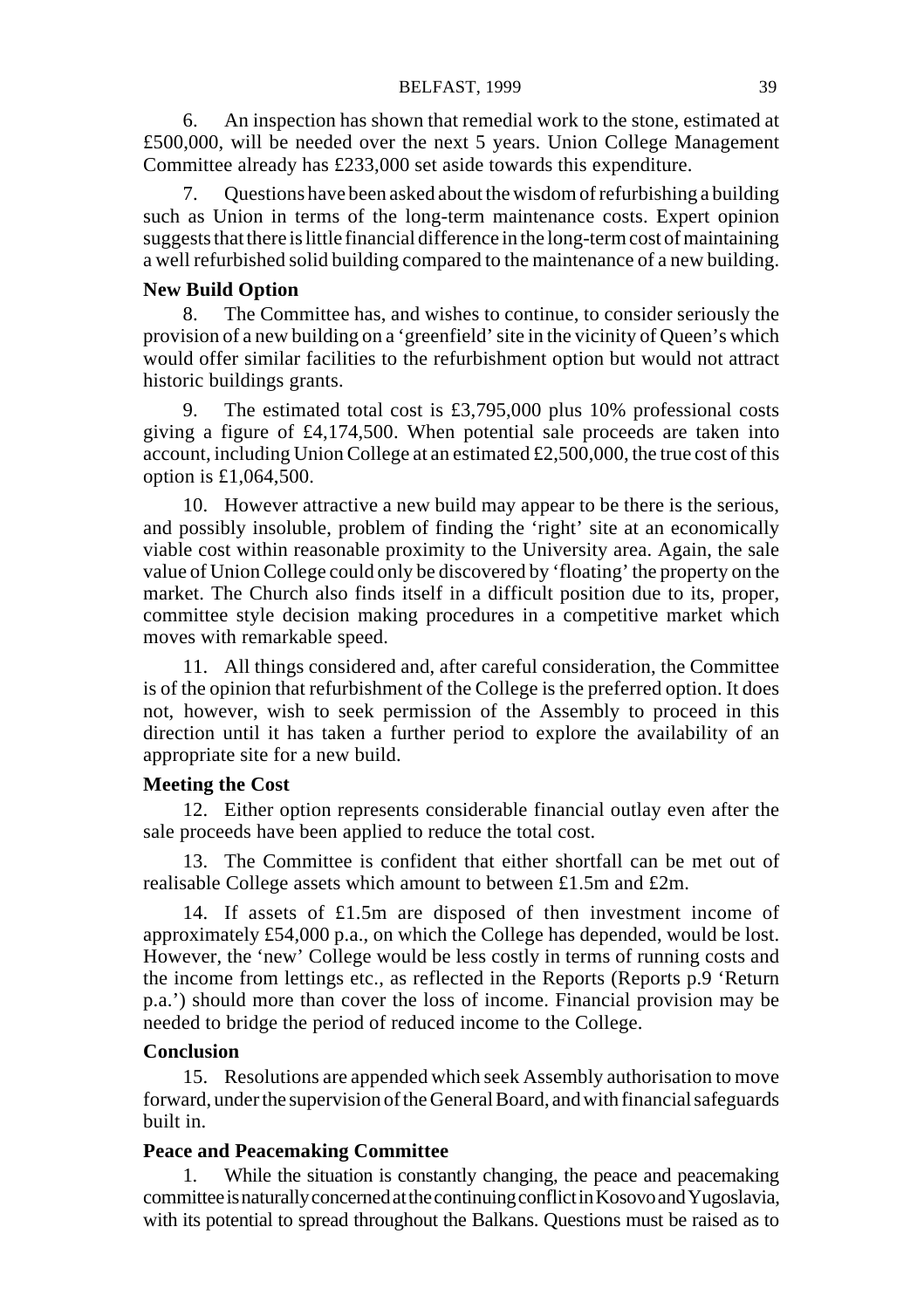### 40 BELFAST, 1999

whether N.A.T.O. bombing could ever, (on its own) have achieved the stated aim of protecting the Kosovars. At the same time, the reluctance of politicians to embark upon a ground war in Europe is commendable. The dilemma is to discover how the Kosovan Albanians may be afforded the protection they deserve, without at the same time strengthening President Milosevic's political control in Belgrade.

2. The Committee appreciates the very difficult judgements which have to be made by the political leadership of N.A.T.O. It is also well aware of the risks to British and other allied forces and recognises the bravery which is being shown. There have, however, been mistakes which are difficult to explain and should not simply be accepted as an inevitable consequence of war. Every N.A.T.O. attack must be measured and carefully monitored, recognising that many of the Serbian people are themselves victims in this conflict. Clearly, the diplomatic efforts to find a solution which offers lasting security to the Kosovan people within their own homes, and a way to return to them in safety is an absolute priority. In the meantime all developed nations, but especially those involved in the conflict, have a responsibility to provide adequate support for the Kosovars and for the surrounding nations which could themselves become destabilised by the influx of refugees.

Moved by the Very Rev. Dr. J. Dunlop, seconded by the Rev. Dr. D.J. Watts, and agreed:

1. That the Report be received.

2. That the recommendations of the ad hoc Committee on the Clerkship, Staff the Deputy Clerkship and the Secretaryship of the Overseas Board (Reports p. 6 Par. 3) be approved. **Church House**

# **Intermission**

#### **College Training and Review Committee**

3. That the General Assembly authorise the setting up of a co-ordinating Committee for one year to facilitate planning and consultation between the agencies which it is planned to bring together under a new Board of Studies and Christian Training comprised of the Moderator and Clerk of Assembly, Rev. Principal J.C. McCullough (Convener), the Faculty of Union College, the Director of Christian Training, the Director of Ministerial Students with the Conveners of the Union College Management Committee, the Magee Fund Committee, the Christian Training Committee and the Board of Studies together with two representatives of the Magee Fund Committee.

4. That the General Assembly authorise the College and Training Review Committee to proceed with the refurbishment of Union College as set out in the Report subject to:

(i) the cost of refurbishment being met within the resources of the Union College Management Committee and the Committee of the Magee Fund Scheme;

(ii) the Committee being unable to identify an appropriate 'greenfield' site which would result in significant savings in the provision of a new build compared with the costs of refurbishment, by 31 December, 1999.

5. That the College and Training Review Committee report to the General Board at each stage and that the General Board be authorised to take decisions on behalf of the Assembly.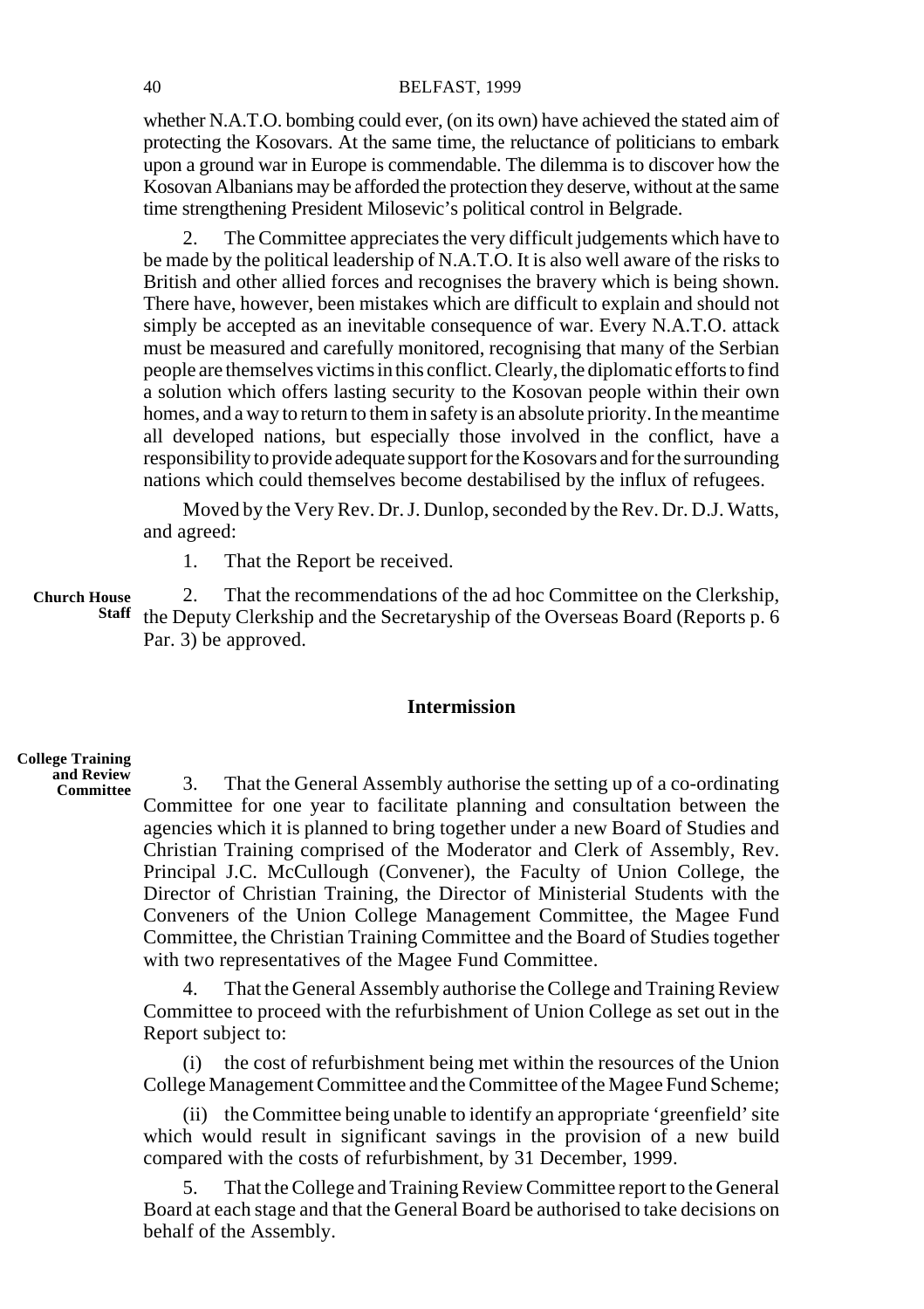6. That the General Assembly approve the piloting of the new Consultation **Visitations** process for visitations.

7. That the General Assembly encourage people to go beyond excluding **Church and** and exclusive concepts of belonging and ask all majorities to be attentive to the **Government Committee** concerns of minorities.

8. That the General Assembly encourage both governments, all political parties and paramilitary groups associated with any of them to implement both the letter and spirit of the "Good Friday Agreement".

The following recorded dissent:

| W.W. Porter           | W.T. Bingham       | William H. Scott   | Hugh Ross          |
|-----------------------|--------------------|--------------------|--------------------|
| <b>Richard Murray</b> | Philip McGonigle   | William McClay     | Joseph J. Andrews  |
| David J. McGaughey    | Ian McClean        | J.D. McGaughey     | John Noble         |
| Ker Graham            | Maurice M. Stewart | David Murphy       | Joseph H. Lockhart |
| Colin Harris          | James Todd         | J.I. Topping       | Robert J. Greer    |
| W. Johnston           | Johnstone Lambe    | Robert             | Robert H. Jamieson |
| Harry Kennedy         | Adam L. Kirk       | Eric Mackarel      | Norman Donnell     |
| J. Gault              | J.C. Simms         | D.G. McMeekin      | Raymond Kelly      |
| I. McDonald           | J. Douglas         | <b>Basil Moore</b> | Desmond Paul       |
| Peter McGregor        | George Preston     |                    |                    |

9. That the General Assembly give the Church and Government Committee leave to respond to the Consultation Document on the reform of the House of Lords.

10. That a grant of £4,520 be paid to the Church and Government Committee from the Incidental Fund.

11. That the greetings of the General Assembly be sent to our chaplains **Forces** serving with the Regular Forces.

**Committee**

12. That the General Assembly note the various openings becoming available for chaplaincy work in the Regular Forces and commend these opportunities for service to our younger ministers.

13. That the General Assembly commend the work done by our part-time Chaplains in the Territorial Army, the Army Cadet Force and by Officiating Chaplains to our Garrisons and Stations.

14. That the General Assembly recommend the customary observance of Battle of Britain Sunday and Remembrance Sunday in our congregations and that the appropriate offerings taken up on those days be given to the Royal Air Force "Wings Appeal" and the Royal British Legion Poppy Appeal.

15. That the General Assembly recommend that congregations continue to support the work of the UDR/Royal Irish Regiment Benevolent Fund by taking up an offering on the last Sunday in April or some other appropriate Sunday.

16. The General Assembly record their continuing appreciation of the **Chaplains** faithful service being given to the Church and the community by our Prison and Hospital Chaplains and Deaconesses, and of the willing co-operation received from staff associated with both services.

17. That with effect from June 2000 the Assignment Committee be transferred to the Board of Studies and Christian Training. **Boards and Committees**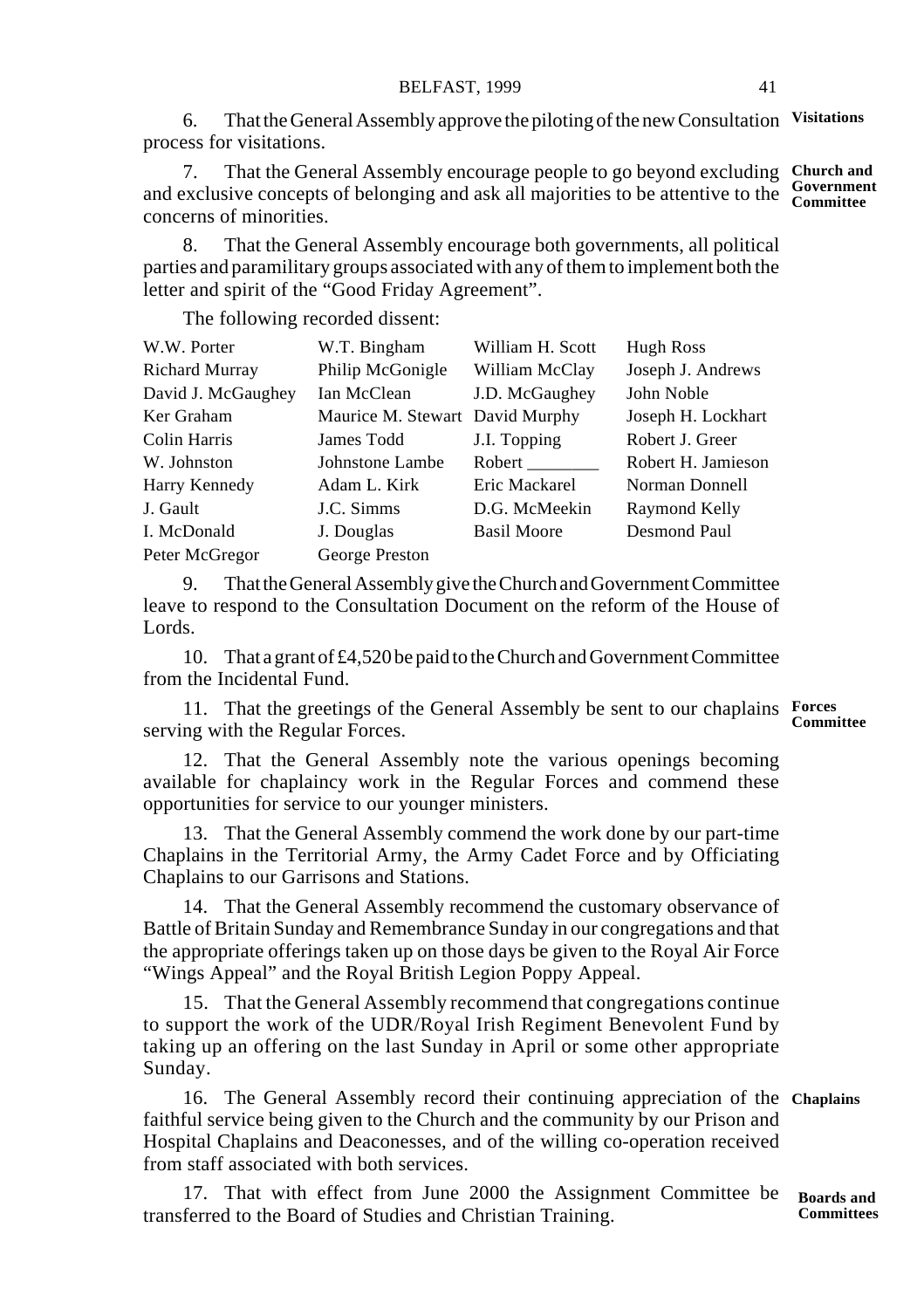18. That each Presbytery nominate to the next General Assembly three persons, including at least one woman, to each of the following Boards:-

Board of Mission in Ireland Overseas Board

Board of Social Witness

19. That with effect from June 2000 seven members of the PWA Executive Committee, chosen from representatives nominated by their Presbyterial Committees to the Executive Committee, serve on each of the following Boards:-

Board of Mission in Ireland

Overseas Board Board of Social Witness

such Presbyterial representatives to be eligible for inclusion on the "y" line of working committees.

20. That as a transitional provision for the year 2000-2001 working committees transferred to another Board may retain on their "y" line two persons not nominated to the new Board by Presbyteries.

21. That any Board wishing to increase or decrease its number of Presbytery representatives, or the number of official Assembly working committees, or to make other changes to its constitution, submit its proposals to the Panel on Boards and Committees by 31st December, 1999 for report to the following Assembly.

22. That a grant of £30,000 be made available from the Incidental Fund for the costs of celebrating the Millennium, the expenditure to be controlled by the Incidental Fund Committee.

23. That the Business Board set aside time in the agenda of the 2000 General Assembly to mark the Millennium.

24. That the Pastoral issues arising from the Report of the Doctrine Committee be referred to the Committee on Marriage and the Family. **Committee**

25. That the General Assembly encourage the work of Peace Agents in Peacemaking Congregations and Presbyteries.

> 26. That the General Assembly welcome the proposal that the Churches be invited to form a consortium to nominate five people to a Civic Forum and ask the Church and Government Committee to make appropriate arrangements.

> 27. That the General Assembly call on the British government, together with its N.A.T.O. allies, to intensify the diplomatic effort to find a just solution for the people of Kosovo.

> 28. That the General Assembly encourage continuing prayer for all involved in the Kosovan crisis.

> 29. That the General Assembly commend the generosity of those countries who have accepted Kosovan refugees together with the work of the Aid agencies who are supporting them, and call for generous giving from nations and individuals in the developed world.

> 30. That the General Assembly commend the British Foreign Secretary's stated intention to develop an ethical foreign policy, sensitive to basic human rights and call on him to close those loopholes which frequently undermine such intentions.

**Doctrine**

**Peace and Committee**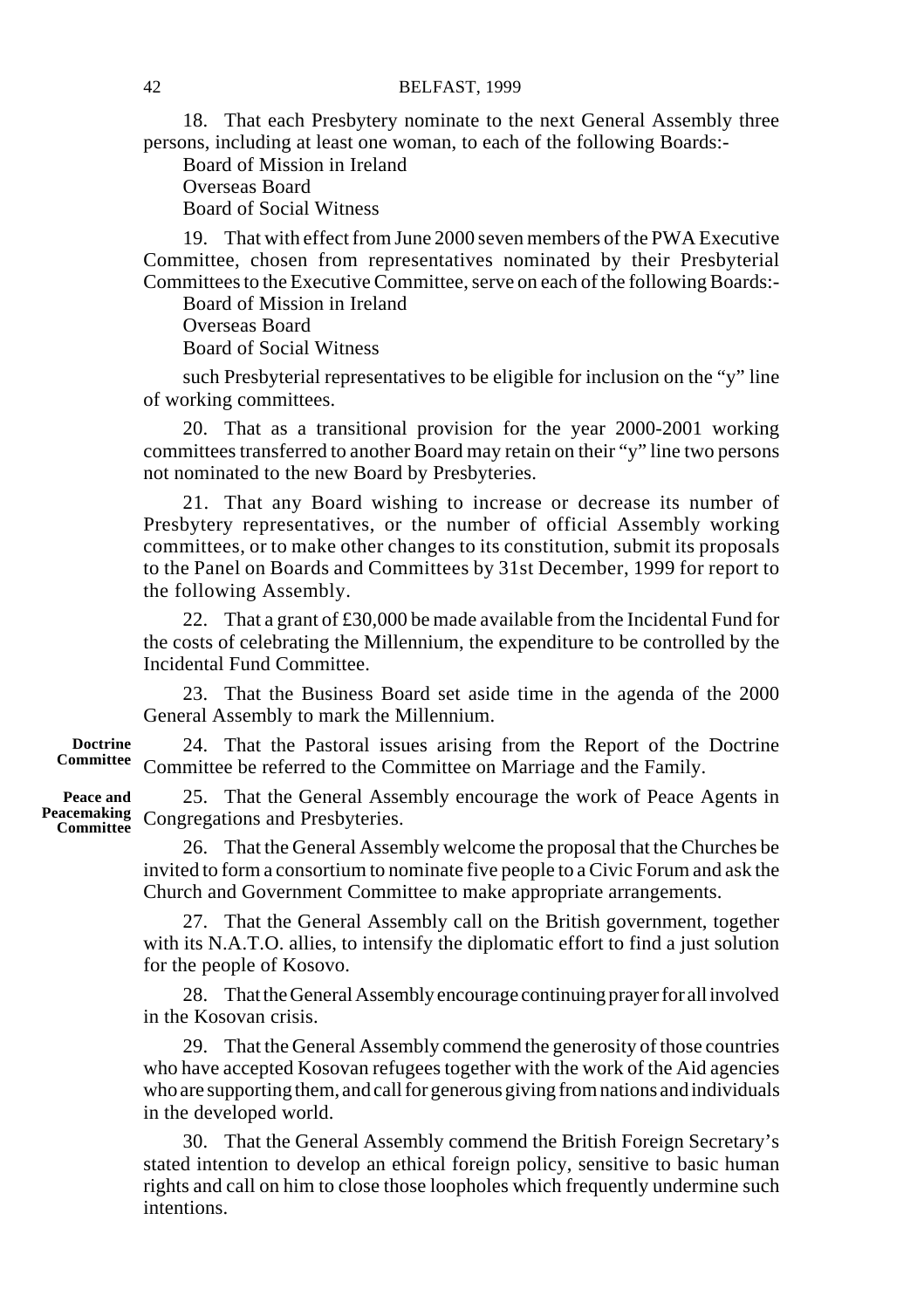31. That the General Assembly ask the Trustees to consider the Church's investments in the light of the Arms Trade report.

32. That the Trustees, in consultation with the Revs. D.R. Baker, R. Hill, Dr. D.R. Purce, Dr. D.M. Scott and Dr. D.J. Watts, draw up an ethical investment policy and report to the next Assembly.

33. That a grant of up to £2,500 be made available from the Incidental Fund to the Peace and Peacemaking Committee.

34. That the resignation of Rev. Dr. Donald Watts, as Convener of its Committee on Peace and Peacemaking, be accepted, that he be thanked for his services, and that Rev. D.R. Baker be appointed in his place.

Business lapsed on Standing Orders (See p.52)

The Assembly engaged in worship conducted by the Moderator, assisted by the Rev. N. Ward and the Rev. S.J. Lockington.

At the request of the Moderator, the Rev. Alistair Begg addressed the Assembly.

The sederunt came to a close at 1.00 p.m., the Moderator pronouncing the Benediction.

# **FIFTH SESSION**

# **Wednesday, 9th June, 1999. Two o'clock. Afternoon**

The Assembly again convened, the Moderator leading in prayer.

The Minutes were taken and corrected.

The Report of the **BOARD OF SOCIAL WITNESS** (Reports pp. 183-195) was submitted by the Rev. J.M. Cathcart together with the following Supplementary Report. **BOARD OF SOCIAL WITNESS**

# **BOARD OF SOCIAL WITNESS - Supplementary Report**

# **Rev. Henry Gray**

The Board of Social Witness has lost a most valued member through the premature death of the Rev. Henry Gray. A former Convener of the Board and one of its most passionate advocates, he brought skill and expertise together with a love for people to all the Board's work.

Enthusiasm, a sense of humour and spiritual maturity were gifts that he used wisely as Chairman of the Management Committee, tasked to establish the work at Carlisle House and as Convener of the Kinghan Mission Committee. Compassion for the needy, concern for the carer, and a desire to share the love of God with men and women, were hallmarks of his ministry.

He will be greatly missed by all involved in the work of the Board and he will long be remembered for his ready smile and hearty laugh each time he came into the office.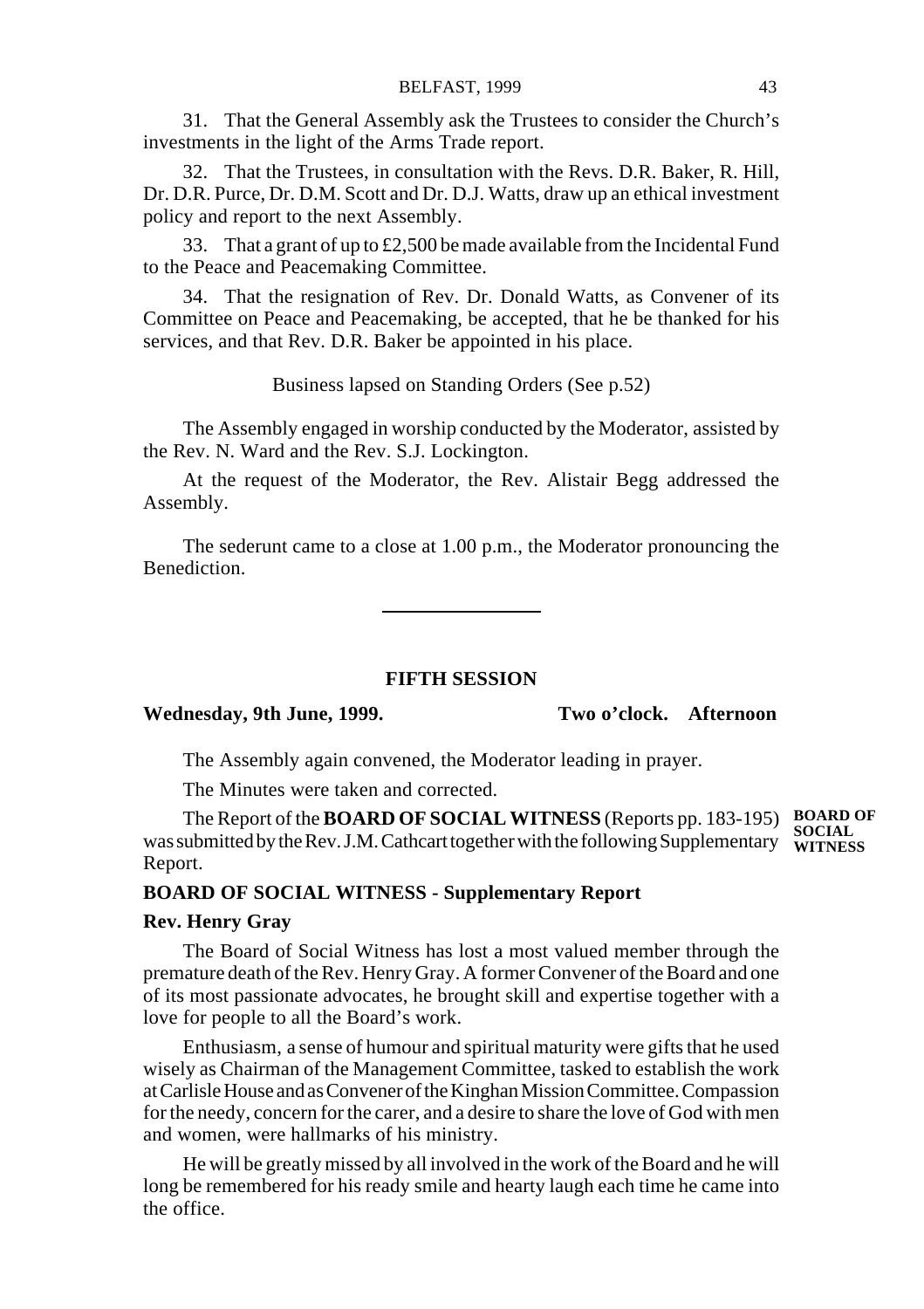To his widow, Mary, and his family we extend our sympathy and assure them of our prayers.

Moved by the Rev. J.M. Cathcart, seconded by the Rev. N.A.L. Cameron, and agreed:

1. That the Report be received.

2. That the General Assembly warmly commend the work of the ADE Volunteers and encourage all congregations to make effective use of them.

3. That the General Assembly recognise the need for a survey of attitudes to and use of all kinds of drugs within the Presbyterian Church in Ireland and encourage all congregations to respond to the ADE Questionnaire on these matters.

4. That the General Assembly commend the recommendations contained in the Report of the Royal Commission on Long Term Care of Elderly People and call upon the Government to introduce to Parliament, without delay, the necessary legislation which will give effect to these fair and just recommendations.

5. That the General Assembly commend the Bible Study *Challenging Issues: Homosexuality* to the Church for use in midweek services and individually.

6. That the General Assembly believe that homosexual relationships involve far-reaching social, personal and moral consequences. Those under age eighteen are especially vulnerable to persuasion and seduction which can result in the making of sexual choices which may later be regretted. The General Assembly urge the Government not to lower the age of consent for homosexual practice.

7. That the General Assembly commend the initiative to provide suitable accommodation for learning disabled adults.

8. That the customary grants made by the Social Issues and Resources Committee up to a total of £1,920, be met by the Incidental Fund.

9. That Dr. Jean McClune be appointed Convener of the Kinghan Mission Committee.

10. That congregations continue to implement the Child Protection Guidelines and have in place a Child Protection Policy by 31 January, 2000.

11. That congregations aim to review their Child Protection Policy at least every three years.

12. That congregations take account of the new edition of Explanatory Notes about Child Protection issued November 1998.

13. That the Board of Social Witness, with its associated working committees, for the ensuing year be appointed in accordance with Par. 281 of the Code as follows:

> **Rev. J.M. Cathcart, Convener Director of Social Service, Secretary**

**(a) The Moderator and Clerk of Assembly, Revs. W.McB. Campbell, Dr. G. Grindle, J.M. Cathcart; Residential Services Manager, Director of Social Service.**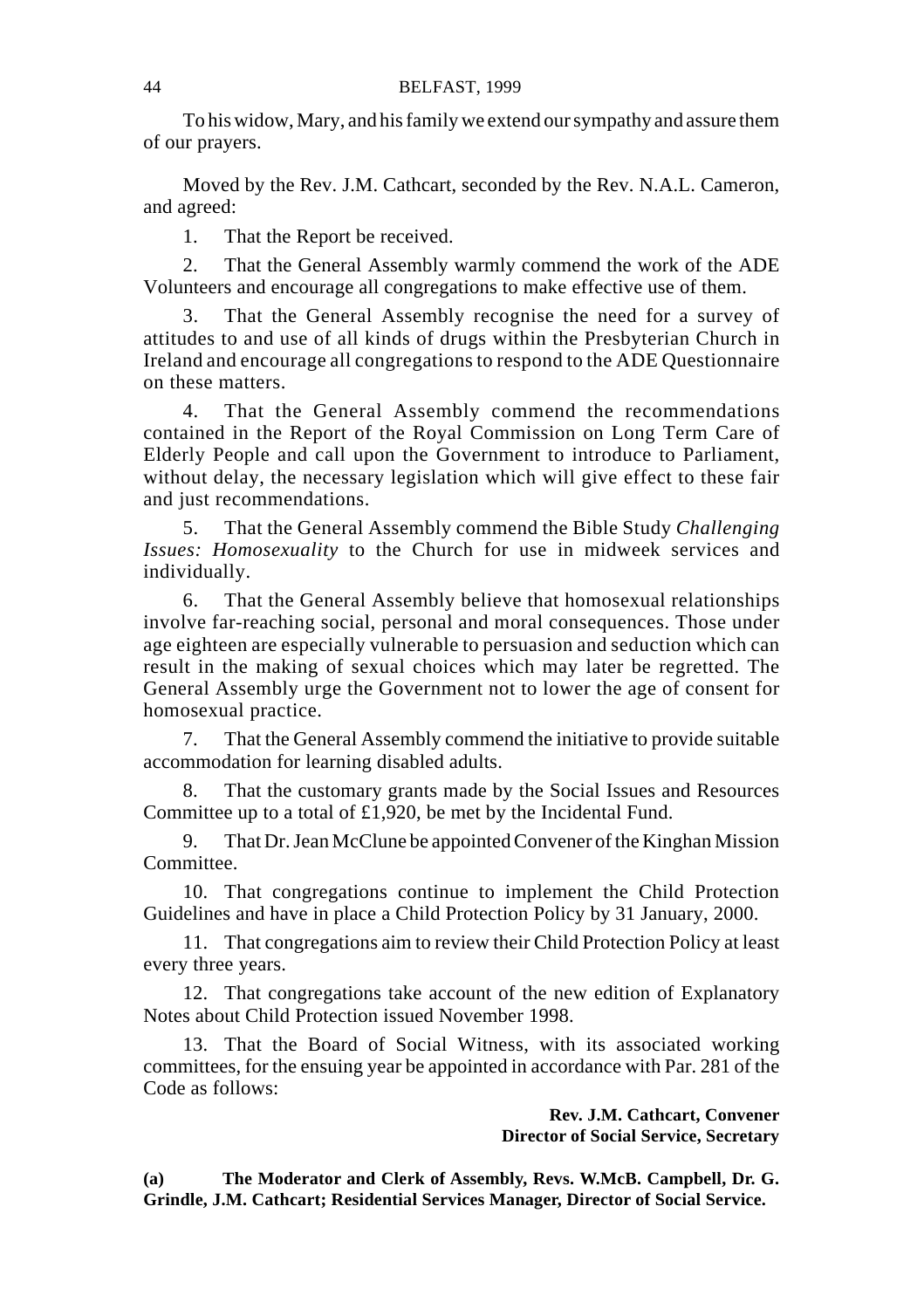**(b) Rev. W.J. Murdock; Miss D. Shannon, Mrs. A. Sinclair — Rev. A.J. Thompson; J. Smart, Mrs. J. McClelland — Rev. K. McConnell; W. Keown, Mrs. J. Davidson — Rev. A.S. Thompson; R. McCleary, Mrs. M. Patterson — Rev. R.J. Greer; Mrs. M. Hewitson, Mrs. E. Robinson — Rev. J.A. Noble; J. Chestnutt, Mrs. E. Barry.**

**(c) Rev. J.A. Beattie; J. Todd, Mrs. W. Bristow — Rev. M.S. Gault; A.T. Henderson, Mrs. Z. Vallely — Rev. J. Coulter; George McIntyre, Mrs. H. Hull — Rev. M. Barr; Mrs. E.P. Crossley, Mrs. K. Fulton — Rev. W.J. Sleith; R.J. Coulter, Mrs. W. Dickey.**

**(d) Rev. R.W. Love; Mrs. B. Brennan, Mrs. J. McAlpine — Rev. J. Braithwaite; J. Furphy, Mrs. A. Gowdy — Rev. Dr. R.M. Crooks; E.C. Witherspoon, Mrs. W. Moffett.**

**(e) Rev. J.C. Teeney; Mrs. M. McCloskey, Mrs. M. Thompson — Rev. D.S. Irwin; Dr. J.R. White, Mrs. M. Docherty — Rev. W.D. Cupples; H. Alexander, Miss R. Rennie — Rev. T. Coburn; Mrs. A. Allingham, Mrs. P. Orr.**

**(f) Rev. W.A. Watson; Mrs. E. Montgomery, Mrs. G. Patterson — D. Boyd, Miss E. Oliver, Ms. Linda Milligan — Rev. G.J. Mackarel; W. McConkey, Miss Freda Fleming.**

| A. |  |  | SOCIAL ISSUES AND RESOURCES COMMITTEE (5) |                               |
|----|--|--|-------------------------------------------|-------------------------------|
|    |  |  |                                           | Rev. N.A.L. Cameron, Convener |

- **(a) The Moderator and Clerk of Assembly, Revs. N.A.L. Cameron, J.M. Cathcart; Director of Social Service.**
- **(x) Revs. Dr. R.A. Russell, Dr. G. Millar; Mrs. M. Anderson, Dr. K. Moyna Bill.**
- **(y) Revs. R.W. Love, J.A. Braithwaite, K. McConnell; Mrs. P. Orr, Mrs. E.P. Crossley, E.C. Witherspoon, Mrs. A. Gowdy, Miss D. Shannon.**
- **B. ALCOHOL AND DRUG EDUCATION COMMITTEE (5) Rev. W.B. Boyd, Convener**
- **(a) The Moderator and Clerk of Assembly, Revs. J.M. Cathcart, W.B. Boyd; Director of Social Service.**
- **(x) Revs. I.K. McDonald, Ian McClean, J.C. Buick; Mrs. D. Wilson.**
- **(y) Revs. J.A. Beattie, M. Barr, K. McConnell, C. Teeney, R.W. Love; Mrs. Z. Vallely, G. McIntyre, J. Todd.**
- **C. WAR MEMORIAL HOSTEL COMMITTEE (5) J.H. Martin, Convener**
- **(a) The Moderator and Clerk of Assembly, Rev. J.M. Cathcart; Director of Social Service, J.H. Martin, Financial Secretary, Convener and Secretary of the Board of Education, Convener of the University Education Committee.**
- **(x) Miss R. Stirling, J.D. McMullan, Austin Treacy; Rev. T. Coburn.**
- **(y) Revs. M.S. Gault, D.S. Irwin, Dr. R.M. Crooks, R.W. Love, A. Watson; A. Henderson, Mrs. W. Moffett, Mrs. E. Barry.**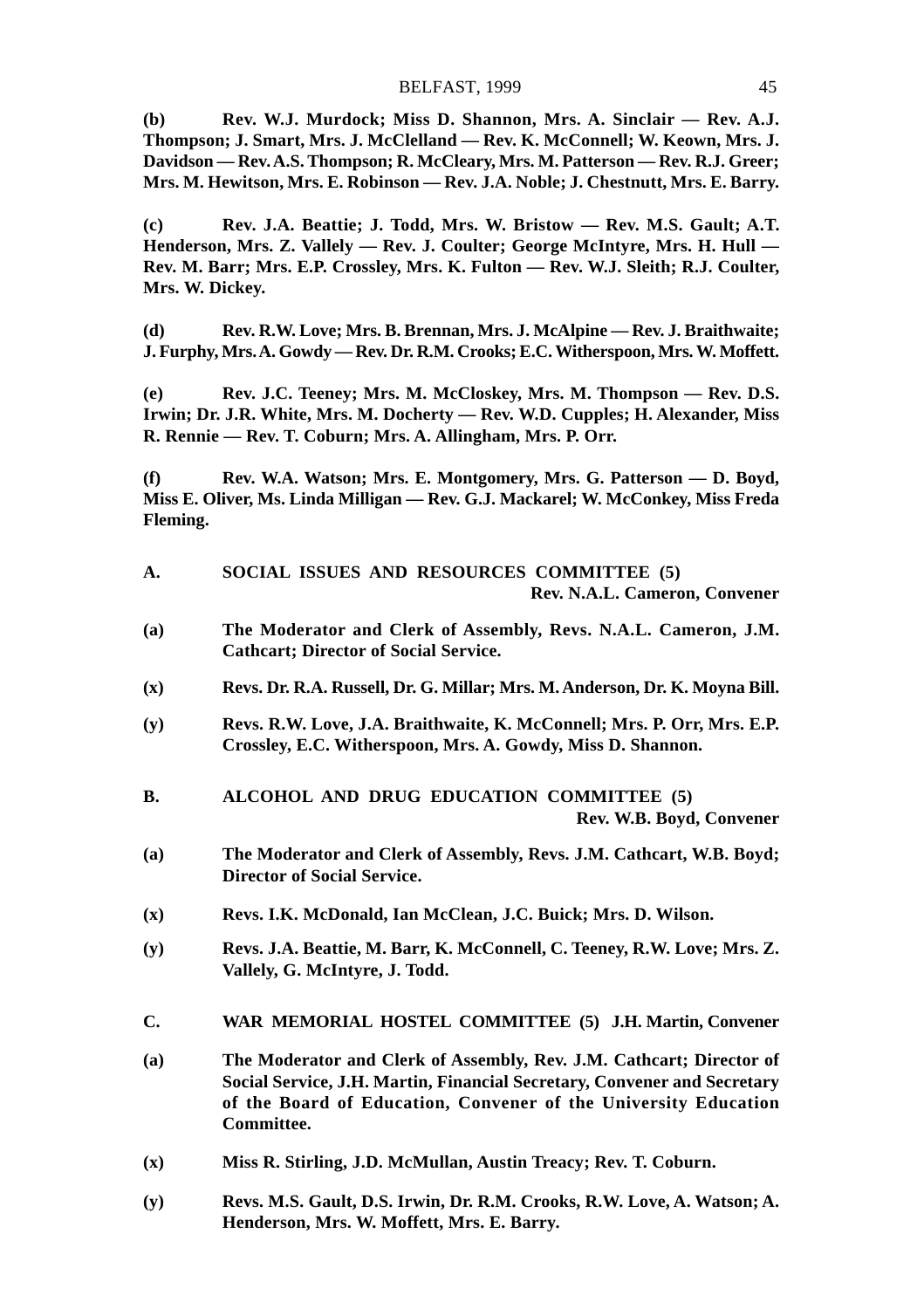| 46  | BELFAST, 1999                                                                                                                               |
|-----|---------------------------------------------------------------------------------------------------------------------------------------------|
| D.  | KINGHAN MISSION COMMITTEE (5)<br>Dr. Jean McClune, Convener<br>Rev. Dr. G.A. Grindle, Superintendent                                        |
| (a) | The Moderator and Clerk of Assembly, Revs. Dr. G.A. Grindle, J.M.<br><b>Cathcart; Director of Social Service, Kinghan Mission Convener.</b> |
| (x) | Dr. Jean McClune, Miss F. Wright, Mrs. A. Rodgers.                                                                                          |
| (y) | Revs. M. Barr, J. Braithwaite, T. Coburn, D.S. Irwin; Mrs. H. Hull, Mrs.<br>W. Moffett.                                                     |
| E.  | PRESBYTERIAN RESIDENTIAL TRUST COMMITTEE (5)<br>Rev. T.J. McCormick, Convener<br>Mrs. Linda Wray, Secretary                                 |
| (a) | The Moderator and Clerk of Assembly, Revs. J.M. Cathcart, T.J.<br>McCormick; Director of Social Service, Residential Services Manager.      |
| (x) | S. McCartney, Mrs. J. Campbell, G. Ferguson, Mrs P. Sleith.                                                                                 |
| (y) | Revs. M.S. Gault, W.J. Sleith, J.A. Noble; Mrs. A. Sinclair, Mrs. E.P.<br>Crossley, Miss E. Oliver, Mrs. Z. Vallely, Mrs. A. Allingham.     |

The Report of the **YOUTH BOARD** (Reports pp. 207-215) was submitted by the Rev. D.J. Kane together with the following Supplementary Report. **YOUTH BOARD**

# **YOUTH BOARD - Supplementary Report**

# **Rev. James Hyndman**

Rev. James Hyndman undertook the onerous convenership of the Youth Events Committee two years ago. He has worked with his customary good humour, enthusiasm and commitment to advancing the cause of Jesus Christ among young people. During this period of convenership he has overseen a major reappraisal of the Youthreach Festival coming to fruition this year with two new events, namely 'Route 66' and the 'MAD Weekend'. We thank him for all his hard work and wish him well in his new role as Co-Convener of the Youth Board.

Moved by the Rev. D.J. Kane, seconded by the Rev. D.I.J. McNie, and agreed:

1. That the Report be received.

#### **General**

2. That the General Assembly appoint the Revs. David Stanfield, Mairisine Stanfield, Mr. Graeme Thompson and Mr. Trevor Long to be representatives on the Board of Management of the Churches Youth Service Council.

3. That the General Assembly extend their financial support of the Youth Development Officer (NI) post for up to a further 12 months.

4. That the General Assembly appoint the appropriate Youth Board personnel to the management structures of Youth Link (NI)

- 5. That the following grants be paid from the Incidental Fund: Youth Link (NI) - £6,500 PCI Family Holiday - £6000
- 6. That Rev. R.J. Hyndman be appointed as Co-Convener of the Youth Board.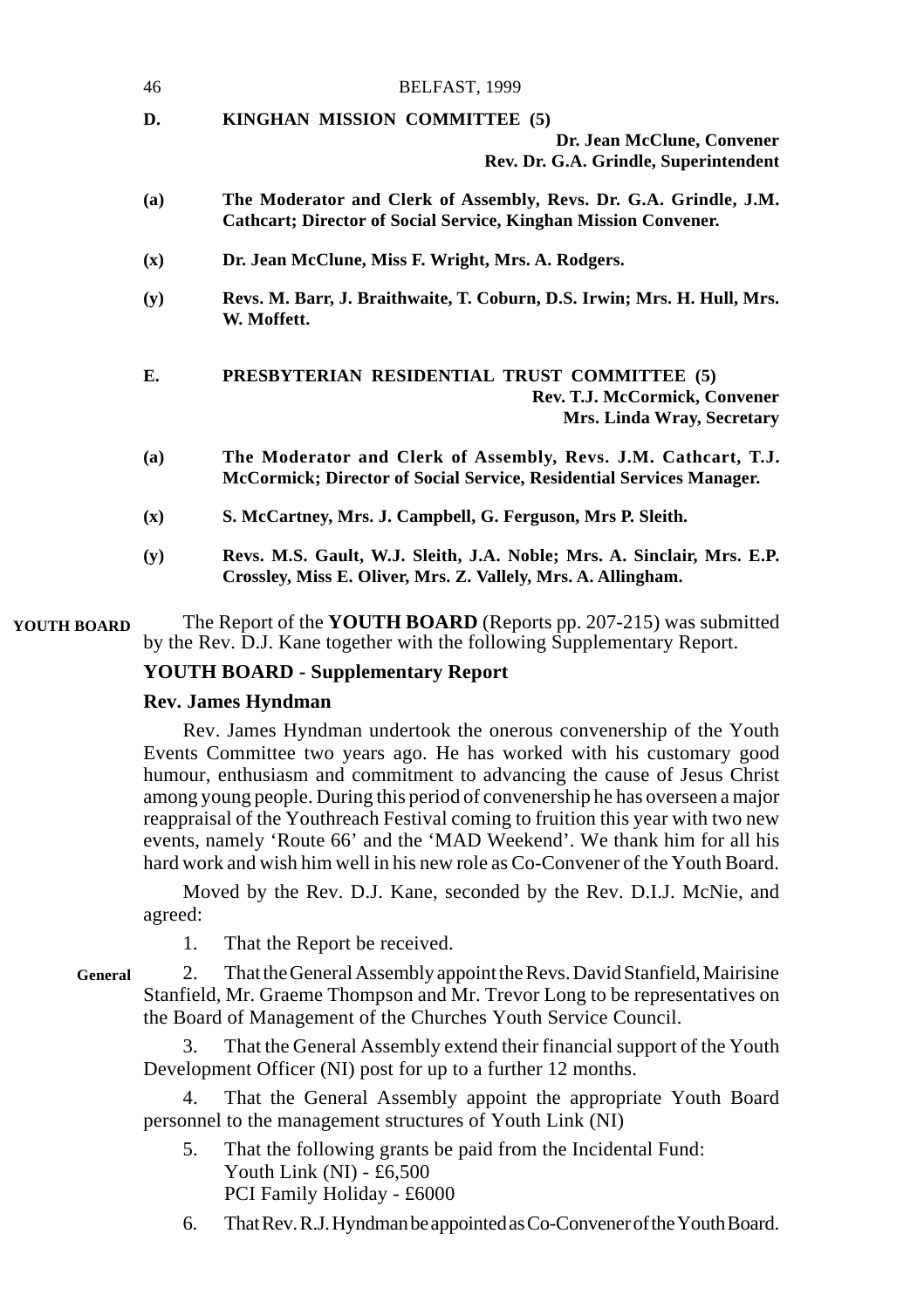7. That the resignation of Rev. R.J. Hyndman as Convener of the Youth Events Committee be accepted, that he be thanked for his services and that Rev. J.W.P. McConnell be appointed in his place.

8. That the General Assembly commend Youth Night 1999, TGI Christmas, Starting as a Student, Route 66 and the Mad Youth Weekend to the prayers of the Church and ask congregations to encourage their young people to attend. **Youth Events Committee**

9. That the General Assembly encourage congregations to make the most **Youth Training** of the resource and training opportunities provided by the Youth Board. **and Resources Committee**

10. That the General Assembly actively encourage congregations to pray **Youth Home** for all young people who offer themselves to the work of the PCI Year Team and Summer Outreach Teams. **Mission Committee**

11. That the General Assembly encourage congregations to support their **Youth Overseas** young people in pursuing cross cultural opportunities in mission education through participation in outgoing and incoming teams in association with partner churches overseas. **Committee**

12. That the General Assembly commend the three Youth Centres, Guysmere, Lucan and Rostrevor, to the support and prayers of the Church. **Youth Centres Committee**

13. That the General Assembly commend the nine camps being held in the summer to the Church: The Girls' and Boys' Camps; the Soccer Camps at Guysmere, Ballymoney and Belfast; the Adventure Camp at Shannagh-More; the Music Camp in Rostrevor; and the Soccer and Summer Camps at Lucan.

14. That the Youth Board, with its associated working committees, for the ensuing year, be appointed in accordance with Par. 283 of the Code as follows:

> **Rev. D.J. Kane, Convener Rev. R.J. Hyndman, Co-Convener Miss R. Stirling, Secretary**

**(a) The Moderator and Clerk of Assembly, Convener of Evangelism and Christian Training Committees, Education Board Secretary, Sunday School Organiser, University Chaplains, Revs. D.J. Kane, R.J. Hyndman, Youth Officer.**

**(b) Revs. Dr. S.R. Jones, W. Sinclair — Rev. J.W.P. McConnell; Allen Foster — Rev. M. Stanfield; Nathan Conkey — S. Macfarlane, E. Poots — Brian Todd, Miss Diane Johnston — Mrs. Linda Davidson, Miss J. Chambers.**

**(c) Revs. J.A. Beattie, K.A. Drury — Rev. R.J. Beggs; Jonie Graham — Revs. A.J.McL. Smith, J.G. Johnston — Rev. E.J. Hyndman; S. Tweed — Rev. P.E. Dickinson; Miss L. McMahon.**

**(d) Rev. T.J. Wilson; P. Thompson — Dr. Wm. Crawley, Miss H. Murray — Miss L. Gould, Robert Tinney.**

**(e) Rev. G. Stockdale; A. Fell — Revs. D.J. Paul, Dr. C. Glass — Revs. J.J. Currie, N.S. Harrison — Revs. J.H. Flaherty, R.A. McLernon.**

**(f) Rev. A. Carson; Andrew Speer — Revs. S. Simpson, Keith McCrory — Rev. David Moore; Clive Reed.**

**General**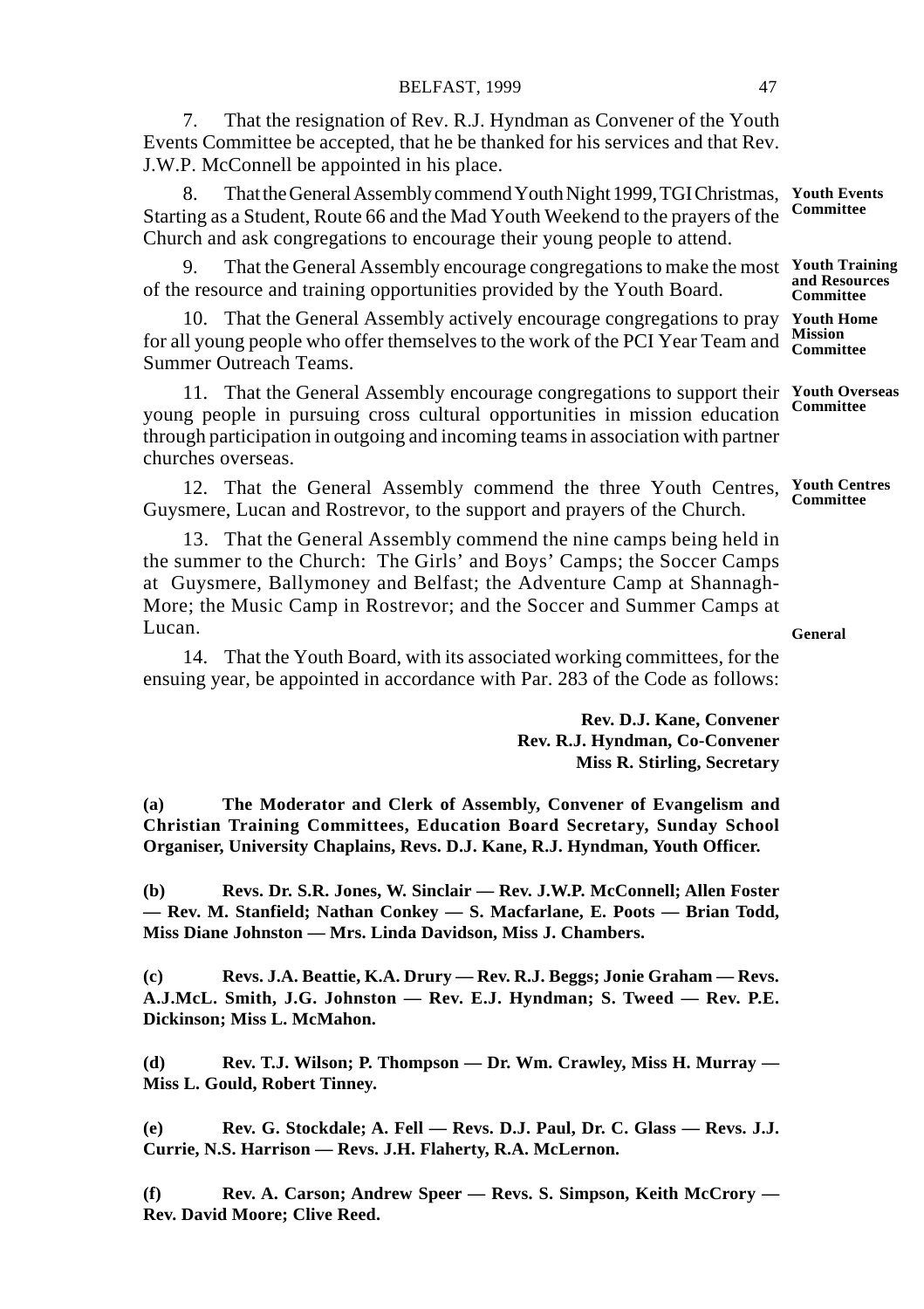#### 48 BELFAST, 1999

**(g) Miss G. Kennedy, Miss Elaine Johnston, Miss Pauline Wilson, Mrs. Margaret McCreedy, Ms. Annetta Prescott, Miss Anne Houston, Mrs. Maureen Blake, Mrs. Heather Carey, Mrs. Marie-Ann Trueman, Mrs. Pamela Mitchell, Miss Karen Sleith, Mrs. Ellen Wilmont, Ivan Ferris, Reuben McCormick, Gareth Dunlop, David Laney, Paul Bowman, David Pattison, T. Bruce; Rev. R.S. Stockman.**

- **A. YOUTH EVENTS COMMITTEE (5) Rev. J.W.P. McConnell, Convener**
- **(a) The Moderator and Clerk of Assembly; Revs. D.J. Kane, R.J. Hyndman, J.W.P. McConnell; Youth Officer, Sunday School Organiser.**
- **(x) Revs. W.M. Brown, A.M. Bates; Miss Gail Neill, Mrs. Gillian Topping.**
- **(y) Revs. K.A. Drury, Graham Stockdale, A.J.McL. Smith, E.J. Hyndman; Allen Foster, Clive Reed, Stephen Macfarlane, Miss Lorna McMahon.**
- **B. YOUTH TRAINING AND RESOURCES COMMITTEE (5) Rev. David Stanfield, Convener**
- **(a) The Moderator and Clerk of Assembly; Revs. D.J. Kane, R.J. Hyndman, David Stanfield; Youth Officer, Youth Development Officers.**
- **(x) Revs. D. Montgomery, A.C. Rankin; Ian Scott, Trevor Long.**
- **(y) Revs. Dr. C. Glass, Dr. S.R. Jones, M. Stanfield, S. Simpson, T.J. Wilson; Dr. Wm. Crawley, Jonie Graham, Miss Lynda Gould.**
- **C. YOUTH HOME MISSION COMMITTEE (5) Rev. George McClelland, Convener**
- **(a) The Moderator and Clerk of Assembly; Revs. D.J. Kane, R.J. Hyndman, George McClelland; Youth Officer, Youth Development Officers, Evangelism Promoter.**
- **(x) Rev. Andrew Thompson; Miss Anne Morrow, Mark Henderson, Philip Thompson.**
- **(y) Revs. Wm. Sinclair, N.S. Harrison, J.H. Flaherty, R.J. Beggs, P.E. Dickinson, D.J. Paul; Mrs. Linda Davidson, R. Tinney.**
- **D. YOUTH OVERSEAS COMMITTEE (5) Rev. P.C. Lyle, Convener**
- **(a) The Moderator and Clerk of Assembly; Revs. D.J. Kane, R.J. Hyndman, P.C. Lyle; Youth Officer, Overseas Board Representative.**
- **(x) Rev. A. Gibson; Peter McDowell, Miss Cheryl Reid.**
- **(y) Revs. D. Moore, R.A. McLernon, A. Carson, E.J. Hyndman, A.J.McL. Smith; Andrew Fell.**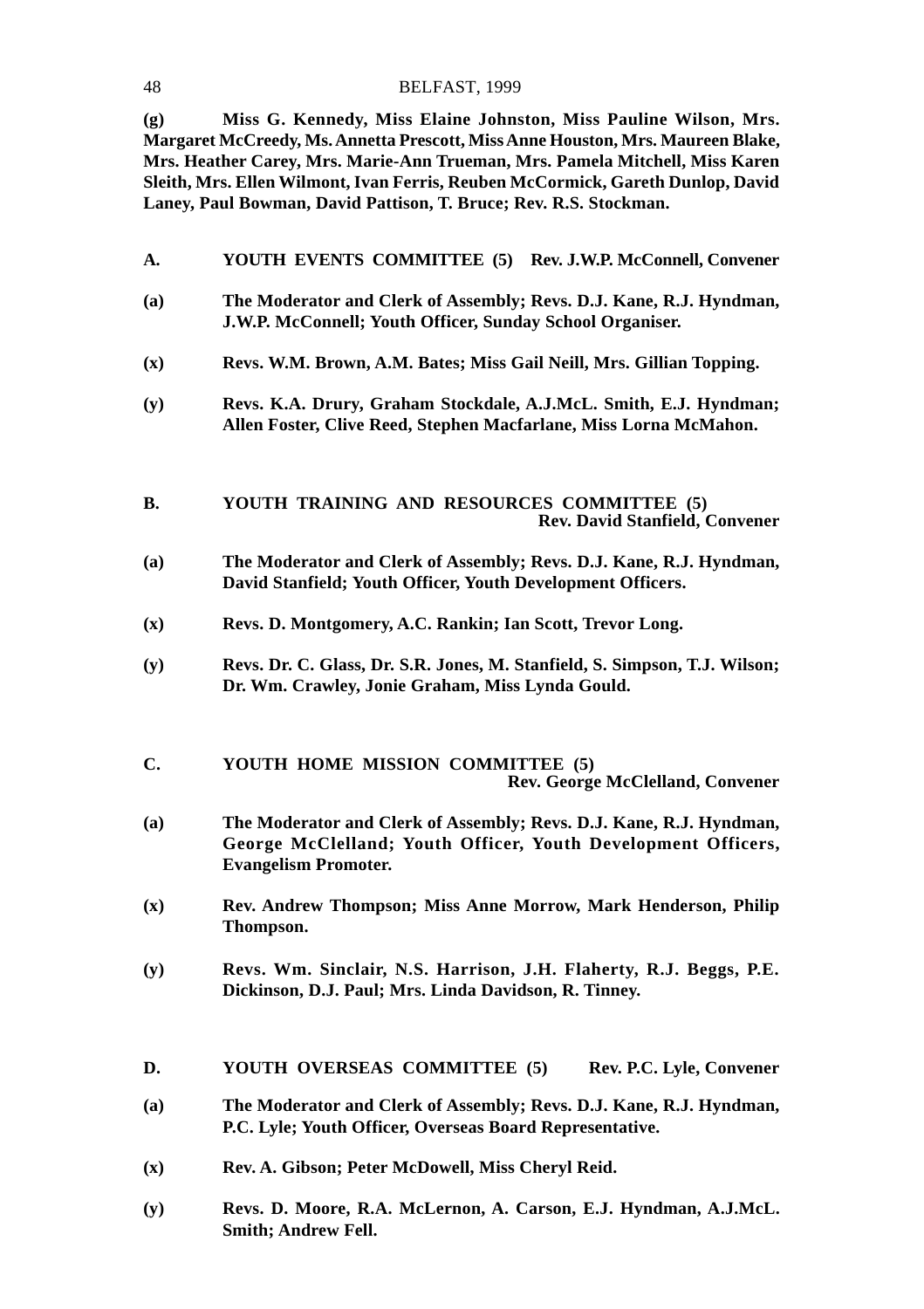- **E. YOUTH CENTRES COMMITTEE (5) Rev. D.I.J. McNie, Convener**
- **(a) The Moderator and Clerk of Assembly; Revs. D.J. Kane, R.J. Hyndman, D.I.J. McNie; Youth Officer, Centre Director, Convener Youth Training and Resources Committee, Youth Board Development Officer.**
- **(x) Revs. T.D. Gribben, B. McMillen; C. Graham, Mrs. S. Maginnis.**
- **(y) Revs. J.J. Currie, J.G. Johnston; Brian Todd, Stephen Tweed, Andrew Speer, Miss H. Murray, E. Poots, Miss J. Chambers.**

The Report of the **INTER-CHURCH RELATIONS BOARD** (Reports pp. **INTER-**124-141) was submitted by the Rev. R. Herron. **CHURCH RELATIONS**

Moved by the Rev. R. Herron, seconded by the Rev. A.D. Davidson, and agreed:

1. That the Report be received.

Moved by the Rev. R. Herron, seconded by the Rev. A.D. Davidson:

**Irish Church Relations**

**BOARD**

2. The General Assembly accept the proposals to reorganise and constitute the Irish Inter-Church Meeting as they are expressed in the Constitution of the Conference of Churches in Ireland (Appendix III).

On being put, the resolution was declared lost.

Voting: For ........................... 144 votes Against .................... 224 votes

The following recorded dissent:

| Richard Hill         | Will McConnell       | Trevor Magowan           | Derek Drysdale      |
|----------------------|----------------------|--------------------------|---------------------|
| Donald J. Watts      | Willis Cordner       | Douglas R. Baker         | Averil A. Stevenson |
| R. Alan Russell      | John Ross            | David C. Irwin           | Mark Gray           |
| Norman Harrison      | Ian McDowell         | Liz Hughes               | Alastair J. Rankin  |
| John Brackenridge    | Lexy Bell            | Joan Cowle               | John Faris          |
| W.D. Weir            | J.H. Morrison        | Chris Aitcheson          | Alan Boal           |
| Kenneth N.E. Newell  | Douglas Armstrong    | Mollie A. Duncan         | L.E. Smyth          |
| Terry McMullan       | W. Marshall          | Tony Davidson            | Alistair R. Bill    |
| Helen Boyd           | Steve Stockman       | D.M. Rodgers             | Gretta Henderson    |
| <b>Ruth Cochrane</b> | D. Clarke            | Carrie Barkley           | Derek J. McKelvey   |
| R. W. C. Kirkwood    | David Kirkwood       | David J. Montgomery      | Denis Brady         |
| Tom Wilson           | <b>James Burnett</b> | Purvis Campbell          | Maurice Barr        |
| Paul Sayers          | Isabel Love          | Gabrielle Ellis-Farquhar | Alan V. Martin      |
| Ian Mairs            | John W. Morrow       | Ronnie Clements          | David J. Campbell   |
| Nigel Eves           | Ivan Patterson       | Franklin Adair           | David Lapsley       |
| David McCarthy       | Eric G. Davidson     | Stephan van Os           | D. Roger Purce      |
| John Dunlop          | H.B. Wallace         | Alan J. Spence           | John F. Murdoch     |
| David B. Knox        | R.J. Gordon Gray     | C. Mary Hunter           | Katherine P. Meyer  |
| Mairisine Stanfield  | David Stanfield      | T.R. Graham              | Joan Scott          |
| D. Malcolm Scott     | Wilfred J. Orr       | Olive M. Marshall        | Ralph Sheppard      |
| Norman Hunter        | Patricia McBride     | Brian McMillen           | Sam McClintock      |
| H.R. Quinn           | Jean Binnie          | W.M.C. Stevenson         | A.W. Godfrey Brown  |
| Mervyn W. Morrison   | John McVeigh         | William L. Haslett       | Jean Webster        |
| Colin D. McClure     | Muriel Smyth         | A.J. Weir                | J. Ron Savage       |

Moved by the Rev. R. Herron, seconded by the Rev. A.D. Davidson, and agreed:

3. That the following appointments be made:

To the Irish Council of Churches - Very Rev. Dr. S. Hutchinson, Revs. C.J. Aitcheson, W. Bingham, S.J. Campbell, J.M. Cathcart, A.D. Davidson, G.A.J. Ellis-Farquhar, Dr. R.J.G. Gray, R. Herron, J.G. Johnston, D. Mark, C. McClure,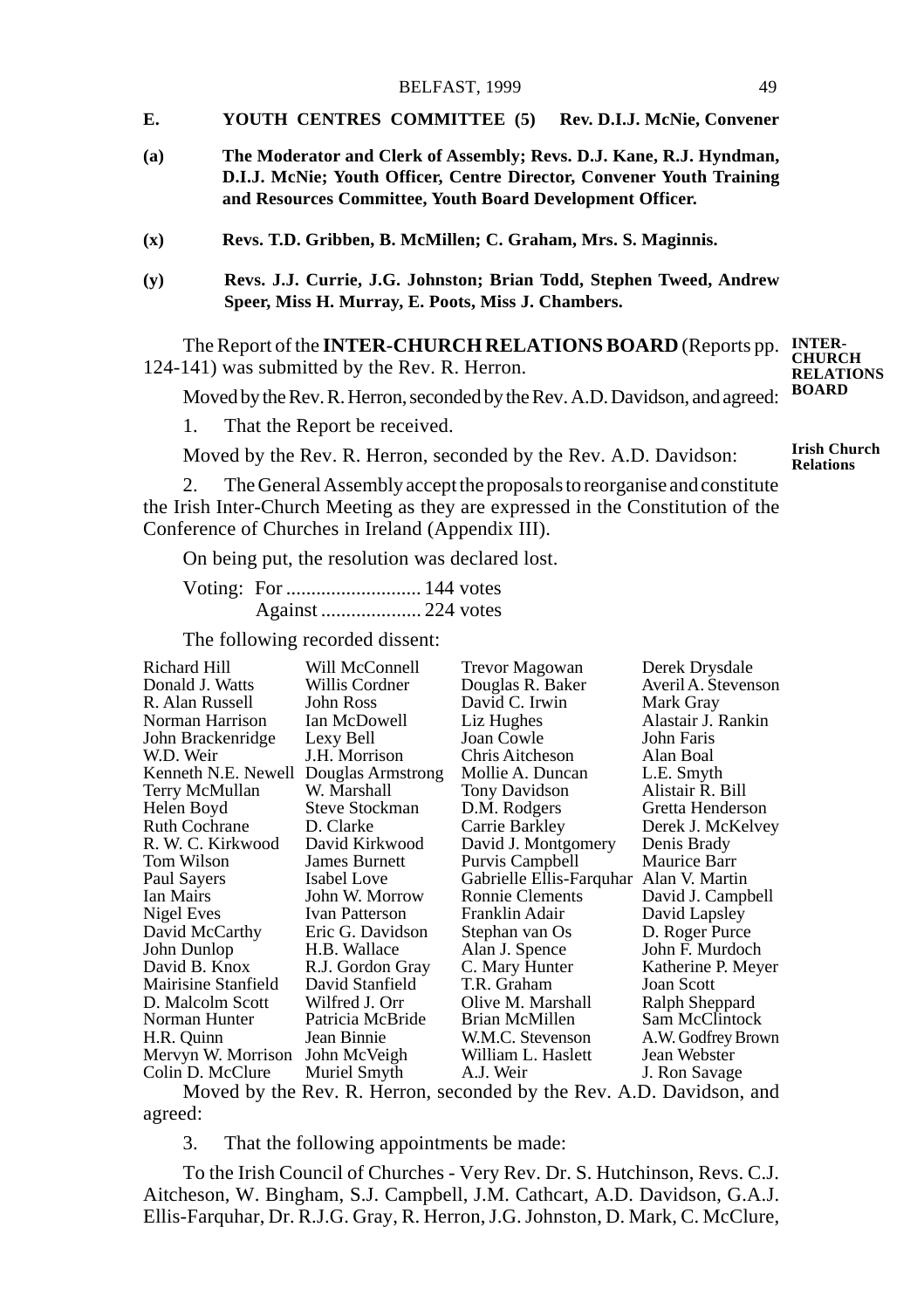D. Nesbitt, Mrs. P. Crossley, Miss D. Gilmour, Mrs. M. Irwin, J.A. Patterson, Ian Scott, Mrs. E. Sheppard, David Whitcroft.

To the Irish Inter-Church Meeting - Revs. J.M. Cathcart, A.D. Davidson, Dr. J. Dunlop, R. Herron, Dr. S. Hutchinson; Mrs. M. Irwin; Revs. Dr. T.W.J. Morrow, Dr. J.C. McCullough.

To the Irish Inter-Church Committee - Revs. A.D. Davidson, R. Herron.

4. That the PCI seek to raise £1m for development through its annual Appeal for World Development to mark the millennium, making full use of special gift-aid arrangements, where possible. **World Development Committee**

**Conveners**

5. That the resignation of Rev. Dr. D.R. Purce, as Convener of the World Development Committee, be accepted, that he be thanked for his services and that Mrs. Hazel McCall be appointed in his place.

6. That the resignation of Rev. D.R. Baker as Convener of the Race Relations Committee be accepted, that he be thanked for his services and that Rev. Dr. R.J.G. Gray be appointed in his place.

**General**

7. That the following grants be made from the Incidental Fund:

| Irish Council of Churches                                                     | £25,600 |
|-------------------------------------------------------------------------------|---------|
| Irish Inter-Church Meeting                                                    | £4,000  |
| Conference of European Churches                                               | £3,198  |
| Leuenberg Consultation                                                        | £500    |
| World Alliance of Reformed Churches<br>Partnership Fund                       | £811    |
| Race Relations Grants:                                                        |         |
| Multi-Cultural Resource Centre,<br>(i)                                        |         |
| Bryson House, Belfast                                                         | £750    |
| (ii) Diakonia Council of Churches                                             | £1,500  |
| (iii) Churches Council for Racial Justice<br>(Refugees and Asylum Seekers UK) | £375    |
| (iv) Association of Nigerian Asylum-Seekers                                   |         |
| in Ireland                                                                    | £375    |
| General Work of the Board                                                     | £5,000  |

8. That the Inter-Church Relations Board, with its associated working Committees, be appointed for the ensuing year in accordance with Par. 278 of the Code as follows:

# **Rev. R. Herron, Convener**

**(a) The Moderator, Clerk of Assembly, Rev. R. Herron, Conveners and Secretaries of the Home Mission Committee and Overseas Board, Professor of Systematic Theology at the Union Theological College, Superintendent of the Irish Mission, Overseas Board Representative, the Youth Officer.**

**(b) Revs. W.T. Cordner, S.E. Hughes — Revs. A.D. Davidson, D.H. Gilpin — Rev. Dr. W.J. Patterson; I. Adair — Revs. D.J. Bruce, Dr. R.J.G. Gray — Rev. C.D. McClure; H. Plester — Revs. J.M. Wade, A.L. Kirk.**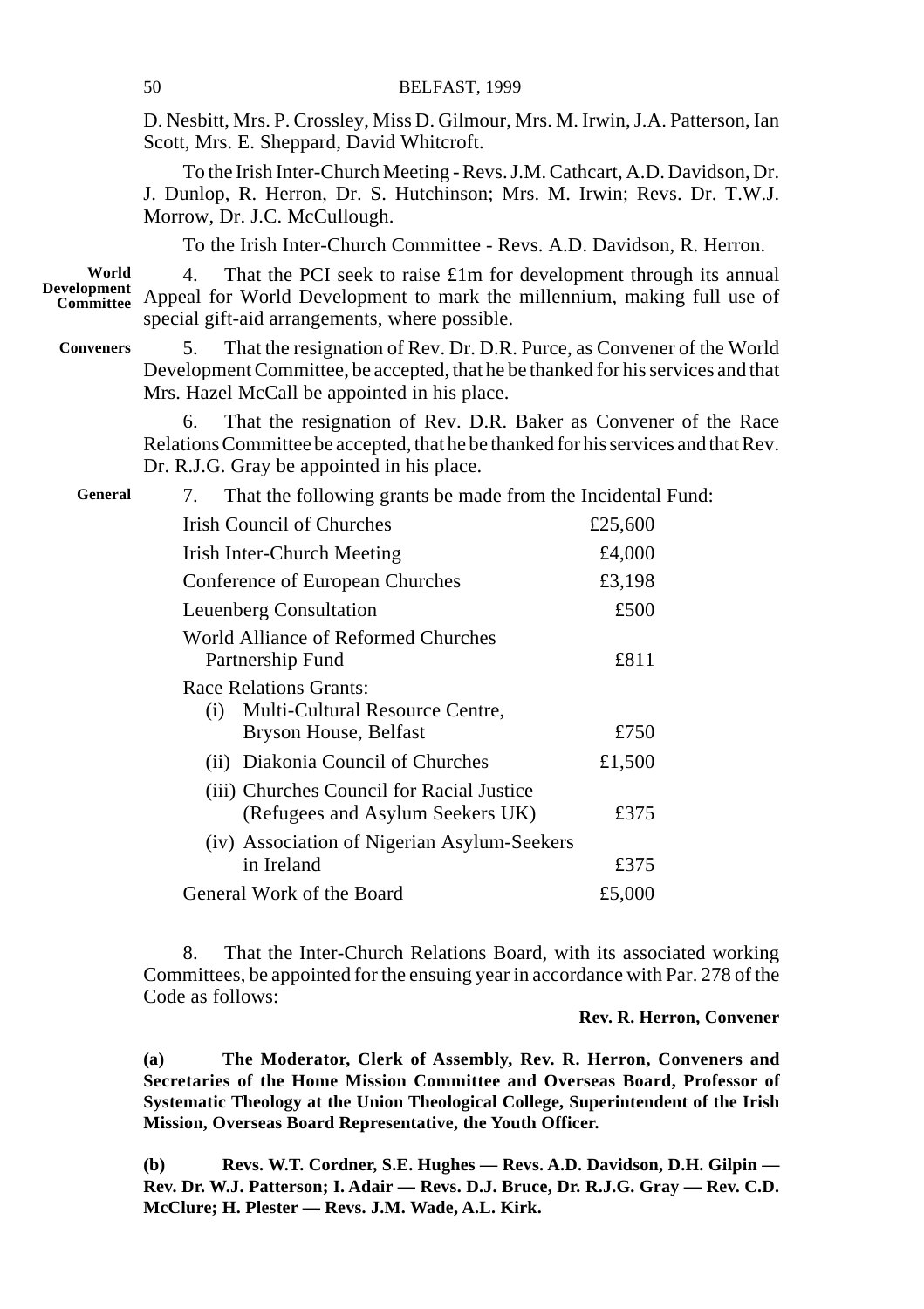**(c) Rev. J.M. Finlay; S. Davison — Revs. G.A.J. Ellis-Farquhar, F.A. Bradley — Revs. J.G. Johnston, F. Russell — Revs. D.I.J. McNie, J.T. Magowan — Rev. D. Bannerman; R.J. Coulter.**

**(d) Rev. W.J.A. Sleith; W. Crawford — Revs. Dr. D.C. Irwin, J. Barnes — Rev. Joan Scott; A.J. Kilgore.**

**(e) Revs. John Lappin, G.P. Young — Revs. S.J. Gray, D.S. Irwin — Rev. Brian Hunt; D.N. Baxter — Rev. W.T. Bingham; Miss B. Miller.**

**(f) Rev. C.F.D. Clements; G. Vance — Revs. A.V. Martin, C. McCurdy — Rev. David Nesbitt; W. McConkey.**

- **(g) Revs. K.P. Meyer, N.W. McAuley; Rev. S. J. Millar; Dr. D. Stevens.**
- **A. WORLD DEVELOPMENT COMMITTEE (5) Mrs. H. McCall, Convener**
- **(a) Moderator, Clerk of Assembly, Revs. R. Herron, Dr. D.R. Purce; P.W.A. Secretary, Mrs. H. McCall, Overseas Board Representative.**
- **(x) Revs. K.P. Meyer, M.C.A. Gray, Dr. D.J. Watts; John Doherty.**
- **(y) Revs. Dr. W.J. Patterson, W.T. Cordner, C.D. McClure, D. Nesbitt, J.T. Magowan, B. Hunt, D.J. Bruce, W.J.A. Sleith.**
- **B. IRISH CHURCH RELATIONS COMMITTEE (5) Rev. A.D. Davidson, Convener**
- **(a) Moderator and Clerk of Assembly, Revs. R. Herron, A.D. Davidson.**
- **(x) Revs. D.J. McCarthy, M. Hunter; D. Montgomery, Miss D. Gilmour.**
- **(y) Revs. D. Bannerman, W.J.A. Sleith, C.D. McClure, J.M. Finlay, W.T. Bingham, Dr. D.C. Irwin, B. Hunt, J.G. Johnston.**

#### **C. WORLD CHURCH RELATIONS COMMITTEE (5) Rev. D.J. Campbell, Convener**

- **(a) Moderator and Clerk of Assembly, Revs. R. Herron, D.J. Campbell, Overseas Board Representative.**
- **(x) Revs. Prof. J.C. McCullough, T.R. Graham; Mrs. M. Irwin, Miss A. Taylor.**
- **(y) Revs. F.A. Bradley, G.A.J. Ellis-Farquhar, D. Bannerman, C.D. McClure, W.J.A. Sleith, A.D. Davidson, S.E. Hughes; H. Plester.**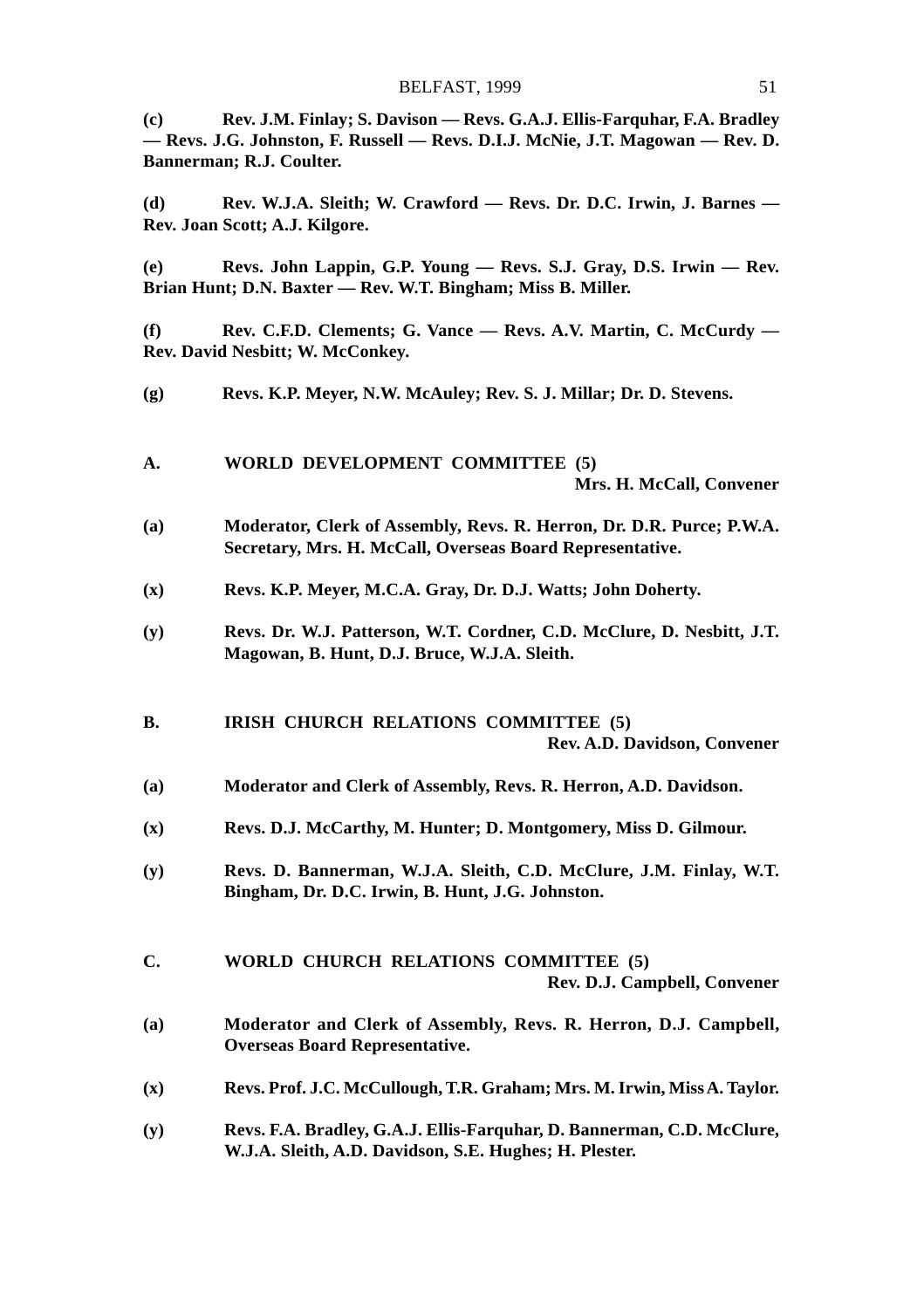- 52 BELFAST, 1999
- **D. RACE RELATIONS COMMITTEE (5) Rev. Dr. R.J.G. Gray, Convener**
- **(a) Moderator and Clerk of Assembly, Overseas Board Secretaries, Revs. R. Herron, Dr. R.J.G. Gray, D.R. Baker.**
- **(x) D. Boyd, Ms. Fee Ching Leong, Mrs. E. Greer.**
- **(y) Revs. C.F.D. Clements, Joan Scott, F. Russell, W.J.A. Sleith, J. Barnes; W. Crawford.**

#### **GENERAL BOARD - Debate Resumed** (See p. 43) **GENERAL BOARD**

Moved by Very Rev. Dr. J. Dunlop, seconded by Rev. Dr. D. J. Watts, and agreed:

35. That the General Assembly, mindful of the suffering occasioned by violence, offer their continuing prayerful support to the relatives of those who have been killed and to those who are injured and pray that they may all experience the grace of God so that they may cope with the awesome losses they have sustained.

36. That, in the matter of contentious disputes between residents' groups and those who wish to parade, the General Assembly call upon all concerned to treat one another with generosity, understanding and respect and further encourage them to discuss their disagreements with one another: to co-operate fully with the Parades Commission and, in the event of no agreement being reached, to abide by the lawfully taken determinations of the Parades Commission.

37. The General Assembly welcome the thrust of the concept of Restorative Justice in its emphases on the concerns of victims, the encouragement given to offenders to understand the consequences of their actions and the need to heal relationships which have been damaged through crime and anti-social behaviour.

Business lapsed on Standing Orders (See p. 59)

The sederunt came to a close at 6.30 p.m., the Moderator pronouncing the Benediction.

On Wednesday evening, 9th June, 1999, a Rally, conducted by the Moderator, took place at 7.45 p.m. After worship the Moderator welcomed Licentiates and expressed thanks to recently retired Ministers. A presentation on Jubilee 2000 then followed.

At the request of the Moderator, Rev. Alistair Begg addressed the Assembly.

The sederunt came to a close at 9.25 p.m., the Moderator pronouncing the Benediction.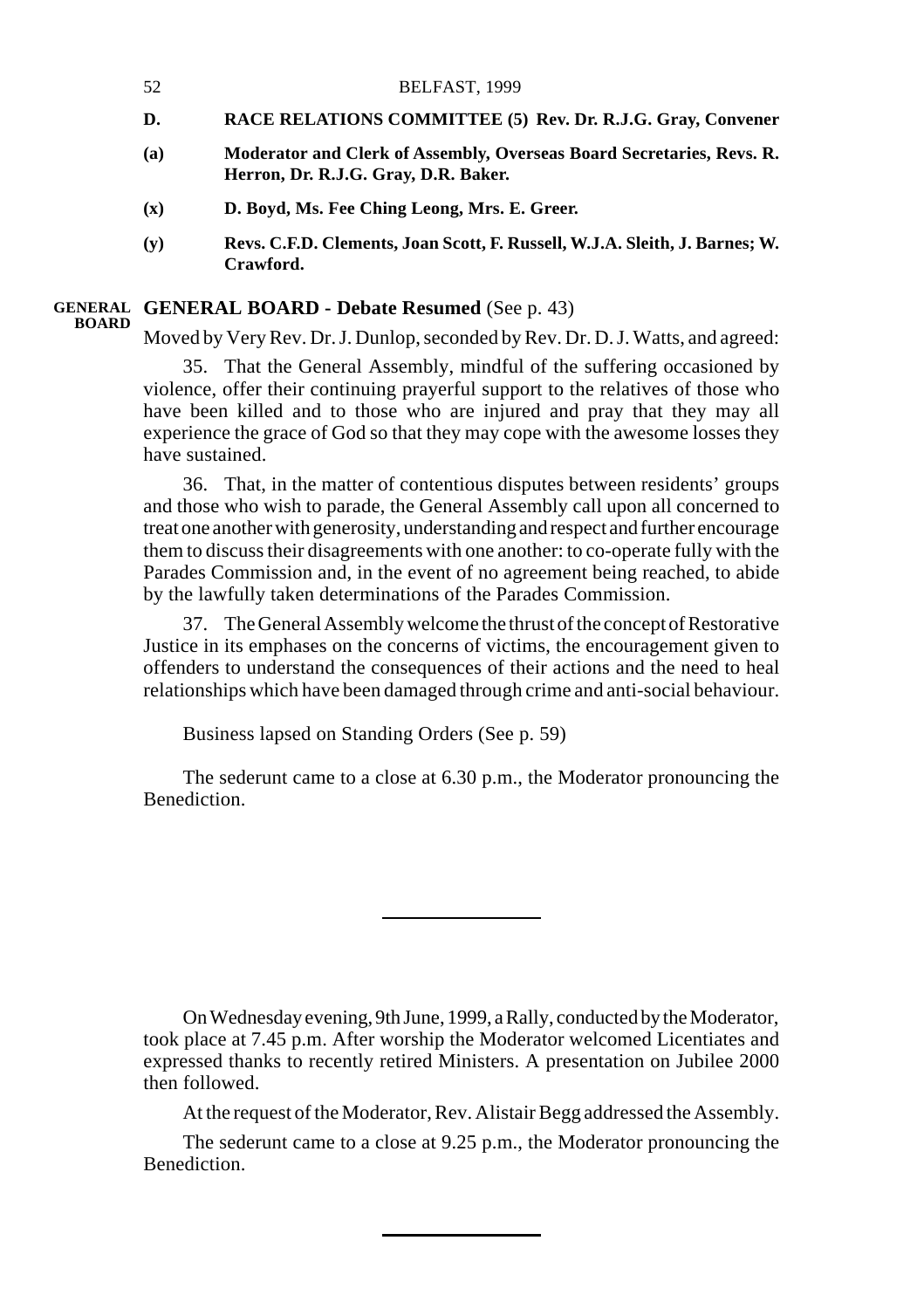## **SIXTH SESSION**

## **Thursday, 10th June, 1999. Half past nine o'clock. Forenoon**

The Assembly again convened, the Moderator leading in prayer.

The Report of the **TRUSTEES** (Reports pp. 274-276) was submitted by Mr. **TRUSTEES** J. Millar, O.B.E..

Moved by Mr. J. Millar, O.B.E., seconded by Mr. D.J. Bell, C.B., and agreed:

1. That the Report be received.

2. That the recommendation regarding the Mrs. A.M. Davidson Trust be adopted.

3. That the recommendation regarding the Sir Wm. V. McCleery Trust be adopted.

4. That the recommendation regarding the Miss Irene Scott Trust be adopted.

5. That the recommendation regarding the Miss Ida Mary McGeown Trust be adopted.

A nomination having been received from the Synod of Ballymena and **NEW TRUSTEE** Coleraine, it was moved by Mr. J. Millar, O.B.E., seconded by Mr. D.J. Bell, C.B., and unanimously resolved:

That Rev. Robert J. A. Bell be, and is hereby nominated and appointed by the General Assembly as a Trustee of the Presbyterian Church in room of Rev. Dr. T. H. Mullin resigned and of the due appointment of Rev. Robert J. A. Bell as a said Trustee attestation is made by the signature of the Moderator of the General Assembly and of the Clerk of the General Assembly in accordance with the provisions of the Irish Presbyterian Church Act. 1871.

JOHN Wm. LOCKINGTON Moderator of the General Assembly of the Presbyterian Church in Ireland SAMUEL HUTCHINSON Clerk of the General Assembly of the Presbyterian Church in Ireland 10th June 1999

The Report of the **COMMISSION ON TRUSTS** (Reports p. 240) was **TRUSTS**submitted by Mr. A.J. Rankin.

Moved by Mr. A.J. Rankin, seconded by Mr. W.H. Henry, and agreed:

1. That the Report be received.

2. That the Commission on Trusts for the ensuing year be appointed in accordance with Par. 130 of the Code as follows:

# **A.J. Rankin, Convener**

**(a) The Moderator and Clerk; A.J. Rankin.**

**(g) Revs. D. Clarke, Dr. T.J. Simpson, Deputy Clerk, R.J.T. McMullan; T.H. Cochrane, J.W. Russell, W.H. Henry, M. McQuillan, Mrs. O. Marshall.**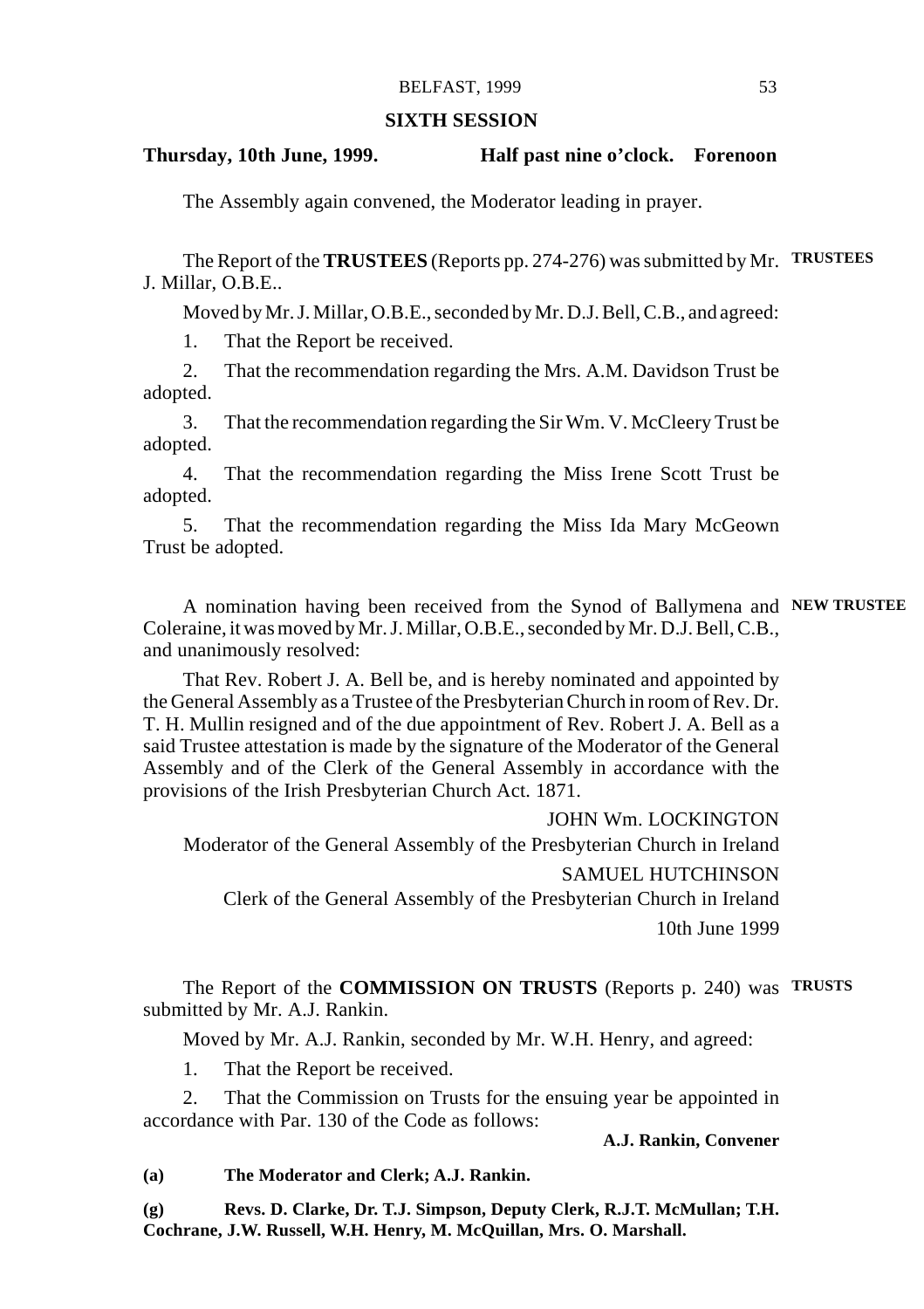The Report of the **UNITED APPEAL BOARD** (Reports pp. 257-262) was submitted by Mr. M.H. Stewart. **UNITED APPEAL**

> Moved by Mr. M.H. Stewart, seconded by the Rev. T.D. Gribben, and agreed:

1. That the Report be received.

2. That the United Appeal Board increase the amount for contingencies to £200,000 for the year 2000.

3. That the United Appeal for 2000 be as set out in Schedules III and IV.

4. That the United Appeal Board for the ensuing year be appointed in accordance with Par. 287 of the Code as follows:

# **M.H. Stewart, Convener The Clerk, Secretary**

- **(a) The Moderator and Clerk of Assembly, Rev. W.C. Lynas; M.H. Stewart.**
- **(b\*) Revs. R. Lockhart, M.G. McClelland, W.A. Abernethy; B. McClean.**
- **(c\*) Rev. G.A. Preston; R.W. Vaughan, R.J. Owens, M.H. Stewart.**
- **(d\*) Revs. T.C. Wright, V. Sinclair, H. Courtney; J. McKibben.**
- **(e\*) Revs. P.G. McCrea, Dr. S.D.H. Williamson, T.V. Mawhinney; J.A. Patterson.**
- **(f\*) Revs. T.D. Allen, C.F.D. Clements, G.A. Mitchell; Wm. Alexander.**
- **(g) Revs. D. Clarke, T.D. Gribben, J. Lamont; Mrs. O. Marshall, Mrs. E. Nesbitt, J. Clarke.**

The **Overture anent Par.114(1)(c)** of the Code (Reports p. 42) was submitted by the Very Rev. Dr. S. Hutchinson. **Overture anent Par. 114(1)(c)**

> Moved by the Very Rev. Dr. S. Hutchinson, seconded by the Rev. R.F.S. Poots, and agreed:

That the Overture be received and placed on the books.

The **Overtures anent Pars. 227, 229(1), (1)(b), 230(1) and (2), and (3)(b), 230(5)(a), 231(1), 232(1) and (2) and (3)(c), 234(1) and (4), 268(4)(b), 274(8)(b)(i), 274(9), 301(1) and (3), 303(3) and (4)(c), 304(3), 305(1), (2), (4), (5), (twice), (6), (8), (9), (10), (11), (12), 307(1), (2) and (3)** of the Code (Reports pp. 42-43) were submitted by the Very Rev. Dr. S. Hutchinson. **Overtures (various)**

> Moved by the Very Rev. Dr. S. Hutchinson, seconded by the Rev. R.F.S. Poots, and agreed:

That the Overtures be received and placed on the books.

The **Overtures anent Pars. 214(1), (3), (4), (5), (7), 215(1), (2)(c), (3), (5), (6)(a)(b), 216, 216(7), 217(1)(a)(i), 217(1)(a)(ii)(twice), 217(1)(a)(iii), 217(1)(a)(iv), 217(2)(i), 217(2)(ii)(I), 217(4), 217(6)(a), 217(7)(a), 217(c)(ii), 217(8)(d)(i)(twice), 218(1)(b), 309(1)** of the Code (Reports p. 43) were submitted by the Very Rev. Dr. S. Hutchinson. **Overtures (various)**

> Moved by the Very Rev. Dr. S. Hutchinson, seconded by the Rev. R.F.S. Poots, and agreed:

That the Overtures be received and placed on the books.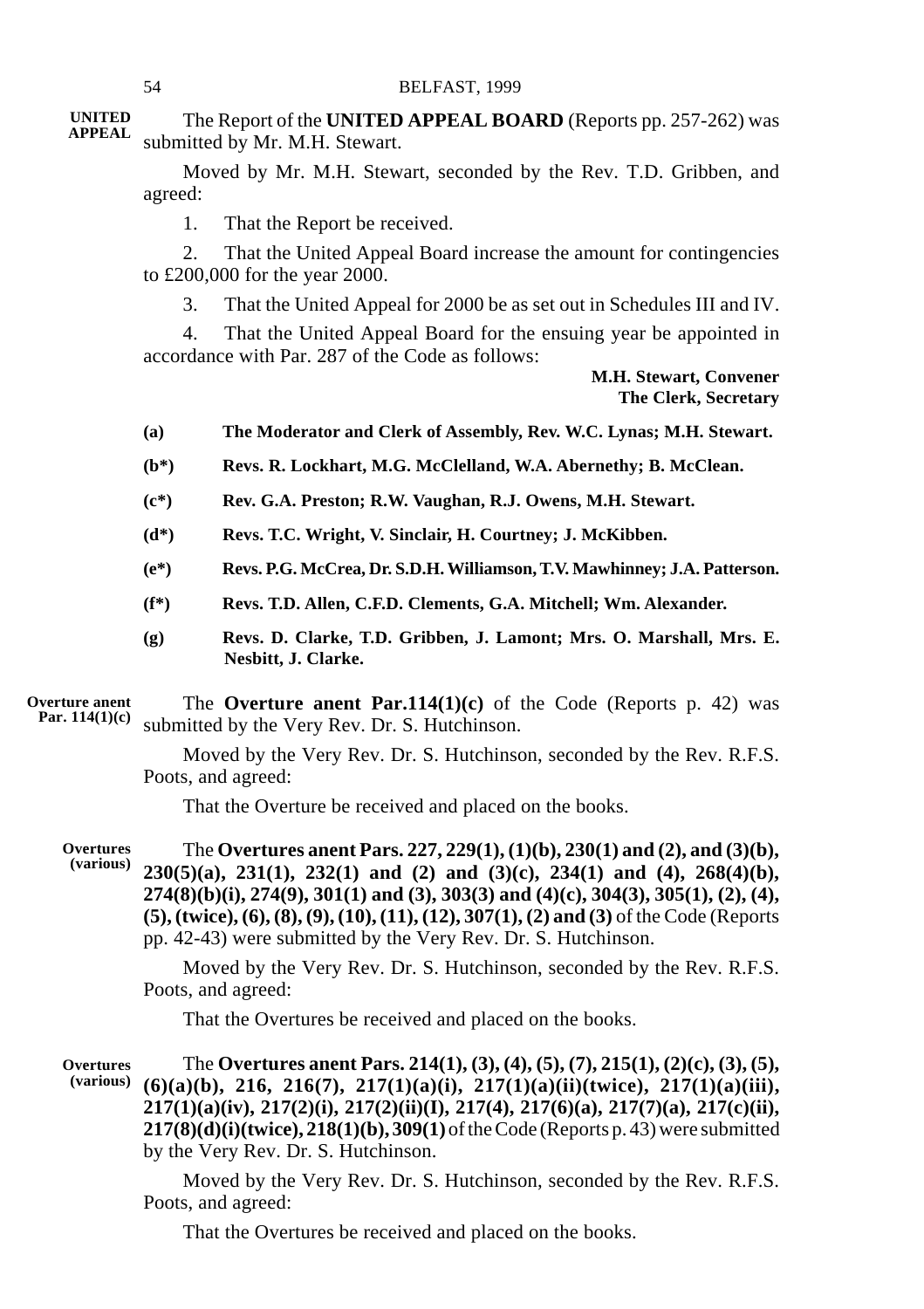The **Overtures anent Pars. 285 and 268(4)(c)** of the Code (Reports p. 43) **Overtures anent Pars. 285 and** were submitted by the Very Rev. Dr. S. Hutchinson. **268(4)(c)**

Moved by the Very Rev. Dr. S. Hutchinson, seconded by the Rev. R.F.S. Poots, and agreed:

That the Overtures be received and placed on the books.

The **Overtures anent Pars. 279 and 281** of the Code (Reports p. 43) were **Overtures anent** submitted by the Very Rev. Dr. S. Hutchinson. **Pars. 279 and 281**

Moved by the Very Rev. Dr. S. Hutchinson, seconded by the Rev. R.F.S. Poots, and agreed:

That the Overtures be received and placed on the books.

The **Overture anent Par. 280** of the Code (Reports pp. 43-44) was **Overture anent** submitted by the Very Rev. Dr. S. Hutchinson.

Moved by the Very Rev. Dr. S. Hutchinson, seconded by the Rev. W.J. Johnstone:

That the Overture be received and placed on the books.

Moved as an amendment, by the Rev. R.F.S. Poots, seconded by the Rev. J.L. Casement:

# **Board of Mission in Ireland**

(1) This Board shall consist of the Moderator and Clerk of Assembly, the President, one Vice-President and Secretary of the Presbyterian Women's Association, the Irish Mission Superintendent, the Convener and Secretary of the Board of Social Witness, the Conveners of the Education, Studies and Christian Training, Youth and Inter-Church Relations Boards, the Union Commission and the Central Ministry Fund Committee, the Presbyterian Mutual Society Agent, two Young Women's Group representatives, two Youth Board representatives, two deaconess representatives, three persons, including at least one woman, nominated by each Presbytery, together with seven representative members of the PWA Executive Committee, the Convener and Secretaries of the Board, and the Conveners and members of working committees under the supervision of the Board.

(2) The Board shall, directly or indirectly—

(a) supervise the work of the Home Mission, PWA Home Department and Church Extension.

(b) call ministers under the Home Mission Development Scheme, elders, deaconesses or lay agents to recognised Church Work and allocate to them their sphere of labour, and

(c) In association with the Presbytery under whose jurisdiction they are, exercise a general supervision over their life and work in accordance with Mission rules.

(3) The Board shall, directly or indirectly -

(a) take means to secure such financial support from the Church as a whole, as may be requisite from time to time, for the work of Church Extension and other Home Missions entrusted to it by the Assembly.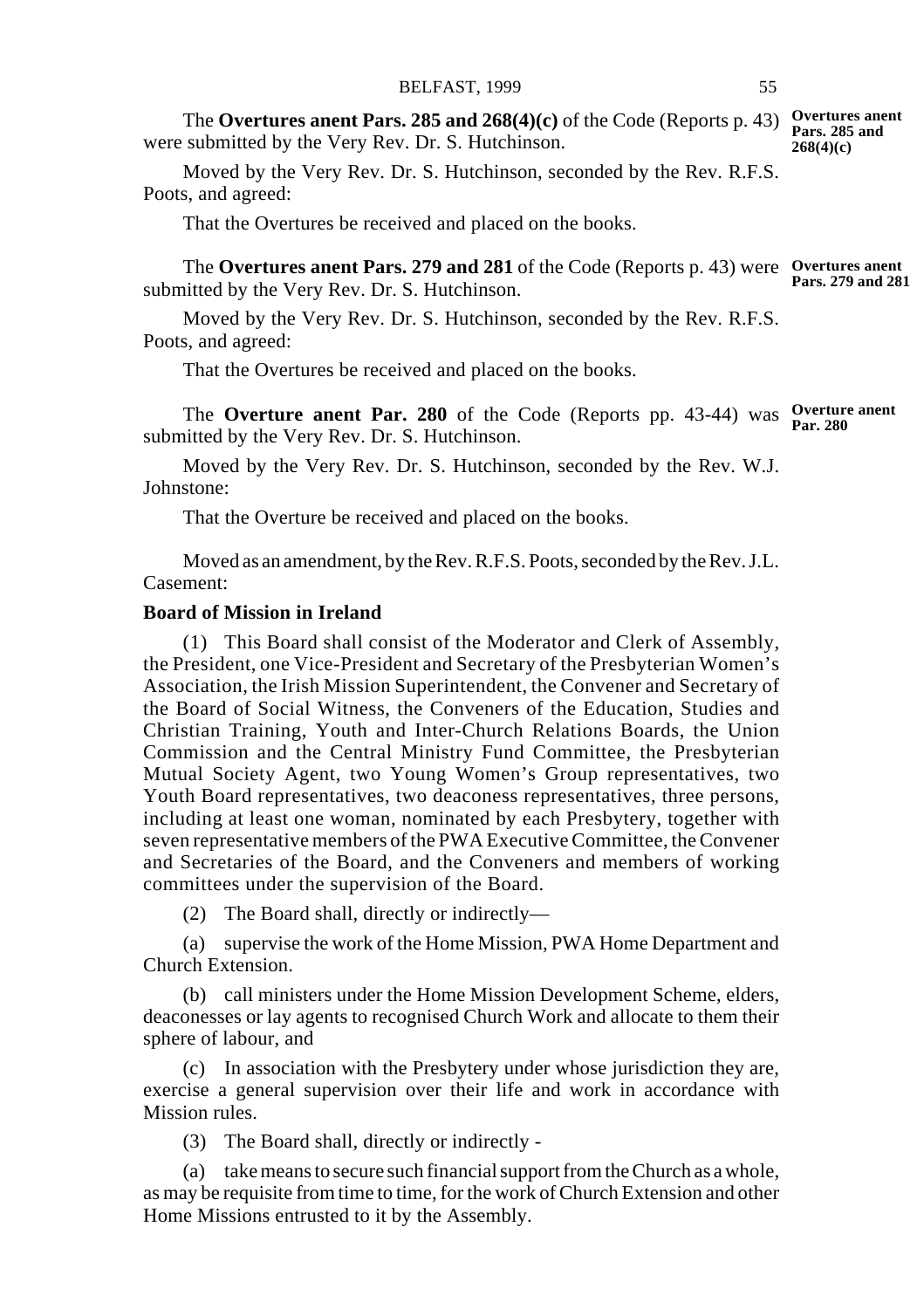(b) have prepared estimates for the various Home Missions for the appropriate financial year and authorise their submission to the United Appeal Board and/or Finance Committee of the PWA.

(c) authorise expenditure of the funds received from congregations and the Presbyterian Women's Association and other monies accruing.

(d) make grants to congregations or other Churches and Societies for the encouragement of Church work and missionary purposes in Ireland and;

(e) maintain, from funds received, deaconesses and lay agents, defray their expenses and pay their retiring allowances and assist in paying salaries and expenses of ministers in Church Extension and Home Mission charges.

(4) The Board shall -

(a) seek to provide for the work of evangelism, including evangelistic missions and literature sponsored by the Church, and with power to make grants to other Churches or Societies for similar work:

(b) supervise the work of the Irish Mission in promoting the circulation of the Scriptures, and in evangelism, Christian training and education, including the employment of agents, or other workers:

(c) report annually on the state of religion in the Church:

(d) provide for the Church's ministry in Divine Healing.

(5) The Board may call ministers appointed to positions in evangelistic work to be ministers in recognised service to the Church in such full-time appointments, provided that those who become members of Church courts in virtue of such call and appointment report on their work to the Board as may be required, not less than annually.

(6) The Board shall provide information, arrange conferences and deputations, and seek generally to promote the work entrusted to it by the Assembly.

On being put, the amendment was declared passed.

On being put as substantive motion, was passed.

The **Overtures anent Pars. 281(2), 285(2), 308(5), (6)(c) and (8), 308(6), 305(8) and (10), 282, 302(2)(c) and (4)(a), 285(3), 198(1) and 218(2)(a)** of the Code (Reports pp. 45-46) were submitted by the Very Rev. Dr. S. Hutchinson. **Overtures (various)**

> Moved by the Very Rev. Dr. S. Hutchinson, seconded by the Rev. R.F.S. Poots, and agreed:

That the Overtures be received and placed on the books.

The **Overture anent Par. 303(4)(d)** of the Code (Reports p. 46) was Par. 303(4)(d) submitted by the Very Rev. Dr. S. Hutchinson as follows: **Overture anent**

> It is hereby overtured to the General Assembly to enact that in Par. 303(4)(d) of the Code after the word 'Board' there be added the words 'in consultation with the Board of Studies and Christian Training.

> Moved by the Very Rev. Dr. S. Hutchinson, seconded by the Rev. R.F.S. Poots, and agreed:

That the Overture be received and placed on the books.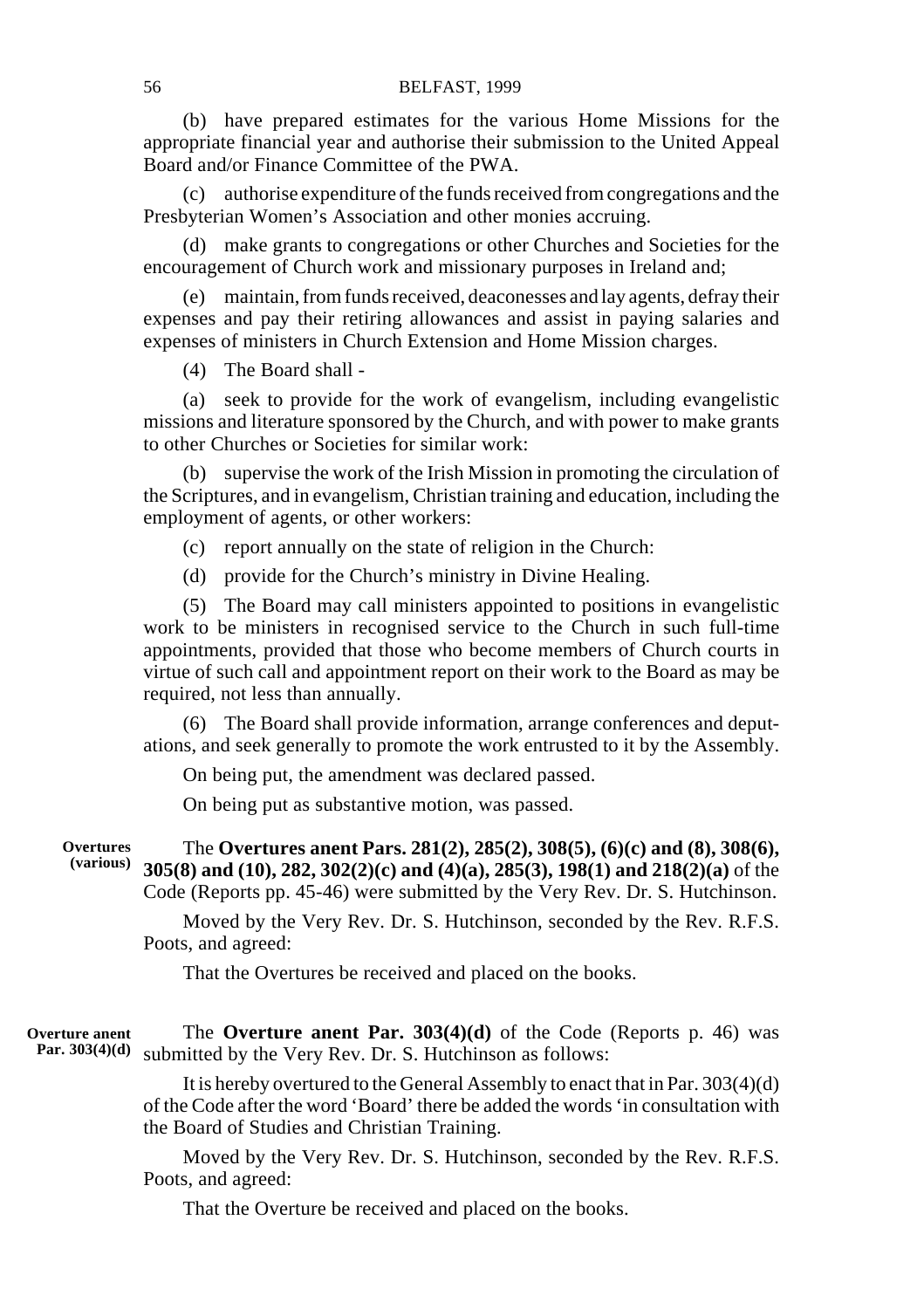#### **Intermission**

The Report of the **PRESBYTERIAN WOMEN'S ASSOCIATION** (Reports pp. 177-182) was submitted by Miss E. Brian.

Moved by Miss E. Brian, seconded by the Rev. R.F.S. Poots, and agreed:

1. That the Report be received.

The Report of the **OVERSEAS BOARD** (Reports pp. 142-166) was submitted by the Rev. R.J.T. McMullan.

Moved by the Rev. R.J.T. McMullan, seconded by the Rev. S.J. Campbell, and agreed:

1. That the Report be received.

2. That the General Assembly welcome the revised policy statement and recommendations contained in the Report and encourage the Overseas Board to implement them fully in the new millennium.

3. That the General Assembly commend to the whole Church our **P.WA.** missionary personnel and their families for prayer and support as they bear witness to and serve Jesus Christ together with their colleagues in our partner Churches in a rapidly changing world and give thanks for their faithful witness and service during the past year.

4. That the General Assembly encourage and support our partner Churches and all Christian people in Indonesia, India, Nepal and Pakistan as they respond **OVERSEAS** in the Name and Spirit of Jesus Christ to increasing ethnic, religious and **BOARD**community tensions and in some places persecution and that the General Assembly refer the request from the Moderators of the Protestant Churches in Timor for a United Nations peace-keeping force for East Timor, to the European Union, the British and Irish Governments and the Eukumindo group of missions, for their action.

5. That the General Assembly welcome the growth of the Churches in Asia and encourage our partner Churches to find new ways of communicating the Gospel to the millions who have never heard of Jesus Christ.

6. That the General Assembly urge prayer and support for the United Mission to Nepal as its role in the development of the nation and its service in the Name of Jesus Christ to the people of Nepal for the next five years is decided.

That the General Assembly encourage the whole Church to pray for the Christian Church in China as its people take opportunities for evangelism and Church growth in a period of continued repression by the authorities.

8. That the General Assembly give thanks for the living faith of Arab and Jewish believers in the Middle East, encourage the continued proclamation of the Gospel and the growing desire for greater unity in the body of Christ and pray that new initiatives may be taken which will result in a lasting peace in the region.

9. That the General Assembly rejoice at the growing partnerships at Board, Presbytery and congregational levels with Reformed Churches in the Czech and Slovak Republics, France, Hungary, Romania and Spain and encourage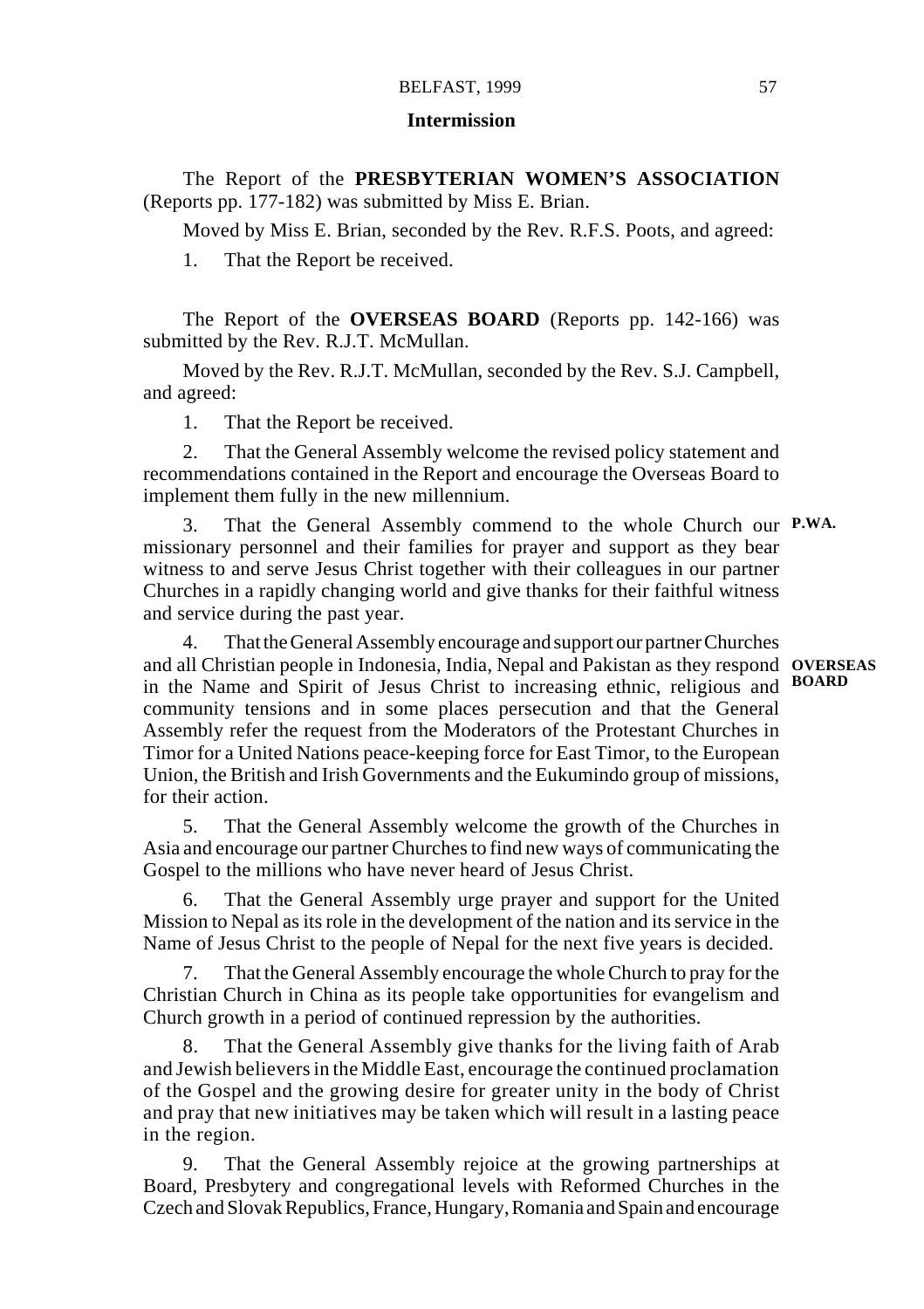the Board to continue to facilitate these relationships.

10. That the General Assembly give thanks for the continued development of our relationship with the Presbyterian Churches in Brazil and our involvement in their national mission and pray for their outreach to the poor and the ethnic minorities in the more remote areas in Brazil.

11. That the General Assembly encourage the United Church in Jamaica and the Cayman Islands as it continues to minister to urban and rural communities and serve the poor and needy in the Name of Jesus Christ.

12. That the General Assembly, in view of the continued suffering and deprivation of the peoples of Africa due to civil war, famine, disease and ethnic conflict, encourage prayer and support for our partner Churches in Kenya, Malawi, Sudan and Togo as they live out the Gospel in their communities and seek to build up the Church.

13. That the General Assembly encourage our partner Churches in Africa as they minister to their people in health, education and rural development and as they work and pray that peace will be established in their communities.

14. That the General Assembly give thanks for the growth in prayer and support for our missionaries and our partner Churches and encourage the Board to take new initiatives in communicating to all of our people the challenges and opportunities for mission.

15. That the resignation of Rev. Brian Gibson as Convener of the Africa, Caribbean and Latin America Committee be accepted, that he be thanked for his valuable contribution to the work of the Board and that Rev. Robin Quinn be appointed in his place.

16. That the Overseas Board, with its associated working committees, be appointed for the ensuing year in accordance with Par. 279 of the Code as follows:

> **Rev. S.J. Campbell, Convener Rev. R.J.T. McMullan; Miss E. Brian, Secretaries**

**(a) The Moderator and Clerk of Assembly, President and Overseas Vice-President of the P.W.A., Convener and Secretaries of the Board, Convener of the Inter-Church Relations Board, Sunday School Organiser, two Young Women's Group representatives, Youth Board representative.**

**(b) Rev. G.F. McKeown; J. Warnock, Mrs. A. Murdock — Rev. L.W.H. Hilditch; Miss J. Allen, Mrs. E. McIlwaine — Rev. S.R. Conkey; Dr. G. Moles, Mrs. M. Foreman — Rev. G.B.S. Gibson; J. Watson, Miss W. Norwood — Rev. G. Best; S. Murphy, Mrs. M. Patterson — Rev. N.S. Millen; R. Harper, Mrs. D. Rea.**

**(c) Rev. W.J. Todd; W. Steele, Mrs. P. Addis — Rev. D. Murphy; R.I. Bashford, Mrs J. Gaston — Rev. P. Lyle; G. Henderson, Mrs. E. Torrens — Rev. K.D.W. Crowe; J. Michael, Mrs. M. Binnie — Rev. P.P. Campbell; E. Bell, Mrs. E. Ramsey.**

**(d) Rev. J.N. Seawright; Mrs. D. Smyth, Mrs. M. Boyd — Rev. W.D. Moore; W. Hanna, Mrs. D. McMullen— Rev. H.R. Quinn; W.H. Hawe, Mrs. R. Cowan.**

**(e) Rev. D. Hillen; E. Laverty, Dr. H. Williamson — Rev. K.G. Patterson; Mrs. E. Alexander, Mrs. F. Hamilton — Rev. J.L. Blair; Dr. C. McKibbin, Mrs. M. McKibbin — Rev. W.L. Orr; N. Johnston, Mrs. A.R. Rodgers.**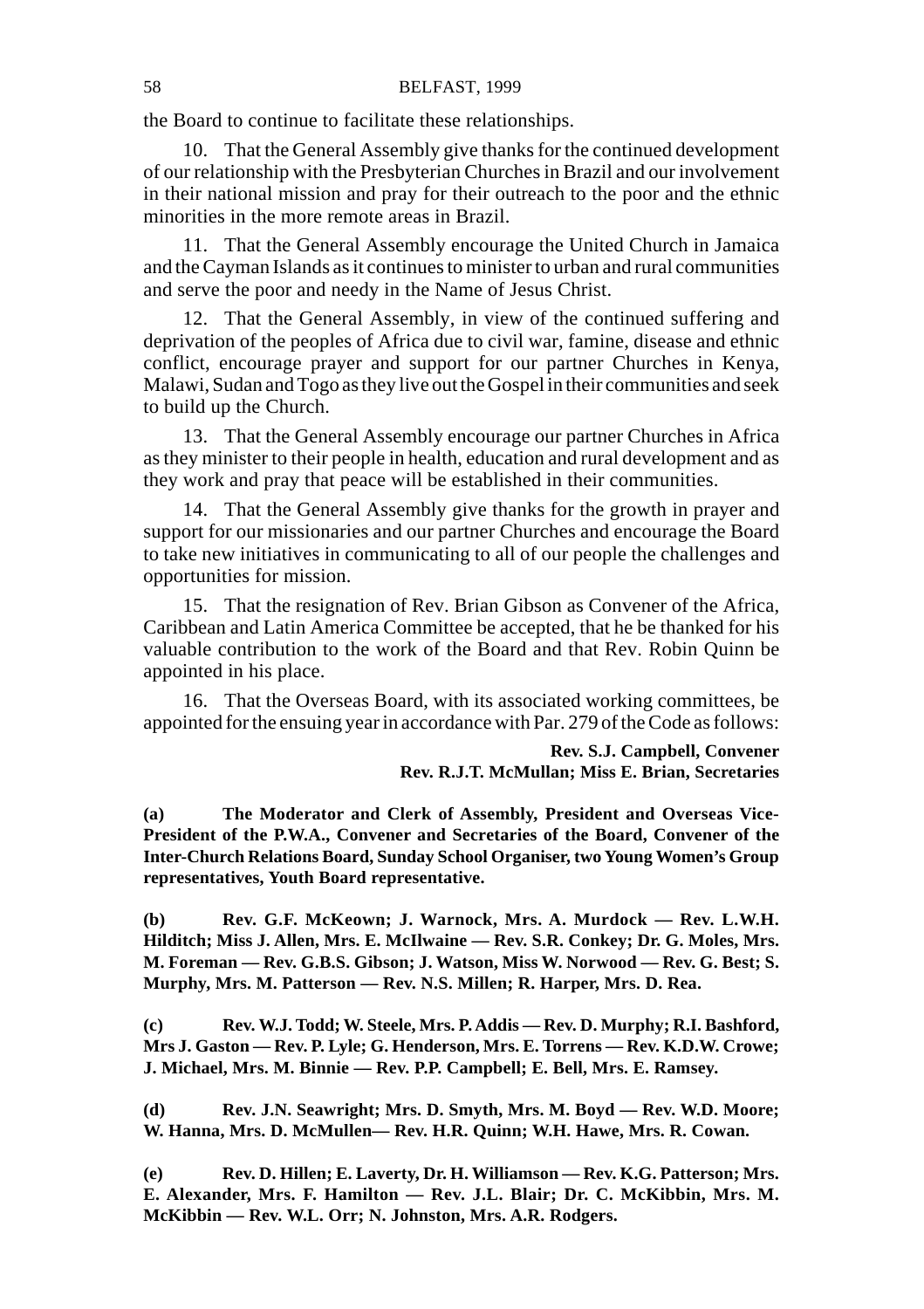**(f) Rev. N.E. Dorrans; A. Speer, Mrs. F. Armour — Rev. S. Anketell; Mrs. D. Masterson, Mrs. D. Mitchell — Rev. F.J. Taylor; G. McConkey, Mrs. A. Burnside.**

**A. ASIA COMMITTEE (7) Rev. Dr. S.J. Dixon, Convener Rev. R.J.T. McMullan; Miss E. Brian, Secretaries (a) The Moderator and Clerk of Assembly, Revs. S.J. Campbell, Dr. S.J. Dixon; Mrs. M. Thompson, Mrs. M. Patterson, Mrs. G. Irwin; Rev. R.J.T. McMullan; Miss E. Brian, N. Eves. (x) Rev. W.S. Marrs; Mrs. L. Smyth, Mrs. M. Lygo, Dr. J. Shannon. (y) Revs. W.D. Moore, G.E. Best, D. Murphy; E. Bell, E. Laverty, R.I. Bashford, Mrs. E. McIlwaine, Mrs. F. Armour. B. EUROPE AND MIDDLE EAST COMMITTEE (7) Rev. Prof. J.C. McCullough, Convener Rev. R.J.T. McMullan; Miss E. Brian, Secretaries (a) The Moderator and Clerk of Assembly, Rev. S.J. Campbell, Prof. J.C. McCullough, J.A. Kirkpatrick, J.N. Seawright; Mrs. M. Thompson, Mrs. M. Patterson, Mrs. G. Irwin; Rev. R.J.T. McMullan; Miss E. Brian. (x) Revs. Dr. R.I. Birney, I.J. Patterson, J.I. Thompson, Dr. W.P. Addley. (y) Revs. D. Hillen, L.W.H. Hilditch, K.D.W. Crowe; N. Johnston, Mrs. E. Alexander, G. Henderson, Mrs. Jean Gaston, Mrs. D. Rea. C. AFRICA, CARIBBEAN & LATIN AMERICA COMMITTEE (7) Rev. H.R. Quinn, Convener Rev. R.J.T. McMullan; Miss E. Brian, Secretaries (a) The Moderator and Clerk of Assembly, Revs. S.J. Campbell, H.R. Quinn, G.B.S. Gibson; World Development Committee Convener, Mrs. M. Thompson, Mrs. M. Patterson, Mrs. G. Irwin; Rev. R.J.T. McMullan; Miss E. Brian. (x) Revs. A. Gibson, T.W. Gordon, W.J. Waring; T.A. Macpherson. (y) Revs. G.F. McKeown, H.R. Quinn, S.R. Conkey; Dr. G. Moles, W.H. Hawe, J. Michael, Mrs. M. Binnie, Mrs. D. Mitchell.**

#### **GENERAL BOARD - Debate Resumed** (See p. 52)

**GENERAL BOARD**

Moved by the Very Rev. Dr. J. Dunlop, seconded by the Rev. Dr. D.J. Watts, and agreed:

38. The General Assembly assure members of the farming community that they are aware of some of the difficulties and challenges which it currently faces and of those changes which will inevitably come as European policy changes.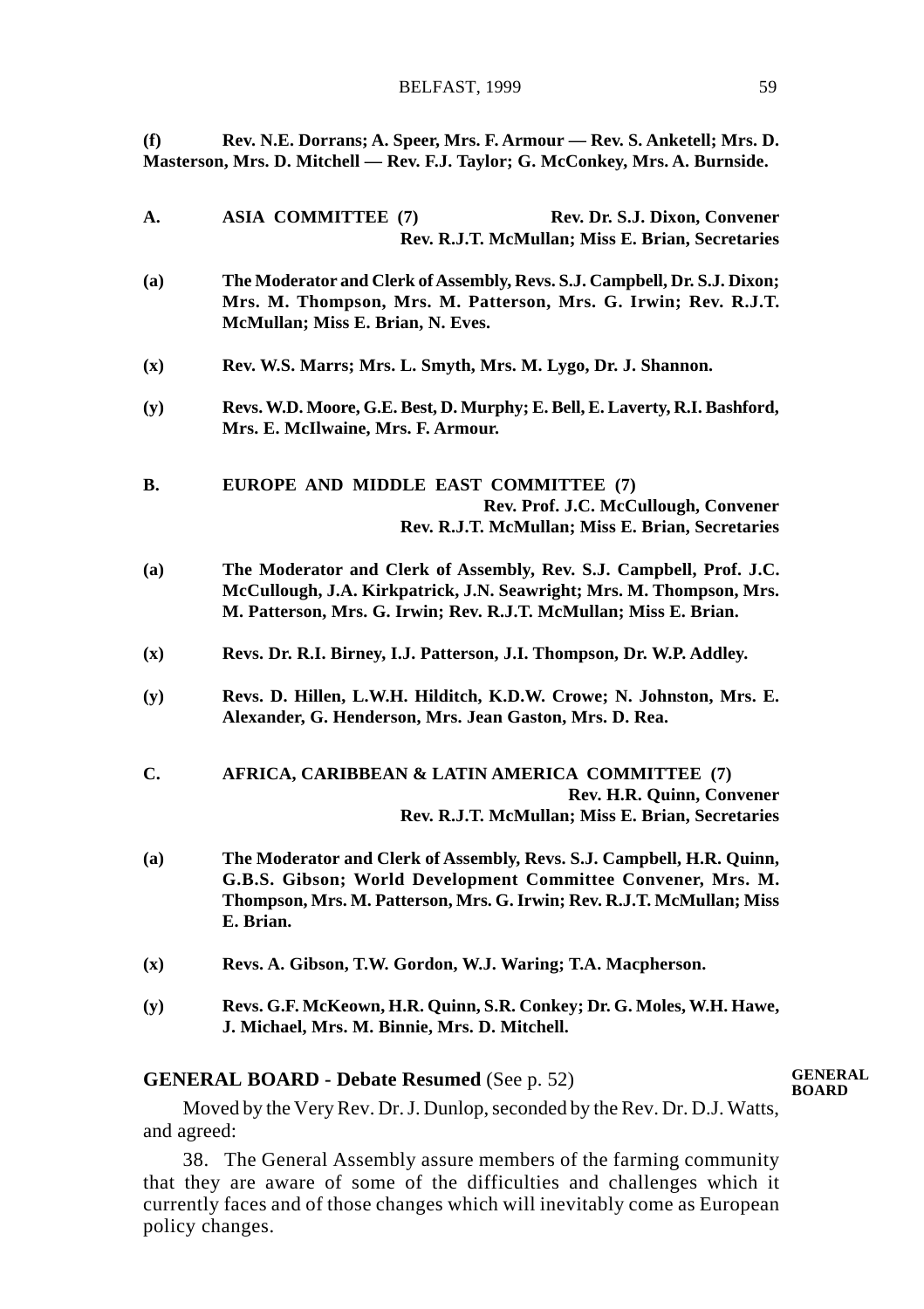## 60 BELFAST, 1999

39. That the General Board, with its associated working committees for the ensuing year, be appointed in accordance with Par. 272 of the Code as follows:

### **The Clerk, Convener**

**(a) Moderator, and Clerk of Assembly, preceding three Moderators and former Clerks of Assembly, Clerks of Synods and Assembly Conveners of Commissions and Boards.**

**(b) Revs. Dr. D.J. Watts, Dr. R.A. Russell; W.J. McClelland, C. Gibson — Revs. Dr. J. Thompson, F.A.C. Wilson; T.H. Savage, W.H. Scott — Revs. James Harper, R.E. Boggs; J. McAllister, Wm. Crawford — Revs. J.I. Davey, R. Lockhart; R.D.T. Gibson, Miss E. McConnell — Revs. I.J. Patterson, J. Holmes; R.A. McCracken, J. Hudson — Revs. S.A. Finlay, Dr. D.J. McGaughey; E. McWilliams, H. McGaffin.**

**(c) Revs. J.J. Andrews, D.W. Brice; J. Petrie, Mrs. A. Erwin — Revs. W.J. Johnstone, Dr. J.W. Lockington; Mrs. E. Love, R. McCreary — Revs. Ivan Hunter, T.P. Fleming; I. Smyth, P. McGonigle — Revs. H.B. Wallace, S. McCartney; R.H. Gault, R.D. McConaghie — Revs. W.D. Weir, B. Kennaway; I.J. Liddle, F. Wilson.**

**(d) Revs. J.R. Dickinson, T.I. Harte; M. Whittle, J.H. McDowell — Revs. R.T. Anderson, W.P.H. Erskine; D. McCleery, Miss J.P. Gamble — Revs. John McVeigh, H.A. Dunlop; A.J. Morrow, Miss V.J. Wilson.**

**(e) Revs. Dr. J. Fell, R. Stirling; J.A. Emery, A. Craig —Revs. S. Stewart, Dr. I.J. Wilson; W.A. Bloomfield, Wm. Taylor — Revs. J.F. Murdoch, N.S. Harrison; W.C. Henderson, T.R. Reid — Revs. J.B. McCormick, N.W. McAuley; R. Stewart, E.M. Carroll.**

**(f) Revs. Brian Brown, W.A. McCully; Dr. J.W. Wray, Mervyn McKean — Revs. J. Faris, James Carson; Joan Cowle, Aubrey McMurtry — Revs. David Allen, B.C.G. Black; G. McConkey, A. McAdoo.**

**(g) Revs. R.McM. Mackay, Dr. R.F.G. Holmes, Dr. D.R. Purce, C.J.C. McMullen; Miss A. Burrows, Mrs. Eileen Armstrong, Mrs. Maureen Patterson, Miss E. Drysdale, Mrs. M. Thompson, H.S. McCullough, J.D. Boyd, Stanley McDowell, Mrs. Alison Harbison, Mrs. C. Poynton, Mrs. Lois Robinson, Mrs. H. Jess, Mrs. A.W. Boyd, Mrs. P. Sleith.**

| A. |  | CHURCH AND GOVERNMENT COMMITTEE (5)               |  |
|----|--|---------------------------------------------------|--|
|    |  | Rev. Dr. John Dunlop; George McCullagh, Conveners |  |

- **(a) The Moderator, preceding Moderator, Clerk, former Clerks, and Deputy Clerk of Assembly, Moderator-Designate, Forces Convener, Peace and Peacemaking Convener, Rev. Dr. J. Dunlop; G. McCullagh.**
- **(x) Revs. Dr. T.W.J. Morrow, Lesley E. Carroll; Philip Mateer, Mrs. S. Blair.**
- **(y) Revs. Ivan Patterson, Dr. Joseph Fell, B. Kennaway, Dr. D.J. Watts, J.R. Dickinson; Mrs. A. Erwin, T.R. Reid, G. McConkey.**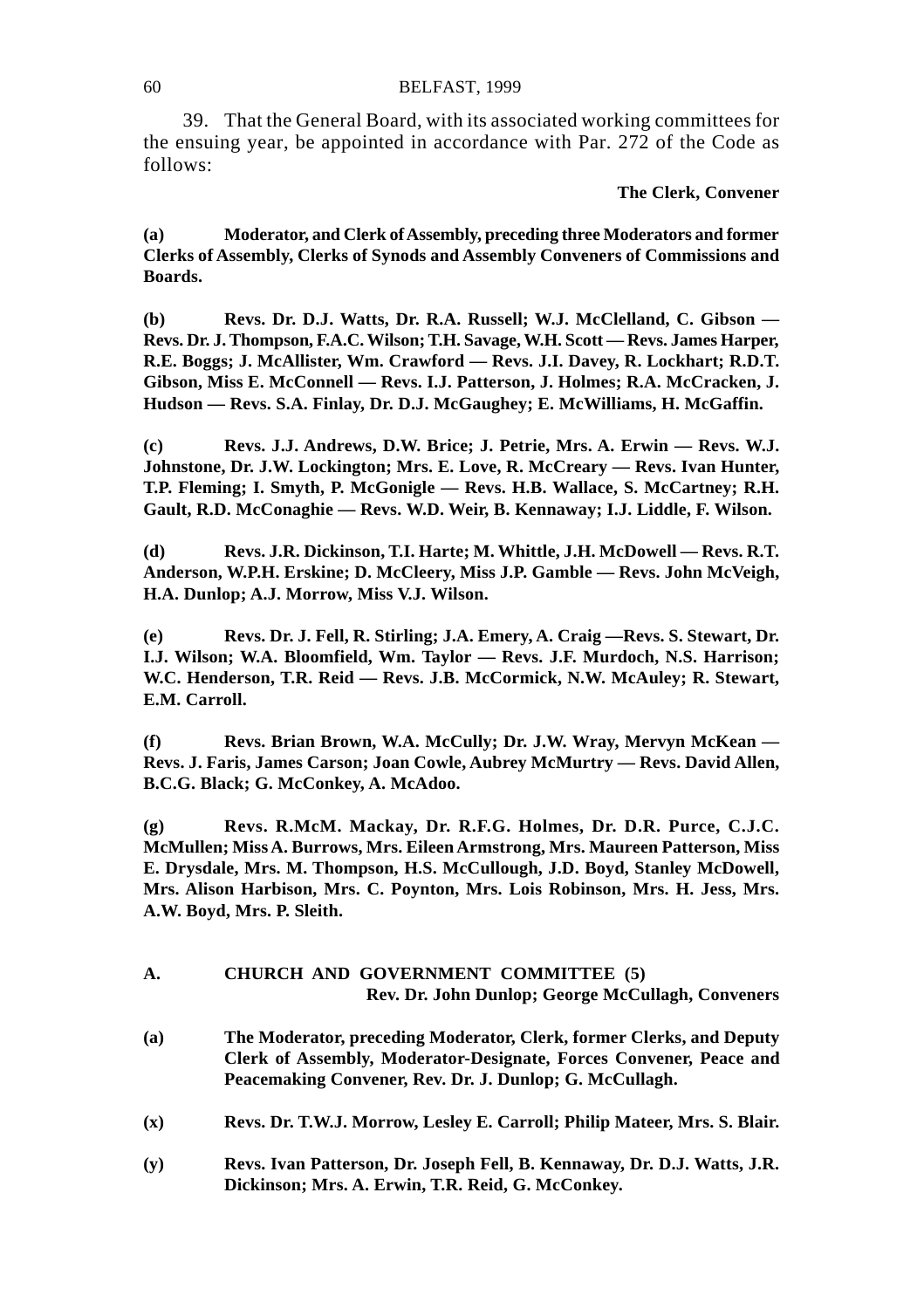- **B. MODERATOR'S ADVISORY COMMITTEE (5) The Clerk, Convener**
- **(a) The Moderator, preceding three Moderators, Clerk, former Clerks, and Deputy Clerk of Assembly, Clerks of Synods.**
- **(x) Revs. R.J.T. McMullan, Dr. G.McK. Eagleson, Dr. J Dunlop; V.R. Arnold.**
- **(y) Revs. Dr. D.J. Watts, J.R. Dickinson, Dr. Joseph Thompson, I.J. Patterson, Dr. Joseph Fell, W.D. Weir; R.H. Gault, R.A. McCracken.**
- **C. DOCTRINE COMMITTEE (5) Principal, U.T.C., Convener**
- **(a) The Moderator and Clerk of Assembly, the General Assembly's Theological Professors.**
- **(x) Revs. D. Bradley, N.W. McAuley; Dr. R.J. Rodgers, Dr. N. Smith.**
- **(y) Revs. Dr. R.A. Russell, Dr. D.J. Watts, Dr. Joseph Thompson, Dr. J.W. Lockington, W.D. Weir, J.R. Dickinson, John McVeigh, I.J. Patterson.**
- **D. FORCES COMMITTEE (5) Rev. S. van Os, Convener**
- **(a) The Moderator and Clerk of Assembly, Rev. S. van Os.**
- **(x) Revs. R.A. Knox, P.P. Campbell, Prof. J.P. Taylor; S. Agnew.**
- **(y) Revs. Dr. J. Fell, J.J. Andrews, R.T. Anderson, B. Kennaway, B.C.G. Black; Miss M. Orme, Mrs. E. Love, W.H. Scott.**
- **E. CHAPLAINS COMMITTEE (5) J.A. Scott, Convener**
- **(a) The Moderator and Clerk of Assembly, Conveners of Church and Government Committee, Convener of Social Issues and Resources Committee; J.A. Scott.**
- **(x) Rev. J.A. Thompson; R.D.T. Gibson, Miss Muriel Cromie.**
- **(y) Revs. R.T. Anderson, D. Brice, W.P.H. Erskine, Dr. J. Fell; Mrs. A. Erwin, J. Petrie.**
- **F. RECOGNISED MINISTRIES COMMITTEE (5)**

**The Clerk, Convener**

- **(a) The Moderator, Clerk of Assembly, Convener of Doctrine Committee, Convener of Union Commission.**
- **(x) Revs. I.T. McKee, R.F.S. Poots, R.B. Savage; S. Agnew.**
- **(y) Revs. J.R. Dickinson, W.D. Weir, J.I. Davey, Dr. J. Fell, W.P.H. Erskine, Dr. Joseph Thompson, R.T. Anderson; Miss V.J. Wilson.**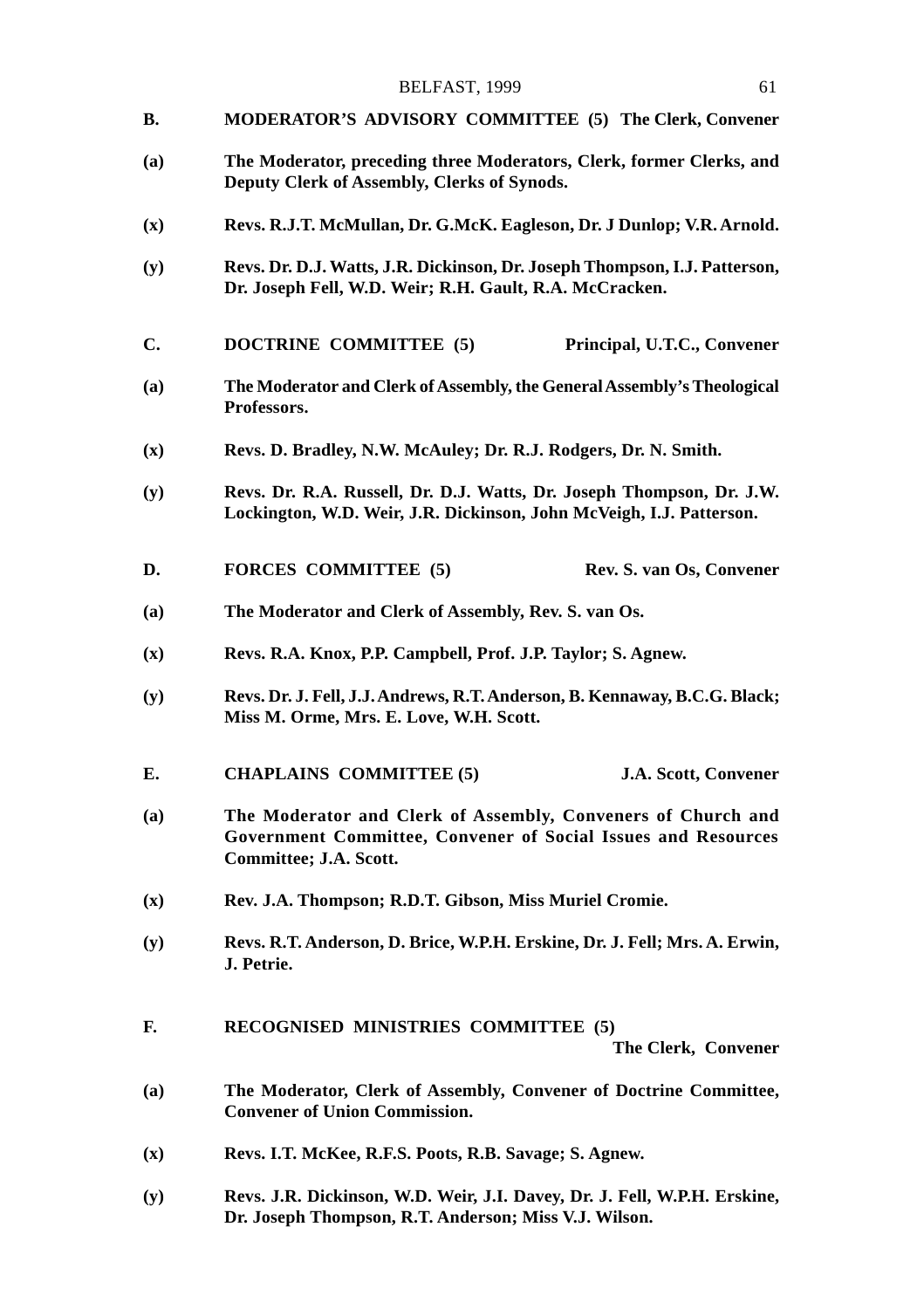| 62  | BELFAST, 1999                                                                                                        |  |
|-----|----------------------------------------------------------------------------------------------------------------------|--|
| G.  | PEACE & PEACEMAKING COMMITTEE (5)                                                                                    |  |
|     | Rev. D.R. Baker, Convener                                                                                            |  |
| (a) | The Moderator and Clerk of Assembly; Revs. Dr. D.J. Watts, D.R. Baker.                                               |  |
| (x) | Revs. J.I. Thompson, D. Murphy; Mrs B. Reid, Wm. Brown.                                                              |  |
| (y) | Revs. T.I. Harte, D. Brice, Dr. R.A. Russell; T.R. Reid, G. McConkey, R.<br>Gibson, Miss V.J. Wilson, Mrs. A. Erwin. |  |

The Assembly engaged in worship conducted by the Moderator, assisted by the Rev. J.A. Faris and Mr. N. Eves.

At the request of the Moderator, the Rev. Alistair Begg addressed the Assembly.

The sederunt came to a close at 12.50 p.m., the Moderator pronouncing the Benediction.

# **SEVENTH SESSION**

#### **Thursday, 10th June, 1999. Two o'clock. Afternoon**

#### **In Private**

The Assembly again convened, the Moderator leading in prayer.

#### The Report of the **COMMITTEE ON RECEPTION OF MINISTERS AND LICENTIATES** (Reports p. 239) was submitted by the Rev. R.G. Johnston. **OF MINISTERS COMMITTEE RECEPTION**<br>OF MINISTERS

Moved by the Rev. R.G. Johnston, seconded by the Rev. J.S. Carson, and agreed:

1. That the Report be received.

The Report of the **RECOGNISED MINISTRIES COMMITTEE** (Reports **MINISTRIES** pp. 46-48) was submitted by the Very Rev. Dr. S. Hutchinson together with the **COMMITTEE** following Supplementary Report. **RECOGNISED**

# **Recognised Ministries Committee - Supplementary Report**

Following the decision of the 1998 General Assembly to approve the Mediation Network for purposes of the Recognised Ministries Scheme (Mins. p57) the Committee subsequently granted Leave to the Board of Social Witness to issue a Call under Par. 281(3) of the Code.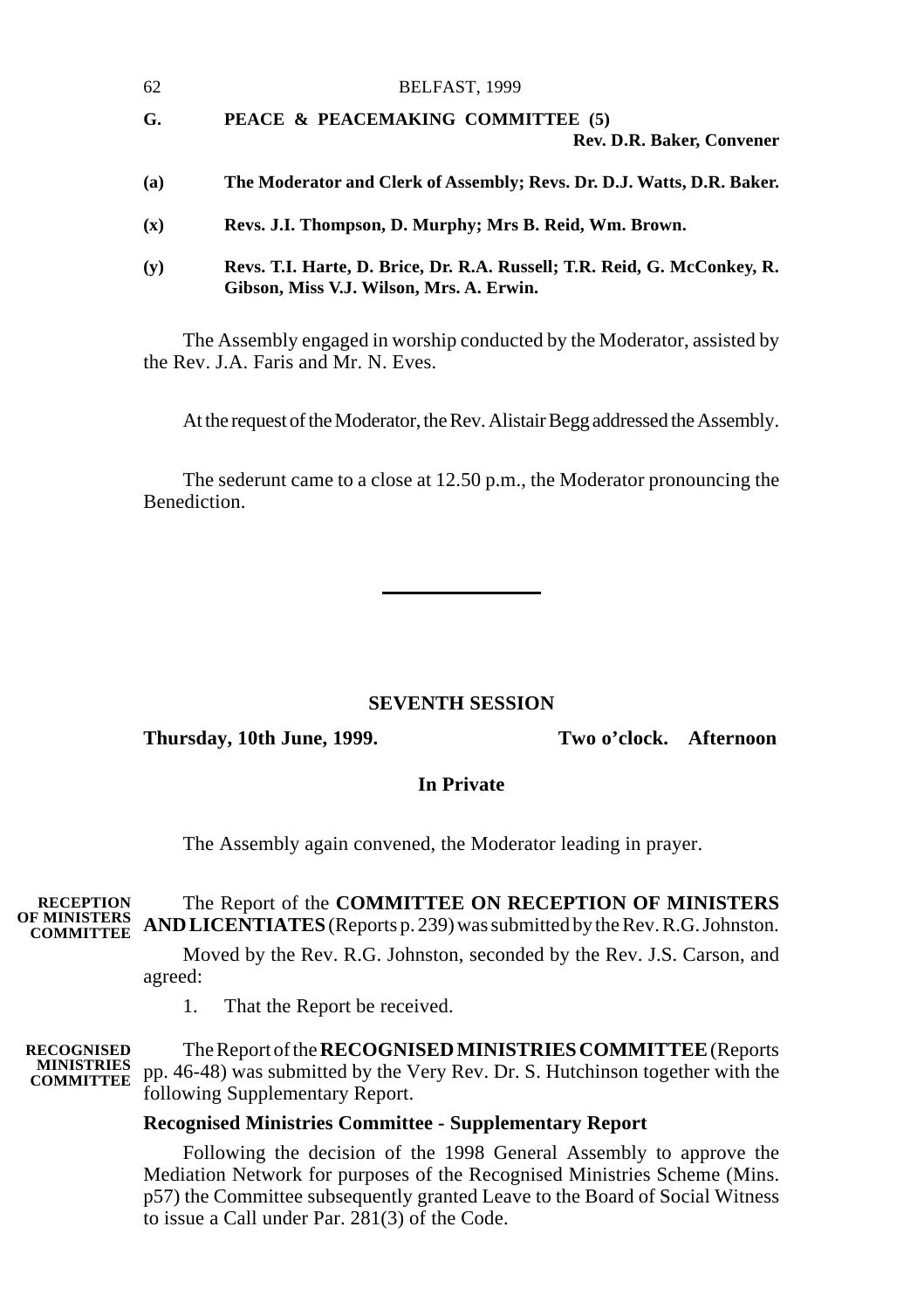Moved by the Very Rev. Dr. S. Hutchinson, seconded by the Rev. J.R. Dickinson, and agreed:

1. That the Report be received.

2. That the General Assembly adopt the recommendations of the Recognised Ministries Committee on Ministers and Licentiates without Charge.

The Very Rev. Dr. S. Hutchinson submitted the **Appeal of Mr. Clarke Scott Appeal of Mr. & Mrs. Scott and Mrs. Shirley Scott** (Reports p. 55)

Moved by the Very Rev. Dr. S. Hutchinson, seconded by Mr. M.A. Morrow, Q.C., and agreed:

That the Appeal of Mr. Clarke Scott and Mrs. Shirley Scott be referred to the Judicial Commission to hear and to issue.

The Very Rev. Dr. S. Hutchinson submitted the **Appeal of Mr. Meredith Appeal of Dunwoody** (Reports p. 55). **Mr. M. Dunwoody**

Moved by the Very Rev. Dr. S. Hutchinson, seconded by Mr. M.A. Morrow, Q.C., and agreed:

That the Appeal of Mr. Meridith Dunwoody be referred to the Judicial Commission to hear and to issue.

The Very Rev. Dr. S. Hutchinson submitted the **Appeal of the Rev. R.A. Appeal of Knox** -v- Presbytery of Newry re a decision taken under Par. 85(6) of the Code. **Rev. R. A. Knox**

Moved by the Very Rev. Dr. S. Hutchinson, seconded by Mr. M.A. Morrow, Q.C., and agreed:

That the Appeal of the Rev. R.A. Knox be referred to the following Special Commission of the General Assembly to hear and to issue:

**The Moderator and the Clerk of Assembly (Convener), Revs. Dr. R. Sterritt, R.McM. Mackay, W.J. Lamont, Dr. R.V.A. Lynas; J.S. Tweed; Rev. J. McAllister; M.A. Morrow, Q.C., V.R. Arnold; Revs. W.T. Coburn, J.B. McCormick; W.K. Duncan; Revs. N. Cubitt, Brian Brown, Dr. T.J. Simpson, Dr. A.R. Rodgers; J.W. Russell; Rev. Principal J.C. McCullough, Rev. Prof. S.N. Williams,** seven members to form a quorum**.**

The Report of the **JUDICIAL COMMISSION** (Reports pp. 49-53) was **JUDICIAL** submitted by the Very Rev. Dr. S. Hutchinson, together with the following **COMISSION**Supplementary Report.

# **JUDICIAL COMMISSION - Supplementary Report**

#### **Glenarm**

The Judicial Commission convened on 6 May, 1999 to hear the Appeal of the Glenarm PWA against the following finding of the Glenarm Commission of the Ballymena Presbytery.

"After our meeting of 11th March the Presbytery Commission gave serious consideration to the PWA's stated desire to be a vehicle of reconciliation in Glenarm congregation. We welcome that. It is our view that further meetings between the parties in the immediate future could actually hinder that process. We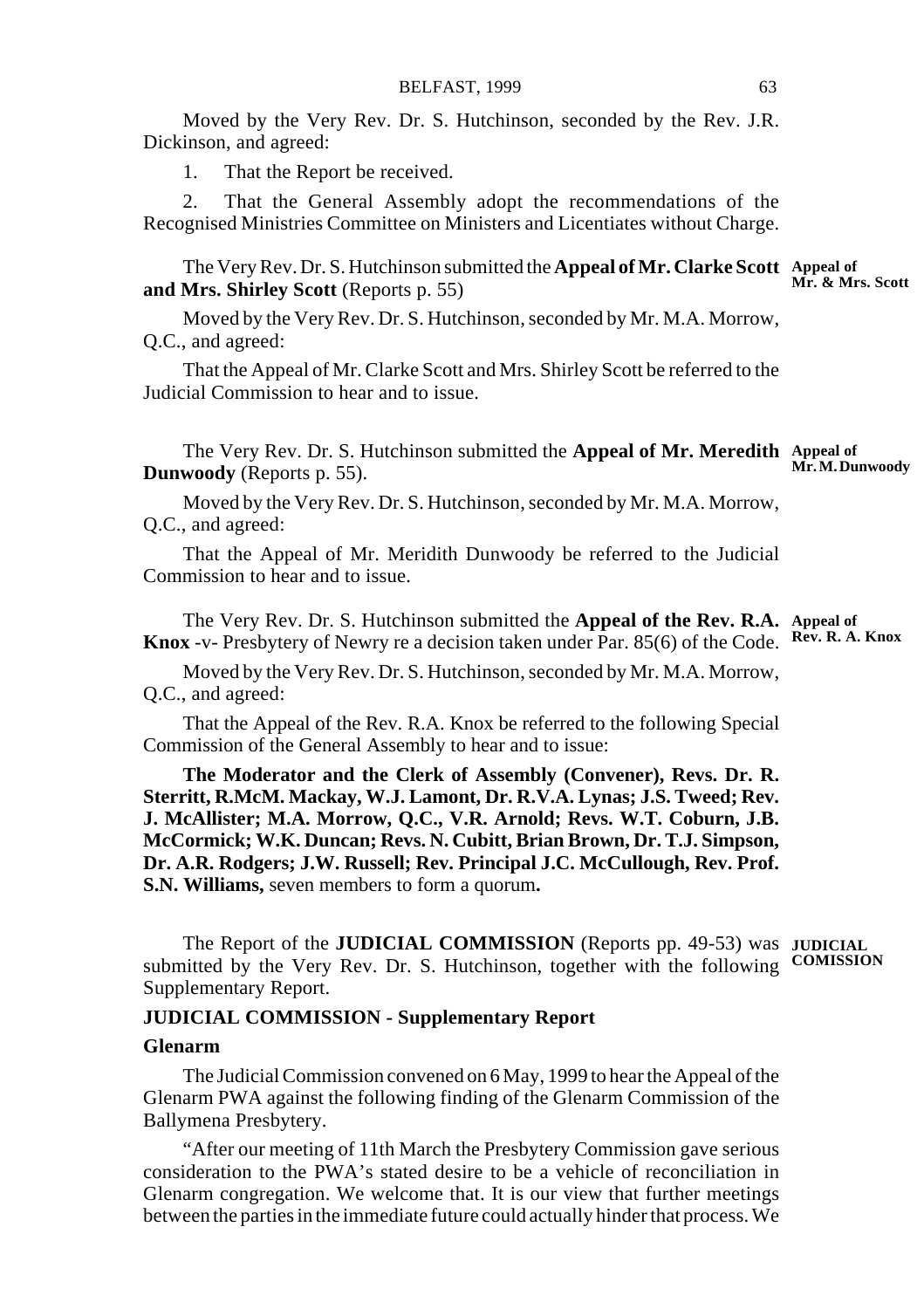### 64 BELFAST, 1999

do believe that the time has come for all concerned to draw a line under the past, to forgive and forget, and to seek to move forward in the spirit of Christ. Accordingly the Commission instructs that the present PWA is dissolved and all Office Bearers stood down. A meeting of all interested ladies in Glenarm congregation will be called in September to begin the PWA afresh. At this meeting those present will be invited to elect Office Bearers for the year 1999 - 2000. This will give all the opportunity to move forward together for the glory of Christ and the good of His church."

Having heard the Appellants and the Respondents the Judicial Commission on 20 May upheld the Appeal of the Glenarm PWA to the extent that the original Finding of the Presbytery Commission delivered on 2 April, 1999 was set aside and replaced by the following Finding.

" 1. The Judicial Commission welcomes the stated desire of the PWA to be a vehicle of reconciliation in Glenarm congregation. The time has come for all concerned to draw a line under the past, to forgive and forget and to seek to move forward in the spirit of Christ.

2. The Judicial Commission strongly recommends that those members of the PWA who have not been active in the congregation recently should demonstrate their commitment to reconciliation by resuming regular attendance at public worship in Glenarm Church.

3. The Judicial Commission directs that:

(a) the PWA shall continue to function normally with its present officebearers for the ensuing season;

(b) a meeting of all women in the Glenarm congregation who accept the purpose of the PWA (Code Par. 308(2)) shall be called no later than 31 March, 2000. The Judicial Commission, following consultation with Rev. Stephen Dickinson, will appoint a minister as chairman of that meeting. Those present at that meeting shall elect office-bearers for the following season from among those women who are active in the congregation. It is desirable, but not essential, that those attending and those standing for office should be "paid-up" members of the PWA.

It is the prayer of the Judicial Commission that the minister, his wife and the office-bearers and members of the PWA will now move forward together for the glory of Christ and the good of His Church."

# **Appeals**

The Judicial Commission recommends that the Appeals of Clarke and Shirley Scott and Meredith Dunwoody be referred to the Judicial Commission to hear and to issue.

The Judicial Commission further recommends that the Appeal of Rev R. A. Knox be referred to the following Special Commission of Assembly to hear and to issue:

The Clerk, Convener

# The Moderator and Clerk of Assembly

Revs. Dr. Rodney Sterritt, R. McM. Mackay, W.J. Lamont, Dr. R.V.A. Lynas; J. S. Tweed; Rev. James McAllister; M. A. Morrow, Q.C., V. R. Arnold; Revs. W.T. Coburn, J.B. McCormick; W. K. Duncan; Revs. Nancy Cubitt, Brian Brown, Dr. T. J. Simpson, Dr. A. R. Rodgers; J. W. Russell; Rev. Principal J. C. McCullough, Rev. Prof. S. N. Williams.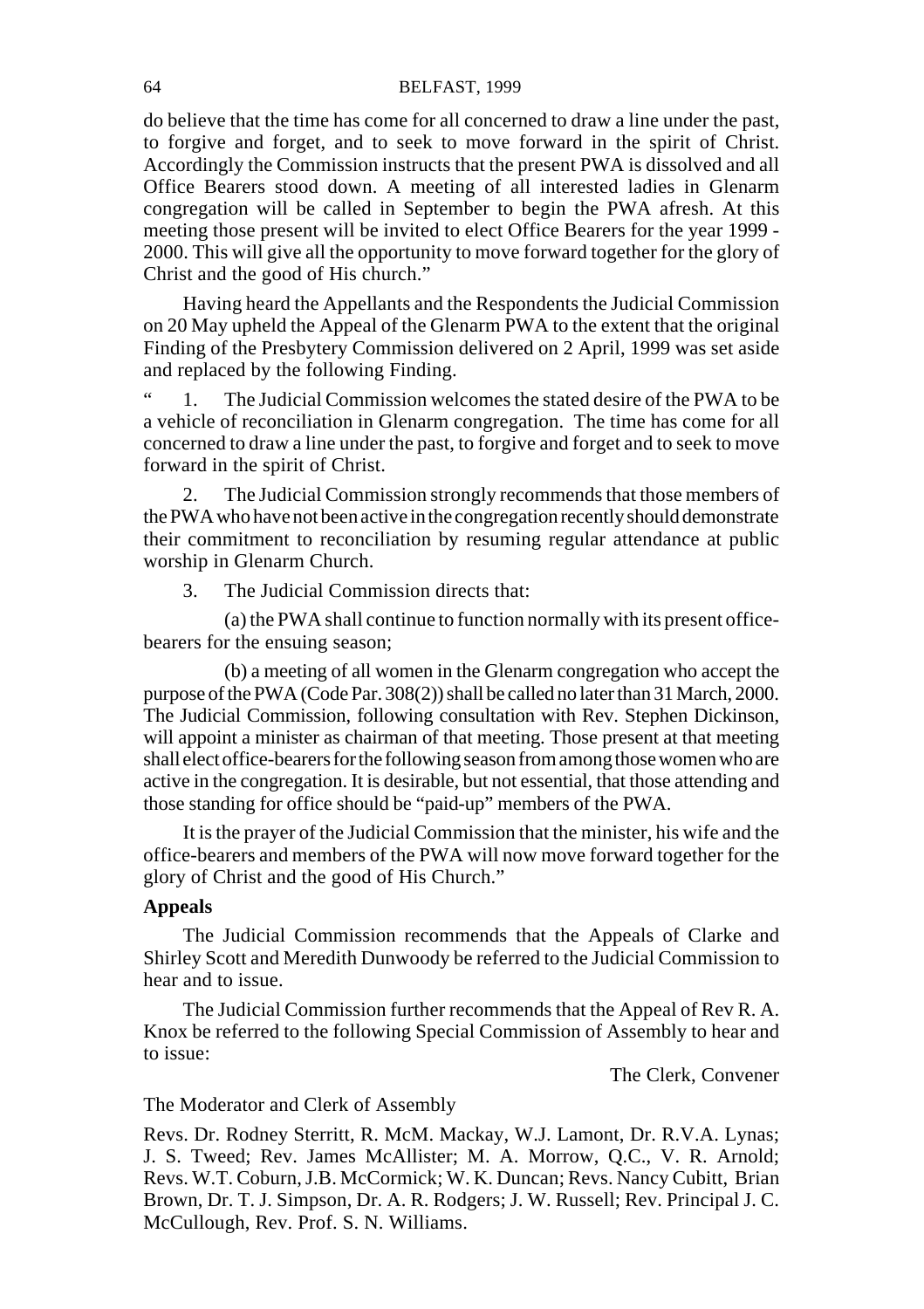Moved by the Very Rev. Dr. S. Hutchinson, seconded by Mr. M.A. Morrow, Q.C., and agreed:

1. That the Report be received.

2. That Rev. Nancy Cubitt be appointed to the Judicial Commission in place of Rev. John Hanson (resigned).

3. That the resignation of Very Rev. Dr. A.J. Weir from the Judicial Commission be accepted and that he be thanked for his services.

The **Overture anent Par. 95(d)** of the Code (Reports p. 53) was submitted **Overture anent** by the Very Rev. Dr. S. Hutchinson. **Par. 95(d)**

Moved by the Very Rev. Dr. S. Hutchinson, seconded by Mr. M.A. Morrow, Q.C., and agreed:

That the Overture, having lain on the books for one year, be enacted as the law of the Church.

The **Overture anent Par. 163** of the Code (Reports pp. 53-54) was **Overture anent** submitted by the Very Rev. Dr. S. Hutchinson. **Par. 163**

Moved by the Very Rev. Dr. S. Hutchinson, seconded by Mr. M.A. Morrow, Q.C., and agreed:

That the Overture, having lain on the books for one year, be made the rule of the Church.

The **Overture anent Par. 165(5)** of the Code (Reports p. 54) was submitted **Overture anent Par. 165(5)** by the Very Rev. Dr. S. Hutchinson.

Moved by the Very Rev. Dr. S. Hutchinson, seconded by Mr. M.A. Morrow, Q.C., and agreed:

That the Overture, having lain on the books for one year, be made the rule of the Church.

The **Overture anent Par. 9** of the Code (Reports p. 54) was submitted by **Overture anent** the Very Rev. Dr. S. Hutchinson. **Par. 9**

Moved by the Very Rev. Dr. S. Hutchinson, seconded by Mr. M.A. Morrow, Q.C., and agreed:

That the Overture be received and placed on the books.

Moved by the Very Rev. Dr. S. Hutchinson, seconded by Mr. M.A. Morrow,

# Q.C., and agreed:

That the Overture be made an Interim Act.

The **Overture anent Par. 30(1)** of the Code (Reports p. 54) was submitted **Overture anent** by the Very Rev. Dr. S. Hutchinson. **Par. 30(1)**

Moved by the Very Rev. Dr. S. Hutchinson, seconded by Mr. M.A. Morrow, Q.C., and agreed:

That the Overture be received and placed on the books.

Moved by the Very Rev. Dr. S. Hutchinson, seconded by Mr. M.A. Morrow,

# Q.C., and agreed:

That the Overture be made an Interim Act.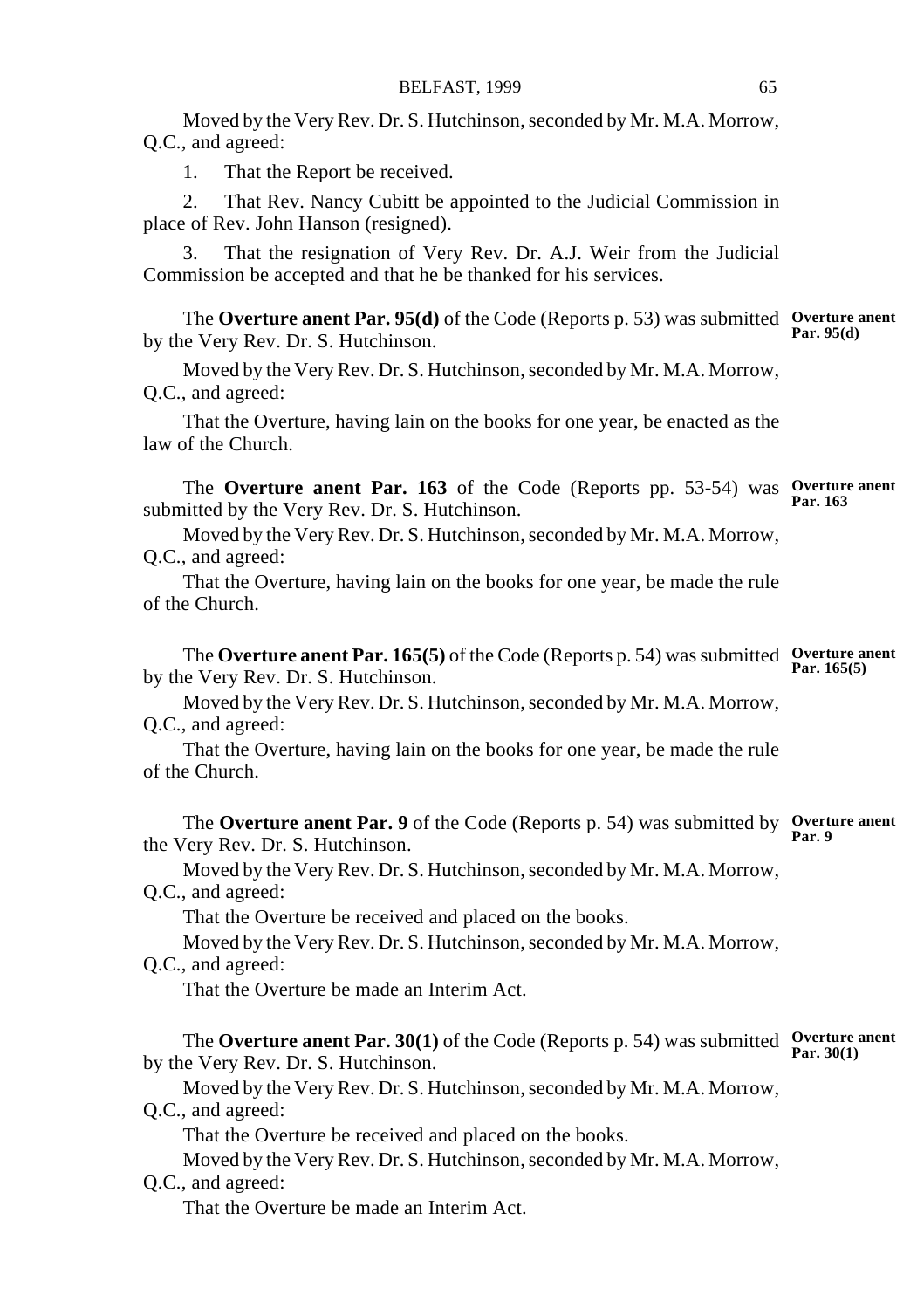|                                      | 66<br>BELFAST, 1999                                                                                                                                                                                                                                                                                                                                                                                                      |
|--------------------------------------|--------------------------------------------------------------------------------------------------------------------------------------------------------------------------------------------------------------------------------------------------------------------------------------------------------------------------------------------------------------------------------------------------------------------------|
| Overture anent<br>Par. $205(4)$      | The Overture anent Par. 205(4) of the Code (Reports p. 54) was submitted<br>by the Very Rev. Dr. S. Hutchinson.<br>Moved by the Very Rev. Dr. S. Hutchinson, seconded by Mr. M.A. Morrow,<br>Q.C., and agreed:<br>That the Overture be received and that, under Par. 111 of the Code, it be made<br>the rule of the Church.                                                                                              |
| <b>Overture anent</b><br>Par. 132(4) | The Overture anent Par. 132(4) of the Code (Reports pp. 54-55) was<br>submitted by the Very Rev. Dr. S. Hutchinson.<br>Moved by the Very Rev. Dr. S. Hutchinson, seconded by Mr. M.A. Morrow,<br>Q.C., and agreed:<br>That the Overture be received and placed on the books.<br>Moved by the Very Rev. Dr. S. Hutchinson, seconded by Mr. M.A. Morrow,<br>Q.C., and agreed:<br>That the Overture be made an Interim Act. |
| <b>AD HOC</b><br><b>COMMISSION</b>   | The Report of the AD HOC COMMISSION (Reports p. 56) was submitted<br>by the Rev. R.F.S. Poots.<br>Moved by the Rev. R.F.S. Poots, seconded by Mr. M.A. Morrow, Q.C., and<br>agreed:<br>1.<br>That the Report be received.                                                                                                                                                                                                |
|                                      | 2.<br>That the ad hoc Commission be thanked and discharged.                                                                                                                                                                                                                                                                                                                                                              |
| <b>Clerk's Report</b>                | The Very Rev. Dr. S. Hutchinson submitted the Clerk's Report, verbally,<br>in relation to a matter which had recently arisen in the Irish Republic under the<br>Terms of Employment (Information) Act 1994 Section 7. (Assembly Reports<br>$(1989)$ p. 327).                                                                                                                                                             |
|                                      | Moved by the Very Rev. Dr. S. Hutchinson, seconded by Mr. M.A. Morrow,                                                                                                                                                                                                                                                                                                                                                   |
|                                      | Q.C., and agreed:<br>1.<br>That the Report be received.                                                                                                                                                                                                                                                                                                                                                                  |
|                                      | Moved by the Very Rev. Dr. S. Hutchinson, seconded by Mr. M.A.<br>Morrow, Q.C.:                                                                                                                                                                                                                                                                                                                                          |
|                                      | That the Judicial Commission be given full Assembly powers to deal<br>2.<br>with any matter arising in connection with the Irish Republic's Terms of<br>Employment (Information) Act, 1994 and any related matter.                                                                                                                                                                                                       |
|                                      | Moved as an amendment, by the Rev. N.S. Millen, seconded by the Rev.<br>R.A. Knox:                                                                                                                                                                                                                                                                                                                                       |
|                                      | That this House instruct the Judicial Commission to draw up a Contract of<br>Employment for all ordained Ministers to comply with the terms of:                                                                                                                                                                                                                                                                          |
|                                      | Employment (Information) Act 1994<br>1.                                                                                                                                                                                                                                                                                                                                                                                  |

2. Industrial Relations (NI) Order 1993.

On being put, the amendment was declared lost.

The original resolution, being put, was passed.

The minutes were taken and corrected.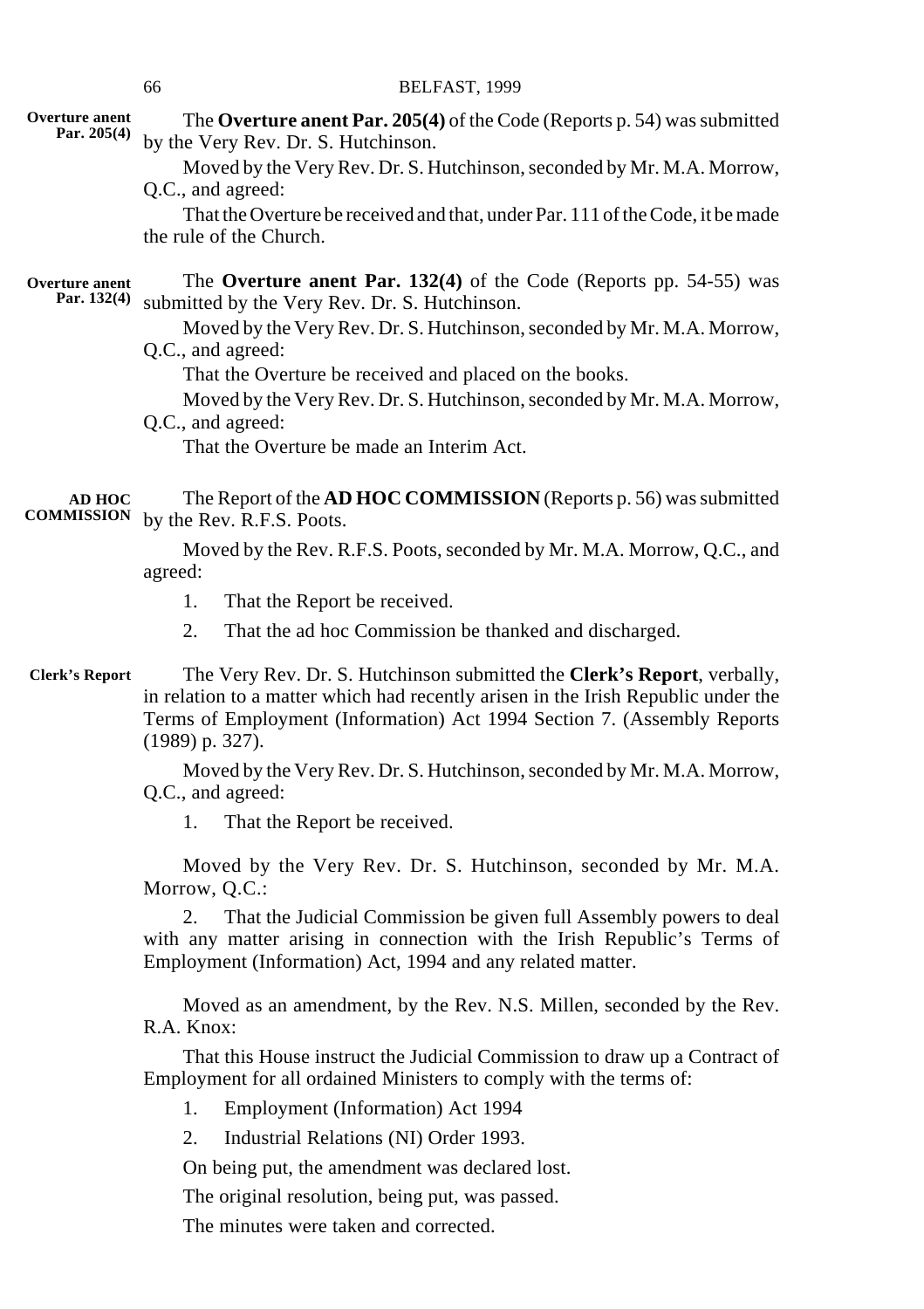## **Intermission**

## **In Public**

The Report of the **BOARD OF MINISTRY AND PENSIONS** (Reports pp. **BOARD OF** 263-269) was submitted by the Rev. D.S. Graham. Moved by the Rev. D.S. Graham, seconded by Mr. R. Kerr, and agreed: 1. That the Report be received. 2. That Retired Ministers be paid in the current year a special grant (Code **Central** Par. 315(5)) of £15 per month from Central Ministry Fund. 3. That the rate of Assessment for CMF in 1999 be 26p in £ Stipend. 4. That the CMF Committee continue to examine how, in the reckoning of Family Grant, the total family income might be taken into consideration. 5. That the rate of Assessment for 1999 for MPSF (1978) be 16.25p in the **Ministers'** £ of Stipend as shown in the Column "Stipend paid to the Minister" or as fixed **Pension Scheme** by the Union Commission in the case of a vacancy. 6. That, subject to Assembly approval, ministers may opt for early retirement from age 64 with an actuarially reduced benefit. 7. That the rate of Assessment for RMF for 1999 be increased from 9.5p **Retired** in £ Stipend to 11.5p in £ Stipend. 8. That permission be given to the following to retire on or after their 65th birthday: Rev. James Frazer (Ballywillan), Rev. Dr. Arthur Harold Graham (Christian Training Centre), Rev. Dr. John Lappin (Carndonagh and Malin), Rev. Arthur O'Neill (Fintona, Ballynahatty and Creevan), Rev. Dr. William O'Neill (Howth and Malahide), Very Rev. Dr. Rodney Sterritt (Greenwell Street, Newtownards), Rev. David Clarke Caskie (Dun Laoghaire), Rev. Arthur Clarke (Glascar and Donaghmore), Rev. Robert Gilbert Johnston (First Saintfield), Rev. Frank Russell (Castlerock), Rev. James Tolland (First Donegore). 9. That the rate of Assessment for WMF for 1999 remain unchanged at **Widows of** 6.75p in the £ of Stipend. 10. That the resignation of Rev. R.I.A. Allely as Joint Convener of the **General**Committee on Retirements and Pensions be accepted, that he be thanked for his services and that Rev. D.J. Boden be appointed in his place. 11. That the Board of Ministry and Pensions, with its associated working Committees, for the ensuing year be appointed in accordance with Par. 288 of the Code as follows; **Rev. D.S. Graham, Convener (a) The Moderator and Clerk of Assembly, Convener of Union Commission, MINISTRY & PENSIONS Ministry Fund Ministers' Fund Ministers Fund**

**Convener and Secretary Home Mission Committee; Revs. D.S. Graham, D.J. Boden, J. McVeigh, J.L. Casement; W. Alexander, R.Kerr, N. McLaughlin.**

**(b) Rev. D.C. Porter; W.J. Moorhead — Rev. M.G. McClelland; N. Greenlee — Rev. W.D. McBride; S. Cunningham — C. Stanfield, J. Magee — Revs. A. Thompson, J. Briggs — Rev. J.A. Noble; D. Orr.**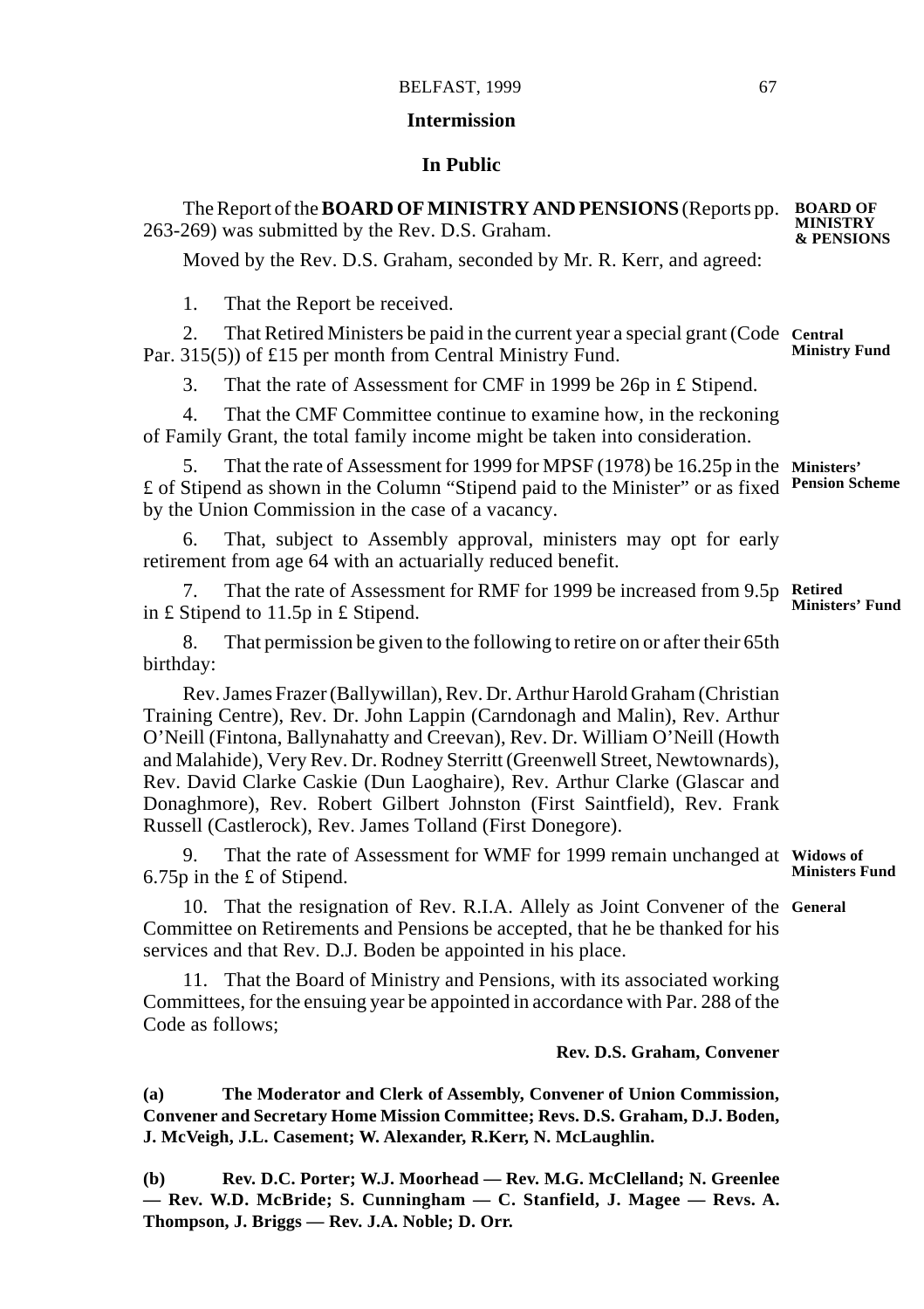**(c) Rev. G.A. Preston; W. Gurney — Rev. Douglas Armstrong; J.B. Robinson — Rev. A.McM. Kerr; L. Montgomery — Revs. T. Luke, A.C. Rankin — Rev. J.H. MacConnell; N. Linton.**

**(d) Rev. J.S. Dallas; A.R. McKeown — Rev. Dr. Ian Hart; J.F. McMahon — Rev. R.D. Maxwell; H. McRoberts.**

**(e) Rev. D. Latimer; F. Arbuckle — Rev. N. Hunter; D.M. McCurry — Rev. N.R. McCormick; W.C. Henderson — Rev. D.S. Graham; E.M. Carroll.**

**(f) J. Hodgins, John Rowlands — Rev. M.R. Burnside; J. Jenkins — Rev. S.W. Rea; O. Perry.**

| A.             | CENTRAL MINISTRY FUND COMMITTEE (5)<br>Rev. J. McVeigh; W. Alexander, Conveners                                                                            |
|----------------|------------------------------------------------------------------------------------------------------------------------------------------------------------|
| (a)            | The Moderator and Clerk of Assembly, Rev. J. McVeigh; W. Alexander;<br>Rev. D.S. Graham; R. Kerr; Revs. D.J. Boden, R.L. Craig, W.J. Orr, Deputy<br>Clerk. |
| (x)            | Rev. D. Nesbitt; D.J. Clements, Adrian Patterson, J. Millar.                                                                                               |
| (y)            | Revs. D.C. Porter, M.R. Burnside, J.H. MacConnell, D. Armstrong, T.<br>Luke; W.J. Moorhead, E.M. Carroll, O. Perry.                                        |
| В.             | <b>COMMITTEE ON RETIREMENTS AND PENSIONS (5)</b><br>Rev. D.J. Boden; R. Kerr, Conveners                                                                    |
| (a)            | The Moderator and Clerk of Assembly, Revs. R.I.A. Allely, D.S. Graham,<br>D.J. Boden, J. McVeigh; W. Alexander, R. Kerr.                                   |
| $(\mathbf{x})$ | Rev. J.H. MacConnell; J. Millar, Sir Eric McDowell, R.W. Jess.                                                                                             |
| (y)            | Revs. M.R. Burnside, D. Armstrong, J.A. Noble, Alan S. Thompson; E.M.<br>Carroll, A.R. McKeown, H. McRoberts, W. Gurney.                                   |
| C.             | <b>RETIRED MINISTERS' HOUSE FUND (5)</b><br>Rev. J.L. Casement; N. McLaughlin, Co-Conveners                                                                |
| (a)            | The Moderator and Clerk of Assembly, Revs. J.L. Casement, D.S. Graham;<br>N. McLaughlin, Financial Secretary.                                              |
| (x)            | Rev. James Clarke; D. Carson, E.A. Jackson, Mrs. E. Craig.                                                                                                 |
| (y)            | Revs. J. Briggs, J.S. Dallas, G.A. Preston, D.C. Porter; J. Hodgins, N.<br>Linton, A.R. McKeown, J.B. Robinson.                                            |

The **Overture anent Par. 315(4)** of the Code (Reports p. 269) was submitted Par. 315(4) by the Rev. J. McVeigh. **Overture anent**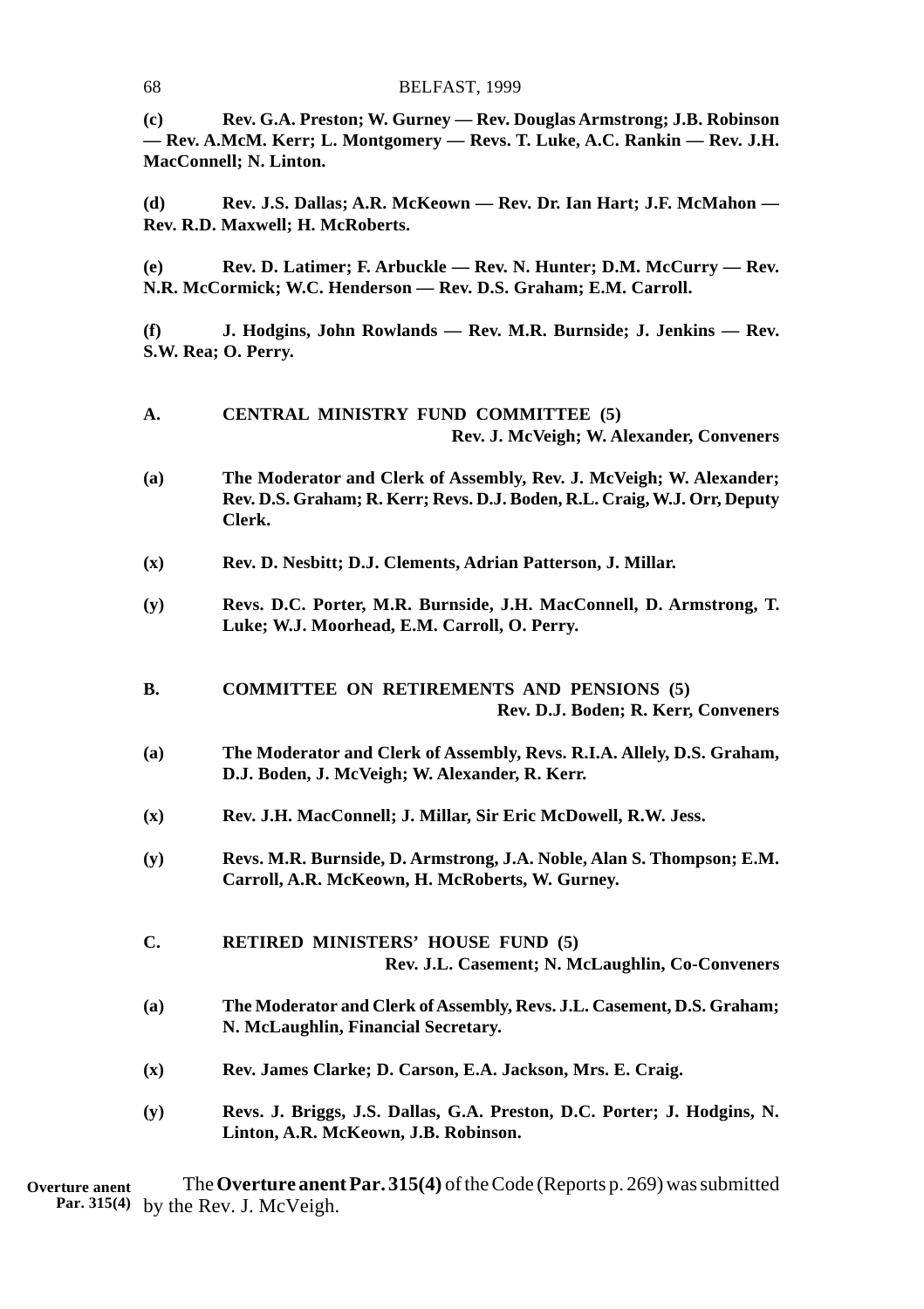Moved by the Rev. J. McVeigh, seconded by Mr. W. Alexander, and agreed:

That the Overture, having lain on the books for one year, be made the rule of the Church.

The **Overture anent Par. 221(2)** of the Code (Reports pp. 269-270) was **Overture anent** submitted by the Rev. D.S. Graham. **Par. 221(2)**

Moved by the Rev. D.S. Graham, seconded by Mr. R. Kerr, and agreed:

That the Overture be received and placed on the books.

The **Overtures anent Pars. 223, 321(3), 321(5) and 321(6)** of the Code **Overtures anent Pars. 223, 321(3),** (Reports pp. 270-271) were submitted by the Rev. D.S. Graham. **321(5), 321(6)**

Moved by the Rev. D.S. Graham, seconded by Mr. R. Kerr, and agreed:

That the Overtures be received and placed on the books.

The sederunt came to a close at 4.00 p.m., the Moderator pronouncing the Benediction.

### **EIGHTH SESSION**

**Friday, 11th June, 1999. Half past nine o'clock. Forenoon**

The Assembly again convened, the Moderator leading in prayer.

The Report of the **HOME BOARD** (Reports pp. 167-176) was submitted by **HOME BOARD** the Rev. Dr. J.B. Moore.

Moved by the Rev. Dr. J.B. Moore, seconded by the Rev. R.L. Craig, and agreed.

1. That the Report be received.

2. That the General Assembly appoint the Home Board Convener, the **Alternating** Home Mission Convener, the Home Mission Secretary, Revs. D.C. Caskie, Dr. **Ministries Committee**R.W.J. MacDermott to the Alternating Ministries Scheme Committee.

3. That the Constitution for Christ Church, Sandymount be approved.

4. That the General Assembly resolve to free the Church meeting house at Ballinasloe from such restrictive terms of trust as would prohibit the development of a library and worship facility or other appropriate use as the Home Board of the Church may determine and empower the General Board, acting in the name of the General Assembly, to determine and decide any and all related issues which may arise.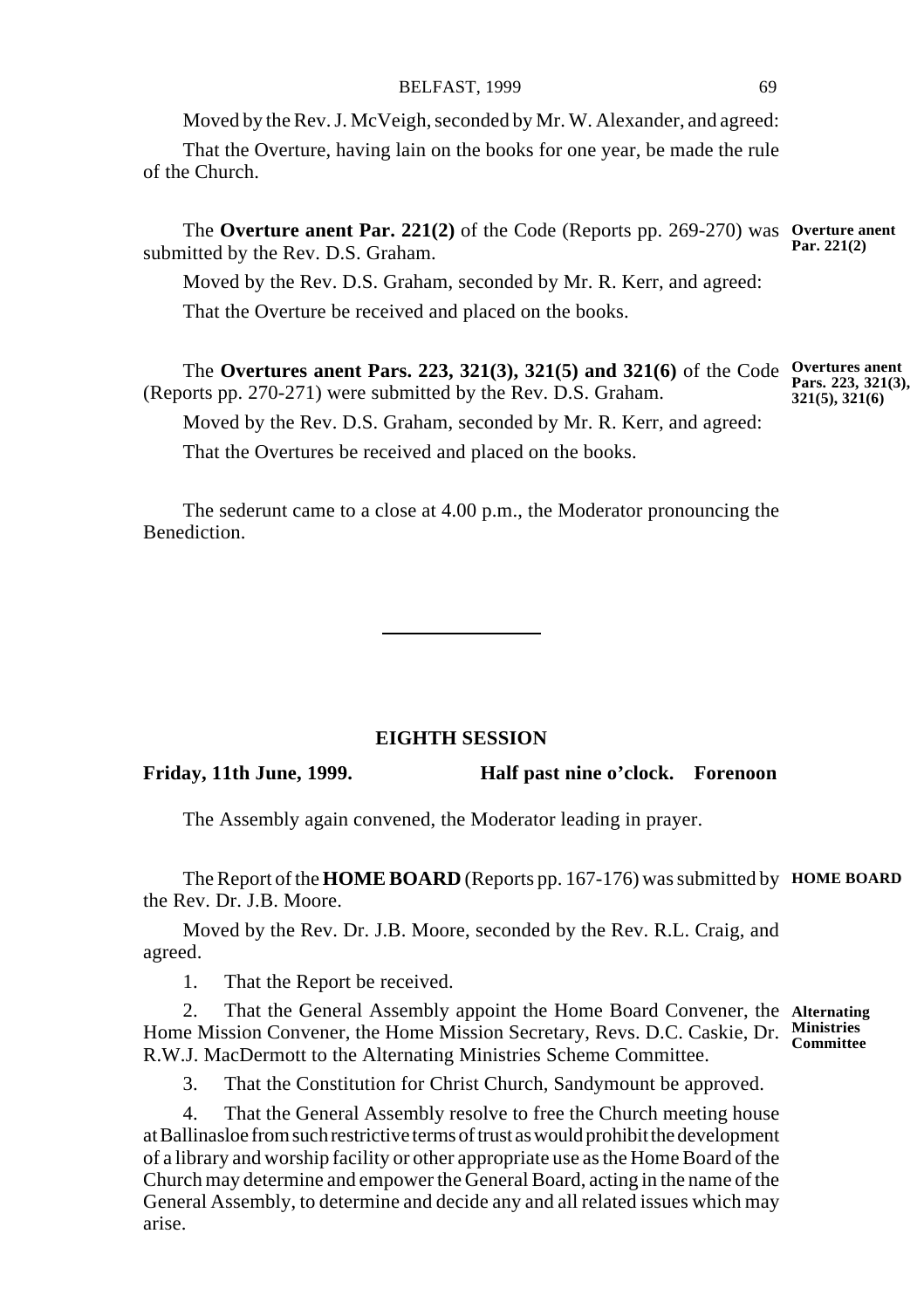### 70 BELFAST, 1999

5. That the Home Board, with its associated working Committees, for the ensuing year, be appointed in accordance with Par. 280 of the Code as follows:

## **Rev. Dr. J.B. Moore, Convener Deputy Clerk; Miss E. Brian, Secretaries**

**(a) The Moderator and Clerk of Assembly, President, Home Vice-President, and Secretary of P.W.A., Convener and Secretary of H.M. Committee, Church Extension Conveners, Convener of I.C.R. Board, Union Commission, C.M.F. Committee, the Presbyterian Mutual Society Agent, two Young Women's Group representatives, two Youth Board representatives, two Deaconess Representatives, Rev. Dr. J.B. Moore.**

**(b) Rev. W.J. Parkes; W. Graham, Mrs. E. McIlwaine — Rev. B.A. McDonald; V. Riddell, Mrs. E. Greenlee — Rev. S. Armstrong; Dr. G. Moles, Mrs. L. Moore — Rev. J.F. Crawford; H. McHendry, Mrs. H. Jess — Rev. C. McClure; L. Campbell, Mrs. J. McClure — Rev. A.L. Kirk; Miss D. Bartholomew, Mrs. J. Kirk.**

**(c) Rev. L.J. Addis; J. McWhirter, Miss H. Nicholl — Rev. R.W.C. Clements; J. Wallace, Mrs. I. Wallace — Rev. Mark Goudy; Prof. H.F. Nicholl, Miss E. Smyth — Rev. J.A. Thompson; R.H. McIvor, Mrs. M. Gault — Rev. N. McClean; Mrs. H. Montgomery, Mrs. M. Fleming.**

**(d) Rev. I.D. Neish; Miss A. Kirkwood, Mrs. J. Alexander — Rev. D.J. McKelvey; G. Houston, Miss S. Swindle — Rev. R. Hornby; A. Spence, Mrs. G. Dalzell.**

**(e) Rev. Dr. R. Kane; A. Craig, Mrs. M. McCloskey — Rev. J. McGregor; Mrs. M. Docherty, Mrs. M. Shiels — Rev. N.R. McCormick; J.A. Patterson, Mrs. E. Currie — Rev. Dr. K.O. Patterson; S. McKinney, Mrs. I. Jamieson.**

**(f) Rev. S.W. Rea; S. Anderson, Mrs. M. Dorrans — Rev. Ruth Gregg; Mrs. M. Bailey, Mrs. D. Beattie — Rev. T.D. Allen; R.J. McConkey, Mrs. A. McConkey.**

| А. | <b>HOME MISSION (7)</b> | Rev. R.L. Craig, Convener      |
|----|-------------------------|--------------------------------|
|    |                         | <b>Deputy Clerk, Secretary</b> |

- **(a) The Moderator and Clerk of Assembly; P.W.A. President, Home Vice President, P.W.A. Home Treasurer, P.W.A. Secretary, H.M. Treasurer, Irish Mission Superintendent; P.M.S. Representative; Revs. R.L. Craig, Dr. J.B. Moore, D.C. Caskie, Deputy Clerk.**
- **(x) Revs. J.D. Woodside, J.G. Faris; W.J. Cairns, T Stewart.**
- **(y) Revs. I.D. Neish, N. McClean, S.W. Rea, W.J. Parkes, T.D. Allen; Mrs M Bailey, Mrs. M. McCloskey, J.A. Patterson.**

# **B. ASSIGNMENT COMMITTEE (5) The Clerk, Convener**

**(a) The Moderator and Clerk of Assembly, Deputy Clerk; Home Board Convener; P.W.A. President, Home Vice President, Home Treasurer, P.W.A. Secretary; Principal U.T.C., Rev. W.J. Orr, C.M.F. Conveners, Convener Board of Studies, Director of Ministerial Students.**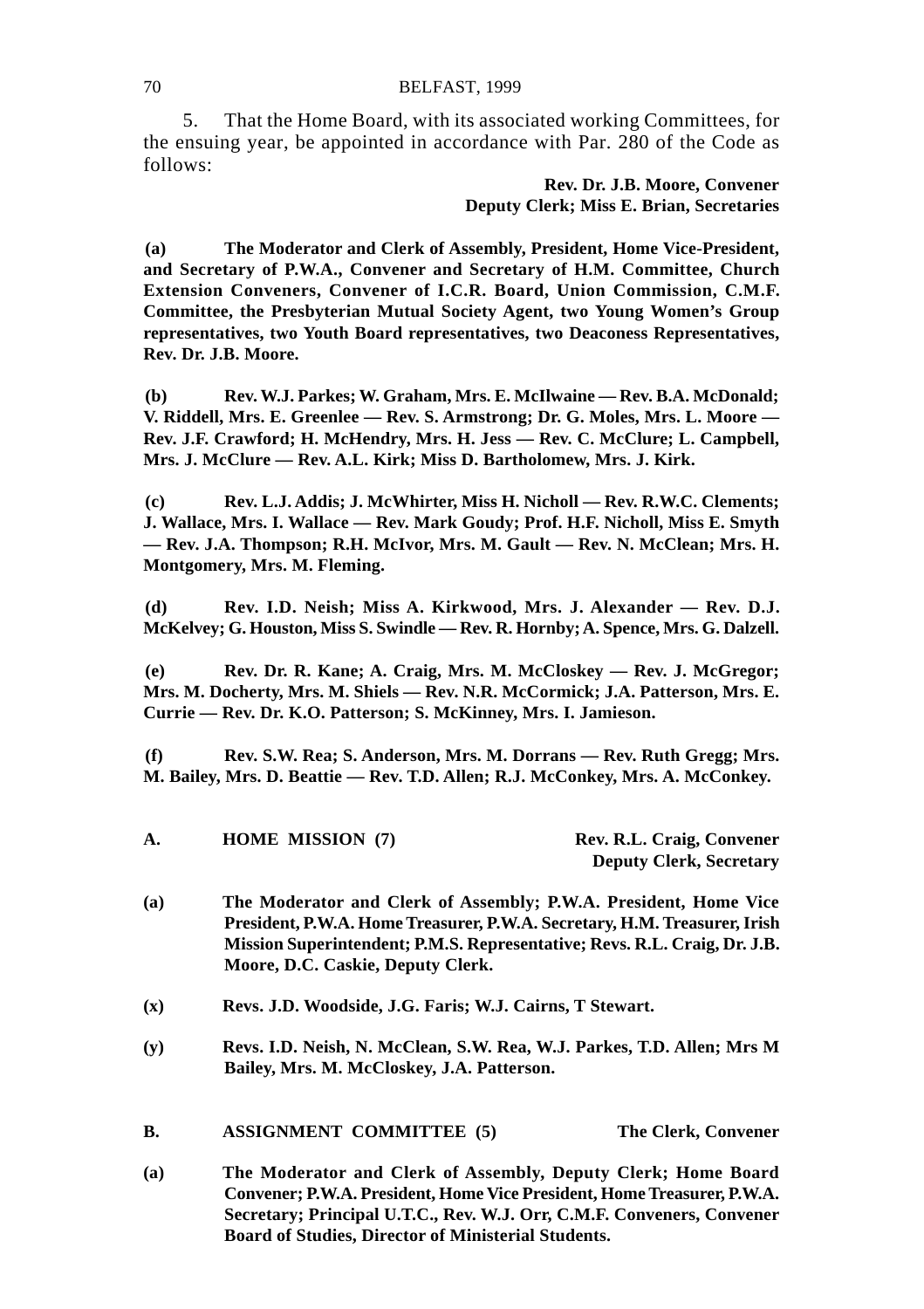| BELFAST, 1999 |  |
|---------------|--|
|---------------|--|

- **(x) Revs. N. Agnew, D. Armstrong, J.N.I. McNeely; Mrs. K. Smyth**
- **(y) Revs. W.J. Parkes, R.W.C. Clements, R. Hornby, D.J.McKelvey, N. McClean, C. McClure; Mrs. H. Jess, J. Wallace.**

### **C. CHURCH EXTENSION COMMITTEE (7) Rev. G. Moffett; Hubert Taggart, Conveners Deputy Clerk, Secretary**

- **(a) The Moderator and Clerk of Assembly; P.W.A. President, Home Vice President, P.W.A. Secretary; Revs. Dr. J.B. Moore, G. Moffett, Deputy Clerk; Hubert Taggart.**
- **(x) J.H. Martin, J.D. McCaughey, Mrs. Rosemary Thompson, Brian Knox.**
- **(y) Revs. C.D. McClure, W.J. Parkes, R.W.C. Clements, M. Goudy, N.R. McCormick; Prof. H.F. Nicholl, R.H. McIvor, Mrs. H. Jess.**

The Report of the **SHANKILL ROAD MISSION COMMISSION** (Reports pp. 272-273) was submitted by the Rev. J.S. Dallas.

Moved by the Rev. J.S. Dallas, seconded by the Rev. W.McB. Campbell, and agreed:

1. That the Report be received.

2. That the Shankill Road Mission Commission be appointed, for the ensuing year, in accordance with Par. 129 of the Code as follows:

> **Rev. J.S. Dallas, Convener Rev. W. McB. Campell, Superintendent**

- **(a) Moderator and Clerk of Assembly, Revs. J.M. Cathcart, W.McB. Campbell, J.S. Dallas; Moderator and Clerk of Belfast South Presbytery, Clerk of Session of Shankill Road Mission Congregation.**
- **(x) Revs. Dr. I. Hart, K. McConnell, G.F. McKeown, G. Moffett, J.W. Neilly, E.D. Smyth, N.M. Williamson, A.W. Boyd; Miss D. Pinkerton, W. Caswell.**

### **Intermission**

The Report of the **BOARD OF EVANGELISM AND CHRISTIAN BOARD OF TRAINING** (Reports pp. 196-206) was submitted by the Very Rev. Dr. D. H. Allen. **EVAN. AND** 

Moved by the Very Rev. Dr. D.H. Allen, seconded by the Rev. W.J. Johnstone, and agreed:

1. That the Report be received.

2. That the General Assembly encourage ministers, elders, leaders and **Christian** church members to make full use of the materials produced by the Christian **Training Committee** Training Committee and commend the new booklet on the Lord's Supper for the instruction of new Communicants.

That the resignation of the Rev. James Johnstone, as Convener of the Christian Training Committee, be accepted, that he be thanked for his services and that Rev. Dr. R.M. Crooks be appointed in his place.

**TRAINING**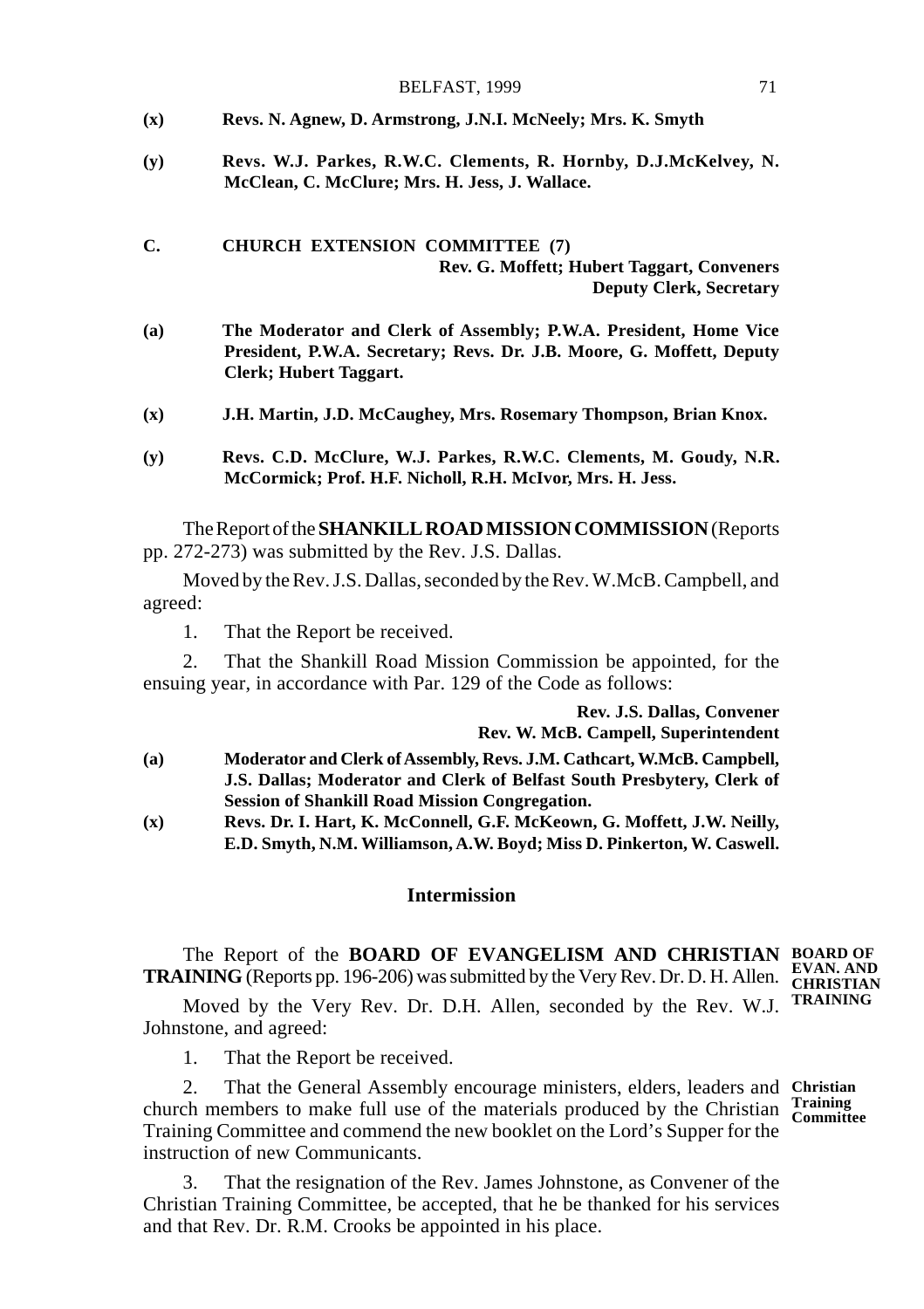**Divine Healing Committee**

4. That the General Assembly encourage the membership of the Church to read 'The Human Cost of Caring' as a way of helping in the understanding of the problem of stress in the ministry.

5. That the General Assembly recognise with gratitude to God the positive response to LIFE 2 and encourage congregations to continue to make evangelism an integral part of their life and witness. **Evangelism Committee**

> 6. That the General Assembly thank all who have served as visiting evangelists during the past year and also the congregations who have released to the wider church those with evangelistic gifts.

> 7. That the General Assembly note the retirement of Rev. Dr. Brian Kingsmore from the post of Evangelism Promoter and that he be thanked for his dedicated work in the whole field of Evangelism and in particular during "LIFE 2".

> 8. That the General Assembly approve the continuation and development of the post of Evangelism Promoter for a further period of five years on the understanding that the new appointee will take into consideration the responses from Boards and Presbyteries that have been requested by the Board of Finance and Administration.

> 9. That the General Assembly support Bible Sunday on 5 December 1999 and call on the Church to continue to pray for all involved in the translation of the Scriptures and production of Bible Study materials and aids throughout the world.

**General**

10. That the Board of Evangelism and Christian Training, with its associated working committees for the ensuing year, be appointed in accordance with Par. 282 of the Code as follows:

> **Rev. Dr. D.H. Allen, Convener Rev. D.J. Temple, Secretary**

**(a) The Moderator and Clerk of Assembly, Conveners of Education, Studies and Youth Boards, Superintendent of Irish Mission, Rev. Dr. D.H. Allen.**

**(b) Rev. C.W. Megaw; R.G. Beers — Revs. J. Curry, D.H.Gilpin — Revs. N.A.L. Cameron, R. Mackay — Rev. W.J. Henry; I. McCullagh — Revs. N. Ward, J. Hagan — Revs. F.J.Gibson, Dr. D.J. McGaughey.**

**(c) Revs. J.D. McGaughey; N.A. Brown — Rev. R.J. McCullough; A. Baird — Rev. R. Kelly; Dr. J. Gillespie — Revs. D.H. Thompson, J.T. McCullough — Revs. T. Pollock, N. McClean.**

**(d) Revs. R.N. Agnew, L.E. Carroll — Rev. Dr. J.B. Moore; W. Halliday — Rev. I.A. McKay; Mrs. P. Sterling.**

**(e) Revs. D.J. Hutchinson, K. Graham — Revs. J. McGregor, Dr. C. Glass — Revs. J.I. Mairs, J.L. Casement — Revs. H. Ross, P.G. McCrea.**

**(f) Revs. P.A. McBride, W.A. McCully — Revs. S.S. Johnston, J. Brogan — Revs. M.R. Burnside, J.S.B. Drennan.**

**(g) Miss M. Cromie, Mrs. R. Henry, Mrs. R.S. Torrens, Miss S. Sutter, Mrs. Maureen Grant, Mrs. S. Giffen, Mrs. R.S. Torrens, Mrs. G. Adams, Mrs. G.A. Preston; Revs. Ruth Gregg, D. Knowles, W.M. Gray, W.L. Orr, A. Gibson, John Coulter.**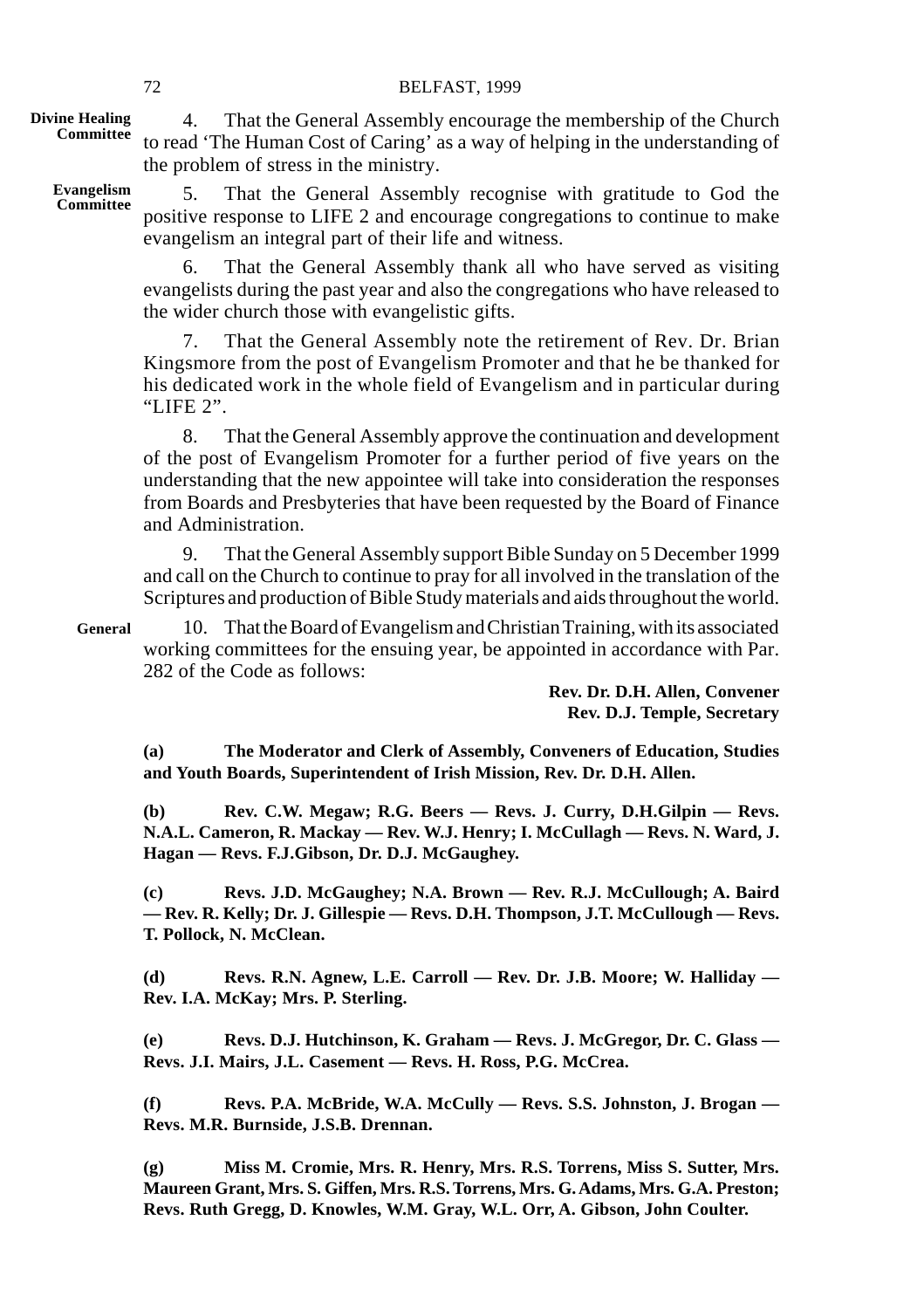- **A. COMMITTEE ON EVANGELISM (5) Rev. W.J. Parkes, Convener**
- **(a) The Moderator and Clerk of Assembly, Board Convener, Board Secretary, Convener of Committee on Christian Training, Superintendent of City Mission; Rev. W.J. Parkes, Evangelism Promoter.**
- **(x) Revs. A.W. Boyd, A.S. Smyth, H.E. Lewis; C. Matthews.**
- **(y) Revs. W.J. Henry, Dr. Clive Glass, D.H. Thompson, W.A. McCully, R.J. McCullough, R.N. Agnew, D.J. Hutchinson, Dr. D.J. McGaughey.**
- **B. IRISH MISSION (5) D.C. Cowan, Convener Rev. D.J. Temple, Superintendent**
- **(a) The Moderator and Clerk of Assembly, Rev. Dr. D.H. Allen, Board Secretary, Conveners Home Mission, Christian Training, Evangelism, Secretaries, Home Mission, P.W.A., Youth, City Mission, D.C. Cowan.**
- **(x) Revs. A.S. Smyth, G. Connor; D.F. Adair, J.S. Mills.**
- **(y) Revs. J. Curry, S.S. Johnston, D.H. Gilpin, N. McClean, M.R. Burnside, W.J. Henry, J. Brogan, N. Ward.**
- **C. COMMITTEE ON CHRISTIAN TRAINING (5) Rev. Dr. R.M. Crooks, Convener**
- **(a) The Moderator and Clerk of Assembly, Education Secretary, Youth Secretary, Professor of Practical Theology, Sunday School Organiser, Director of Christian Training, Superintendent Irish Mission, Convener of Evangelism Committee, Director of Social Service, Revs. Dr. D.H. Allen, W.J. Johnstone, Dr. R.M. Crooks.**
- **(x) Revs. I.A. McKay, Dr. G. Millar, J. Coulter; Miss S. Sutter.**
- **(y) Revs. T. Pollock, J. McGregor, D.H. Gilpin, W.A. McCully, R.J. McCullough, D.J. Hutchinson, W.J. Henry, F.J. Gibson.**
- **D. DIVINE HEALING COMMITTEE (5) Rev. Dr. S.D.H. Williamson, Convener**
- **(a) The Moderator and Clerk of Assembly, Revs. Dr. D.H. Allen, Dr. S.D.H. Williamson; Director of Social Service, Board Secretary.**
- **(x) Revs. Dr. R.I. Birney, Ruth Patterson; Dr. Margaret A.F. Wallace, Mrs. A.J. Giffen.**
- **(y) Revs. J.I. Mairs, J.S.B. Drennan, J. McGregor, Patricia A. McBride, T. Pollock, T.J. Hagan, J.T. McCullough; Mrs. P. Sterling.**
- **E. MARRIAGE AND THE FAMILY COMMITTEE (5) Rev. T. Steele, Convener**
- **(a) The Moderator, Clerk, Deputy Clerk, Convener of the Board, Secretary of the Board, Youth Secretary, Convener of Committee on Christian Training, Director of Social Service, Professor of Practical Theology, Rev. T. Steele.**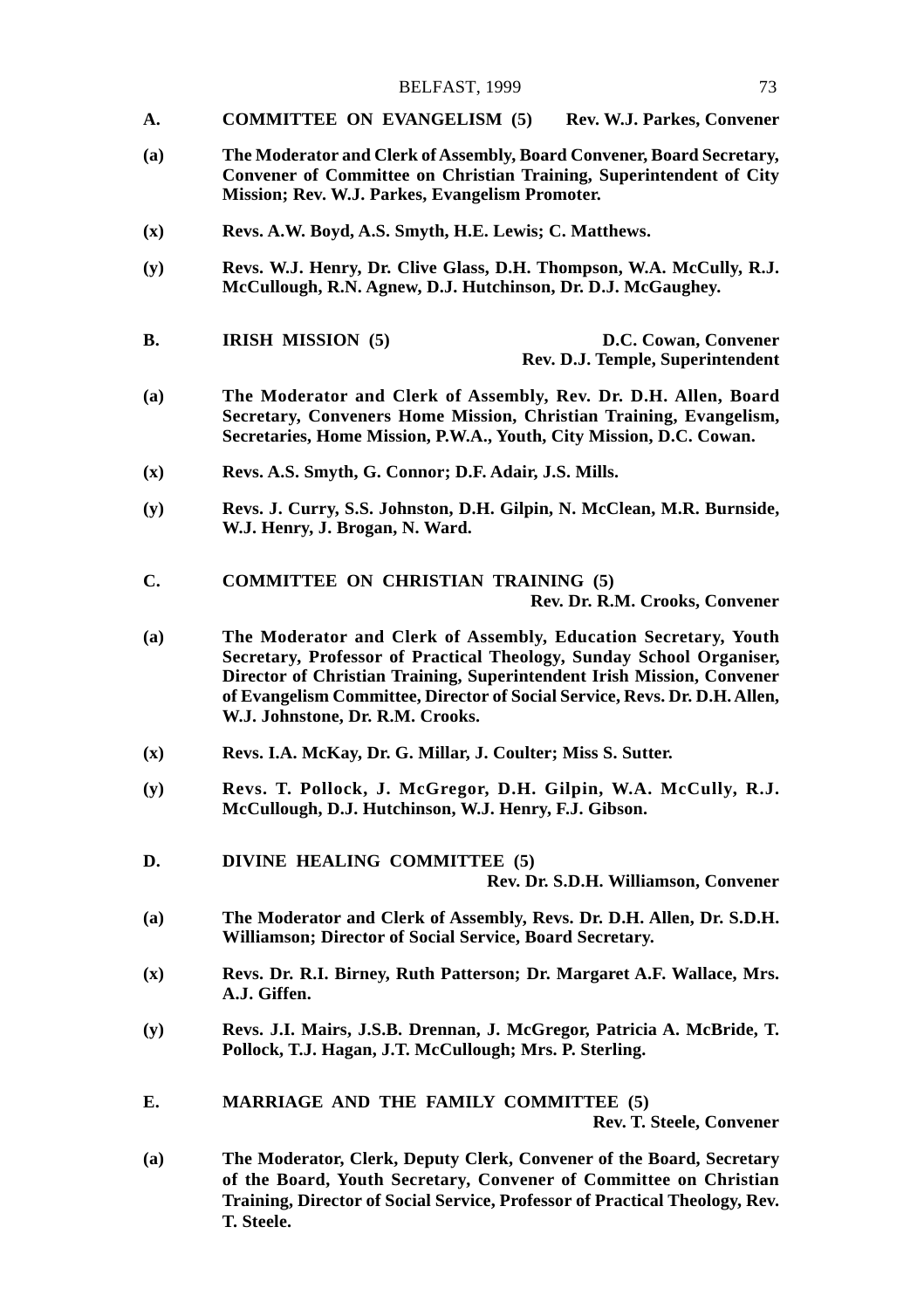| 74  | BELFAST, 1999                                                                                            |
|-----|----------------------------------------------------------------------------------------------------------|
| (x) | Mrs. Irene Millar; Rev. J.S. Carson.<br>Rev. Maurice Wade, J.W. McAuley; Mrs. R. Simpson, Mrs. L. Smyth. |
|     |                                                                                                          |

**(y) Revs. J.I. Mairs, L.E. Carroll, R.J. McCullough, C.W. Megaw, N.A.L. Cameron, J.S.B. Drennan.**

Moved by the Rev. D.J. McKelvey, seconded by the Rev. W.A. Kennedy, and agreed:

That, Notice of Motion having been given, the decision of the 1997 General Assembly "That the Strategy for Mission Committee become a committee of the General Board from June, 1998", be rescinded.

The Assembly engaged in worship conducted by the Moderator, assisted by the Rev. Dr. J. Thompson and Rev. T.V. Patterson.

At the request of the Moderator, the Rev. Alistair Begg addressed the Assembly.

The sederunt came to a close at 12.55, the Moderator pronouncing the Benediction

### **NINTH SESSION**

**Friday, 11th June, 1999. Two o'clock. Afternoon**

The Assembly again convened, the Moderator leading in prayer.

The Minutes were taken and corrected.

The Report of the **BOARD OF FINANCE AND ADMINISTRATION FINANCE &** (Reports pp. 241-256) was submitted by Mr. O.J.G. White. **BOARD OF**

Moved by Mr. O.J.G. White, seconded by Mr. D.W. Lamb, and agreed:

1. That the Report be received.

2. That Ernst & Young be appointed as auditors of all the Committees, Boards, Trusts, Commissions and Agencies of the General Assembly for the year 2000.

3. That the assessment for the Incidental Fund for 1999 be 4p in the £ of stipend.

4. That the assessment for the Re-development of Church House project for 1999 be 10p in the £ of stipend.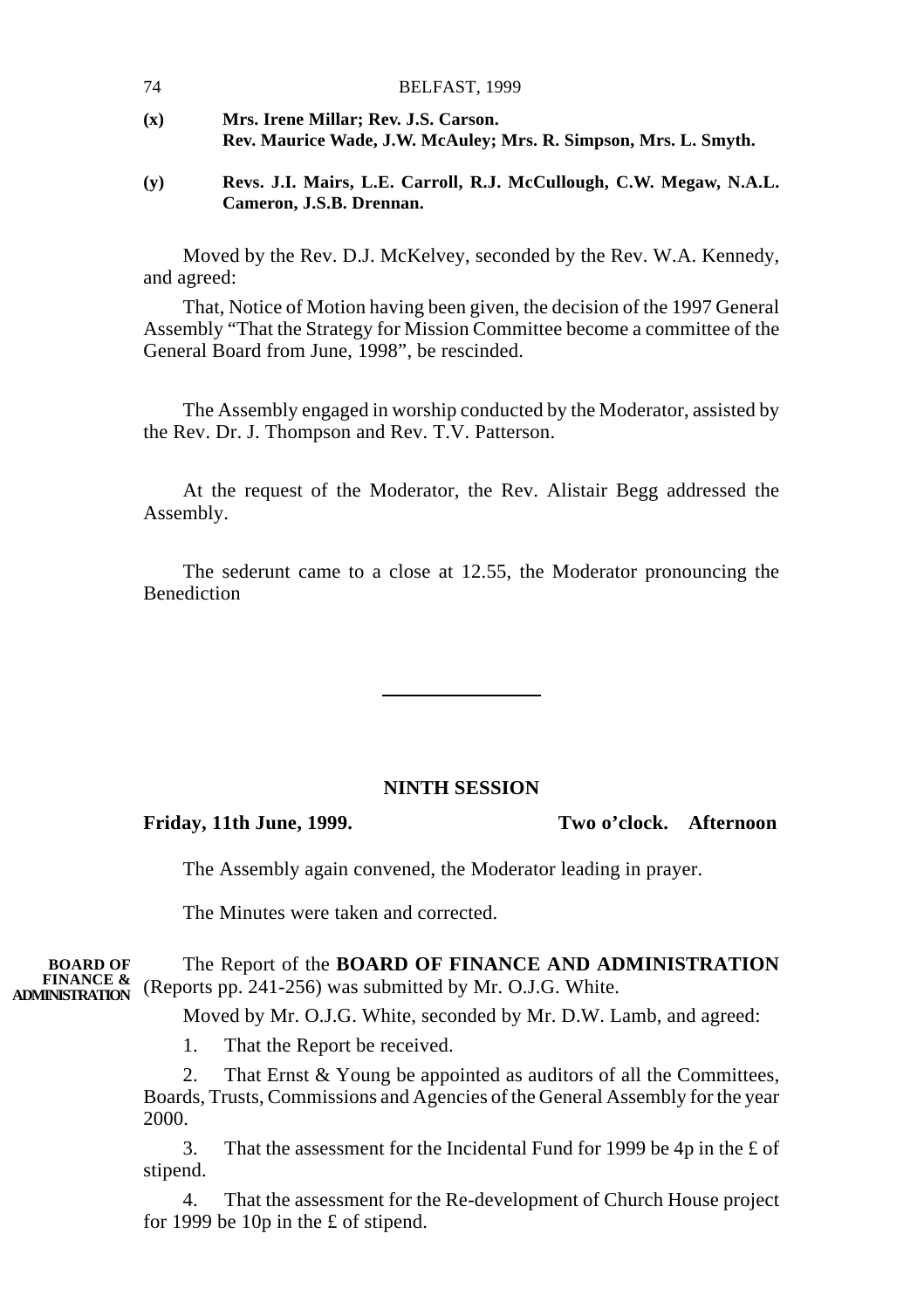5. That the Board of Social Witness be approved as an Employing Agency within the terms of Section 4a of the 1997 General Assembly resolution (Mins p.79, res.7).

6. That the resignation of Mr. John White, as Convener of the Board of Finance and Administration, be accepted, that he be thanked for his services and that Mr. Franklin Adair be appointed in his place.

7. That the resignation of Mr. Charles Robinson, as convener of the Committee on Finance and Staffing, be accepted, that he be thanked for his services and that Mr. David Lamb be appointed in his place.

8. That the Statistics Committee be thanked for its services and discharged, and that the Committee on Finance and Staffing compile the annual statistical returns.

9. That Mr. David Lamb be thanked for his services as Convener of the Statistics Committee.

10. That the Committee on the Getty Bequest be thanked for its services and discharged.

11. That Mr. T.H. Cochrane be thanked for his services as Convener of the Committee on the Getty Bequest.

12. That in accordance with the Will of the late John Getty the following be constituted as the committee for the "direction and management of the application" of the income from the Getty Bequest, and that they report to the General Assembly through the Trustees:

Very Rev. Dr. S. Hutchinson, Revs. J. McAllister, O.B.E., W.D.F. Marshall, Very Rev. Dr. A. J. Weir, Very Rev. Dr. T.J. Simpson, Rev. Herbert Courtney: Mr. Wilson Ervin, Sir Eric McDowell, Mr. David Bell, C.B., Mr. A.T. Ross, Mr. John Millar, O.B.E., Mr. J.I. Bill, O.B.E.

13. That Boards and Presbyteries consider all the available statistics on the continuing decline in families and persons in membership, especially among younger people, and forward their comments and suggestions to the Clerk of Assembly by 30 November, 1999.

14. That the Board of Finance and Administration, with its associated working committees for the ensuing year, be appointed in accordance with Par. 286 of the Code as follows:

### **F. Adair, Convener**

### **(a) The Moderator and Clerk of Assembly; O.J.G. White, F. Adair.**

**(b) Rev. J. Lamont; D. Johnston — Rev. M.G. McClelland; C. Pogue — Revs. J. Harper, R.E. Boggs — B.H. Menown, J. Lockhart — Revs. J. Holmes, A. Thompson — Revs. D.C. Scott, J.A. Noble.**

**(c) Rev. W.F. Dickey; W. Alexander — D. Tomb, F. Picton — Rev. R. Kelly; H. Stewart — Rev. K.D.W. Crowe; R. McIvor — Rev. J.H. MacConnell; C.R.A. Davis.**

**(d) Rev. M.L. Johnston; J. Clarke — Rev. W.I. Hull; M. Fitch — M. Cairnduff, N. Valentine.**

**(e) Rev. Dr. S. Williamson; S. Clyde — Rev. D.S. Irwin; Samuel Kelly — Wilfrid Steele, Norman Morrison — Rev. Dr. T.R. Buick; R.J. McLean.**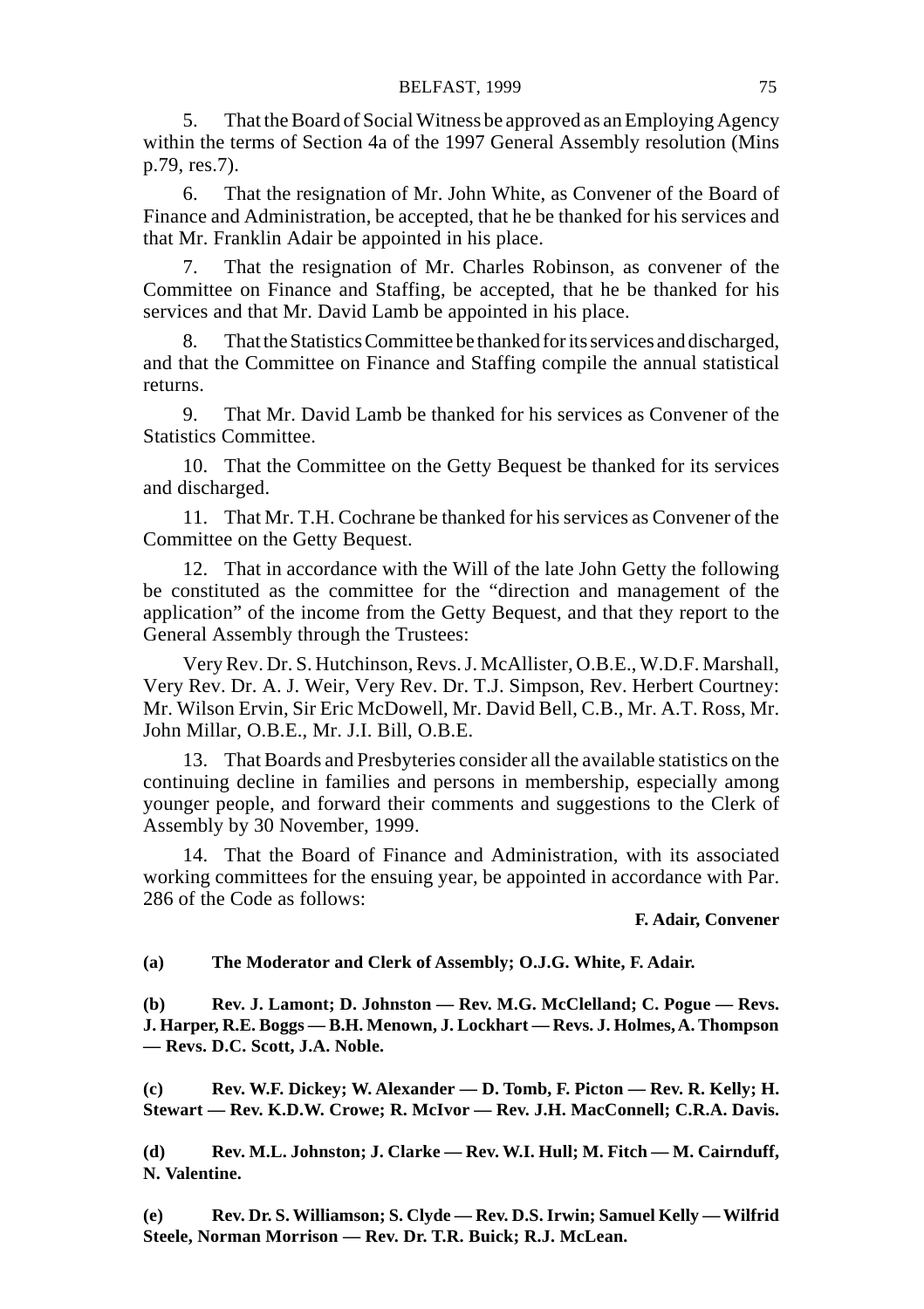|                                        | 76                                                                                                                                                                                                                            | BELFAST, 1999                                                                                                               |  |  |
|----------------------------------------|-------------------------------------------------------------------------------------------------------------------------------------------------------------------------------------------------------------------------------|-----------------------------------------------------------------------------------------------------------------------------|--|--|
|                                        | (f)                                                                                                                                                                                                                           | Rev. W.A. Watson; Alan Speer - H.S.P. Hughes, Ian Kelly - Rev. B.C.G.<br>Black; J.A. Jenkins.                               |  |  |
|                                        | (g)                                                                                                                                                                                                                           | Mrs. Maureen Patterson, Mrs.Rosemary Thompson, Mrs. G. Irwin, J. Petrie.                                                    |  |  |
|                                        | А.                                                                                                                                                                                                                            | COMMITTEE ON FINANCE AND STAFFING (5) D. Lamb, Convener                                                                     |  |  |
|                                        | (a)                                                                                                                                                                                                                           | The Moderator and Clerk of Assembly, Personnel Officer; C. Robinson,<br>D. Lamb, F. Adair.                                  |  |  |
|                                        | $(\mathbf{x})$                                                                                                                                                                                                                | S. McDowell, Mrs. E. Armstrong, J.F. McMahon, A. Treacy.                                                                    |  |  |
|                                        | (y)                                                                                                                                                                                                                           | Revs. J. Lamont, J. Harper, J.H. MacConnell, K.D.W. Crowe, M.G.<br>McClelland; N. Valentine, B.H. Menown, M. Fitch.         |  |  |
|                                        | В.                                                                                                                                                                                                                            | INCIDENTAL FUND COMMITTEE (5)<br>J.D. McCleery, Convener                                                                    |  |  |
|                                        | (a)                                                                                                                                                                                                                           | The Moderator and Clerk of Assembly; Financial Secretary, J.D. McCleery,<br>F. Adair.                                       |  |  |
|                                        | $(\mathbf{x})$                                                                                                                                                                                                                | Rev. R.I.A. Allely; B. McClean, R.B. Lyons, T.G. Swann.                                                                     |  |  |
|                                        | (y)                                                                                                                                                                                                                           | Revs. R. Kelly, J. Lamont, B.C.G. Black, J. Harper; M. Cairnduff, C. Pogue,<br>J. Clarke, M. Fitch.                         |  |  |
|                                        | C.                                                                                                                                                                                                                            | <b>ASSEMBLY BUILDINGS COMMITTEE (5) Rev. R.I.A. Allely, Convener</b>                                                        |  |  |
|                                        | (a)                                                                                                                                                                                                                           | The Moderator and Clerk of Assembly, Arrangements Committee<br>Convener, Board Convener, T.H. Cochrane; Rev. R.I.A. Allely. |  |  |
|                                        | $(\mathbf{x})$                                                                                                                                                                                                                | Rev. H.J. Honeyford; Mrs. J. Moran, Mrs. P. Williamson, B. Smyth.                                                           |  |  |
|                                        | (y)                                                                                                                                                                                                                           | Revs. J. Lamont, J.H. MacConnell, R. Kelly, Alan Thompson; J. Lockhart,<br>R.J. McLean, H. Stewart, J. Clarke.              |  |  |
| <b>Overture</b> anent<br>Par. $286(7)$ |                                                                                                                                                                                                                               | The Overture anent Par. $286(7)$ of the Code (Reports p. 256) was submitted<br>by Mr. O.J.G. White.                         |  |  |
|                                        |                                                                                                                                                                                                                               | Moved by Mr. O.J.G. White, seconded by Mr. D.W. Lamb, and agreed:                                                           |  |  |
|                                        |                                                                                                                                                                                                                               | That the Overture be received and that, under Par. 111 of the Code, it be made<br>the rule of the Church.                   |  |  |
| Mr. C. Robinson                        |                                                                                                                                                                                                                               | Moved by Mr. O.J.G. White, seconded by Mr. D.W. Lamb, and agreed:                                                           |  |  |
|                                        | That Notice of Motion be received that, in view of his service to the Church,<br>especially as honorary Personnel Officer, Mr. Charles Robinson, be made a<br>member of Assembly under Par.97(i) and Par. 107(a) of the Code. |                                                                                                                             |  |  |
|                                        |                                                                                                                                                                                                                               | Moved by the Rev. W.A. Kennedy, seconded by the Rev. D.J. McKelvey:                                                         |  |  |
| <b>Incidental Fund</b>                 | That Notice of Motion having been given, a levy of up to 1.75p in the £ of<br>stipend be added to the Incidental Fund as from 1 January, 2000.                                                                                |                                                                                                                             |  |  |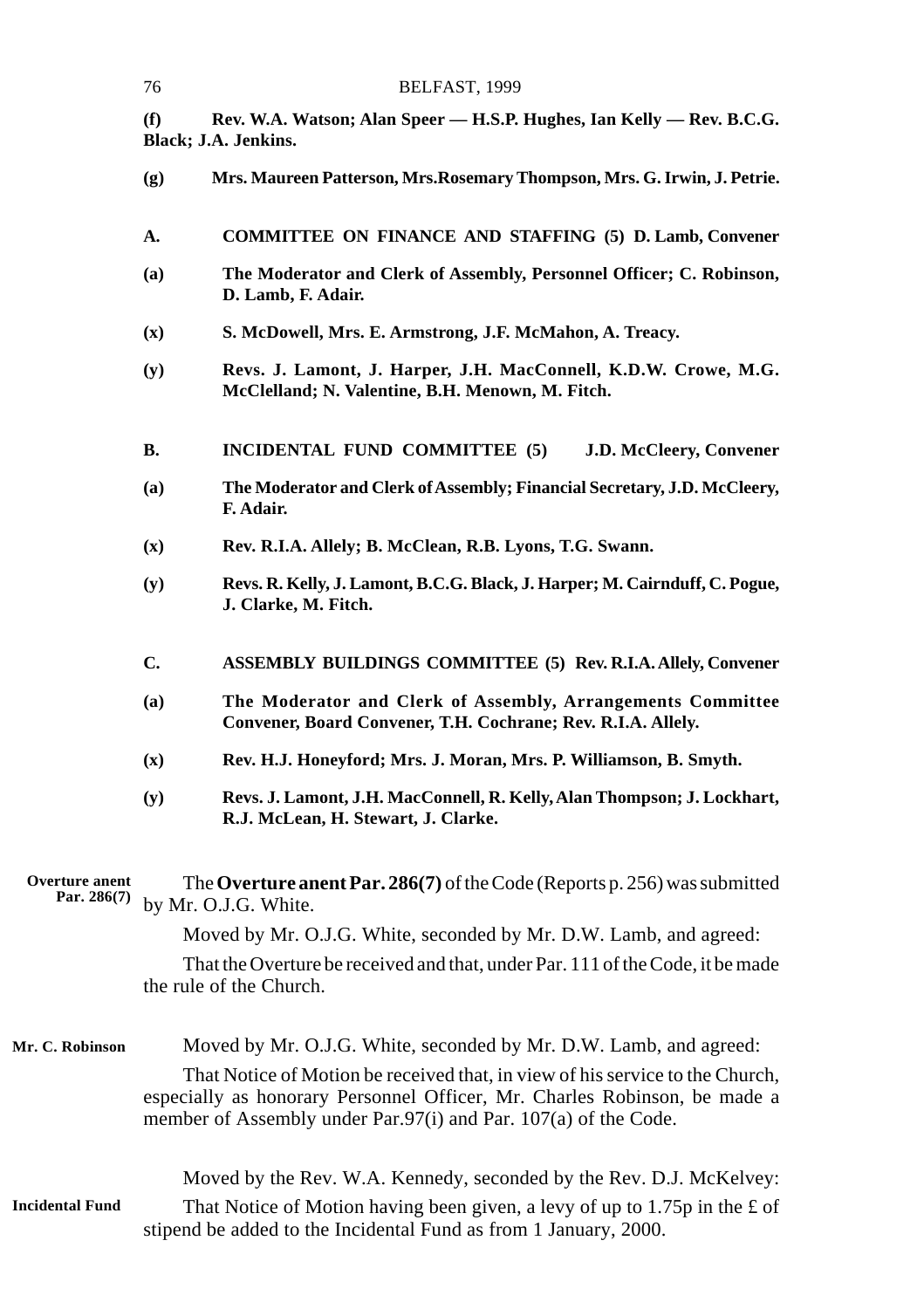Moved, as an amendment, by the Rev. W.C. Lynas, seconded by Mr. J.D. McCleery:

That a decision on the proposed additional assessment of up to 1.75p in the £ of stipend be deferred for two years and that the motion be left on the books.

On being put, the amendment was declared lost.

The original resolution, being put, was passed.

The Report of the **BOARD OF STUDIES FOR THE MINISTRY** (Reports pp. 230-239) was submitted by the Very Rev. Dr. A.W.G. Brown. **BOARD OF STUDIES**

Moved by the Very Rev. Dr. A.W.G. Brown, seconded by the Rev. C.J.C. McMullen, and agreed:

1. That the Report be received.

2. That the General Assembly accept the retirement of the Rev. Dr. A. Harold Graham as Magee Director of Christian Training from 30 September, 1999.

3. That the thanks of the General Assembly be given to the Rev. Dr. A. Harold Graham.

4. That the books "Living Leadership" and "Valuable Visiting" be commended to elders and lay workers to help and encourage them in their work and witness.

5. That the Bible Correspondence Course and the training videos available at CTC be recommended for wider use throughout the Church.

6. That the General Assembly encourage support for the Summer School of Theology to be held at UTC and CTC from 19th-22nd June, 2000.

7. That the General Assembly accept the resignation of the Rev. Margaret L. Johnston as Convener of the Union Theological College Management Committee, that she be thanked for her services; and that Rev. G. Connor be appointed in her place.

8. That the work of the Director of Ministerial Students be commended to the whole Church for support and prayer.

That the new pathways for candidates 'over 30, but under 40', as set out in paragraphs 6 and 7 of the Report of the Committee on Studies, be approved for an experimental period of five years.

10. That the following grants be paid from the Incidental Fund:

| June Residential Course and Interview             | £550 |
|---------------------------------------------------|------|
| Pre-Term College Retreat                          | £975 |
| <b>Applicants' Overnight Course</b>               | £350 |
| Licentiate Courses                                | £250 |
| Meetings for students and spouses                 | £600 |
| Honoraria for Extern Examiners                    | £295 |
| Communication Skills for students outside Ireland | £85  |
|                                                   |      |

TOTAL £3,105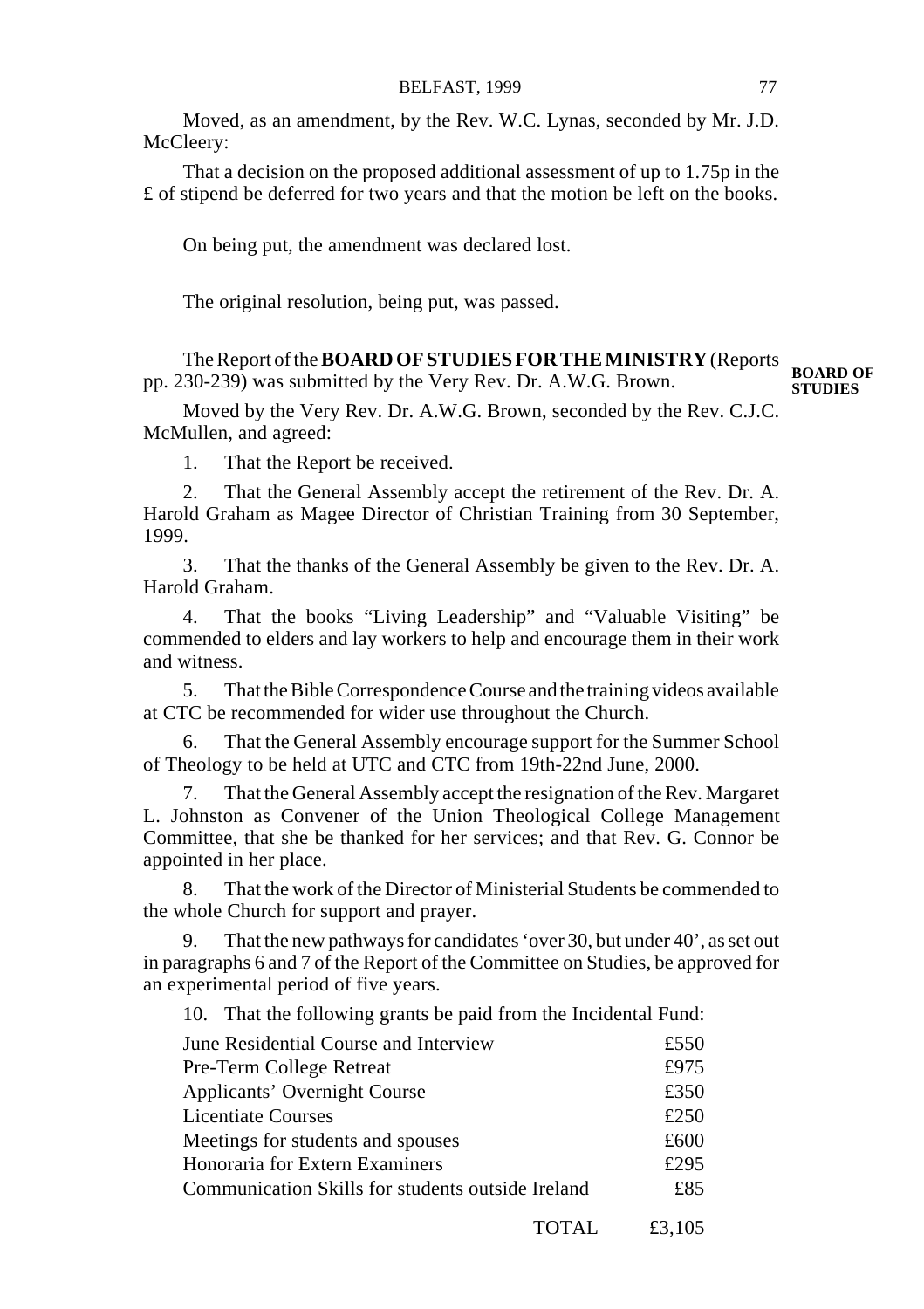11. That the General Assembly note that the Students' Bursary Fund Grant for 1999/2000 will be £3,350 and the married allowance £1,450; and that the children's allowances will continue to be paid at CMF rates.

12. That the following candidates, their nominations having been sustained by the Board of Studies, be accepted as students for the Ministry and placed under the care of their Presbyteries:

| Knox Anderson Jones | <b>Upper Clonaneese</b> | Tyrone           |
|---------------------|-------------------------|------------------|
| Paul Ernest Linkens | Magheramason            | Derry & Strabane |

13. That the Board of Studies, together with its associated working committees for the ensuing year, be appointed in accordance with Par. 285 of the Code as follows:-

> **Rev. Dr. A.W.G. Brown, Convener Rev. J.H. Robinson, Director of Ministerial Students**

**(a) The Moderator and Clerk of Assembly, Professors in U.T.C., and two student representatives, University Chaplains, Secretary of the H.M. Committee, Revs. J.H. Robinson, Dr. A.W.G. Brown.**

**(b) Revs. J.N.I. McNeely, T.W.D. Johnston — Revs. C.G. Harris, J.W.P. McConnell — Revs. R.A. Moffett, W.A. Abernethy — Rev. G.B.S. Gibson; J.N.C. Walsh, — Revs. C.D. McClure, D.M. Rodgers — Revs. B. McMillen, Dr. M.A. Barry.**

**(c) Revs. Dr. R.E.H. Uprichard, R.B. Savage — Rev. S.P. Moore; Dr. N.H. Smith — Rev. D.S. Mackay; Dr. J.H. Gillespie — Revs. S.T. Carson, J.T. McCullough — Revs. J. Brackenridge, W.J. Sleith.**

**(d) Rev. T.D. Gribben; Mrs. H. Murdock — Revs. D.J. Boden, Dr. W.D. Patton — Rev. W. McKeown; W.F. McConnell.**

**(e) Rev. Dr. J. Fell; Dr. G. Furness — Revs. S. Stewart, James Clarke — Rev. D.P. Kirkwood; Miss M. Guy — Revs. N.W. McAuley, T. Conway.**

**(f) Revs. A. Carson, P.A. McBride — Revs. C McCurdy, F. Sellar, — Revs. Nancy Cubitt, B.C.G. Black.**

**(g) S. Agnew, Mrs. M. Robinson; Revs. J.H. McIntyre, M. Stanfield, G.A.J. Ellis-Farquhar, Dr. W.P. Addley, A.T.F. Johnston, Dr. S.D.H. Williamson.**

### **A. COMMITTEE ON STUDIES (5) Rev. J.S. Carson, Convener**

- **(a) The Moderator and Clerk of Assembly, Principal U.T.C., Education Secretary, Convener of Reception of Ministers and Licentiates Committee, Rev. J.H. Robinson; Convener of Student's Bursary Fund Committee, Revs. Dr. A.W.G. Brown, J.S. Carson.**
- **(x) Revs. G.R. Stockdale, A.J.McL. Smith, M. Stanfield, Prof. L.S. Kirkpatrick.**
- **(y) Revs. C.D. McClure, Dr. R.E.H. Uprichard, S.T. Carson, D.S. Mackay, J.W.P. McConnell, T.W.D. Johnston; N.W. McAuley; Dr. J.H. Gillespie.**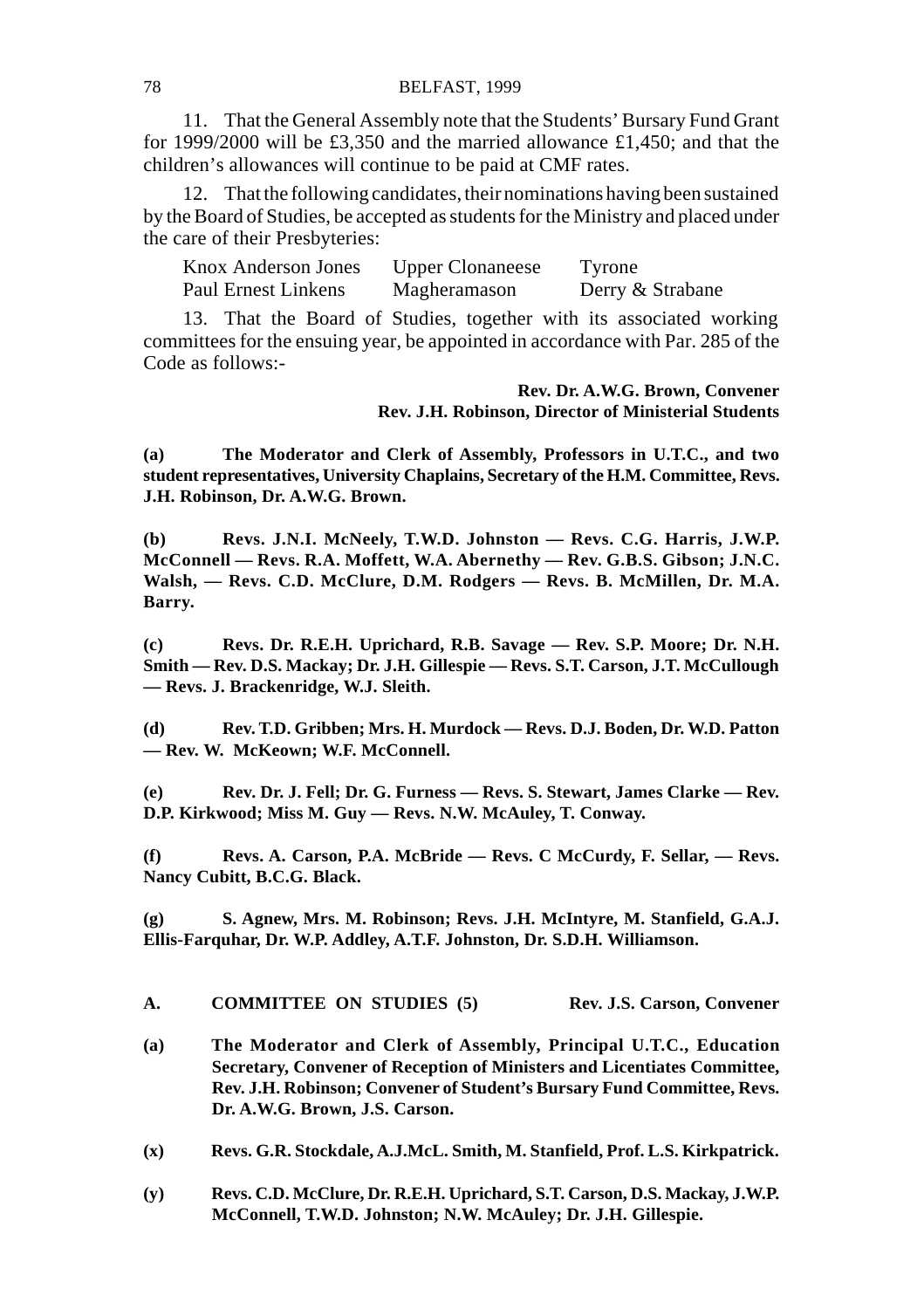- **B. UNION THEOLOGICAL COLLEGE MANAGEMENT COMMITTEE (4) Rev. Graham Connor, Convener**
- **(a) The Moderator and Clerk of Assembly, the Principal U.T.C.**
- **(fac) Revs . Prof. J.P. Taylor, Prof. S.N. Williams, Prof. L. Kirkpatrick, W.D.F. Marshall.**
- **(x) Revs. Graham Connor, Dr. A.W.G. Brown, L.E. Carroll, D.B. Knox; D. Clements, S.B. Cunningham.**
- **C. MAGEE FUND SCHEME (5) Rev. C.J.C. McMullen, Convener Magee Fund Scheme Director**
- **(a) The Moderator and Clerk of Assembly, Principal U.T.C., Revs. Prof. J.P. Taylor, Dr. A.W.G. Brown, M.L. Johnston, Dr. A.H. Graham, C.J.C. McMullen, J.H. Robinson, Magee Fund Scheme Director.**
- **(x) Revs. D.J. Boden, Dr. R.J.G. Gray, S.P. Moore, G. Moore; R.R. Kennedy, Dr. K. McCracken.**

**D. STUDENT'S BURSARY FUND COMMITTEE (5) Rev. G. Moore, Convener Assignment Convener, Secretary**

- **(a) The Moderator and Clerk of Assembly, Principal U.T.C., Convener of the Board of Studies, Convener of the Committee on Studies, H.M. Secretaries, Assignment Convener, Revs. G. Moore, J.H. Robinson.**
- **(x) Rev. J. Campbell; D.J. Thompson, D. Clements, E.S. McDowell.**
- **(y) Revs. Dr. J. Fell, D.S. Mackay, Dr. W. Addley, John Brackenridge, T.D. Gribben, D.M. Rodgers; Dr. G. Furness, Mrs. H. Murdock.**
- **E. RECEPTION OF MINISTERS AND LICENTIATES COMMITTEE (5) Rev. R.G. Johnston, Convener**
- **(a) The Moderator and Clerk of Assembly, Deputy Clerk, Principal U.T.C., Revs. R. Herron, Dr. A.W.G. Brown, R.G. Johnston, J.H. Robinson, Convener of the Committee on Studies.**
- **(x) Revs. Dr. D.H. Allen, W.T.J. Richardson, Dr. J.B. Moore, D.S. McIlwrath.**
- **(y) Revs. Dr. J. Fell, R.B. Savage, James Clarke, T.D. Gribben, W. McKeown, T.W.D. Johnston, N.W. McAuley, D.M. Rodgers.**

The Final Report of the **BUSINESS BOARD** was submitted by the Clerk, **BUSINESS** the Very Rev. Dr. S. Hutchinson, as follows: **BOARD**

As there was no business to transact, the Business Board did not meet during the Assembly.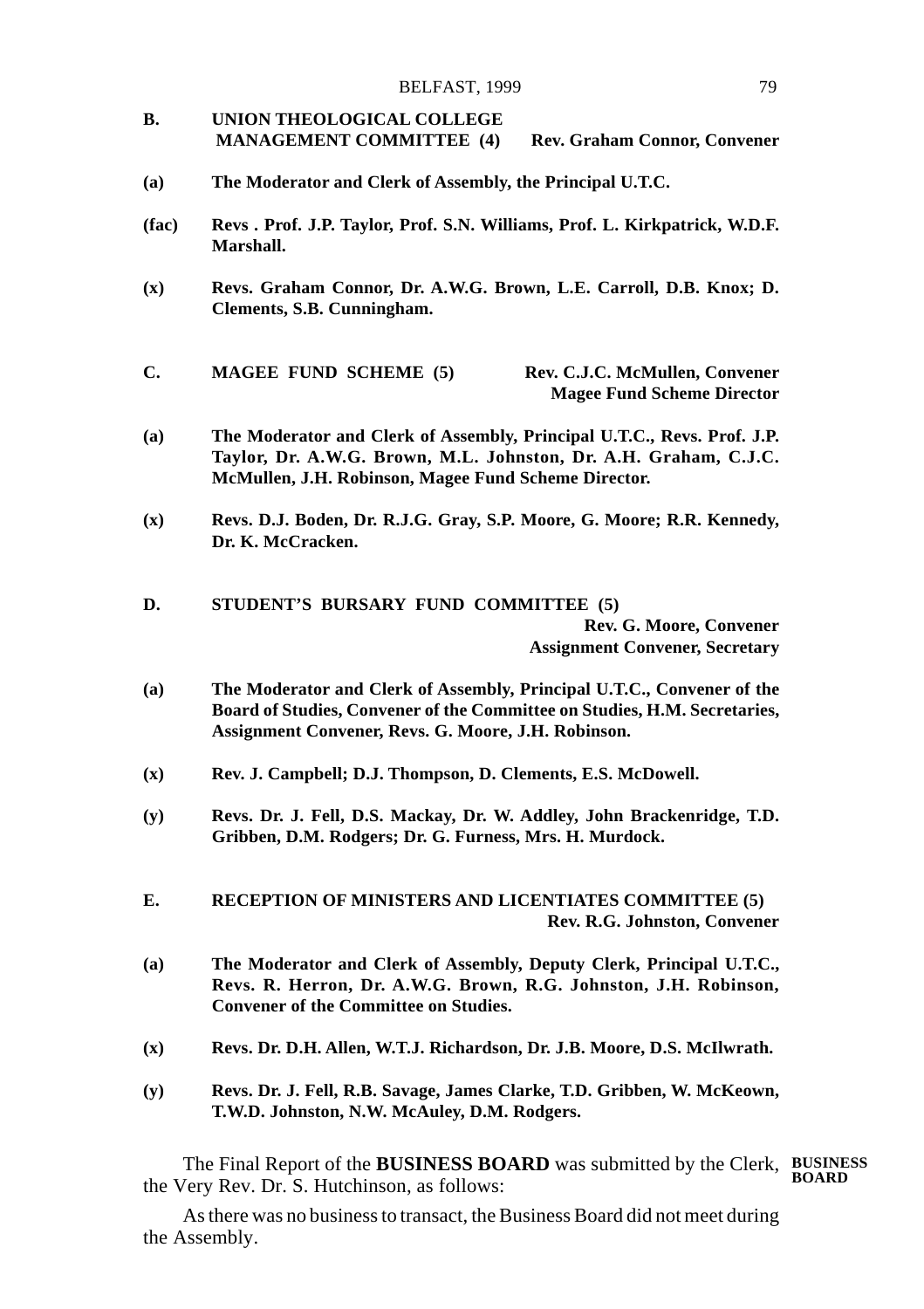At its meeting on Friday, 4 June, the resolutions appended were approved for submission at the close of Assembly.

Moved by the Very Rev. Dr. S. Hutchinson, seconded by the Rev. R.F.S. Poots, and agreed:

1. That the Report be received.

2. That the following corresponding members be appointed:

*To the Church of Scotland 2000* Right Rev. Dr. J.W. Lockington Rev. J.L. Casement Mr. Robin Beedham

*To the United Reformed Church of the United Kingdom 2000* Right Rev. Dr. J.W. Lockington

3. That the delegates to the Presbyterian Church of Wales 2000, the 2000 General Synod of the Church of Ireland, the Methodist Conference and the Uniting Church in Australia be appointed by the Business Board.

4. That the Clerk be given authority to make corrections to the Daily Minutes as and when required.

5. That the next General Assembly be held in Church House, Belfast, on Monday, 5th June, 2000.

### **CLOSE OF ASSEMBLY**

After a brief adjournment the Moderator conducted a closing act of worship assisted by the Rev. J.L. Casement and the Rev. W.J. Johnstone.

The Moderator thanked the Clerk of the Assembly and the Deputy Clerk, his two chaplains, Mrs. Jean Hanna and the staff of the General Office, Mr. Stephen Lynas and the Church House staff including Mr. Harry Orr, the Rev. R. Vallely, the ex-moderators who deputised, the organists, the Rev. J. Barnes and May Street Kirk Session, those who acted as stewards, the time-keepers, the media, the R.U.C. and others.

Thereafter he declared the Assembly to be dissolved and convened the next Stated General Assembly of the Presbyterian Church in Ireland to meet in Church House, Belfast, on Monday, 5th June, 2000 at seven o'clock in the evening.

The Moderator pronounced the Benediction.

The Sederunt came to a close at 3.45 p.m.

Attested by SAMUEL HUTCHINSON Clerk of Assembly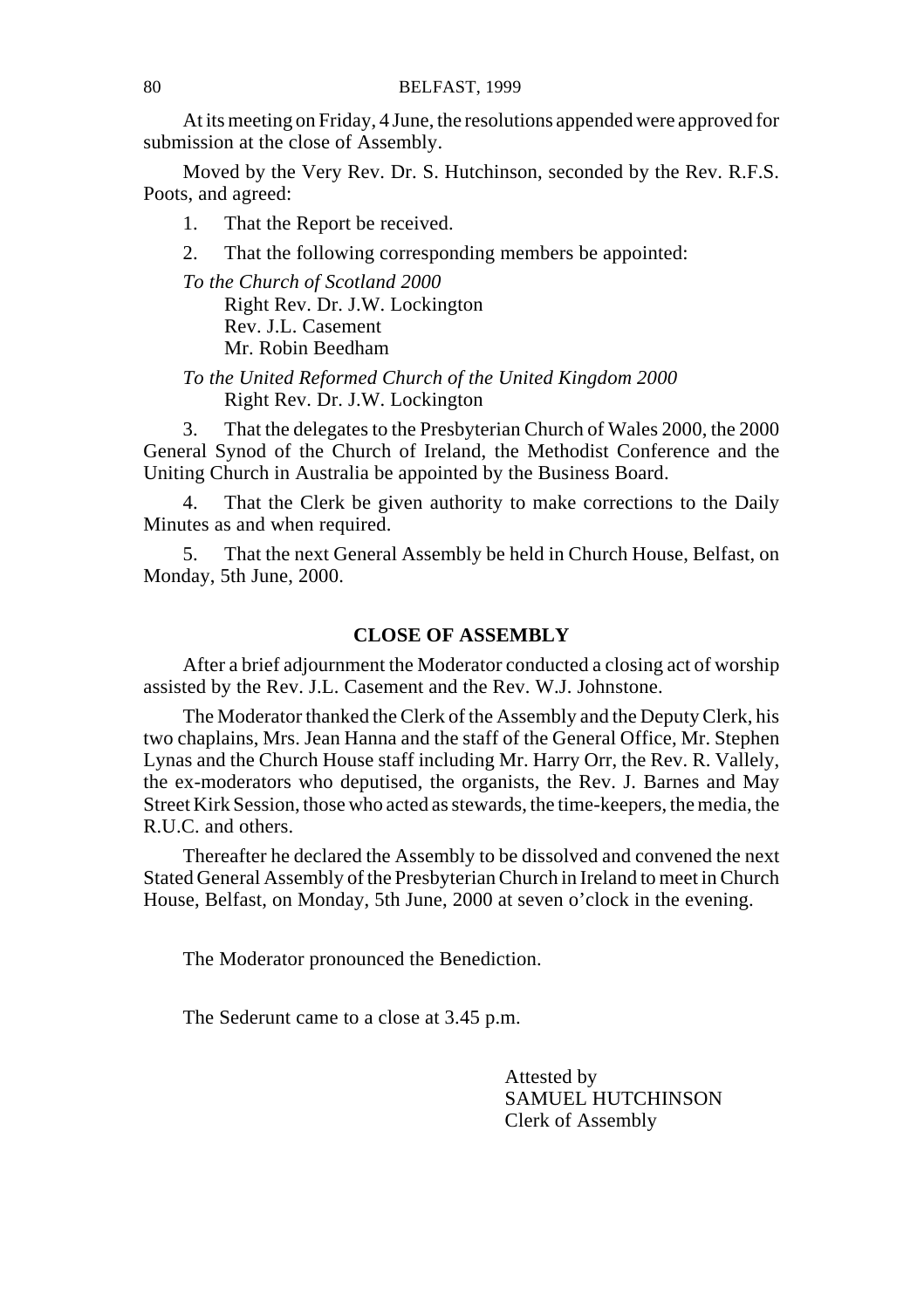# **GENERAL SYNOD OF ULSTER**

### BELFAST, 1999

### Wednesday, 9th June, 1999 **Half past Six o'clock, Evening.**

The Rev. Dr. D. R. Purce presided and opened the Synod with prayer.

The Rev. W. J. Parkes was unanimously constituted Moderator of the Synod for the ensuing twelve months.

The following brethren were named and appointed the Synod's Fixed Committee for the ensuing twelve months: –

| Armagh          | Revs. S. W. van Os and C. G. Harris.             |
|-----------------|--------------------------------------------------|
| Ballymena       | Revs. Dr. E. P. Gardner and J. B. Mooney.        |
|                 | Revs. W. A. Kennedy and W. J. Parkes.            |
| Belfast         | Revs. Dr. Wm. Boyd and S. J. Campbell.           |
| Cavan           | Revs. J. A. Fulton and D. Nesbitt.               |
|                 | Revs. J. F. Murdoch and A. O'Neill.              |
| Coleraine       | Revs. T. S. Lindsay and Dr. D. H. Allen.         |
| Connaught       | Rev. T. C. Davis.                                |
| Connor          | Revs. M. G. Evans and G. A. Preston.             |
|                 | Revs. J. Kilgore and J. D. Young.                |
| Down            | Revs. R. G. Johnston and W. R. Brown.            |
| Dromore         | Revs. Dr. J. B. Irvine and K. Smyth.             |
| Dublin          | Revs. Dr. W. O'Neill and Dr. G. B. G. McConnell. |
| Glendermott     | Revs. Jn. McWhirter and D. J. Hutchinson.        |
| Letterkenny     | Revs. K. McConnell and W. McCully.               |
| Magherafelt     | Revs. J. McCormick and D. S. Graham.             |
| Monaghan        | Revs. W. Herron and D. Nesbitt.                  |
| Newry           | Revs. R. Nixon and N. Ward.                      |
| Newtownlimavady | Revs. D. J. H. Brown and D. S. Irwin.            |
| Raphoe          | Revs. W. A. Watson and B. Brown.                 |
| Route           | Revs. Dr. A. W. G. Brown and H. B. Wallace.      |
| Strabane        | Revs. D. A. G. Milligan and J. Davison.          |
| Templepatrick   | Revs. Dr. R. G. Craig and W. D. Weir.            |
| Tyrone          | Revs. H. C. Conn and Dr. A. R. Rodgers.          |

Instructions were given that these brethren, each with a representative Elder from his Congregation, shall meet in Belfast when called by the Moderator, to take charge of any case of the Synod requiring immediate attention; and they shall have power, if they see reason, to call the Synod at any time during the year — seven to form a quorum, of whom five must be Ministers.

The meeting of Synod was closed with the Benediction.

Attested by SAMUEL HUTCHINSON, Clerk of Synod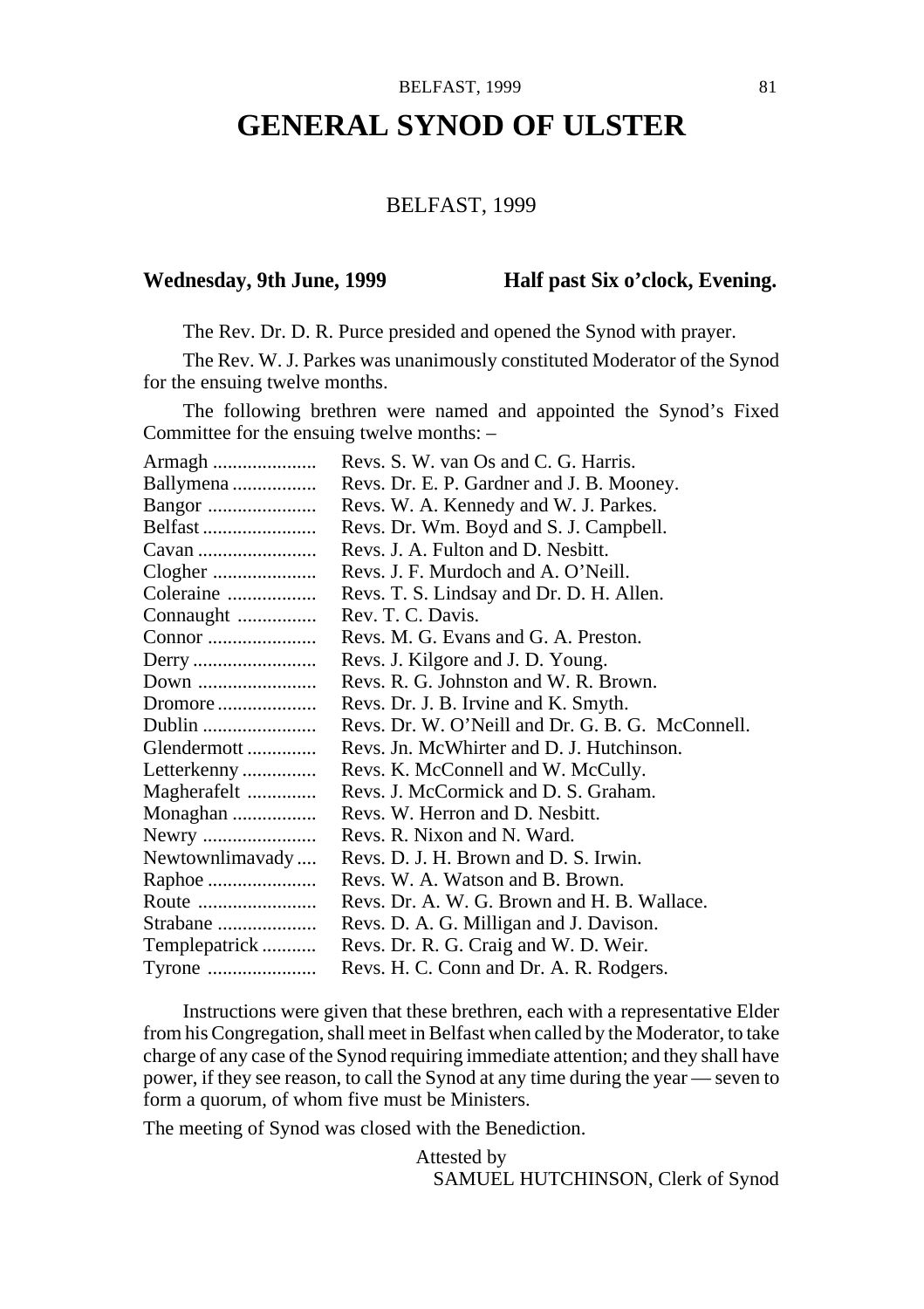# **SECESSION SYNOD**

### BELFAST, 1999

### Thursday, 10th June, 1999 **Four o'clock. Afternoon.**

The Rev. G. Connor presided, and opened the Synod with prayer.

The Rt. Rev. Dr. J. W. Lockington was then constituted Moderator of the Synod for the ensuing year.

The following constitute the Synod's Fixed Committee for the year: –

| Ahoghill Presbytery | Rev. Dr. R. E. H. Uprichard. |
|---------------------|------------------------------|
| Ards                | Rev. Dr. R. Sterritt         |
| Armagh              | Rev. B. A. Small             |
| Belfast             | Rev. K. N. E. Newell         |
| Coleraine           | Rev. W. I. Hunter            |
| Donegal             | Rev. M. Bolton               |
| Down                | Rev. W. D. McBride           |
| Dublin              | Rev. A. V. Martin            |
| Markethill          | Rev. D. C. Scott             |
| Monaghan            | Rev. C. G. McKnight          |
| Tyrone              | Rev. W. T. Coburn            |

Instructions were given that these brethren, each with a representative Elder from his Congregation, shall meet in Belfast when called by the Moderator, to take charge of any case of the Synod requiring immediate attention; and they shall have power, if they see reason, to call the Synod at any time during the year — five to form a quorum, of whom three must be Ministers.

The Synod was closed with prayer.

Attested by SAMUEL HUTCHINSON, Clerk of Synod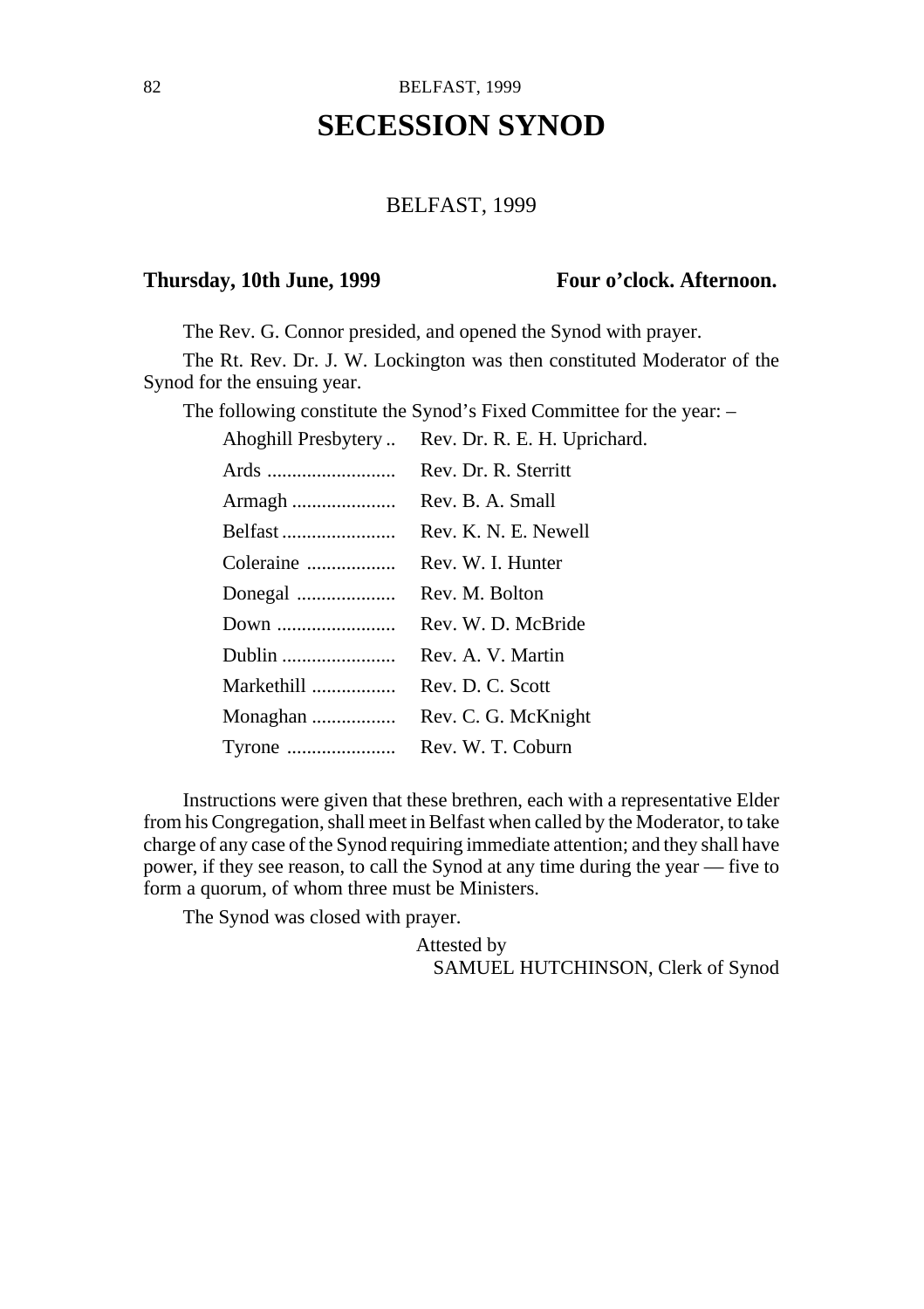# **DEPUTATIONS — 2000**

- I.— CORRESPONDING MEMBERS TO THE CHURCH OF SCOTLAND Right Rev. Dr. J. W. Lockington, Moderator Rev. J. L. Casement Mr. Robin Beedham
- II.— CORRESPONDING MEMBER TO THE UNITED REFORMED CHURCH OF THE UNITED KINGDOM Right Rev. Dr. J. W. Lockington, Moderator
- III.— DELEGATE TO THE PRESBYTERIAN CHURCH OF WALES To be appointed by the Business Board.
- IV.— DELEGATES TO THE CHURCH OF IRELAND GENERAL SYNOD To be appointed by the Business Board.
- V.— DELEGATES TO THE METHODIST CHURCH IN IRELAND CONFERENCE To be appointed by the Business Board.

### ECCLESIASTICAL CHANGES, ETC.

| Reported by Presbyteries in — |    | 1993 1994 1995 1996 1997 |    |    |    | 1998 | 1999 |
|-------------------------------|----|--------------------------|----|----|----|------|------|
| Licensures                    | 19 | 15                       | 11 | 12 | 17 | 13   | 13   |
|                               | 18 | 15                       | 9  |    |    | 12   | 16   |
|                               | 40 | 32                       | 29 | 36 | 36 | 24   | 26   |
|                               | 39 | 37                       | 28 | 36 | 34 | 28   | 13   |
|                               | 14 | 7                        | 8  | 10 | 4  | 13   | 11   |
|                               | 12 | 12                       | 10 | 13 | 10 | 15   | 3    |
|                               | 54 | 59                       | 84 | 53 | 51 | 44   | 39   |
|                               | 19 | 24                       | 24 | 24 | 23 | 26   | 26   |
| Licentiates                   | 21 | 13                       | 13 | 20 | 35 | 41   | 33   |

### *FORM OF BEQUEST TO THE PRESBYTERIAN CHURCH*

*I hereby give and bequeath to the General Secretary for the time being of the Presbyterian Church in Ireland, whose receipt for the same shall be a sufficient discharge, the sum of £…………………… upon trust to be applied by such General Secretary toward the ……………………… (here state the Mission, Central Ministry, or other Fund, to be benefited) of the General Assembly; and I direct that the said legacy be paid out of my pure personal estate; and free from any deduction on account of any legacy duty, or other tax whatever.*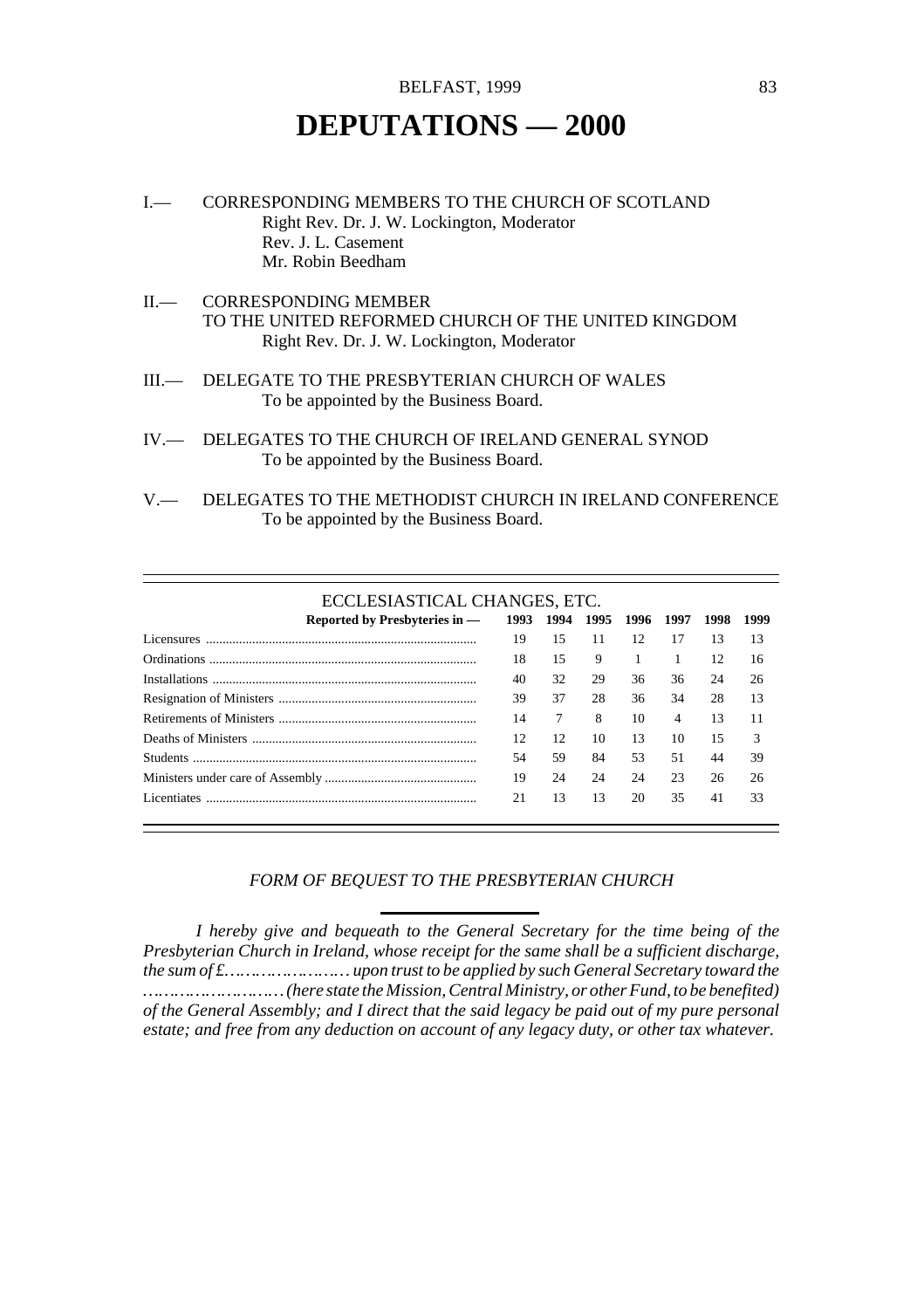# **CHANGES IN THE CODE 1999**

CHURCH HOUSE, BELFAST, BT1 6DW AUGUST, 1999.

The following changes have been made in the 1997 edition of the Code, which should be corrected accordingly.

> SAMUEL HUTCHINSON Clerk of Assembly.

Note: I.A. Interim Act

### **Par. 9**

Delete the words "all men" and substitute the words "all people"  $(1999)(I.A.)$ 

### **Par. 30(1)**

Delete the word "men" and substitute the words "all people".  $(1999)(I.A.)$ 

## **Par. 95(d)**

Delete Par. 95(d) and re-number Par. 95(e) and (f) as (d) and (e). (1999)

## **Par. 128(1)**

Delete the words "the Strategy for Mission Committee" (1999)(I.A.)

## **Par. 132(4)**

Delete Par. 132(4) and substitute the following:

"(4)(a) An offence alleged to have been committed more than five years previously shall not be made a ground of discipline unless:

- (i) the offender thereafter withdrew from the discipline of the Church; or
- (ii) the offence is alleged to have been revived by the offender's later conduct which requires investigation; or
- (iii) the offence is of a very grave nature.

(b) A court shall not re-open investigation of an offence that had previously been investigated by it except in the case of discovery of new evidence that is considered by the court to be of importance for the possible exculpation of the offender." (1999)(I.A.)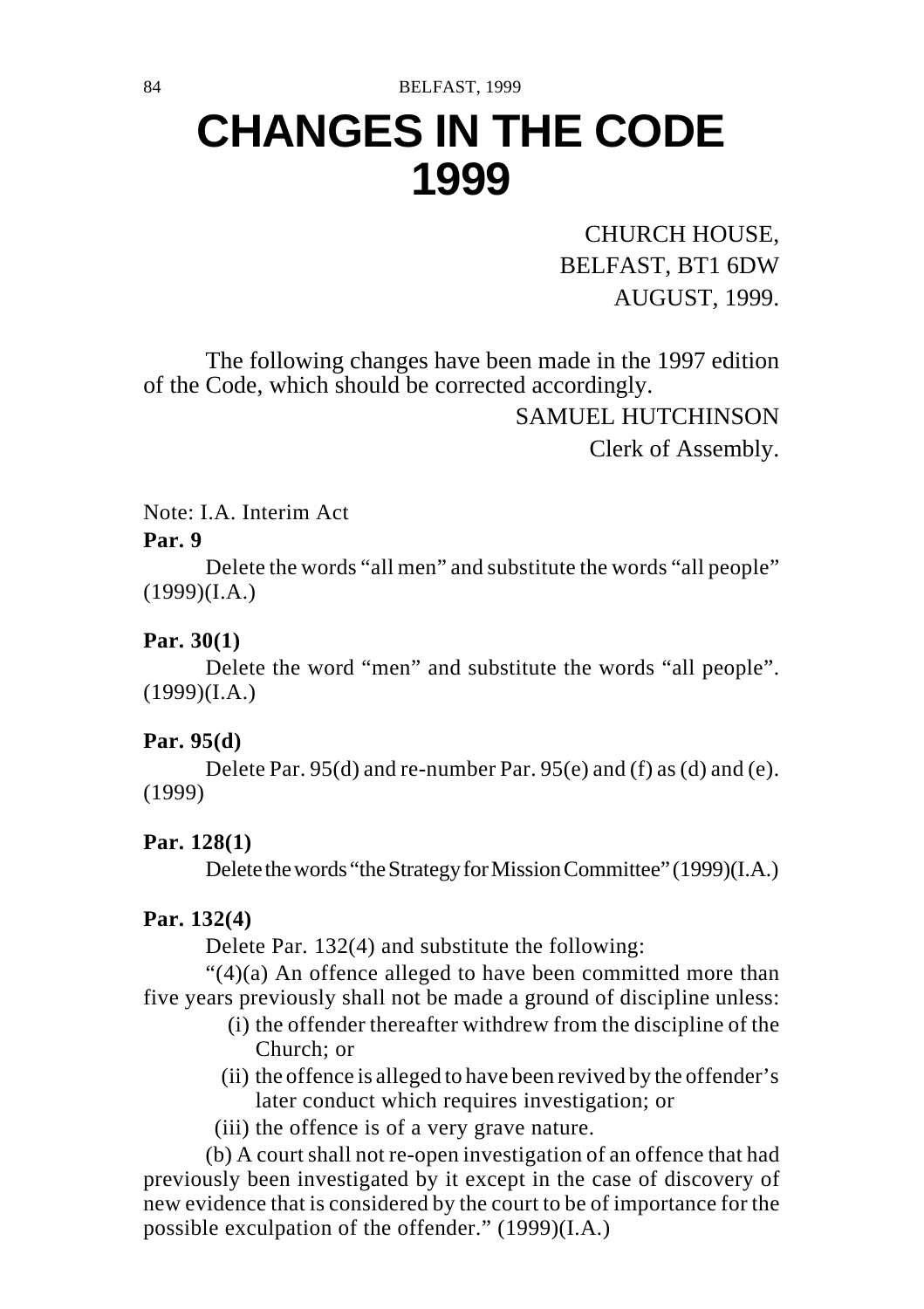### **Par. 163**

Delete and substitute the following:

(1) The Appellate courts are the Presbytery and the General Assembly. The Judicial Commission is also authorised to hear and determine appeals as provided for in Par. 165(5) and when doing so shall exercise any and all the powers of the General Assembly as the supreme judicial authority of the Church to hear and determine appeals.

- (2) The right of appeal belongs to
	- (a) any member of an inferior court who disapproves of a decision and desires to have it reviewed;
	- (b) any party in a case before a court who feels aggrieved by a decision in the case and desires to have the decision reviewed.

(3) In addition to rules contained in this section, appeals in cases of discipline are subject to any special provisions regarding procedure contained in the rules in Chapter XIX. (1999)

## **Par. 165(5)**

Delete and substitute the following:

Every appeal against a decision of a Presbytery or a Synod shall go directly to the Judicial Commission which is empowered to proceed forthwith to hear and determine the appeal. However, should one of the parties, within 14 days of the date of the Notice of Appeal being lodged, request, in writing, that the appeal be referred to the General Assembly the Judicial Commission, shall, without adjudicating thereon, immediately transmit the appeal to the General Assembly with a report and recommendation in accordance with the foregoing sub-paragraph (3). (1999)

### **Par. 193**

Insert an additional sub-paragraph (3) as follows:

(3) Should the application of the foregoing provisions in sub-paragraphs (1) and (2) give rise to serious difficulty the Union Commission shall have power, after consultation with the Presbytery, to determine eligibility.

Re-number the present sub-paragraph (3) as (4). (1999)

### **Par. 205(4)**

Delete the words "among men". (1999)

### **Par. 274(5)**

Add a new sub-section (c) as follows:

(c) Arrange for a Reviewable Tenure appointment upon the following terms: